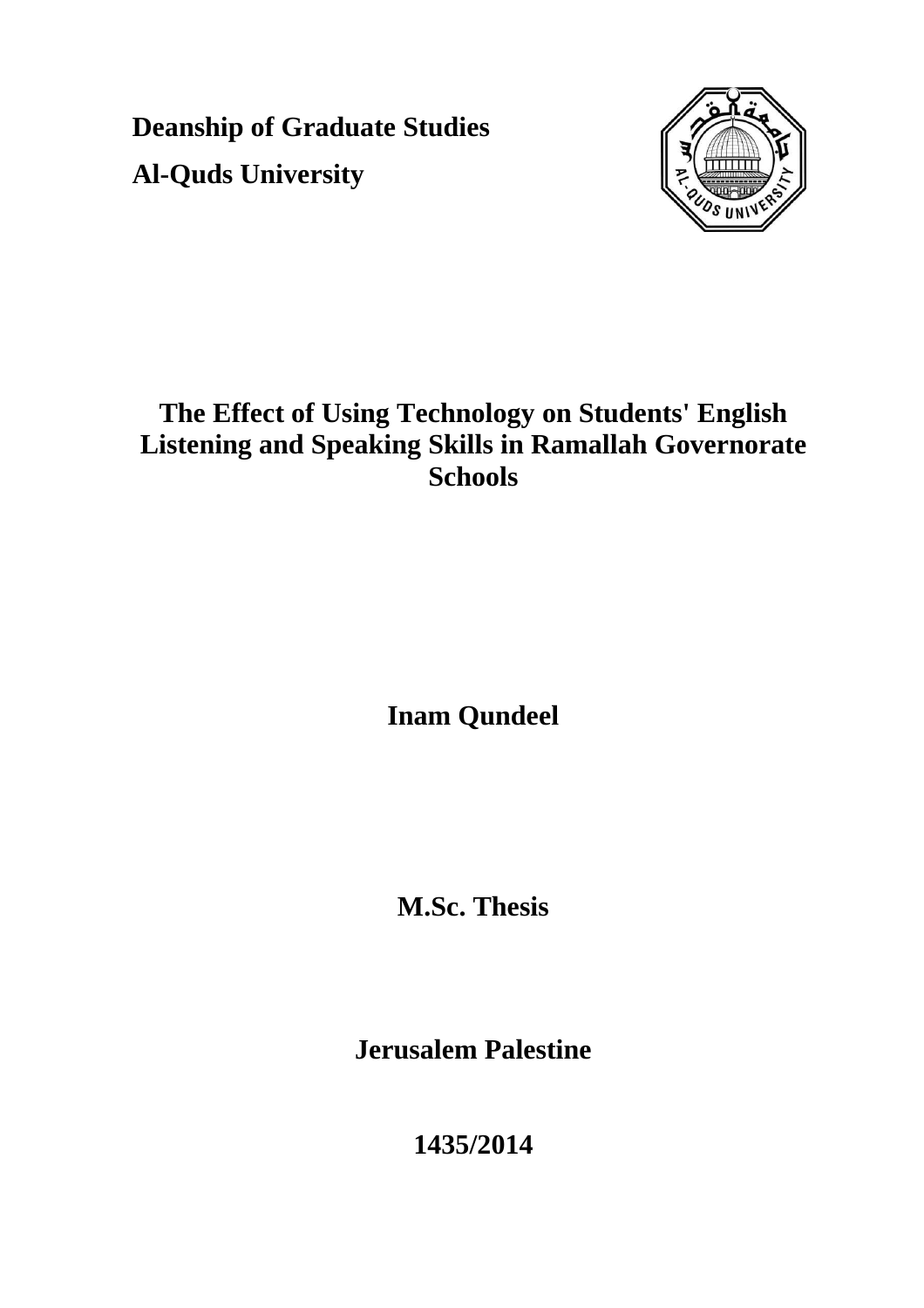# **The Effect of Using Technology on Students' English Listening and Speaking Skills in Ramallah Governorate Schools**

# **Prepared By: Inam Mohammad Eid Qundeel**

# **Bachelor in teaching English method- Al-Quds Open University- Palestine**

**Supervisor: Dr. Samir Rammal** 

**Submitted in Partial fulfillment of requirements for the degree of Master in teaching English Method Faculty of Graduated Studies, at Al- Quds University** 

**Jerusalem- Palestine** 

**2014**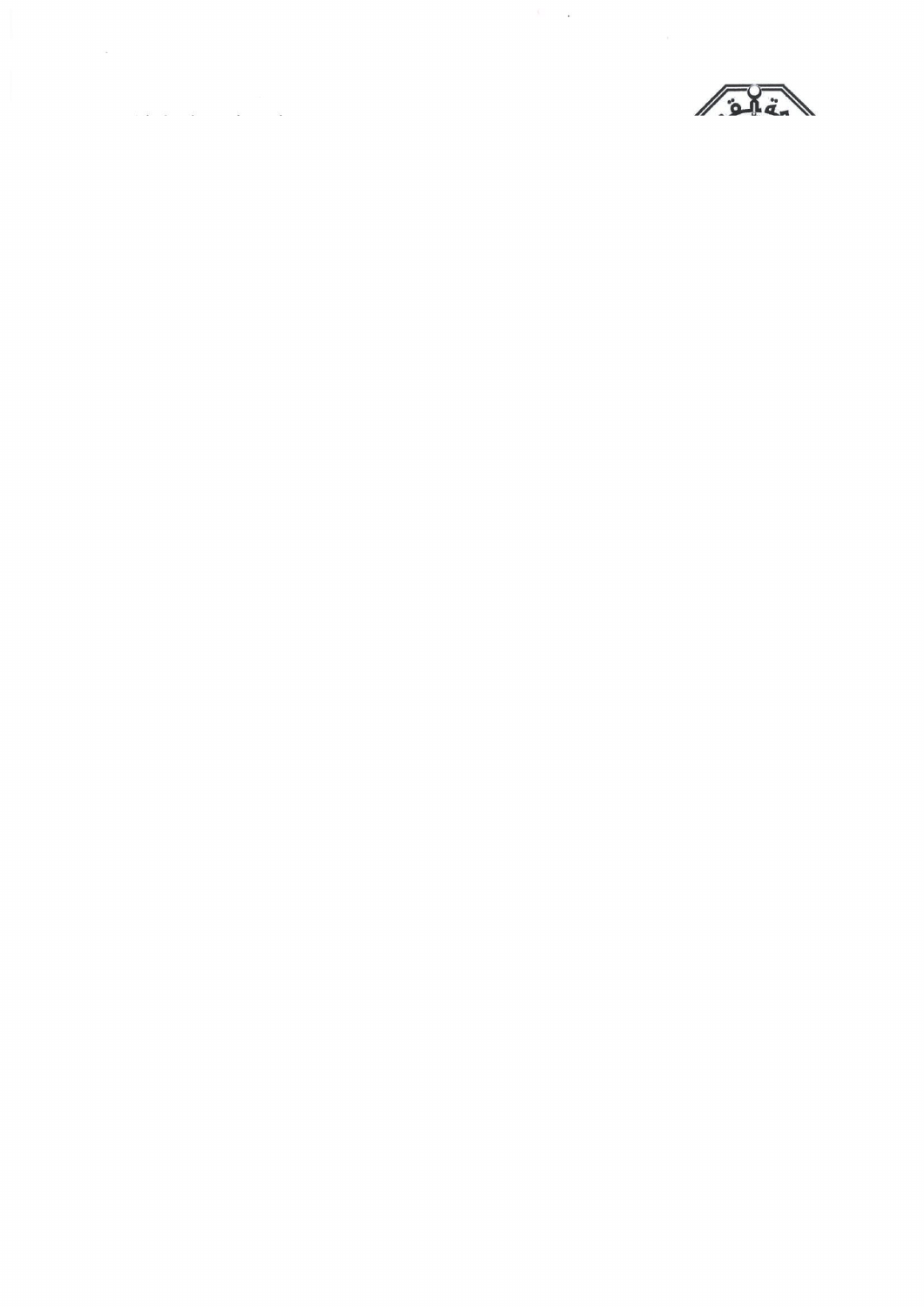# **Dedication**

I dedicate this thesis to my family. Words cannot express how grateful I am to my father-in law for all of the sacrifices that he has made on my behalf. His prayer for me was what sustained me thus far. I would also like to thank all of my friends who supported me in writing, and incented me to strive towards my goal. At the end, I would like express appreciation to my beloved Husband, who spent sleepless nights with me and was always my support in the moments when there was no one to answer my queries.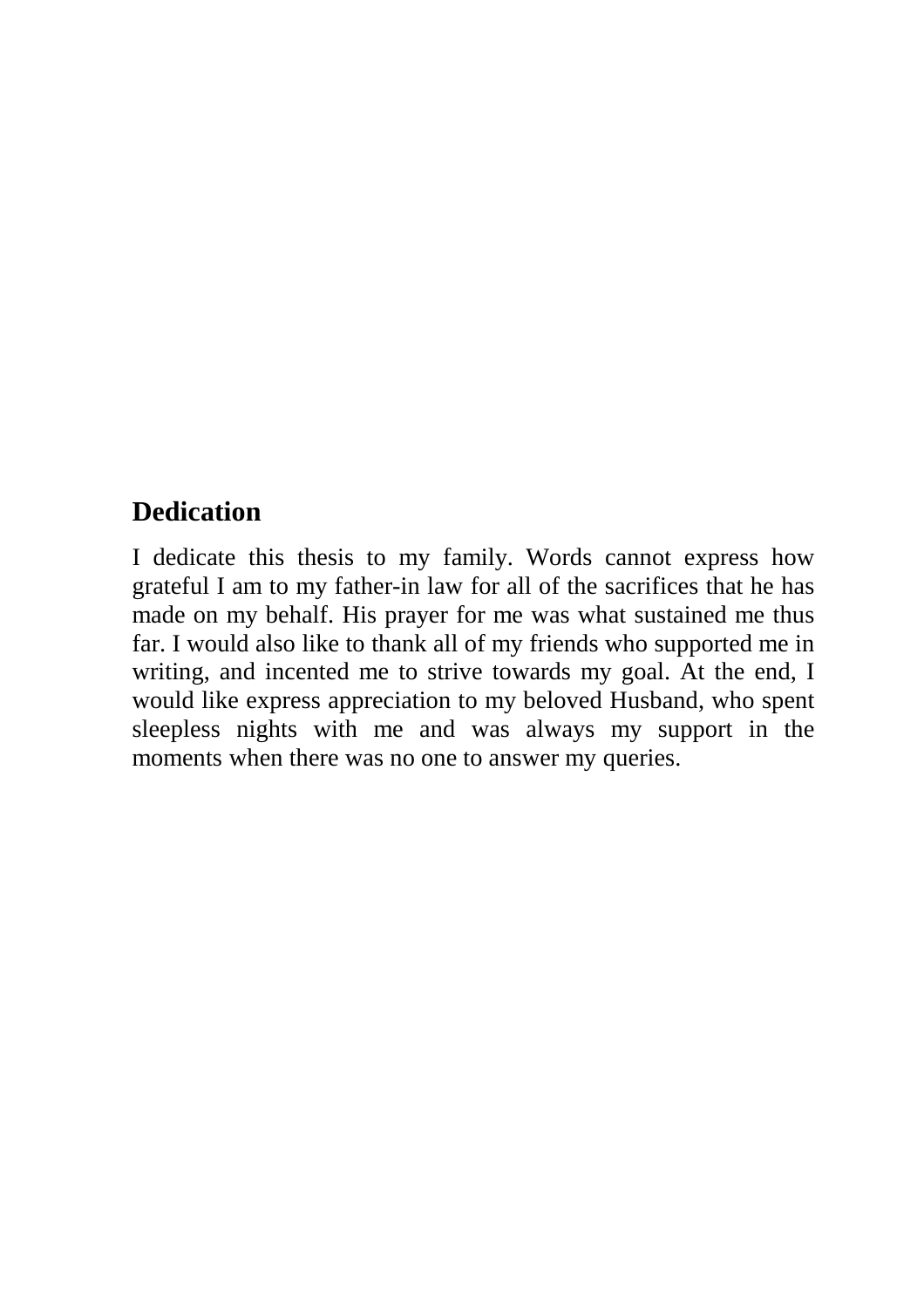## **Declaration:**

I Certify that this thesis submitted for the Degree of Masteris the result of my own research, except where otherwise acknowledged, and that this study (or any part of the same) has not been submitted for a higher degree to any other university or institution.

Signed…………………….

Date: ………………………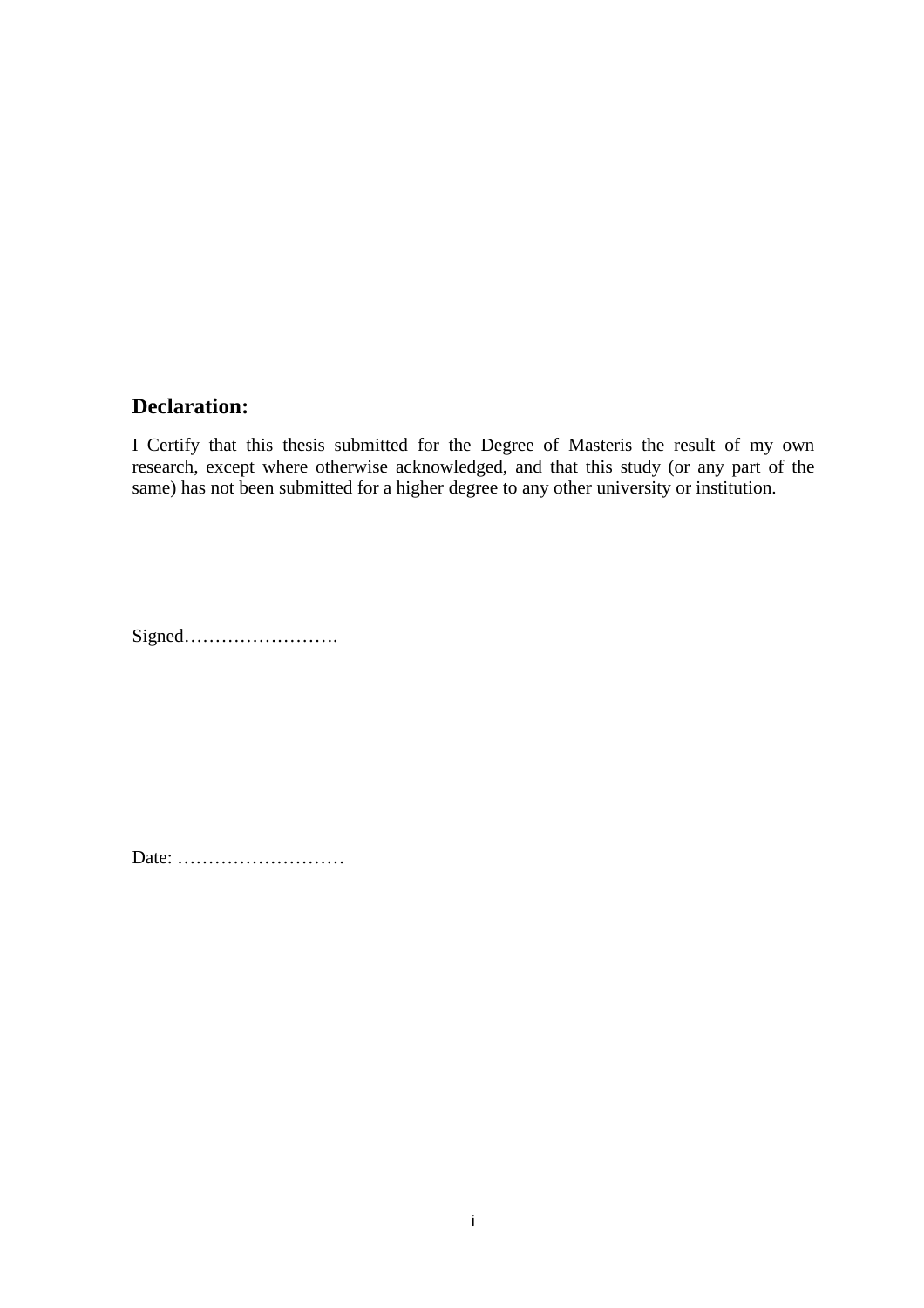#### **Acknowledgment**

I would like to express my special appreciation and thanks to my advisor Dr.Samir Rammal, who has been a tremendous mentor and guide for me. I would like to thank him for his support, guidance, and encouragement all through my research. His advice on both research as well as on my career have been priceless. I would also like to thank my committee members. I also want to thank the Dean of Faculty of Education Dr. Mohsen Adas,, Dr. AfifZeedan, Dr. InasNaser and Dr. ZiadQubaja for their brilliant comments and suggestions, thanks to all. I would like to thank the Ministry of Education and Al-beerah Elementary Mixed School's principle and teachers for their corporation. All of you have been there to support me when I applied my experiment for my Master thesis.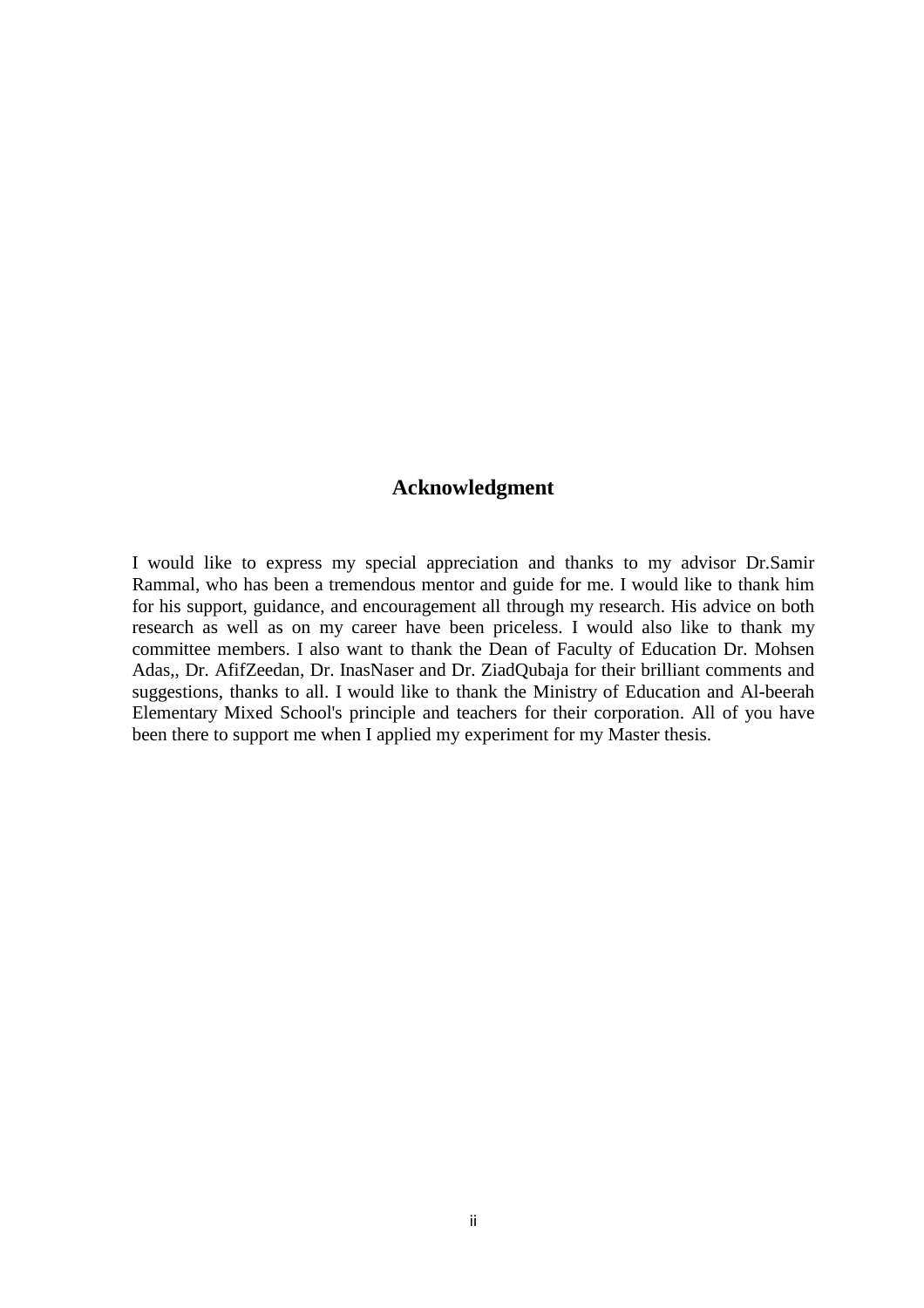# **Abstract**

This study aimed atinvestigating theEffect of Using technology on Students' English Listening and Speaking Skills in Ramallah Governorate Schools in Palestine and to achieve the purpose of the study, it applied to a purposive sample that consisted of  $(60)$  4<sup>th</sup> grade students at mixed school half of them represented the control group and was taught traditional way, the other half was experimental group and taught by using technology while the population of the study was (4903).

To answer the study questions, the researcher designed an English website that made interaction studying which increase listening and speaking English skills learningand prepared instruments of the study which were represented in an achievement test and oral interview test to measure listening and speaking skills. The researcher depended on quasiexperimental study design used pre and post measures, after finishing procedure's application. The test was used accompanying analysis of covariance (ANCOVA) for measuring the discrepancy between the experimental and control groups.

After using technology with the experimental group, results shows that there is a significant difference in the means of listening and speaking skills  $4<sup>th</sup>$  grade learners due to methods of teaching (sig) was, 58.5. The mean of scores was in favor of the experimental design. Hence, using technology improves students' listening and speaking skills.

Results showed that gender didn't affect the mean scores of students, it rather supported the null hypothesis which stated that there are no statistically significant differences at  $(\alpha \leq 0.05)$  in the means of listening and speaking skills  $4<sup>th</sup>$  grade learners due to gender that  $(sig) = 0.637$ .

Finally, results indicated that the interaction between methods of teaching and gender had no statistically significant differences at  $(\alpha \le 0.05)$  in the means of listening and speaking skills  $4<sup>th</sup>$  grade learners in which (sig)= 0.89. In the light of the study, there are statistically significance differences between the scores of  $4<sup>th</sup>$  grade students due to the teaching methods in favor of technology method and no statistically significance differences between scores of  $4<sup>th</sup>$  grade students due to gender and the interaction of the teaching method and gender. The researcher recommends the need to employ technology in education in general and in teaching English in particular and to conduct more research on other variables.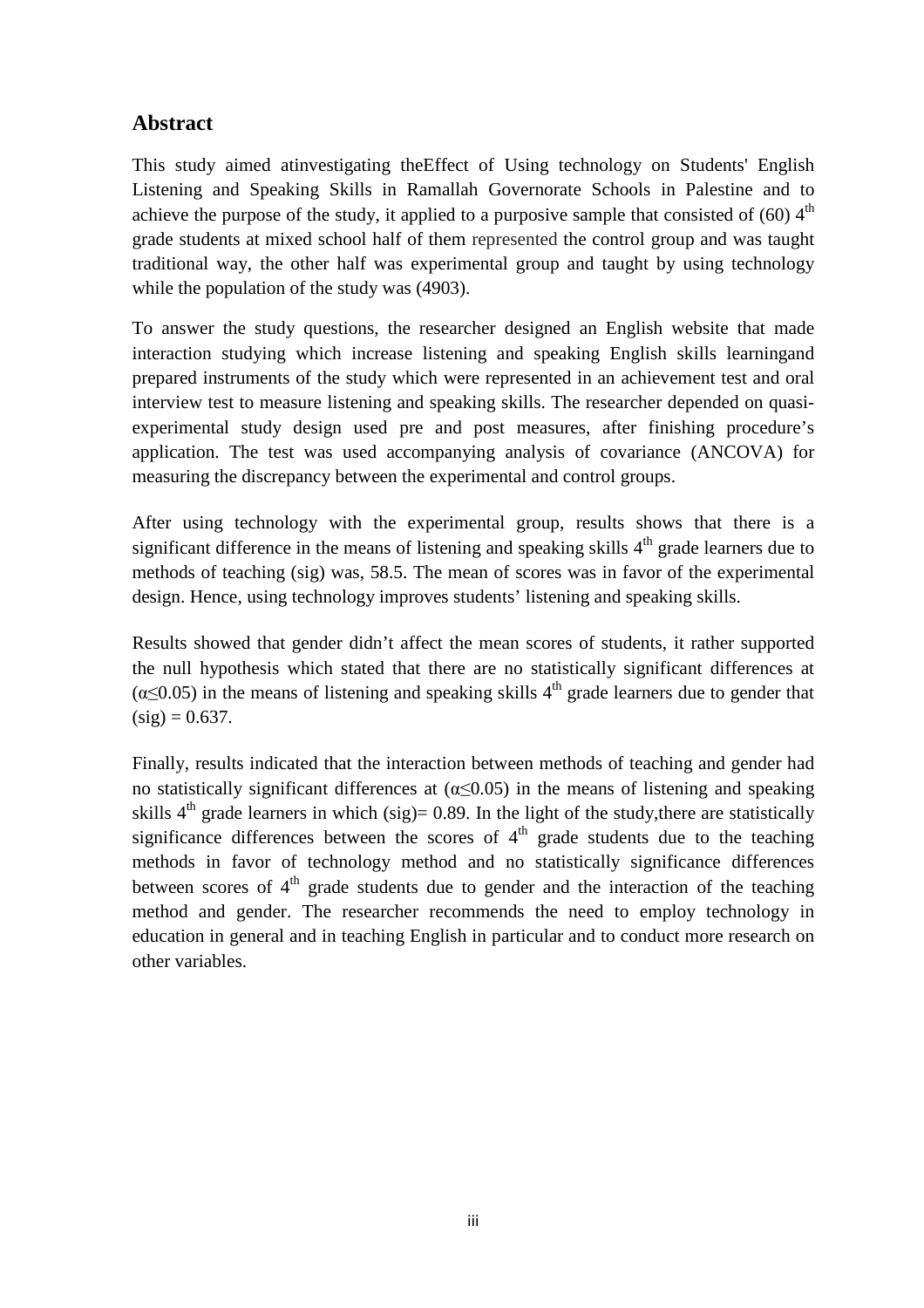# اثر استخدام التكنولوجيا على تحصيل مهارتي السماع والتحدث لدى متعلمي اللغة الانجليزية في المدارس الحكومية بمحافظة رام االله

اعداد: انعام محمد عيد قنديل

اشراف الدكتور:سمير رمال

#### الملخص

هدفت هذه الدراسة للكشف عن أثر إستخدام التكنولوجيا على متعلمي مهارتي الاستماع والتحـدث باللغة الانجليزية في المدارس الحكومية في محافظة رام االله في فلسطين ولتحقيـق الغـرض مـن الدراسة تم تطبيقها على عينة قصدية تتألف من 60 من طلبة الصف الرابع في مدرسة مختلطـة , حيث أن نصفهم تمثلوا بالمجموعة الضابطة التي تم تدريسها بالطريقة التقليدية والنصـف الأخـر تمثلوا بالمجموعة التجريبية والتي تم تدريسها باستخدام التكنولوجيا بينما بلغ عدد أفـراد مجتمـع الدراسة (4903) طالباً و طالبة .

وللإجابة عن أسئلة الدراسة والفرضيات قامت الباحثة بتصميمموقع تعليمي باللغة الانجليزية ممـا سمح بالتعلم التفاعلي والذي بدوره ضاعف تعليمكل من المهارتين السمع والتحدث وإعــدت أدوات الدراسة والتي تمثلت باختبار تحصيلي ومقابلة كاختبار شفوي وذلك لقيـاس مهـارتي الاسـتماع والتحدث. وقد اعتمدت الباحثة في هذه الدراسة التصميم شبه التجريبي بقياسين قبلي وبعدي، وبعـد انتهاء التطبيق، تم استخدام اختبار تحليل التغاير المصاحب (ANCOVA)وذلك لقياس التباين بــين المجموعتين التجريبية والضابطة .

# وقد جاءت نتائج الدراسة كالتالي :

بعد استخدام التكنولوجيا للمجموعة التجريبية كانت النتائج بأن رفضت الفرضية الصفرية التي تنص على انه لا توجد فروق ذات دلالة إحصائية عند ( α≥0.05 (فـي متوسـطات متعلمـي مهـارتي الاستماع والتحدث لدى طلبة الصف الرابع تعزى لطريقة التدريس حيث كانت المتوسطات 58.5 وذلك لصالح المجموعة التجريبية وهذا يعني أن التكنولوجيا عملت على تحسين مهارتي الاسـتماع والتحدث لدى الطلبة.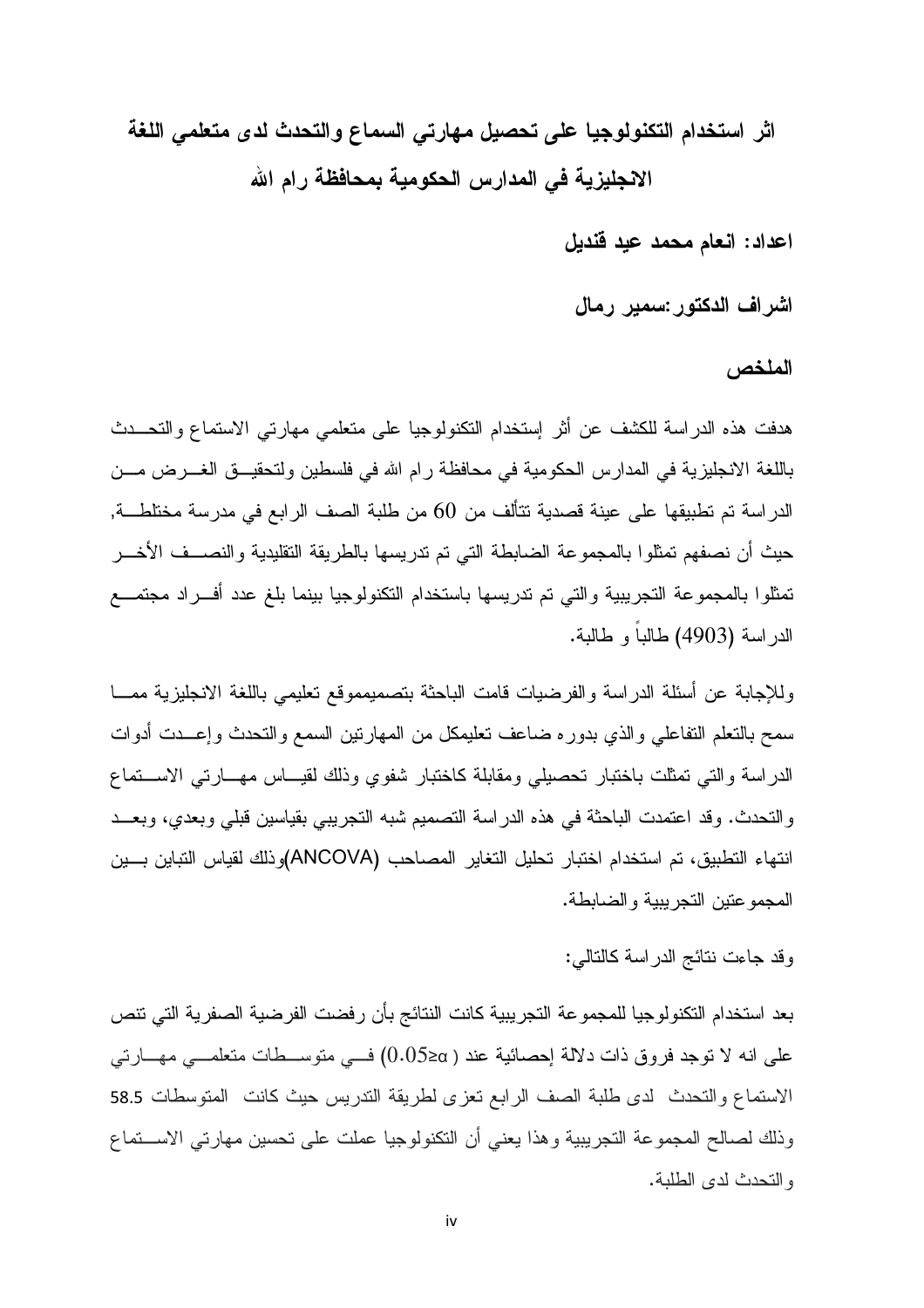كما أظهرت النتائج انه لا أثر لمتغير الجنس على المتوسطات الحسابية في درجات الطلبة وبذلك تم تأييد الفرضية الصفرية التي تنص على عدم وجود فروق ذات دلالة إحصائية عند (α≥0.05 (لدى طلبة الصف الرابع تعزى للجنس حيث كانت 0.637 واخيرا أشارت النتائج بأنه لا توجد فـروق ذات دلالة إحصائية عند (α≥0.05 (تعزى للتفاعل بين طريقة التدريس والجنس لدى طلبة الصـف الرابع حيث بلغت قيمة=0.89 حيث أوصت الباحثة بضرورة توظيف التكنولوجيا في التعليم بشكل عام وفي تعليم اللغة الانجليزية بشكل خاص ،كما واوصت باجراء المزيدمن البحوث على متغيرات أخرى .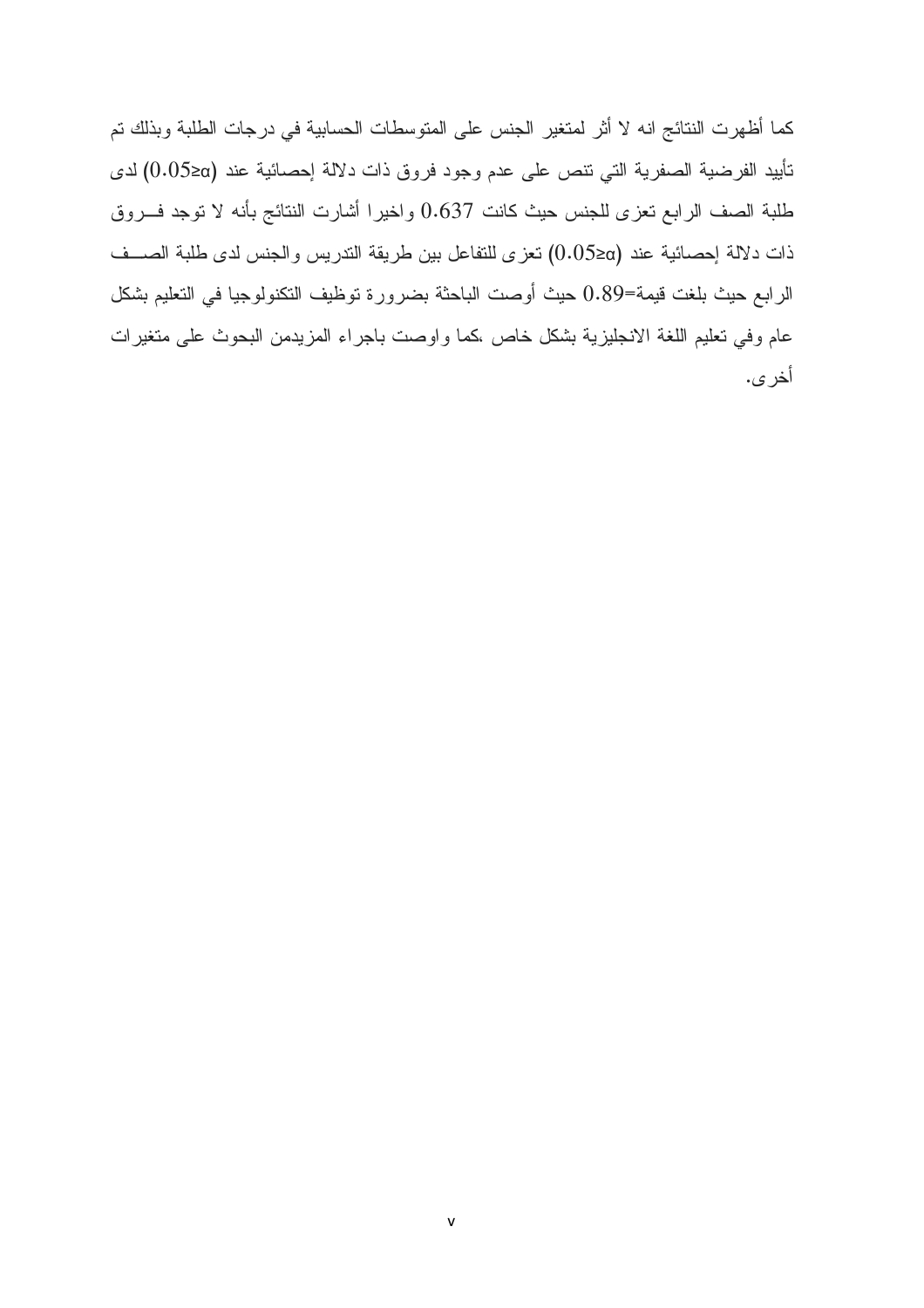#### **CHAPTER ONE:**

#### **The Research Problem**

#### **1.1 Introduction**

English has become the official language of globalization. For example, the number of people who speak English in India is greater than those who live in the United Kingdome itself –world leader of English language. It is also the dominant language in international relations and politics (Brym, 2014). Hence, English Foreign Language (EFL) has become the most demanded language for both instruction and communication in non-English speaking countries (Rammal, 2010). Matsuda (2002:430) pointed out to that "English has become an international language makes it not only an attraction topic to learn, but also compulsory one of many language programs specifically those which stat out that one of their major objectives is to promote international understanding."

Teaching of Englishhas been growing throughout the Arab World. Arab countries are doing special efforts to facilitate the use of English language among their citizens in the present globalized era (Al-Khatib, 2000). Most Arab countries have started to introduce the teaching of English as compulsory subject into the school curriculum. As far as English at tertiary level in the Arab world is concerned, (Zughoul, 2003; Sultana, 2001) point out that teaching through the medium of English obvious in the field of higher education.

The advancement and globalization in the world of the internet and information technology have left great effect on the human daily life. English language has been one of the most popular languages among internet and technology users all over the world.

On the other hand, technology has crucial role in our day to day life activity. Recently, numerous studies have focused on applying technology in classes. Many different types of technology can be used to support and enhance learning. Teaching language using technology has distinct advantages relate not only to language education preparing students for today's information society, but also technologies are powerful tools for assisting language teaching (Al Nakhala, 2008). Using technology in classes might play a very important role in supporting and enhancing the listening and speaking skills in the teaching-learning process. The last few decades, languages' teaching approaches' methods and techniques have been changing as a result of various factors. Learning foreign language needs many kinds of motivation and encouragement besides English learning students need motivation to (Rammal, 2010). Technology has crucial role in our day to day life activity. Recently, numerous studies have focused on applying technology in classes. Many different types of technology can be used to support and enhance learning. (Al nakhala:2008)

In the same context, an increasing number of scholars stress the point that learning or teaching should be centered on learners. For example, Brindly (Cited in Nunan, 1988:23) suggested that:

"One of the fundamental principles underplaying the notion of permanent is that education should develop in individuals the capacity to control their own destiny and that ,therefore ,the learner should be seen as being at the center of the educational process .For the teaching institution and the teacher, this means that instructional programs should be centered around learners "needs and that learners themselves should exercise their own responsibility in the choice of learning objectives, content and methods s well as determining the means used to assess their performance."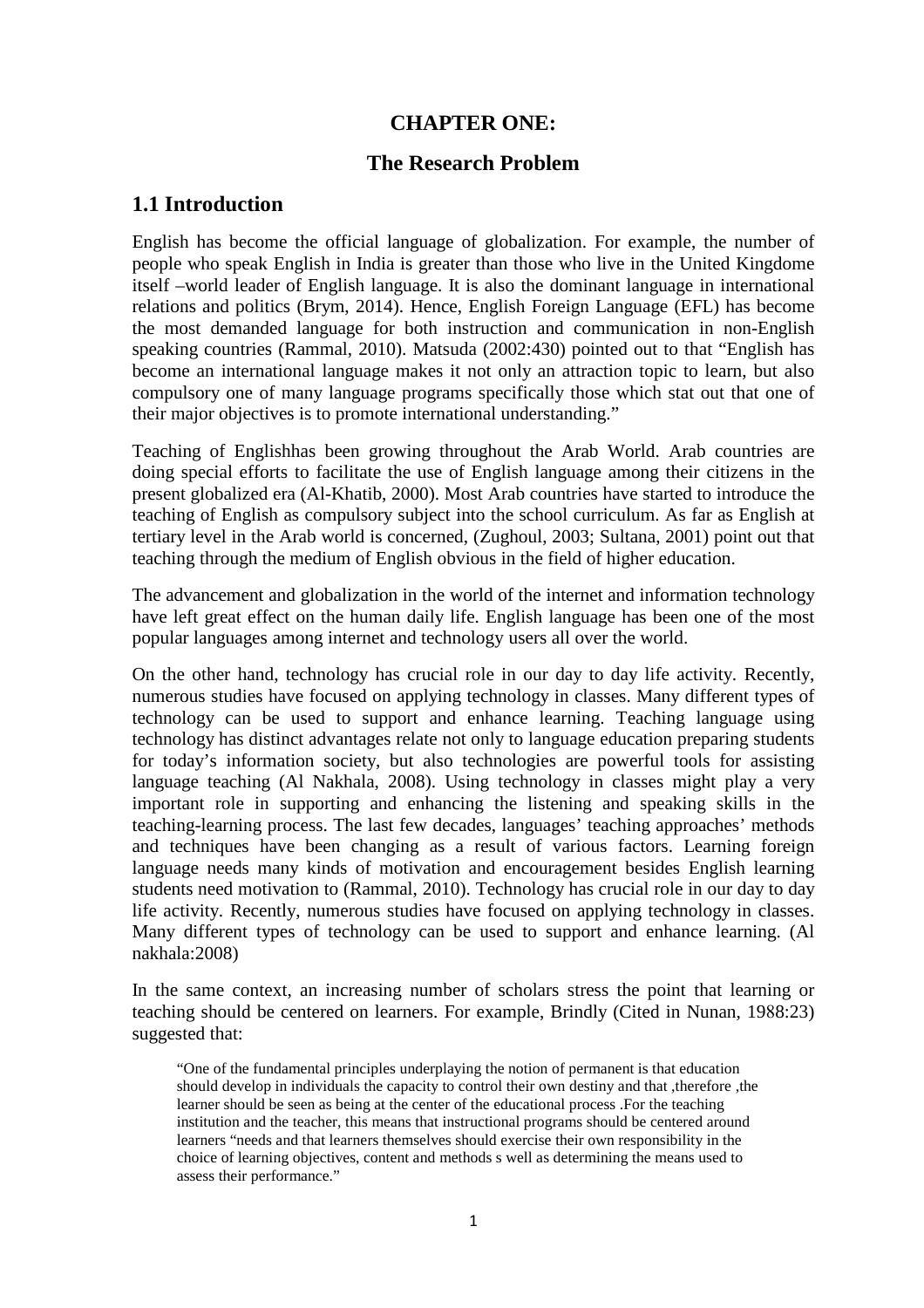English language has four skills: reading, writing, listening and speaking. In this study, the researcher will focus on the listening and speaking skills by using the technology methods because the methods involve pupils responding to a topic as group expressing their joint finding as an audio-visual statement technology has much effectiveness in improving learning.

The teaching of listening has attracted a greater level of interest in recent years than it did in the past. Now, university entrance exams, exit exams, and other examinations often include a listening component, acknowledging that listening skills are a core component of second-language proficiency, and also reflecting the assumption that if listening isn't tested, teachers won't teach it.

 Earlier views of listening showed it as the mastery of discrete skills or micro skills, such as recognizing reduced forms of words, recognizing cohesive devices in texts, and identifying key words in a text, and that these skills should form the focus of teaching. Later views of listening drew on the field of cognitive psychology, which introduced the notions of bottom-up and top-down processing and brought attention to the role of prior knowledge and schema in comprehension. Listening came to be seen as an interpretive process. At the same time, the fields of discourse analysis and conversational analysis revealed a great deal about the nature and organization of spoken discourse and led to a realization that reading written texts aloud could not provide a suitable basis for developing the abilities needed to process real-time authentic discourse. Hence, current views of listening emphasize the role of the listener, who is seen as an active participant in listening, employing strategies to facilitate, monitor, and evaluate his or her listening.

In recent years, listening has also been examined in relation not only to comprehension but also to language learning. Since listening can provide much of the input and data that learners receive in language learning, an important question is: How can attention to the language the listener hears facilitate second language learning? This raises the issue of the role "noticing" and conscious awareness of language form play, and how noticing can be part of the process by which learners can incorporate new word forms and structures into their developing communicative competence.

The purpose of language learning is to improve the speakers' four skills of listening, speaking, reading and writing, with the base of large vocabulary and good grammar, but this is not the final purpose. The final purpose is to let speakers be able to use the language. For instance, why do people study English? If a man is only good at listening and speaking, can people say that he is good at English? No. If a woman is only good at reading and writing, can people say that she is good at the language? No. In addition, most of the speakers do better in reading and writing than in listening and speaking. They can read and write, but they can hardly communicate. They can hardly express themselves with their own words. We are not able to change the examination system, but we can improve our learning method. So when speakers want to use a language well, do not forget to know all the abilities of the four skills.

Listening, one of the means of language communication is used most widely in people's daily lives. In addition, English learners are in need to listening activity. Listening skills can build up numerous English daily vocabularies. On the other hand, it also helps the learners improve their listening comprehension and also their speaking skills. For instance, people know that the largest difference between mother language learning and foreign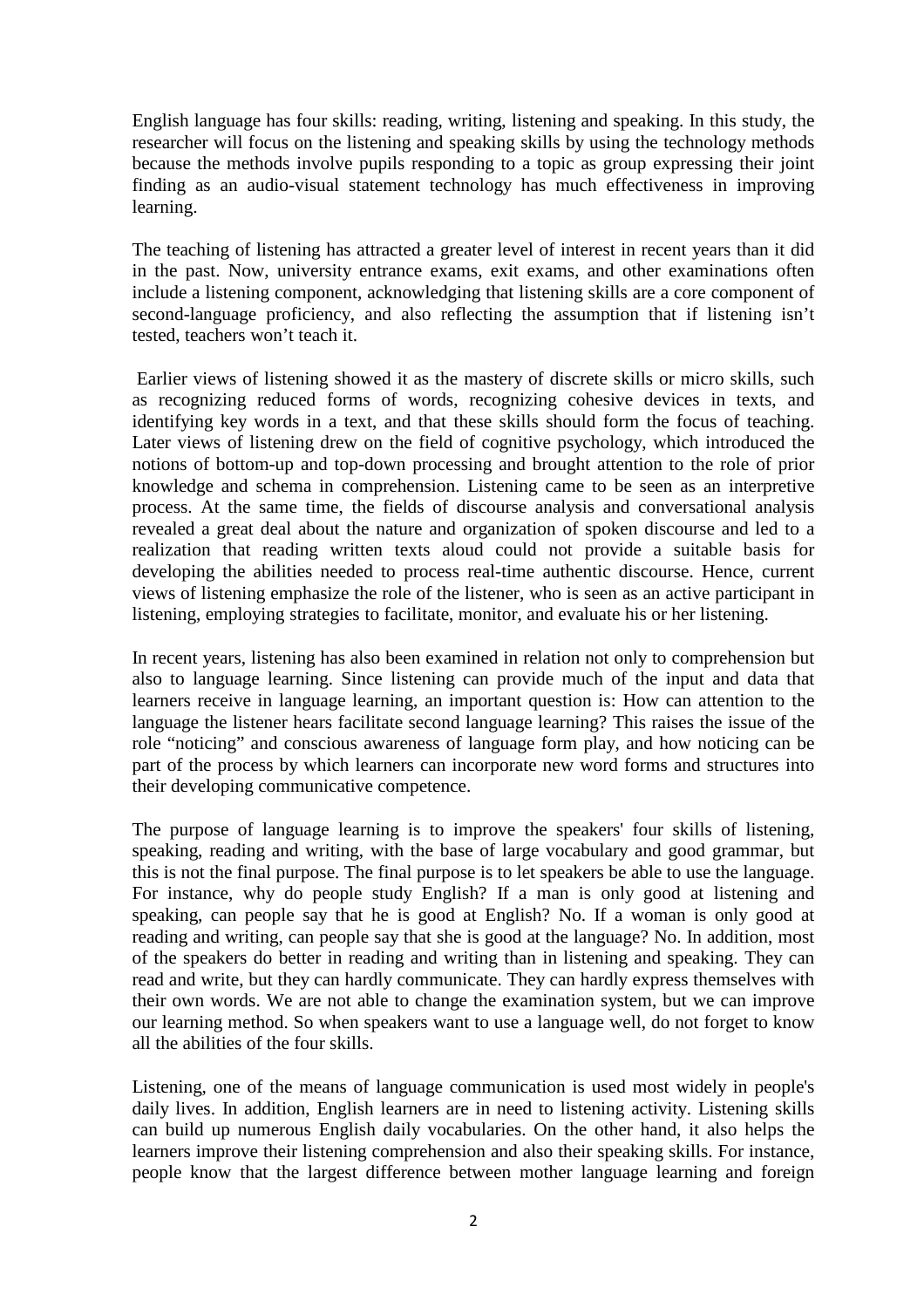language learning is the geographical environment. For a foreign language, we can meet it only in formal places and classes. Training and practicing the oral reading is not a day's work. Practice is important. Only through the practice can the learners improve their listening comprehension.

Next, Speaking is often connected with listening. For example, the two-way communication makes up for the defect in communicative ability in the traditional learning. Two-way means the relationship of the communication between the teacher and the students at school. This relationship is connected with the communicative activities between two people. It can create a fresh environment for speaking language. The two-way communication can lengthen the dialogue limitlessly. This is its advantage. At the same time, if the speakers want to give the correct response, he has to think hard, the sentence is not easily forgotten which is created by themselves through thinking, sometimes with the teacher's hint. They can talk freely and express themselves.

Our main skills are involves in the process of learning a language such as English. These are reading, writing, listening and speaking. However, listening evaluation is usually excluded from all school examinations, only written exam are given (Abbas, 2012). This is despite the note that "we can expect to listen twice as much as we speak, four times more than we read and five times more than we write" (Morly, 1991,82). To avoid this deficiency, the researcher focuses in this study on listening and speaking skills by employing technological methods that stimulate pupils' reactions to a topic and encourage them to express their findings.

## **1.2 Statement of the Problem**

Arab students learn English as a foreign language encounter several major problems pertaining to the listening and speaking skills. These are common problems that affect the learners' overall language achievement especially the lack of communication activities in the English class, and the lack of self-confidence during discussions or when answering oral questions that follow a regular English language class. Also, in the TAWJIHI English Exam (TEE) in Palestine, the listening skill is not included in this decisive and ultimate high school exam. Teachers neglect teaching listening skill in their class despite the fact that listening is required in the English exam for foreign students TOFEL which many high school graduates need to pass in order to study in English speaking universities (Abbas, 2012).

The reasons behind these problems are vary. Some of them are related to teachers' performance. For example, some teachers neglect listening activities in English textbooks. Other reasons are related to students' attitudes and performances. For example, some learners show negative attitudes toward learning (i.e., some students perceive of English as a very complicated and difficult language to learn).

According to neuroscience studies, the traditional waysof English language teaching skills creates a short term memory compared to learning using technology. The traditional way of English language basically occurs passively; there is a little interaction between students and English teacher. The process of learning become well when it is associated with more stimuli (i.e looking at a picture is a stimulus, listening to a teacher is a stimulus). The more the stimulus the more the brain regions involve in the process of learning. This is fully applied on learning a foreign language as English. In a traditional way of teaching, students receive only few stimuli which basically are related to teachers. However, using technology enhances more regions in the brain; a moved picture is better than a drown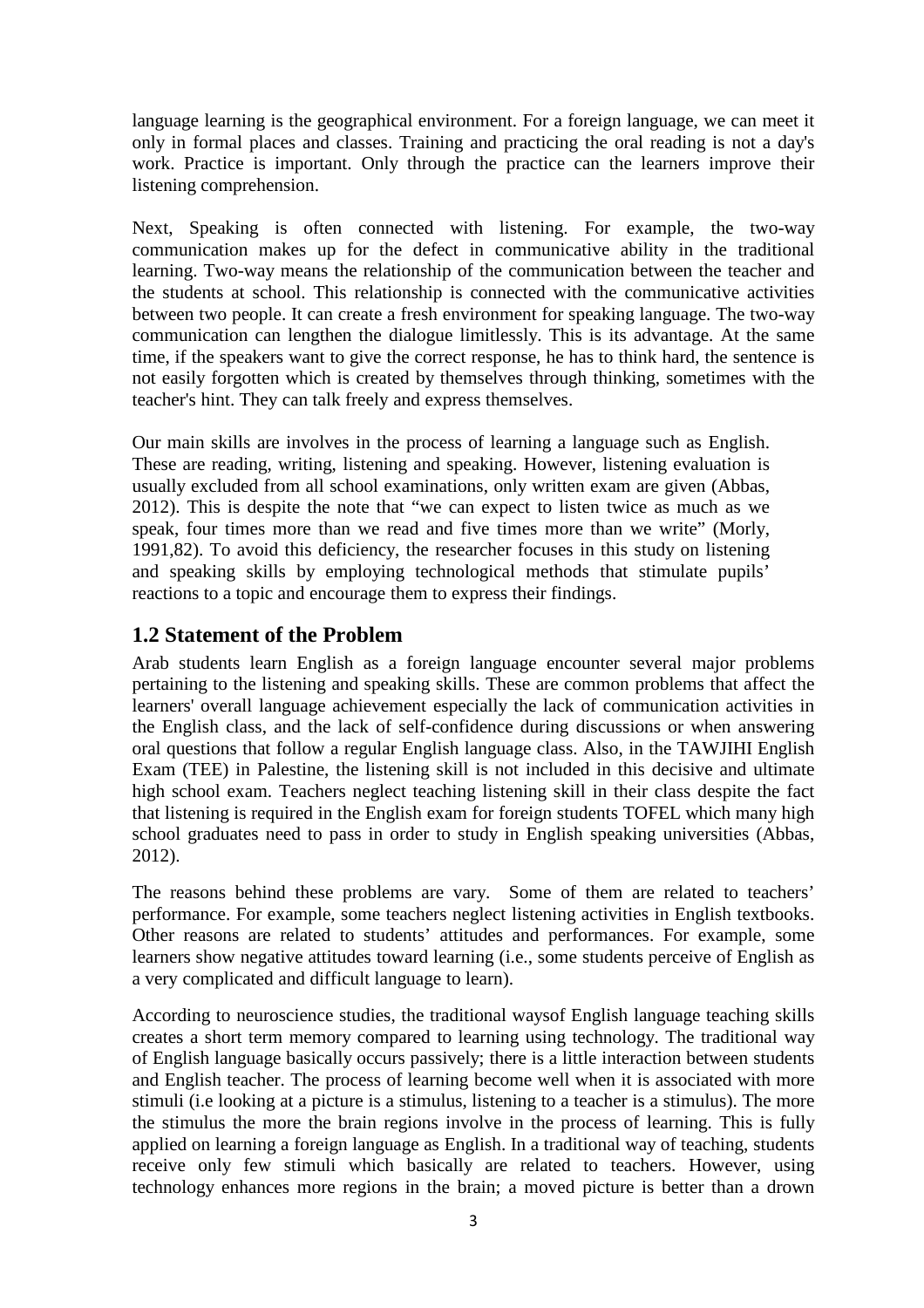picture on the backboard in the process of learning. Also when a student plays a game, he interacts with the words and so learns them better from passive memorization.

Palestinian pupils know many English vocabularies from their English language textbook. However, they cannot use them in conversations. The lack of practice creates a big gap between what they learn at class and what they apply or use in their daily life. However, the new Palestinian English textbook series (English for Palestine) follow the communicative approach of teaching English; thus places a lot of emphasis on teaching all language skills in integration (Abbas, 2012).

Hence, the need for conducting studies in this area that aims at finding solutions to the above mentioned problems that both teachers and learners face in the learning-teaching process.

# **1.3 Question of the Study**

The question of this study is: Do speaking and listening English language skills of  $4<sup>th</sup>$  grade students in Ramallah government schools differ according to method of teaching (i.e using technology), gender and interaction between teaching and gender?

# **1.4 Hypotheses of the Study**

The following hypotheses will be examined in order to answer the research question:

- 1. There are no statistically significant differences at  $(\alpha \le 0.05)$  in the means of listening and speaking skills for fourth- grade- students in Ramallah governmental schools due to methods of teaching.
- 2. There are no statistically significant differences at  $(\alpha \le 0.05)$  in the means of listening and speaking skills for fourth- grade- students due to gender.
- 3. There are no statistically significant and differences at  $(\alpha \le 0.05)$  in the means of speaking and listening skills for fourth- grade- students due to interaction between methods of teaching and gender.

# **1.5 Objectives of the Study**

- 1. To help both students and English teachers by achieving and carrying out effective English language teaching based on using technology in the EFL classrooms.
- 2. To encourage teachers to replace the traditional way of teaching by using technology and thus giving learners an opportunity to practice listening and speaking skills in a communicative manner.
- 3. Giving curriculum designers' evidence-based-advice to improve the listening and speaking practice in student's textbooks.

## **1.6 Limitations of the Study**

- 1. Methodological limitations: the study is limited by its purposive sample (4th grade learners at Ramallah governmental schools only).
- 2. Time and place limitations: the study covers only Ramallah Governorate school's students enrolled in the first semester of the academic year 2013-2014. This study is also limited to the content of the second and the third units of the Palestine English Curriculum (English for Palestine).To help both students and English teachers by achieving and carrying out effective English language teaching based on using technology in the EFL classrooms.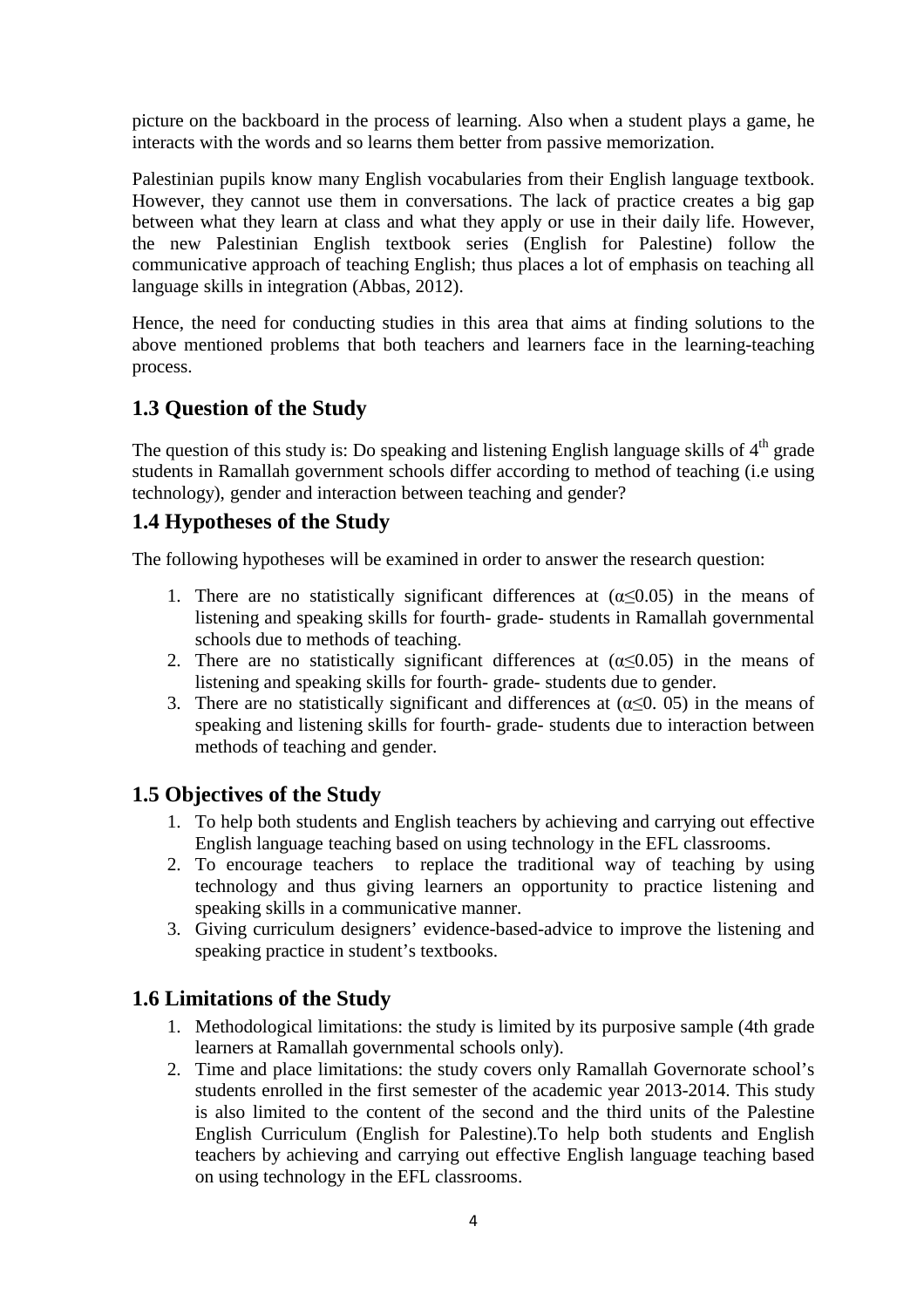# **1.7 Definitions**

Technology: in this study, technology has been referred to the following technologies: flash cards, pictures, posters, LCD and computer software as power point and a designed website.

English Listening Skills: It is receptive skill depend on listening and understanding what we hear at the same time.

English Speaking Skills: It is an interactive process of constructive meaning that involves producing, receiving, and processing information

English language: it is the second language that learning it since the first class in the governorate schools in Palestine.

Governorate Schools: all public schools in west bank.

# **1.8 Significance of the Study**

Researcher has worked as an English teacher using a traditional way and also she has using technology during her classes. She has noticed that many students are learning the lesson better when technology is used. Here is some of the importance of this study:

First of all, this study will be the first step in upgrading the listening and speaking English skills by using technology.

Moreover, the study derives its importance from its attempts. This is important to answer the questions of the study. The results may be beneficial to make decisions whether to constructively support English curriculum with technology or not. At the same time, it might help to make the necessary changes needed for the successful integration of technology and listening- speaking skills.

Finally, this might be one of the first studies that are concerned with computerized units. This highly concerns with interaction between the computerized material and students via songs, games and stories. This enhances students understanding and listening-speaking skills.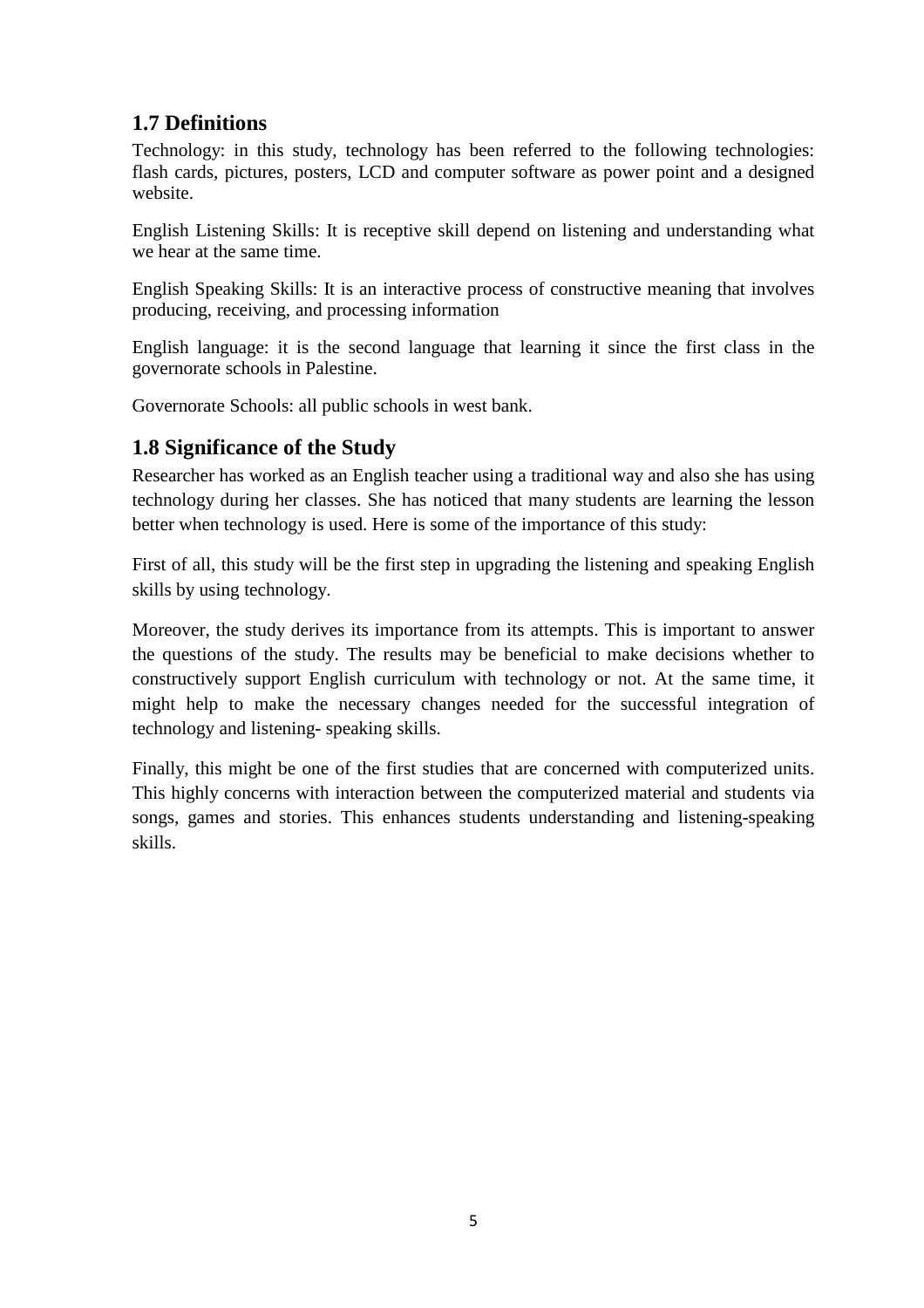# **CHAPTER TWO**

# **Theoretical Framework and Literature Review**

# **2.1 Introduction**

The effect of technology has become huge in teaching and learning the language in addition to the instructor's role. In other words, the role of the instructor together with the role of the technology can lead to advanced learning results(Sharma, 2009).

According to (LIAW, 1997)teachers should offer English language learners a languagerich environment in which students are constantly engaged in language activities. Children need to be able to interact with each other so that learning through communication can occur. Computers can help by being used as a tool to increase communications.

Teachers may see new technologies in education particularly those that dominate a child's leisure time, as it is a way to creatively motivate disinterested or underachieving students (Bertelsmann foundation (ed.), 1994).

As in Al-Nakhalah study (2008) technology is defined as a human innovation in action that involves the generation of knowledge and processes to develop systems that solve problems and extend human capabilities.

The faculty promulgated five main guidelines for technology use these included provisions that.

- 1. Using technology must stimulate and enrich the thinking process.
- 2. The individual faculty member must identify the educational problem and then involve the technology that best solves this specific problem.
- 3. New technologies must provide the use of unique capabilities
- 4. Students in the classroom must use technology directly through creative and evaluating ways.
- 5. The faculty must look for the most effective educational approach with current and most innovative technologies even after the success of current technologies.(Bertelsmann foundation (ed.), 1994)

Technology is useful to teach listening because each kind of technology provides chances for students to explore their ranges of listening strategies. And it allows for more emphasis on certain aspects, such as interactional, cross-cultural, contextual and critical, dimensions of listening, to be improved. Technology also makes learning process of listening more entertaining(Ramadhan 2012).

Since the 1960s, computers have been used in language education. During last forty-year period, the use computers could be divided into three main stages: behaviorist computerassisted language learning (CALL); communicative CALL; and integrative CALL). Each of these stages corresponds to the available technological and the prevailing pedagogical theories(Ramadhan 2012).

Dale's Cone of Experience is a model that incorporates several theories related to instructional design and learning processes. During the 1960s, Edgar Dale theorized that learners retain more information by what they "do" as opposed to what is "heard", "read" or "observed". His research led to the development of the Cone of Experience. Today,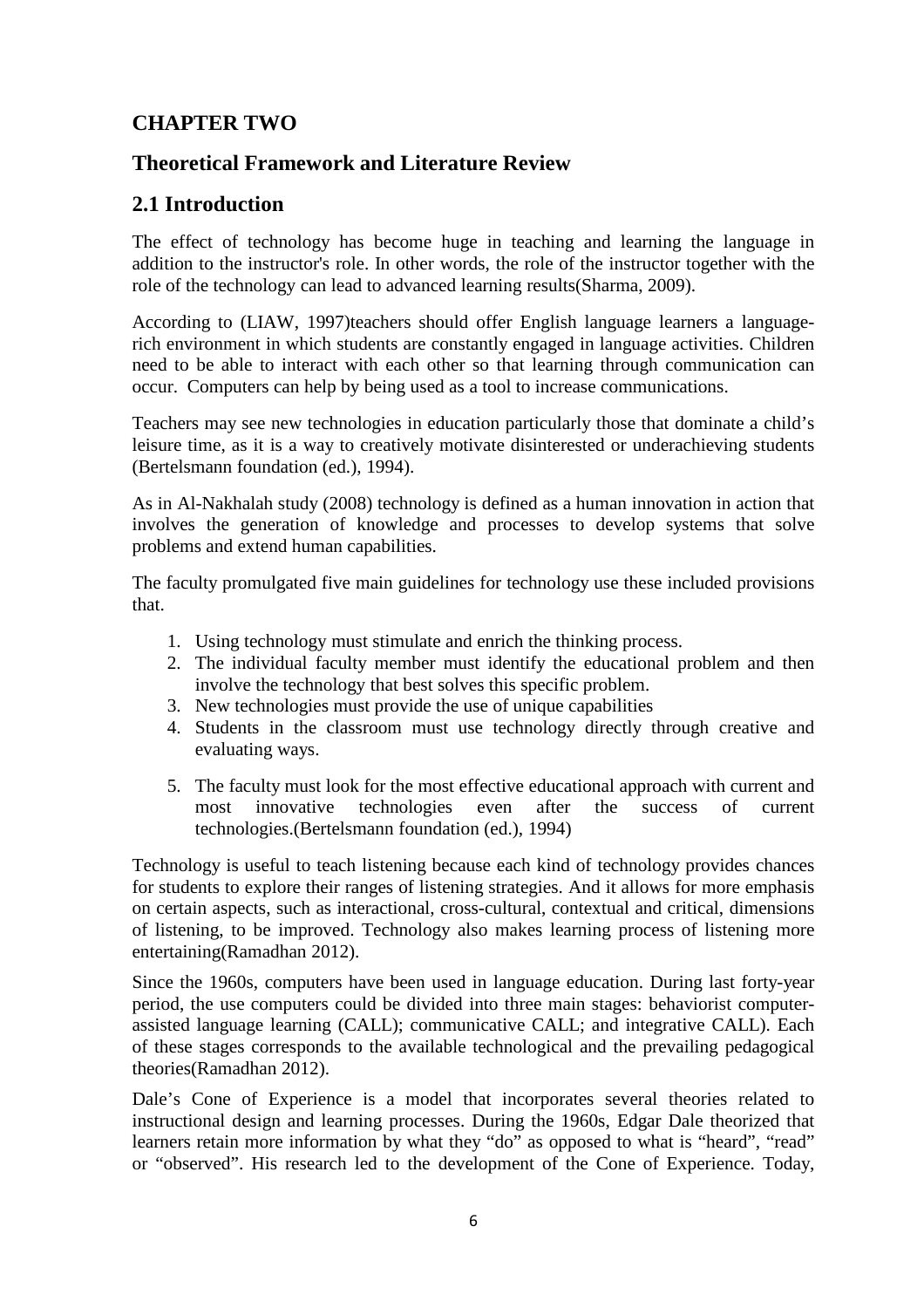learning by doing has become known as "experiential learning" or "action learning" (Diamond, 1989).

Dales' cone of experience is a tool to assist instructors makes decisions about resources and activities that:

"reveals that "action-learning" techniques result in up to 90% retention. People learn best when they use perceptual learning styles. Perceptual learning styles are sensory based. The more sensory channels possible in interacting with a resource, the better chance that many students can learn from it. According to Dale, instructors should design instructional activities that build upon more real-life experiences" Dale,.E. (1996).



Figure (2.1): Dales' cone of experience. Dale.E,(1996)

This figure shows what students will be able to do at each level of the Cone relative to the type of activity they are doing (reading, hearing, viewing images, etc. The numerical figures on the left side of the image, shows what people will generally remember. This indicates that practical, hands-on experience in a real-life context will allow students to remember best what they do.

Dale made minor modifications of the visual in the second edition (1954), adding Television and changing Dramatic Participation to Dramatized Experiences. By the third edition of Dale's textbook (1969) acknowledged the growing popularity of Jerome Bruner's (1966) cognitive psychology concepts by overlaying Bruner's classification system for modes of learning symbolic on top of his own categories, and iconic. This adaptation of Dale's schema may have been portentous, or giving implied license to others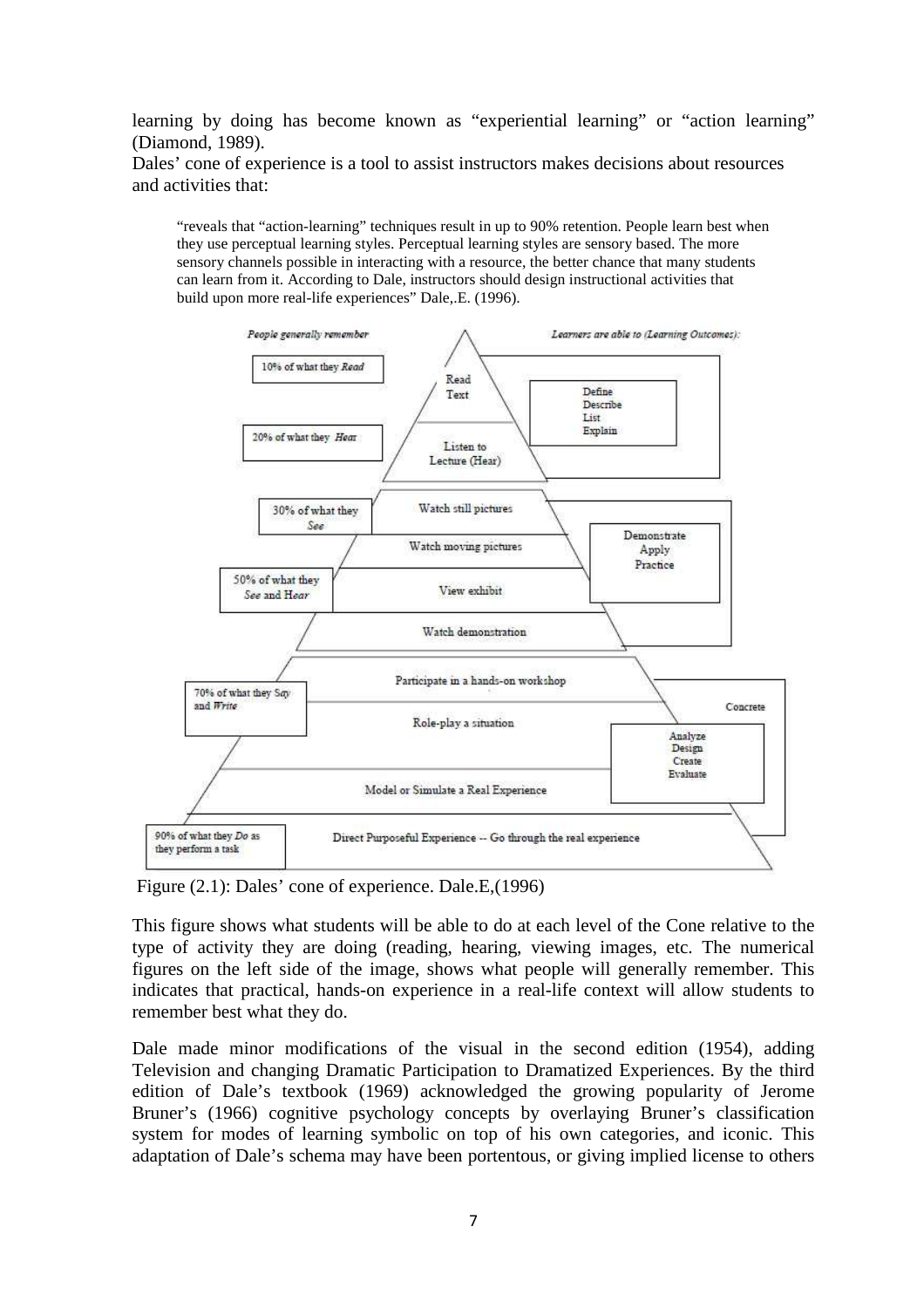to make other creative interpretations and adaptations, not always to the credit of Dale's original ideas and notion

Edgar Dale did changes within the cone of experience as advances in technology brought new ways of learning into teaching. The Cone of Experience has been used within training environments with types and sections on the cone's categories as technology(Ramadhan 2012).

# **2.2Listening**

Listening is defined as the process of identifying and understanding the speech of the speakers. It involves understanding the speaker's accent or pronunciation, speaker's grammar and vocabulary, and comprehension of meaning(Saricoban, 1999).

Listening is the ability to identify and understand what others are saying. This involves understanding a speaker's accent or pronunciation, his grammar and his vocabulary, and grasping his meaning (Howatt and Dakin, 1974).

Listening happens in real time. One must comprehend what is heard immediately with no time to review or look up unknown words. Listening is receptive and happens during a conversation where one speaks and waits for spoken responses. Listening is related to hearing. Hearing perceives sounds in a passive way. Listening uses an instantaneous analysis of the streams of sounds.

Listening skills is an active, purposeful process of making sense of what we hear. Listening usually happens in real time. People listen and have to comprehend what they hear immediately. There is no time to review, look up unknown words,although listening is receptive. It very often happens in the midst of a conversation-something which requires productive, spoken responses (Nunan, 2003).

Listening is a skill in a sense that it is a related but distinct process than hearing. Thus, it involves merely perceiving sound in a passive way while listening occupies an active and immediate analysis of the streams of sounds(Abbas, 2011).

The importance of listeningSpeaking skills will not develop without listening skills. In order to have a successful conversation, learners must comprehend what is said to them.The ability to understand spoken English is very important. Radio, visitors, and studying all use listening skills. Practice is needed to develop this ability at normal speed (Doff Adrin, 1990).

Listening is a receptive skill that gives way to productive skills. There are two reasons for integrating language activities in the classroom:

The faculty promulgated five main guidelines for technology use these included provisions that.

- 1. To practice the learners use of language
- 2. To develop the ability that allows two or more skills within real circumstances and communicative structure.

The listener should be able to do all four skills at the same time. Hence, listening is a very important skill in the process of learning a second language. Listening is a principal skill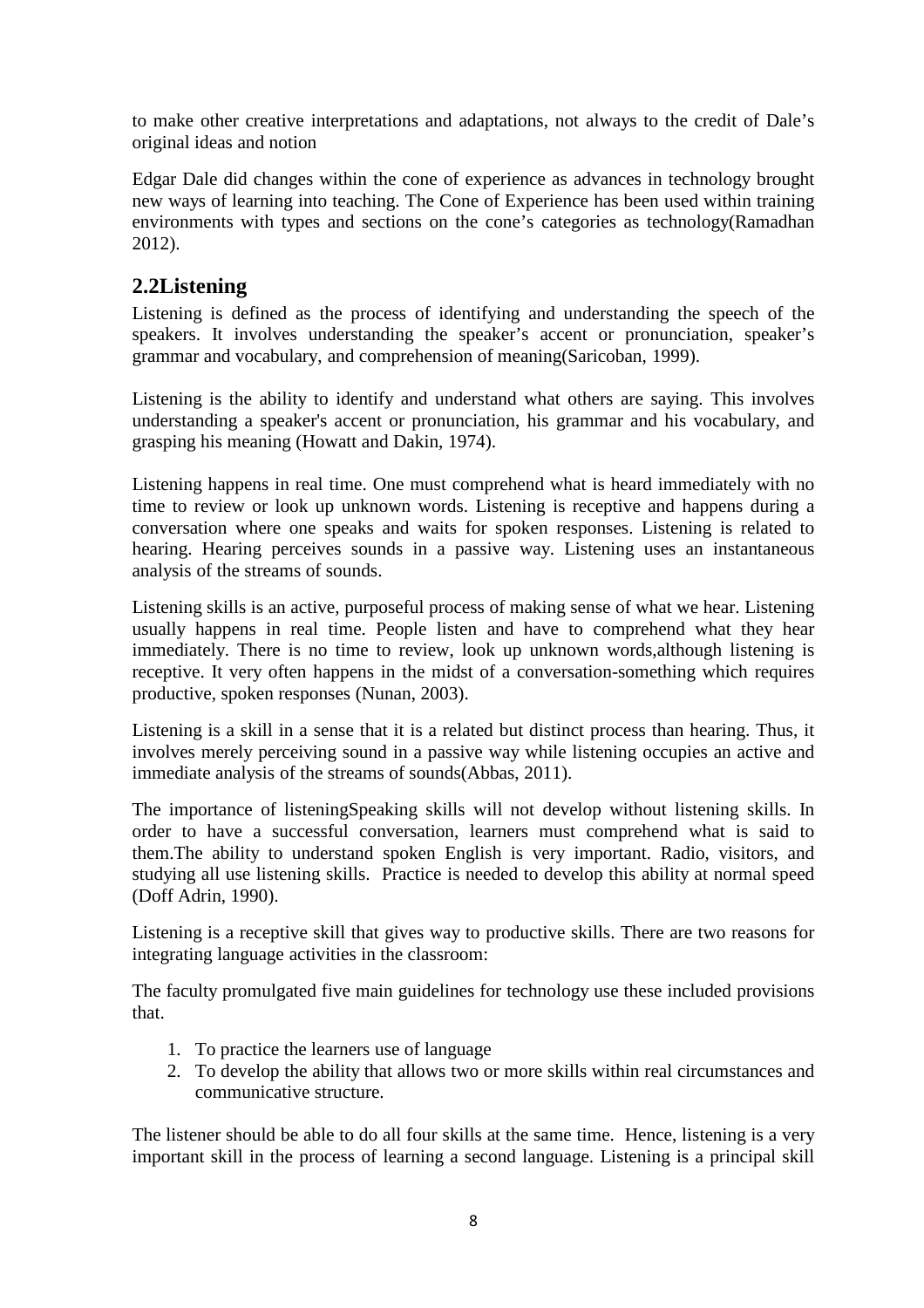that learners can acquire education, information and understanding. It is a vital role in student's language development (Saricoban, 1999).

In listening to English as a foreign language, the most important features can be defined as:

The faculty promulgated five main guidelines for technology use these included provisions that.

- 1. Managing sounds,
- 2. Understanding tone and stress,
- 3. Coping with redundancy and noise,
- 4. Predicting,
- 5. Understanding colloquial vocabulary,
- 6. Fatigue,
- 7. Understanding different accents,
- 8. Using visual and environmental clues

#### **2.2.1 Teach listening strategies:**

- 1. Predicating: Effective listeners think about what they will hear. This fits into the ideas about pre listening mentioned earlier so listeners think about what they may hear.
- 2. Inferring: It is better for learners to(listen between the lines).
- 3. Monitoring: listeners can realize what they do and don't understand.
- 4. Clarifying: learners ask questions (What does…………mean?).
- 5. Responding: learners react to what is heard (Nunan, 2003).

Listening skill is an active, purposeful process of making sense of what we hear.

Listening is an active rather than passive activity. Hence, students must participate in their own instructional improvement. Listening skills need to be developed through a variety of activities in which children can see the consequences of their listening(Norton, donna. 1989).

According to Morly (1991.p.82), we can expect to listen twice as much as we speak, four times more than we read,and five times more than we write. So, listening as a skill is assuming more and more weight in second language or foreign language classrooms. Limited listening input fails to promote face-to-face communication. On the other hand, adequate listening practice could give the learners essential contact with handy input that might trigger their utterances. Teacher talk, listening materials and peer-interaction are vital means for providing this practice(Abbas, 2011).

You will agree that listening is necessary both for classroom instruction and for effective communication among students and adults.As teacher, you must also be able to define the listening act in order to develop diagnostic techniques or to provide listening instruction(Norton, Donna, 1989).

#### **2.2.2 Listening Tests:**

Simplest type of listening test requires the students to recognize different phonemes. Other listening tests focus on stress intonation(Hubbard and others, 1986).

We must make an immediate distinction between pure listening tests, or hearing tests,and listening comprehension tests.Putting students in a test situation forces them to concentrate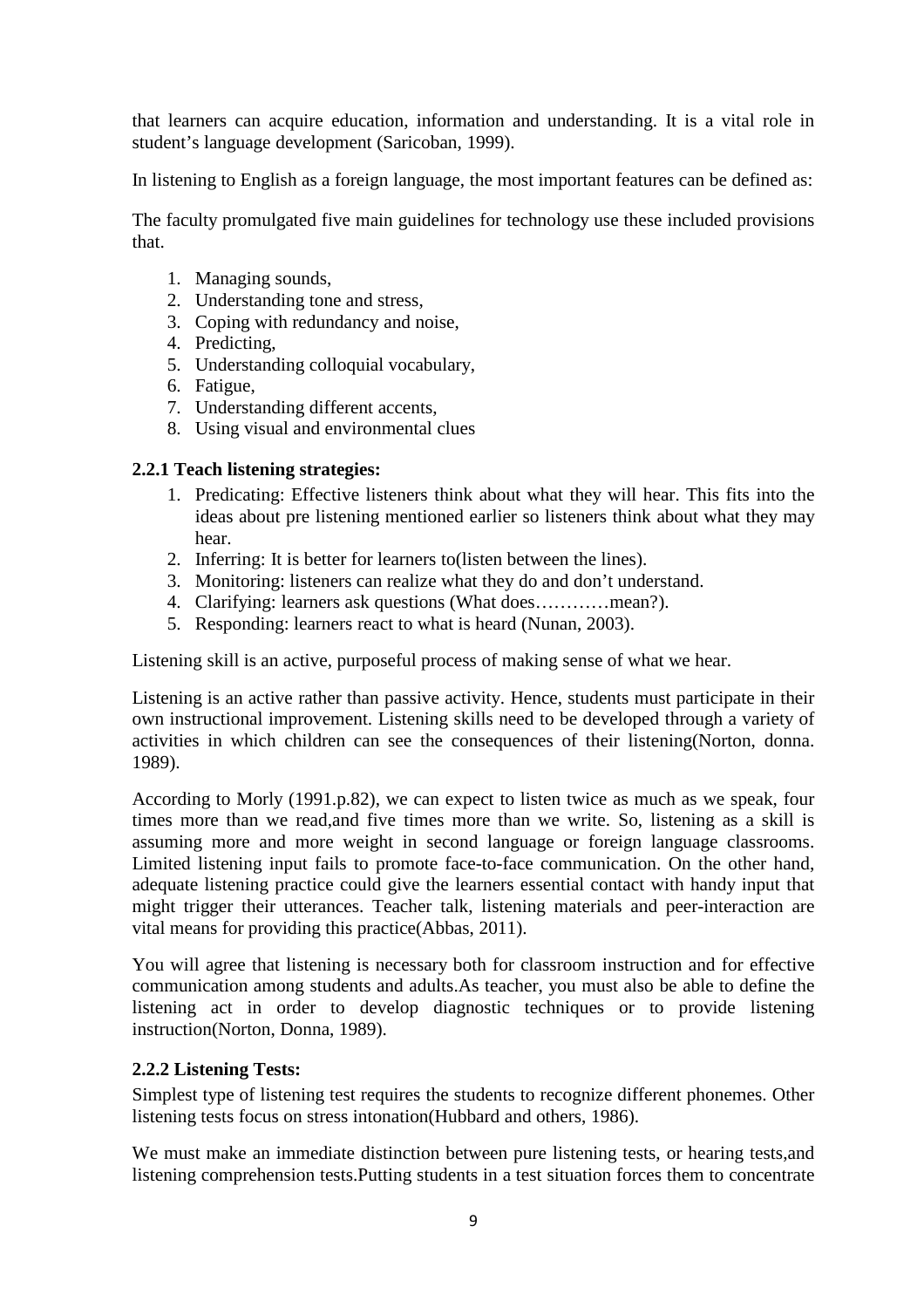on problem areas in the target language and make more deliberate choices within them (Hubbard and others, 1986).

Although listening is receptive, it very often happens in the midst of conversationsomething which requires productive, spoken responses(Nunan, 2003).

Listening to spoken English is an important way of acquiring the language – of picking up structures and vocabulary. In a situation where learners are living in a country where English is the first language, they have plenty of exposure to the language – they hear it all the time, and acquire it more easily than learners who do not hear English spoken around them. So we need to give these learners as much opportunity to listen to spoken English as possible (Doff Adrin, 1990).

The simplest type of listening test requires the student to recognize different phonemes, other listening tests focus on stress and intonation. Once we take the test beyond recognizing stress and direction. We can begin to look at the speakers meaning and attitude. And we shall comment on this later (Hubbard and others, 1986).

Recent research indicates that elementary children spend over50 percent of their classroom time listening rather than speaking or reading, but authorities stress that children do not automatically learn the varied listening skills necessary for comprehensive listening (Norton, Donna, 1989).

Traditional listening comprehension test have a great deal in common with reading comprehension.Indeed, the reading of a passage is often an initial step before the listening.Students listen to a text, or part of a text if lengthy, and answer question based on it. Again many such tests use the multiple choice format (Hubbard and others, 1986).

You will agree that listening is necessary both for classroom instruction and for effective communication among student and adults. As a teacher, you must also be able to define the listening act in order to develop diagnostic techniques or to provide listening instruction (Norton, donna, 1989).

Authorities who maintain that listening is a skill deserving to be taught point out that listening is the major language art utilized by both children and adults. An early study Rankin (1926) reported that children spent 45 percent of their out-of-school time in listening, compared to 30 percent in speaking(Norton, donna, 1989).

Many students have difficulty in hearing certain English sounds or in discriminating between them. Sounds in certain weakened syllables can be serious problem at times(Hubbard and others, 1986).

We must make an immediate distinction between pure listening tests, or hearing tests, and listening comprehension tests. Putting students in a test situation forces them to concentrate on problem areas in the target language and make more deliberate choices within them(Hubbard and others, 1986).

## **2.3Speaking**

Speaking is an interactive process of constructing meaning that involves producing and receiving and processing information (Brown, 1994); (Burns & Joyce, 1997).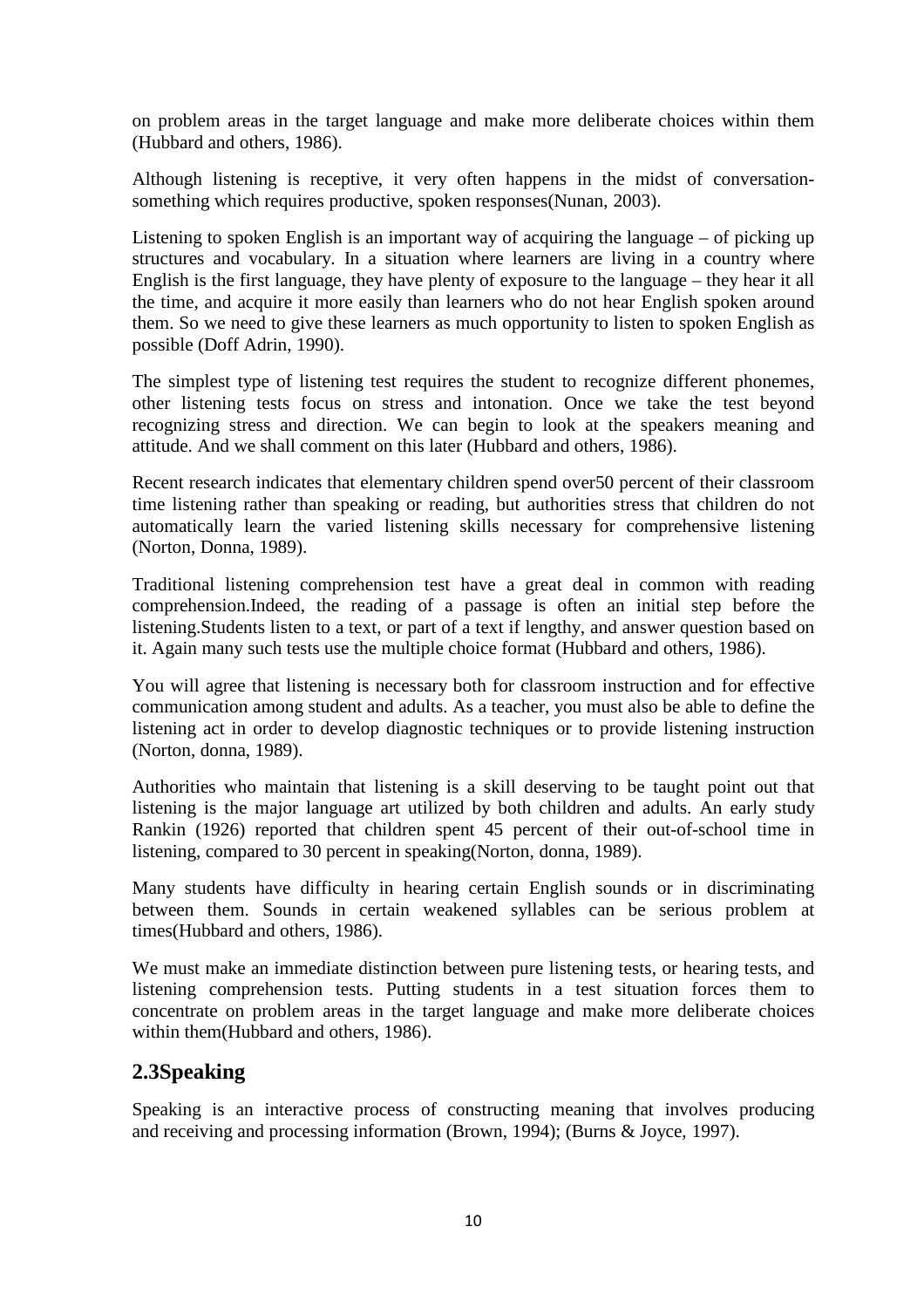Opportunities for speaking and listening require structure and planning if they are to support language development. This digest describes what speaking involves and what good speakers do in the process of expressing themselves. It also presents an outline for creating an effective speaking lesson and for assessing learners' speaking skills( Florez 1999).

Human communication can be taken place between the speaker and the listener if only they understand each other. Both speaker and listener have a positive function to perform in simple terms. The speaker has to convert this message into spoken language, while the listener has to understand the language of the speaker. Inserting technology in learning English language speaking can take several forms( Florez 1999).

Speaking requires that learners not only know how to produce specific points of language such as grammar, pronunciation, or vocabulary (linguistic competence), but also that they understand when, why, and in what ways to produce language (Burns & Joyce, 1997)

Outside the classroom, listening is used twice as often as speaking, which in turn is used twice as much as reading and writing (Rivers, 1981). Inside the classroom, speaking and listening are the most often used skills(Brown, 1994).

Speakers anticipate and produce the expected patterns of specific situations. The speaker also manages distinct basics such as rephrasing, providing feedback, and redirecting (Burns & Joyce, 1997).

#### **2.3.1 Principles for teaching speaking:**

1. One must be aware of the differences between second language and foreign language learning contexts.

A foreign language context is one where the target language is not the language of communication in the society (e.g., learning English in Japan or studying French in Australia)

A second language context is one where the target language is the language of communication in the society (such as English in the UK or Spanish in Mexico).

- 2. This gives students practice with both fluency and accuracy.
- 3. Provide opportunities for students to communicate by using group work or pair work.
- 4. Use speaking tasks that consist of compromise for meaning.
- 5. Design class room activities that involve guidance and practice in both transactional and interactional speaking; interactional speech is communicating with someone for social purposes; transactional speech involves communicating to get something done including the exchange of goods and\or services(Nunan, 2003).

#### **2.3.2 Tests of oral skills:**

Most of us would probably agree that the oral skills are the most important ones, yet they are the most difficult to test(Hubbard and others, 1986).

Oral tests are difficult to administer and their scoring in highly subjective. Nevertheless, we shall examine and discuss a range of oral activities having an obvious test element in them. Almost without exception,these tests will involve the teacher in one-to-one situation with the student taking the test. "Listen and Repeat", this is the simplest type of oral test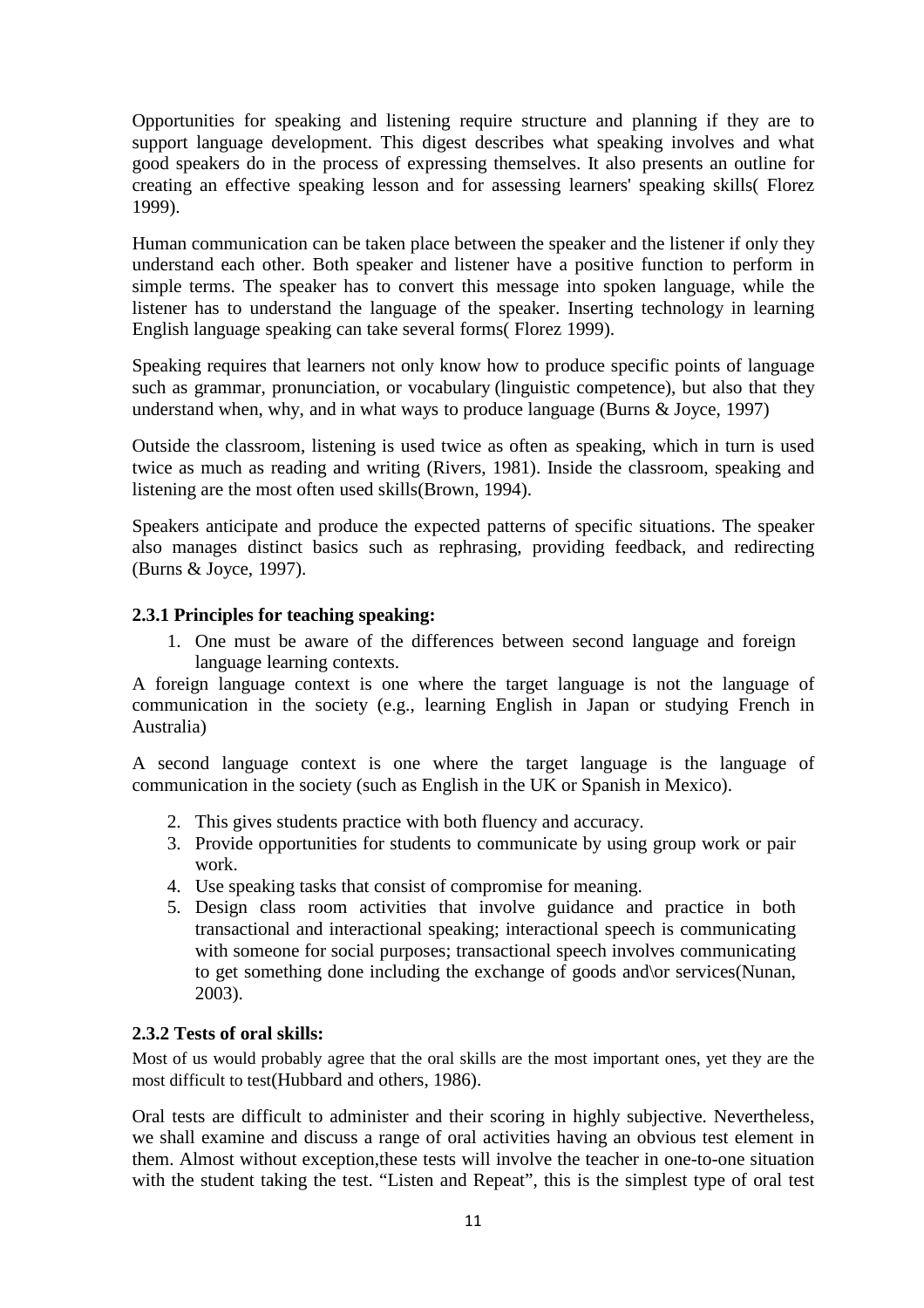but it relies quite heavily on listening skills.After all, a student can only repeat satisfactorily what he has first heard accurately. The examiner too needs a sharp ear. (Hubbard and others, 1986)

Speaking a second or foreign language is far from simple. In fact, speaking-especially in language other than our own-is quite a complex undertaking, which involves using all the different levels of language (Nunan, 2003).

# **2.4Using Technology**

Technology can be divided into hardware which includes,computers, flash cards ...etc. And software includes programs, website ...etc.

Technology is useful to teach listening because each kind of technology can give chances for students to explore their ranges of listening strategies. And it allows for more emphasis on certain aspects, such as, interactional, cross-cultural, critical, and contextual dimensions of listening, to be developed. Technology can make learning process of listening more entertaining(Ramadhan 2012).

The use of technology via web-based environment can be current; websites can add a dimension of immediacy to listening practice. While watching a video clip or, listening to digital audio, learners have the opportunity to pause at will, and listen and read a transcript. Beside, learners can get instant feedback on what they have done (e.g. you watch a video clip/listen to audio and check answers immediately after watching/listening)(Aljafaf 2013).

#### **2.4.1 Use of Computers:**

The use of computers in listening problems provides students with visual and voice inputs which can enhance their information and ideas, and develop their listening skills (Hoven, 1999)?Computer-based listening tests are very important in reinforcing the understanding skills of the listener.In three years, computer technology is only as good as the user is creative in discovering ways to implement it. The great impediment is fear or hesitation within some faculty and within some students especially among those who are new to the school (Bertelsmann foundation (ed.), 1994).Listening to the teacher is much easier than listening to a cassette recorder. Face to face clues help one listen. Whereas in listening to a cassette those clues are missing. There is a peak at where cassette listening can be too difficult. Listening does provide practice but there is a point where it may be frustrating to listen to if it becomes too difficult (Doff Adrien, 1990).Flash cards: small pieces of card with pictures or words on them. (Hubbared and others, 1986)

A picture can be mounted for preservation. If the image is in a magazine, you may be able to cut out the page and mount it to a rigid backing. If it is in a book or magazine which you do not wish to damage, you can use a reproduction process that will inexpensively photocopy either black-and-white or color images (Gerlach, 1980).

Tino(2002)shows how different teaching with computer and internet tools can be used in teaching. These include: demonstration and presentation,use of curriculum-specific application types such as educational games, drill and practice, simulations and musical composition, using of information and resources on CD-ROM or online such as encyclopedia, electronic journals and other references (Shalhoub,2012).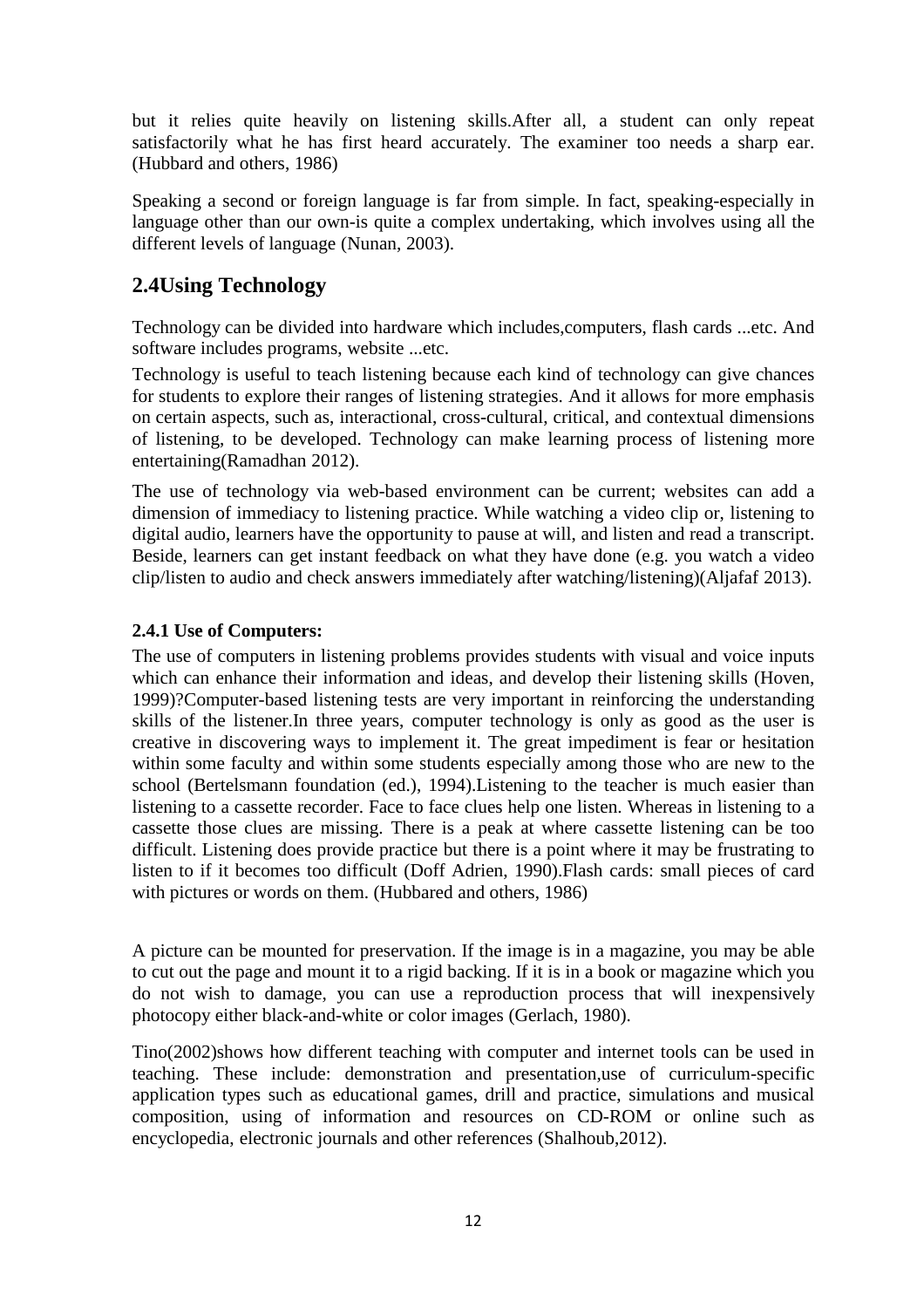Using technological means in the classroom can be embraced both by teachers and learners as being motivating, empowering more learning, fun providing, and challenging process. It also hasthe following advantages:

- 1. Minimizes pressure and fear of involvement in relevant activities to the assigned syllabus since a student can work without being pressurized to do so in given time.
- 2. Increases student's involvement in classroom activities thus promoting more interaction, collaboration, and critical thinking (Rammal, 2010).

Sometime, we should avoid technology, because computers internet maybe crashed. Moreover, using technology is too expensive and teacher needs support so that students almost know more than teachers(Rammal,2010).

Although the internet and multimedia environments have a huge impact on those who use it, we are not 100% sure on its outcomes. Limitations of its use are also apparent. The ELT community should eliminate these limitations and try to exploit its usefulness in every aspect of language teaching. There is much more research required in this area. Hampel asserts that finding an effective way to practice speaking is the biggest problem in both distant and online education. To have more efficient learning, we should work very hard and strive for the best.

## **2.5 Literature review**

During the late twentieth century, language acquisition research made us reconsider some long standing beliefs about how people learn to speak.

Several studies led to the conclusion that we had gotten the basic idea backwards: people do not learn pieces of the language and then put them together to make conversations. Instead, infants acquiring their first language and people acquiring second languages learn the pieces by interacting with other people responding learners react to what they hear(Nunan, 2003).

Rensburg & Han (2014)stat that many companies and organizations have been using the Test of English for International Communication(TOEIC) for business and commercial communication purpose in Vietnam and around the world. The present study investigated the effect of Computer Assisted Language Learning (CALL) on performance in the Test of English for International Communication (TOEIC) listening module. Two groups of participants enrolled in the same major, had equivalent general English background and attended the TOEIC listening class twice a week with the same teacher – the researcher in 7 weeks at the College of Finance and Customs, in Vietnam. There were 25 students in the treatment group and the control group. The quasi-experimental method, questionnaire and post-test were used in this study. The material input was designed with the application of CALL introduced into the treatment group only whereas the control group still learned with the current textbook only. The results showed that there was difference in the performance on TOEIC listening test scores between two groups. The students in the treatment group used listening strategies more effectively than the students in the control groups.Moreover, CALL instruction and teaching method increased the students' TOEIC listening scores significantly.

Hurbet al (2013) had a quantitative study on gender differences in attitudes when learning oral skills via technology. The study was conducted at Tafila Technical University, Jordan,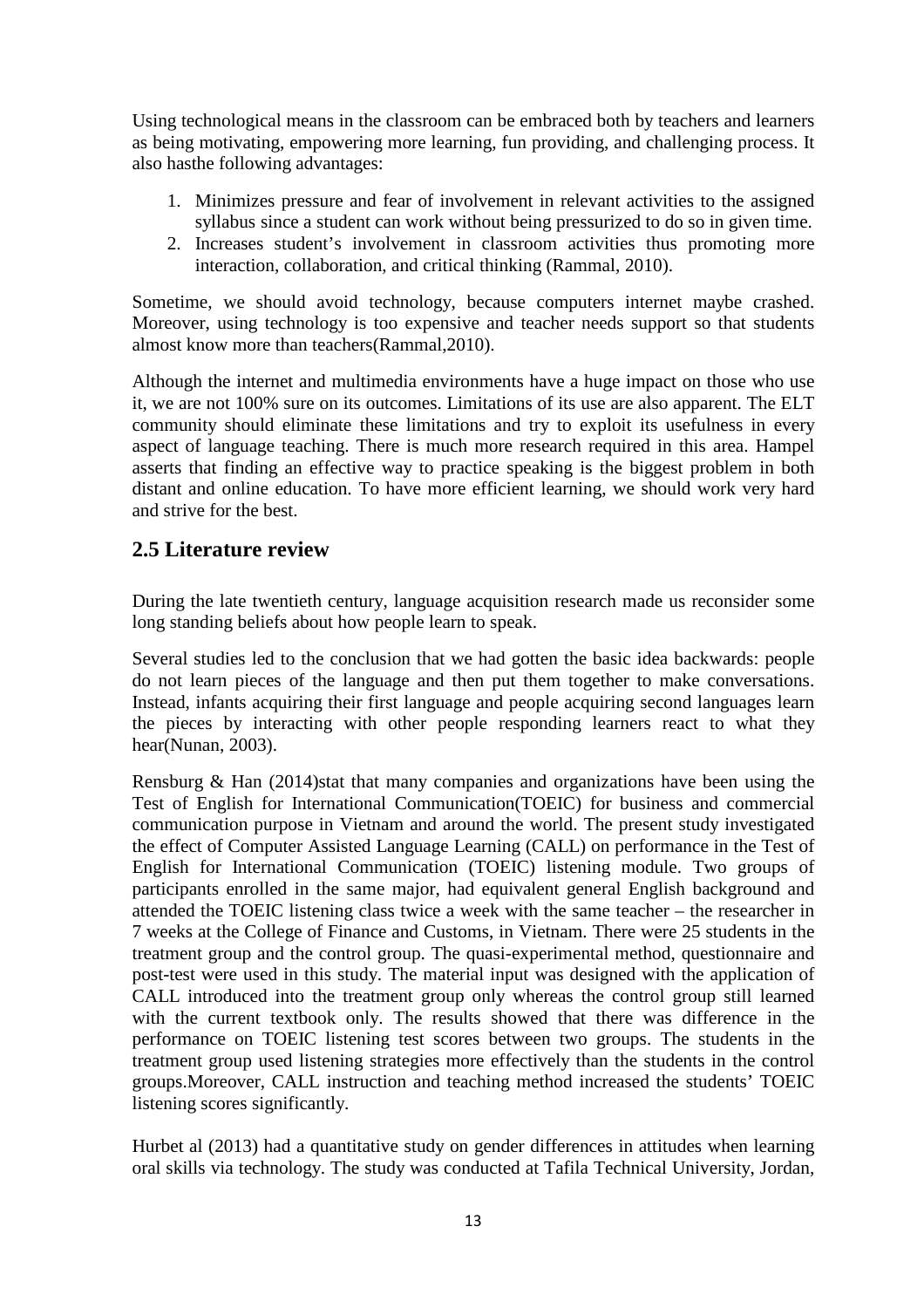with 70 female and 30 male students, in order to find out if female students are better and faster in learning a language than male. Specifically, it seeks to investigate differences in attitudes between females and males in terms of practicality, confidence and anxiety. The results of the study show that there were no significant differences between female and male students when comparing the pre- and post-test mean scores. Both genders establish the same levels of attitudes before and after undergoing this course, which suggests that the exposure to language learning using technology did not contribute to any significant gender inequality. The paired sample t-test results showed improved attitudes toward learning oral skills in both females and males. The study also indicates female and male improvement in the anxiety dimension showing that their initial strong apprehension toward this course was greatly reduced at the end of the course. In terms of confidence, female showed better enhanced confidence level than male at the end of the course.

Nomass(2013)maintains that this paper aims to highlight the role of using modern technology in teaching English as a second language. It discusses different approaches and techniques which can assist English language students to improve their learning skills by using technology. Among these techniques are online English language learning web sites, computer assisted language learning programs, presentation software, electronic dictionaries, chatting and email messaging programs, listening CD-players, and learning video-clips. A case study has been done to appreciate the response of typical English language classroom students for using technology in the learning process. Upon this practical study, the paper diagnoses the drawbacks and limitations of the current conventional English language learning tools, and concludes with certain suggestions and recommendations.

WngGwo, Sung Han, and Hung Chun(2012)have worked on his study to evaluate the effectiveness of the proposed approach; a role-playing game has been implemented based on the approach. Moreover, an experiment has been conducted on an elementary school natural science course. From the experimental results, it is found that the personalized educational computer game not only promotes learning motivation, but also improves the learning achievements of the students. The subjects included two classes of fifth graders of an elementary school in Tainan County in Taiwan. A total of forty-six students voluntarily participated in the study. One class was assigned to be the experimental group and the other was the control group. The experimental group, including twenty-four students, was guided by the personalized educational computer game that met the learning styles of the individual students, while the control group with twenty-two students was guided by the educational computer game that did not meet their learning styles. The research tools in this study included the learning style measure, learning achievement tests, and the questionnaire for measuring the students' learning motivation.

Mei.Li and Lei Wang (2012) say that this study aimed to verify the possibilities that college English listening strategies can be taught, and to explore an appropriate model as well as specific procedures for college English listening strategy training in the computerassisted language learning environment in China. The listening strategy training adopted in this study is integrated into the listening comprehension learning both in and off the listening class. Statistical analysis indicates that listening strategy training promotes learners' use frequency of listening strategies, enhances their listening proficiency, and improves their learning autonomy.The subjects of this study are 47 second-grade non-English majors of Electromechanical Institute in Shandong University at Weihai. They have learnt College English Curriculum for a year before taking part in this study. As for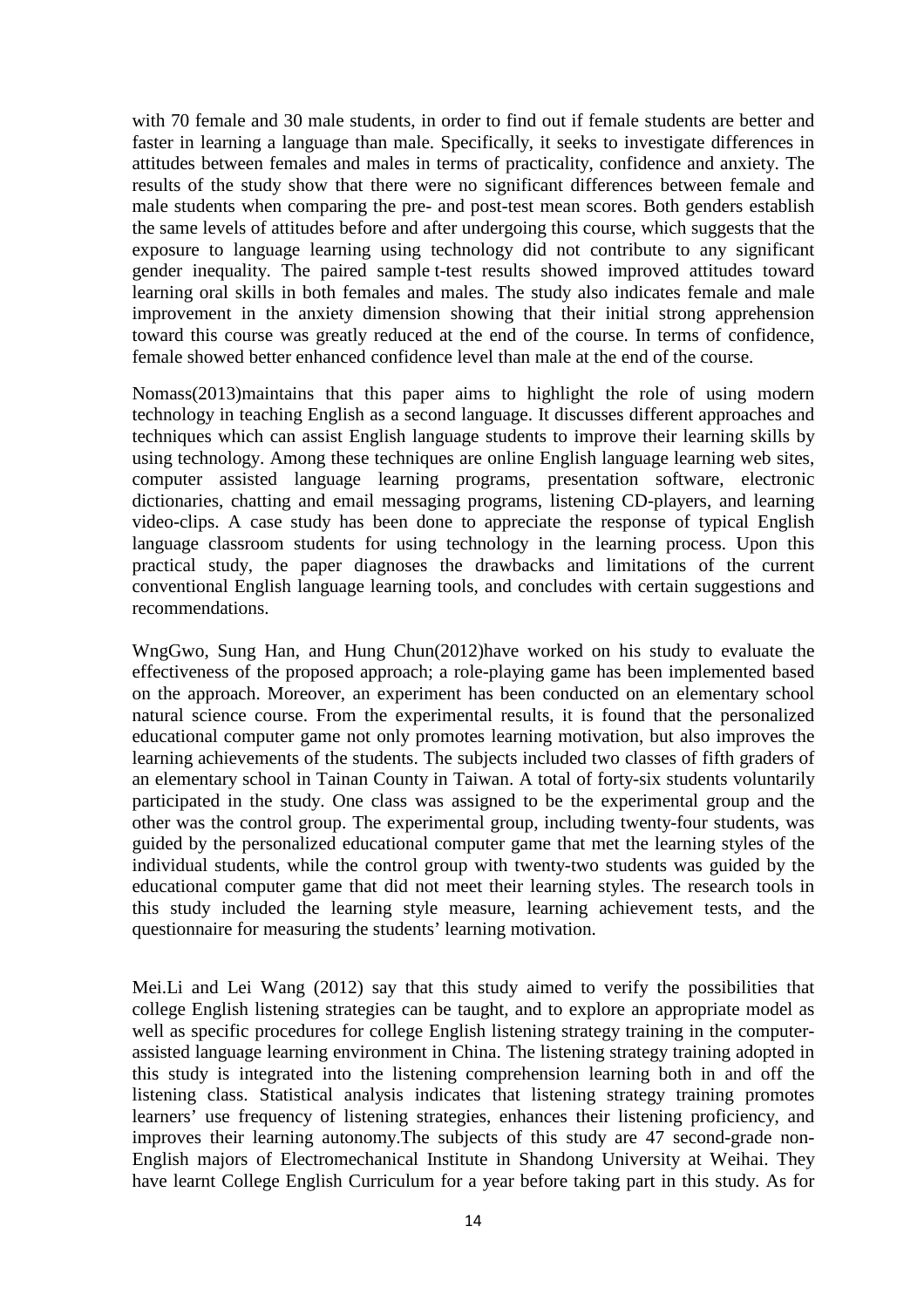the lack of listening comprehension strategy training, formal or informal, they are desperate for promoting their English proficiency, especially in listening. Instruments of the current study consist of test papers and questionnaires. The results show that listening comprehension strategies can be taught by means of corresponding training. Meanwhile, learners' utilization frequency of listening strategies can be promoted by training. Besides, listening comprehension training has a positive effect on learners' listening proficiency.

Al-Mansour and Al-Shorman(2012) investigated the effect of computer-assisted language instruction on Saudi students learning of English at King Saud University. The software used was prepared by the researchers. The sample of the study consisted of 60 students randomly selected from King Saud University and assigned to experimental and control groups. Data were collected within an eight-week period via a pre-posttest design for equivalent groups. The findings of the study indicated that using computer-assisted English language instruction alongside the traditional method has a positive effect on the experimental group students' achievement.

Wang(2010) stated that the purposes of his study was to investigate students' perceptions of computer-assisted whole language instruction, to examine the effectiveness of whole language instruction on students' reading improvement, also to determine the difference between basic-level and advanced-level students' improvement in reading skills. A total of 212 freshmen (98 low level and 114 high level students) were quasi-randomly selected as the participants of the survey study. Instruments included a questionnaire and the English Entrance Examination. The results of the study indicate most students evaluated the instruction positively. While the significant difference in the gain scores of the t-test reveals that integrated instruction is effective in improving students' reading ability (p=0.00), basic-level students had much greater improvement than advanced-level students, whose scores even showed slight regression.

Zl'ey (2009)states that the purpose of the study is to investigate the effectiveness of using computer in teaching grammar to first year students in secondary schools, Jeddah , Saudi Arabia at the first two categories of Bloom Taxonomy (Knowledge and Comprehension). In this study, the use of computer, as an instructional tool in teaching grammar, is compared to the conventional method that depends on verbal explanation and the use of pupil's book, the board and board markers. To achieve this purpose, the researcher applies a quasi-experimental study during the second semester of the academic year 2009. The sample of the study, which was consisted of (42) students, was chosen intentionally from Al-Quds Secondary School in Jeddah. The sample of the study was divided into two groups:

- 1. Experimental group, which was consisted of (22) students, studied the target lessons using a computer as an instructional tool.
- 2. Controlled group, which was consisted of (20) students, studied the target lessons sing the conventional method.The topic chosen for the study was the verb tense, namely simple tenses (i.e. present, past and future simple tenses).

The tool of the study was an achievement test designed by the researcher and given to specialized arbitrators to judge its suitability and validity before applying it. The results were positive towards the experimental group.

Zanzhang(2009)aimed in his study at making a quantitative analysis on the effects of listening on speaking for college students. With the help of SPSS 11.5 software, a quantitative computerized analysis on this research hypothesis was made. Moreover, a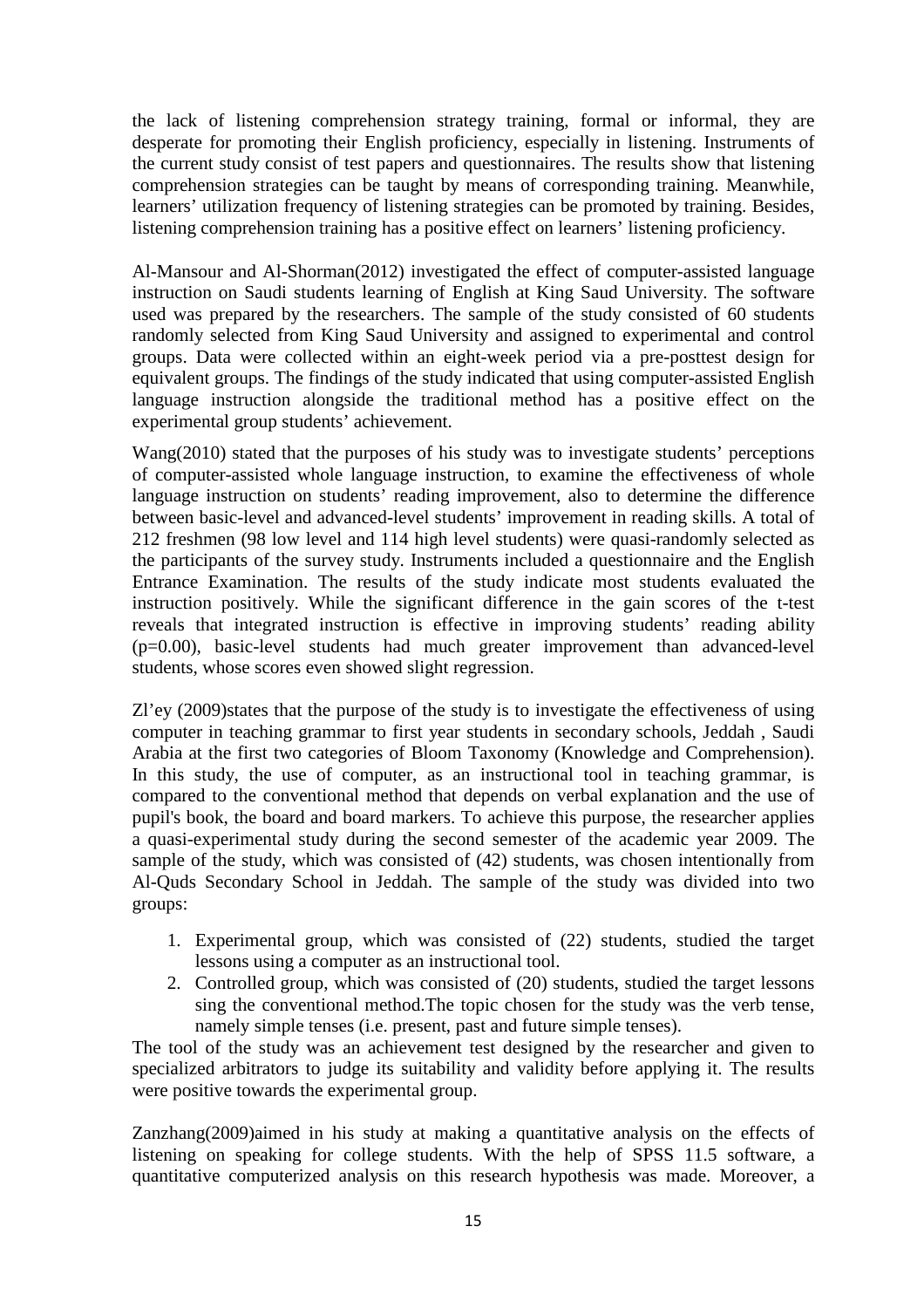quantitative analysis on correlation between listening and speaking was also done .The result shows that listening and speaking ability are closely related, and listening does have positive effects on improving college students' oral English.

Zou Bin(2008) stats that this paper discusses research methods for a study focusing on computer-assisted language learning (CALL) field. Various methods are adopted to investigate how to use computers to develop language learners' listening and speaking skills in their English as a second language (ESL). Learning a sample was a total of 212 non-English majored freshmen at the researcher's university were quasi-randomly selected from the researcher's students as the subjects of the study. These participants came from four Freshman English ability-grouping classes, including two basic-level classes (98 students) and two advanced-level ones (114 students) based on their English scores in the 2007 Entrance Examination for the Technical University.

Thomas Mackey and Jinwon (2008) conduct a case study whose purpose was to better understand the relationships between web use ability and student's perceived learning in the design and implementation of web-based multimedia (WBMM) tutorials in blended courses. It focused on the use of multimedia as a replacement for class room instruction rather than as a complement to teach practices in courses that meet face-to-face this study analyzed data collected from (41) undergraduate students who accessed a series of (WBMM) tutorials to learn web design in an upper level undergraduate information science course that combines both in-class and online instruction. Findings suggested that multimedia instruction was an effective approached to teaching web design in blended learning environments that include both face-to-face and web-based resources.

IK Park, Gyumin Lee and Kim (2008) conducts a study whose aims were to examine the effects of tow type of interactive computer simulations and of prior knowledge levels on concept comprehension, cognitive load, and learning efficiency. Seventy students were sample from two elementary schools. They were divided into two groups (high and low) based on prior knowledge levels and each group was divided into two treatment group (a low – interactive simulation group and a high – interactive simulation group). The dependent variables were concept comprehension, cognitive load, and learning efficiency. Results showed that students with high prior knowledge levels. And high interactive simulations had significantly increased comprehension scores, decreased cognitive load scores and had high learning efficiency. On the other hand, among students with low prior knowledge levels, the low-interactive simulation group did not demonstrate significantly increased comprehension scores, but they showed lower cognitive load scores and higher learning efficiency than the high-interactive simulation group.

Hu (2007) explore the impact of using ICT in improving English Reading comprehension in China. He finds the technology-rich student-centered approach enables students to improve their reading ability more quickly, efficiently and independently compared with more traditional ways of teaching. This is due to the interactive constructive environment the ICT tools provide while teaching through exposing the learners to authentic contexts such as reading up-to-date news in English on the website of the BBC or The New York Times through online accessibility. Moreover, teachers can present full reading comprehension passages by visiting English Website to their students. Hu(2007) presents his own experience in teaching at the university in China of incorporating ICT asserting the effectiveness of this incorporation in teaching English in comparison with the old traditional methods. Teaching intensive reading classes using multimedia enables the teacher in incorporate video and other visual aids.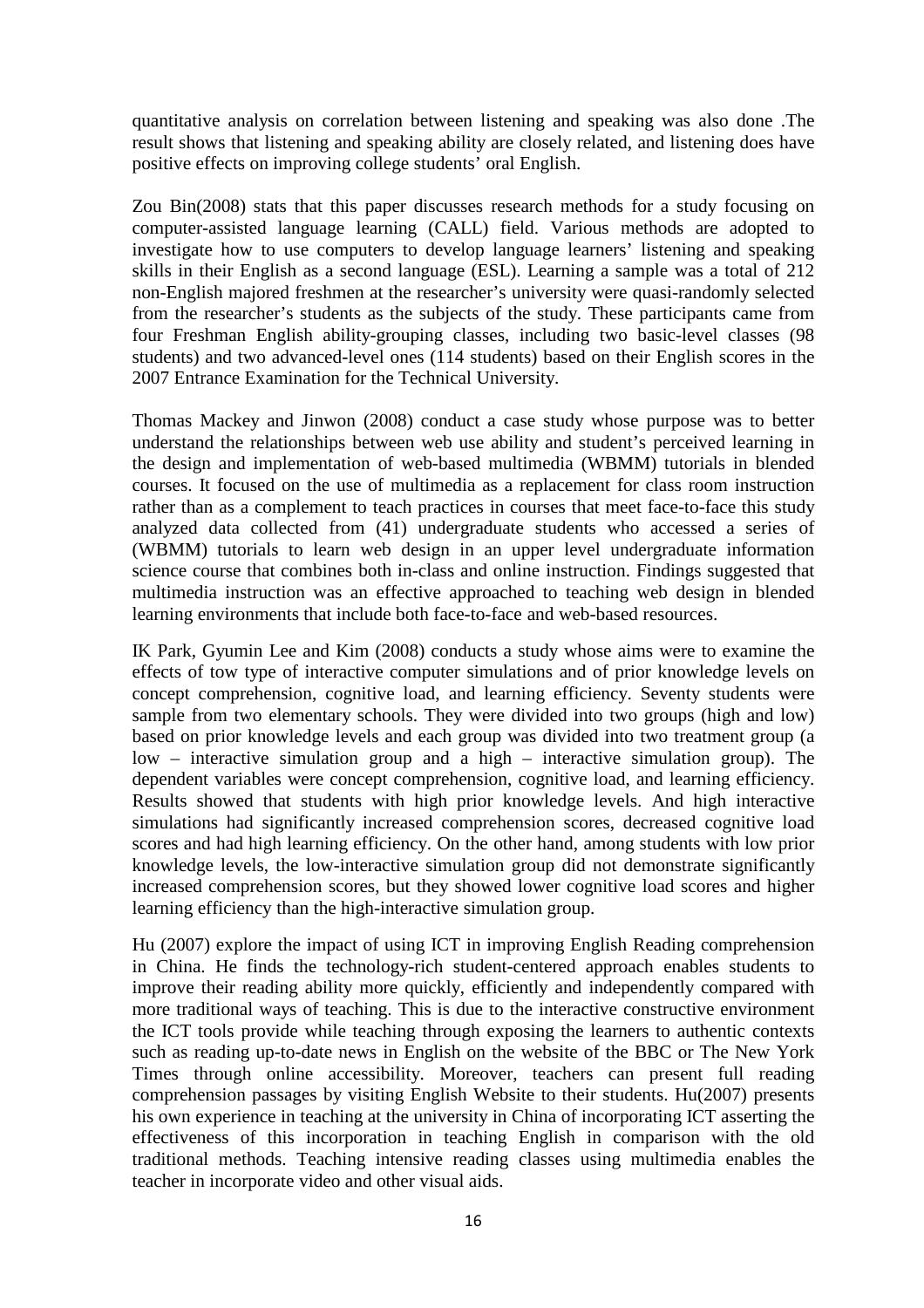The first instrument was a questionnaire consisting of 46 questions related to students' perceptions of the instruction (Q1-Q20), the effect of the instruction on their English learning (Q21-30), the problems they encountered (Q31-42)and their background information (Q43-46). The first three parts of the questionnaire were measured on a fourpoint Likert type scale. The second instrument was the 2007 English Entrance Examination for Taiwanese Technical University (EEE), which was used as the pre/posttest of the study. The test consists of vocabulary (30%), dialogues (20%), grammar (30%), and reading comprehension (20%). Resultswere a total of 91.5% of the students liked this computerassisted four-skill instruction. Moreover, around 80% ofstudents agreed that this course motivated them and also enhanced their interest in learning English .The majority of students (87.8%) preferred finishing assignments with classmates and many (76.4%) enjoyedgroup-discussion activities in the class.

Verdugo & Belmonte (2007), this study examined the effects that digital stories may have on the understanding of spoken English by a group of 6-year-old Spanish learners. To accomplish this aim, a quasi-experimental research study was launched in six state schools in Madrid. A pre-posttest design was used to investigate whether internet-based technology could improve listening comprehension in English as a Foreign Language (henceforth, EFL). Findings indicate that the experimental group outperformed the control group in the final test administered. These results raise interesting issues related to the use of technology in the context of foreign language learning. Future research which includes other age groups and digital materials and which explores other linguistic areas could further substantiate the link between Information and Communication Technology (ICT) rich environment and improved language learning. Verdugo& Belmonte (2007) explore and come out with interesting results while examining the effects the digital stories may have on the understanding of listening comprehension through carrying out an experimental research in six state schools in Madrid. A pre-posttest design in used to investigate whether internet-based technology can improve listening comprehension in English as a foreign language. Findings indicate that the experimental group outperformed the control group in the final test administered. The results confirm the link between ICT rich environment and improved language teaching and learning.

Schorder (2006) conducts a study to evaluate the effectiveness of learning in a multimedia environment and to address other factors as the differences in student's learning style, attitude towards computers, and background knowledge. A sample of (60) under graduate students was used. Participants were enrolled in four sections of an introductory educational technology course. The distribution of males to females was 23.3% males and 76.7% females. Findings showed that there was no difference in test scores between the multimedia and the no multimedia groups.

Wu (2005) also presents some applications that can be used by teachers to enhance teaching language such as multimedia presentation through the use of web sites presenting text and graphics accompanied by audio, animation, and video. Dynamic interaction will be created through discussion forums or chat sessions to their online courses and receiving feedback. The researcher also present some forms of synchronous interaction such as instant messenger MSN messenger and yahoo messenger which keep a record of users' conversation which in turn make it possible for teachers to retrieve their own chat log. Another form is theinternet Skype telephony which offers high quality computer- mediated synchronous audio-textual communication. Blogs, which are online personal journals that are frequently updated, can be easily used to create collaborative learning environment in which students can pear edit other's postings. However, not all these applications are free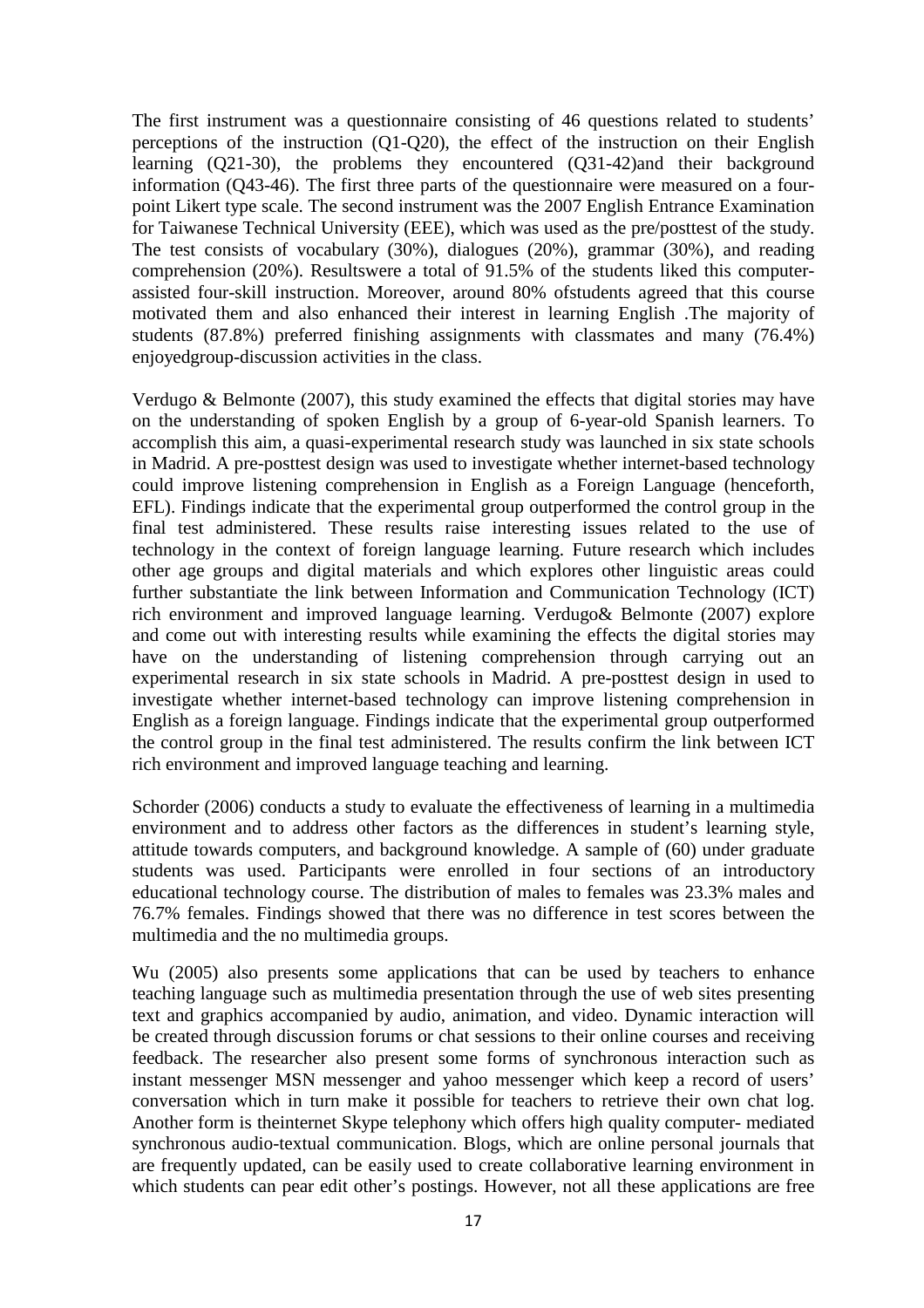of constrains including mainly technical issues, digital skepticism, time consumption, and incredibility of web sites.

Higgins(2005)states the study examined the impact of transitioning  $4<sup>th</sup>$  grade reading comprehension assessments to the computer. 219 fourth graders were randomly assigned to take a one-hour reading comprehension assessment on paper, on a computer using scrolling text to navigate through passages, or on a computer using paging text to navigate through passages. This study examined whether presentation form affected student test scores. Students also completed a computer skills performance assessment, a paper based computer literacy assessment, and a computer use survey. Results from the reading comprehension assessment and the three computer instruments were used to examine differences in students test scores while taking into account their computer skills. ANOVA and regression analyses provide evidence which had positive response towards using computers.

Fuqaha (2002) says the technology examined was multimedia CD-ROM based software. The study population consisted of third grade students. The goal of the study was to determine whether or not a technology intervention; thirty-six  $3<sup>rd</sup>$  grade students were matched by classroom and gender, and then randomly divided into control and experimental groups. To achieve the objectives of the study, the sample was experimented using multimedia CD-Rom software for the experimental group and the traditional way of teaching for the control one. These two groups were post tested twice on the English language skills to determine the effectiveness of the proposed way of teaching. The results of both first and second application was analyzed using paired T-test and two ways -vi-ANOVA results showed: the experimental group developed significantly after the implementation of CD-ROM. That is, there was progress on the achievement test. Results of the study showed a significant difference at  $(\alpha=0.05)$  between the experimental and control groups in the students' achievement of the first and second application in favor of experimental group.

Passing and Levin (2001), conduct a study in which they assumed that multimedia design contributed to the interest of learning by young children. Thirty children were exposed to interactive multimedia stories. With the help of the Pollimeter tool, they examined previous experience with computers, level of covert time-on-task, and level of satisfaction with various interfaces. Findings indicated that different interfaces had different impact on boys and girls. Boys who were more familiar with computer games not only showed a greater covert time on task than girls, but they also showed a higher level of satisfaction. Younger boys and girls were found to show higher satisfaction than older children engaging computer-based and computer-mediated interactions facilitates learning (Bork 2001).

Redmond (1999) studies teachers' perception of the training they received to use the multimedia in classroom and laboratory settings, and teachers' perception of the instructional effectiveness of the software on the curriculum. The study sought to compare teachers' perception of multimedia based software on their instructional settings. The instructional settings consisted of either classroom or laboratory settings. The results showed no significant differences between classroom and laboratory teachers perception on usefulness of training.

Schardt (1997) studies the effects of multimedia CD-ROM literature- based software on the reading skills to determine whether or not a technology intervention alone.With no teacher input, would increase the English language and reading skills of LEP students more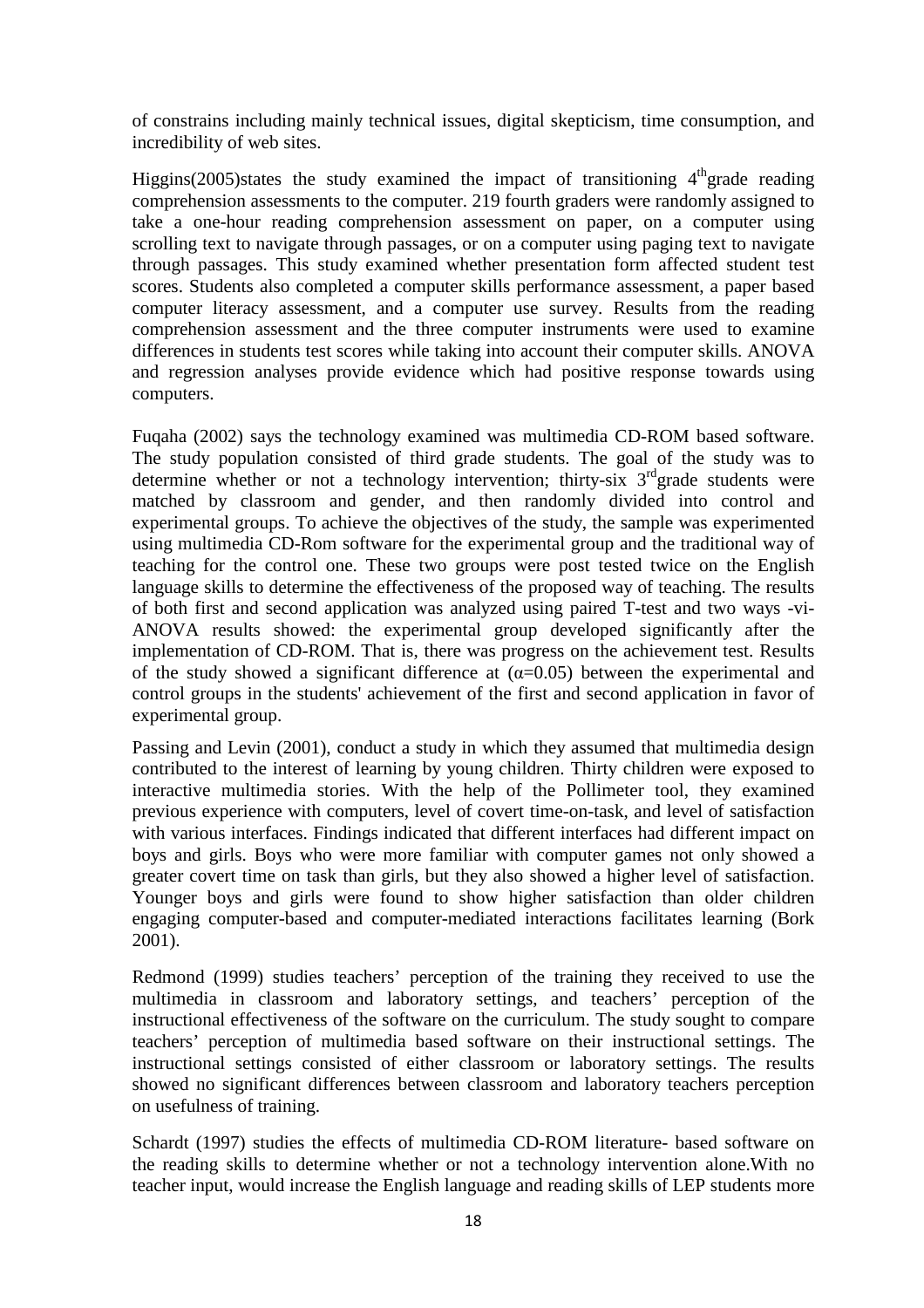than gains made by students who read paper- based literature. Results showed no statistically significant difference between the experimental and control groups. A significant difference did appear between classrooms suggesting the importance of the teacher in the learning process.

Wambgu (1995) studies the effect of using, hypermedia for foreign language learning at Southern Illinois University at Carbondale. Data assessed the nature of relationships between the use of hypermedia and various students' characteristics. Data analysis indicates that there is a significant relationship between the use of Hypermedia and the students' target language. The analysis also found significant relationship between usefulness of Hypermedia instruction and traditional instructional methods.

## **2.6Summary**

The previous studies show that technology affected positively on student's learning English language.Wu (2005) presents some applications that can be used by teachers to enhance teaching language such as multimedia presentation through the use of web sites presenting text and graphics accompanied by audio, animation, and video besides using video, yahoo and messenger. However, not all these applications are free of constrains including mainly technical issues, digital skepticism, time consumption, and incredibility of web sites.

This study shows that students motivated by studying by using computers at their own levels, computerized activity immediately become less tedious and more interesting.

Every study searches of effect on one kind of technology but this study searches about most of educational technology that found inside the designed website as stories, educational games,E-book,dictionary and songs that selected to improve listening and speaking which distinguished this study fromother studies.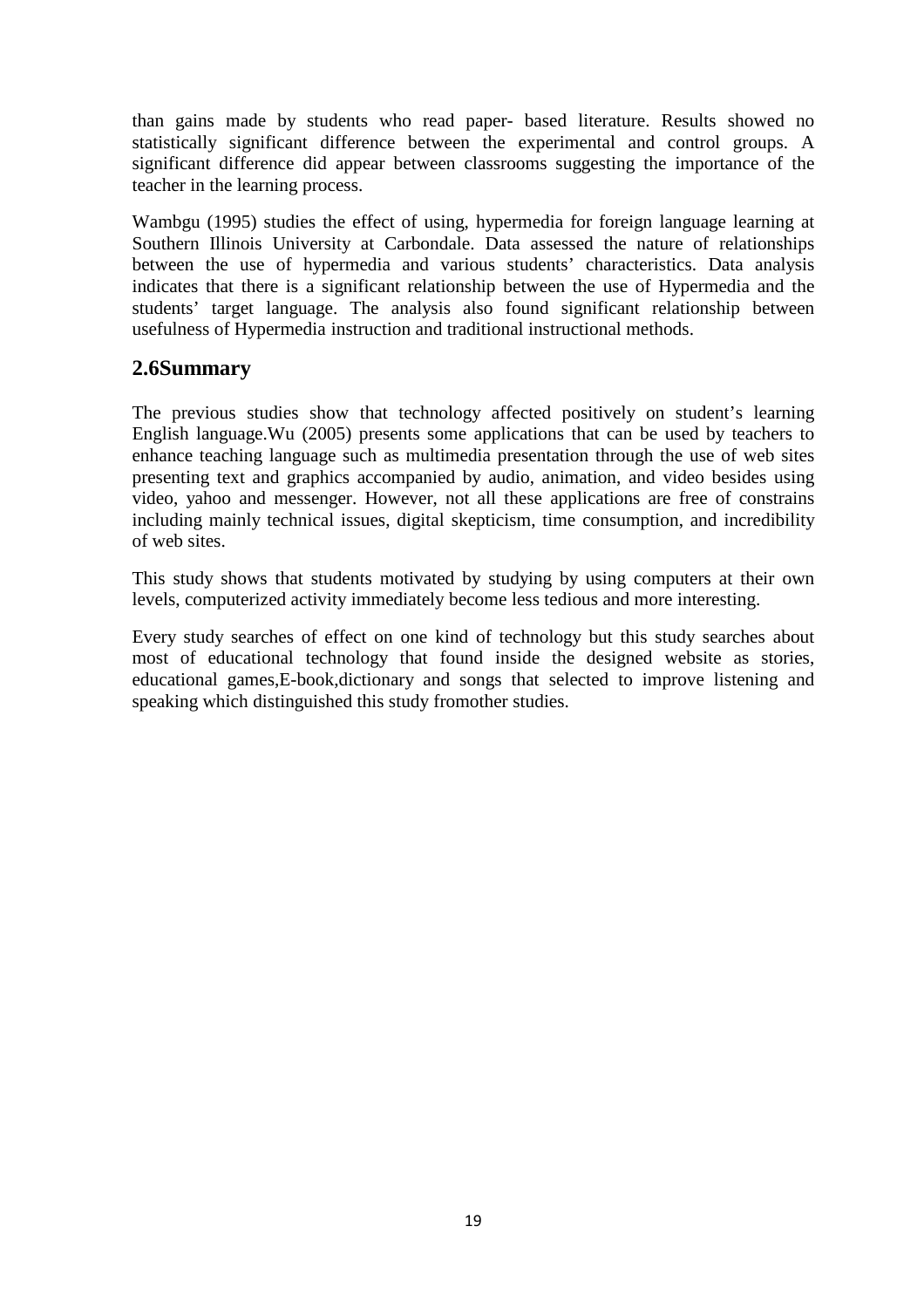#### **CHAPTER THREE:**

## **METHODOLOGY**

# **3.1 Introduction**

In this chapter, the researcher describes the methodology of the study, research population, and the procedures of the sample examination, and the steps of building the tools of the study which include: achievement test as well as the necessary steps to ensure the validity and reliability of these tools. It also includes a description of the study design and statistical analysis.

# **3.2 Procedures**

The researcher followed the experimental approach which she applied on two groups. The groups were divided into two main categories: one experimental group was taught by using technology and the other was control group which taught in traditional way. Each of these categories consisted of a male and a female group. The two groups were exposed to pretest to measure their listening, speaking skills and abilities. Then, they were taught the two computerized chapters which were selected from English for Palestine textbook for Fourth Grade. Furthermore, students were tested by the same study tools for measuring the effects of the experimental treatment groups in addition to an oral test applied on the traditional and experimental groups' sample.

#### **3.3 Research Population**

The research population consisted of all males and females of the 4th grade learners in Ramallah Educational Governorate Schools during the first semester of the scholastic year 2013-2014.

According to the Ministry of Education's records, the total number of the schools that contain 4th grade male and female learners are 115 schools.

The total number of the 4th grade male and female learners who studied English for Palestine in the scholastic year 2013-2014 are(4903) in Ramallah and Al-Bireh Governorate schools; 2444 of them are female, and (2459) are maleAppendix (1).

# **3.4 Sample of the Study**

The sample of the study is purposive. However, the control and experimental groups have been assigned randomly. The overall sample consisted of 60 learners taken from a population of (4903) learners of the EFL learners at the 4th grade governmental schools at the Directorate of Education in Ramallah. The sample consists of two groups from Al-Bireh mixed school one of them was experimental group while the other was a control group.

# **3.5 Tools of the study**

- 1. Oral test through interview to the sample of the study as an achievement speaking and listening test.
- 2. An achievement written listening and speaking test.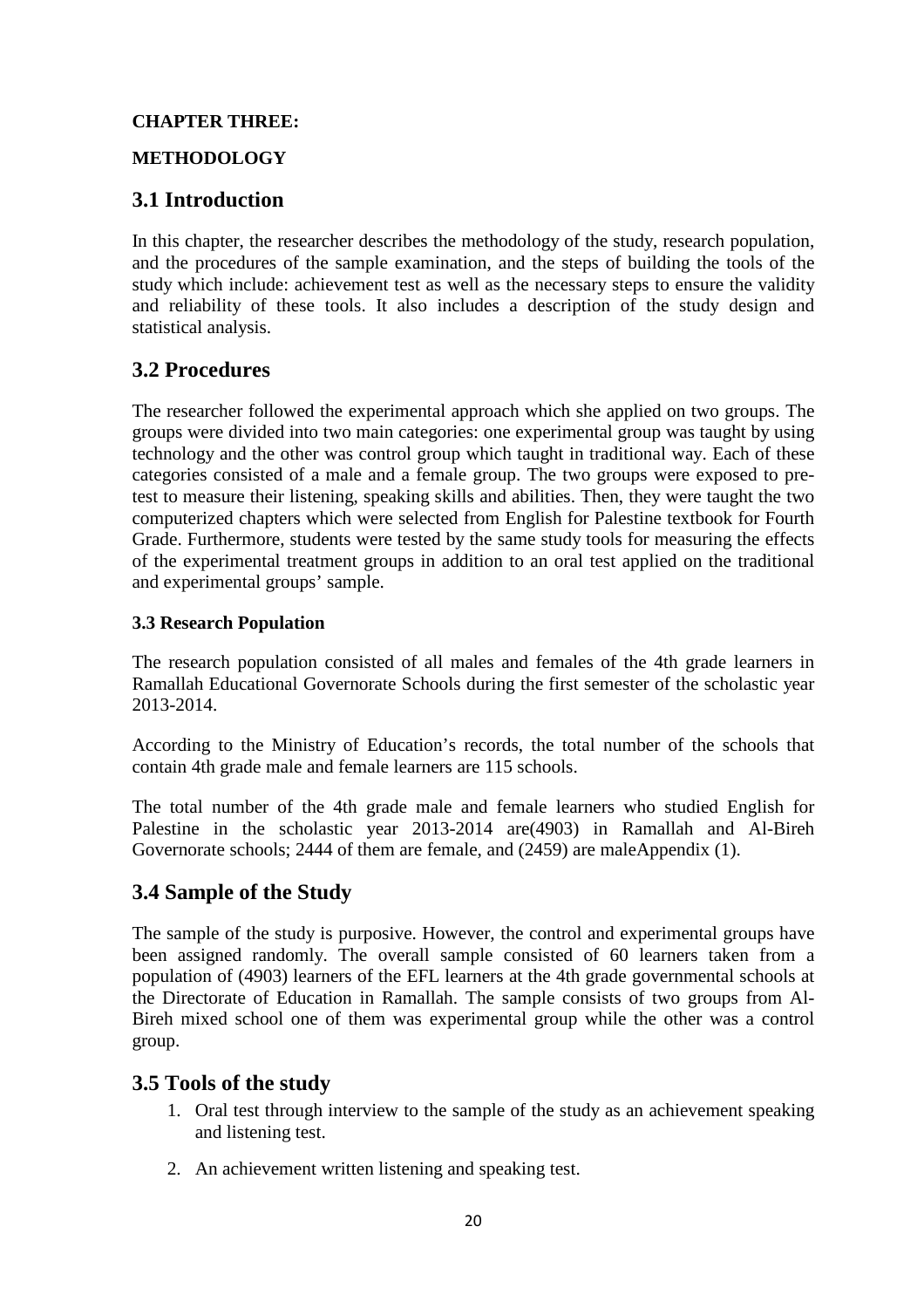The researcher selected a sample of 60 students and gave them a written test, then, the researcher selected a smaller sample consisted of 12 students (males and females) and gave them an oral test.

#### **3.5.1 Rating of the interview:**

To apply the oral test, the researcher selected the procedure from Oller (1979) book.

The rating that the researcher adopted in this study is the oral interview service institute (FSI). This kind of rating involves using:

- 1. Weighting table.
- 2. A conversion table.
- 3. Levels of the speaking proficiency.

The weighting table (as it is suggested by FSI) is as the follows:

| Proficiency   |   |    |    |    |    | 6  |
|---------------|---|----|----|----|----|----|
| Description   |   |    |    |    |    |    |
| Accent        |   |    |    |    |    |    |
| Grammar       |   | 12 | 18 | 24 | 30 | 36 |
| Vocabulary    |   |    | 12 | 16 | 20 | 24 |
| Fluency       |   |    |    |    | 10 | 12 |
| Comprehension | 4 |    | 12 | 15 | 19 | 23 |
| Total         |   |    |    |    |    | 99 |

Table (3.1): The weighting table

(Oller, 1979: 323)

The learner's interviews scored according to this amended weighting table then converted their scores according to the conversion table suggested by FSI.

Table (3.2):Conversion Table.

| The total score from the weighting | <b>FSI</b> Level |
|------------------------------------|------------------|
| table                              |                  |
| $16 - 25$                          | $0+$             |
| 26-32                              |                  |
| $33 - 42$                          | $1+$             |
| $43 - 52$                          | $\overline{2}$   |
| $53 - 62$                          | $2+$             |
| 63-72                              | 3                |
| 73-82                              | $3+$             |
| 83-92                              | 4                |
| 91-99                              |                  |

(Oller, 1979:323)

The researcher chose randomly a sample consisted of twelve students, six of them from experimental group and the other six from control group, the oral test summed at the following stages: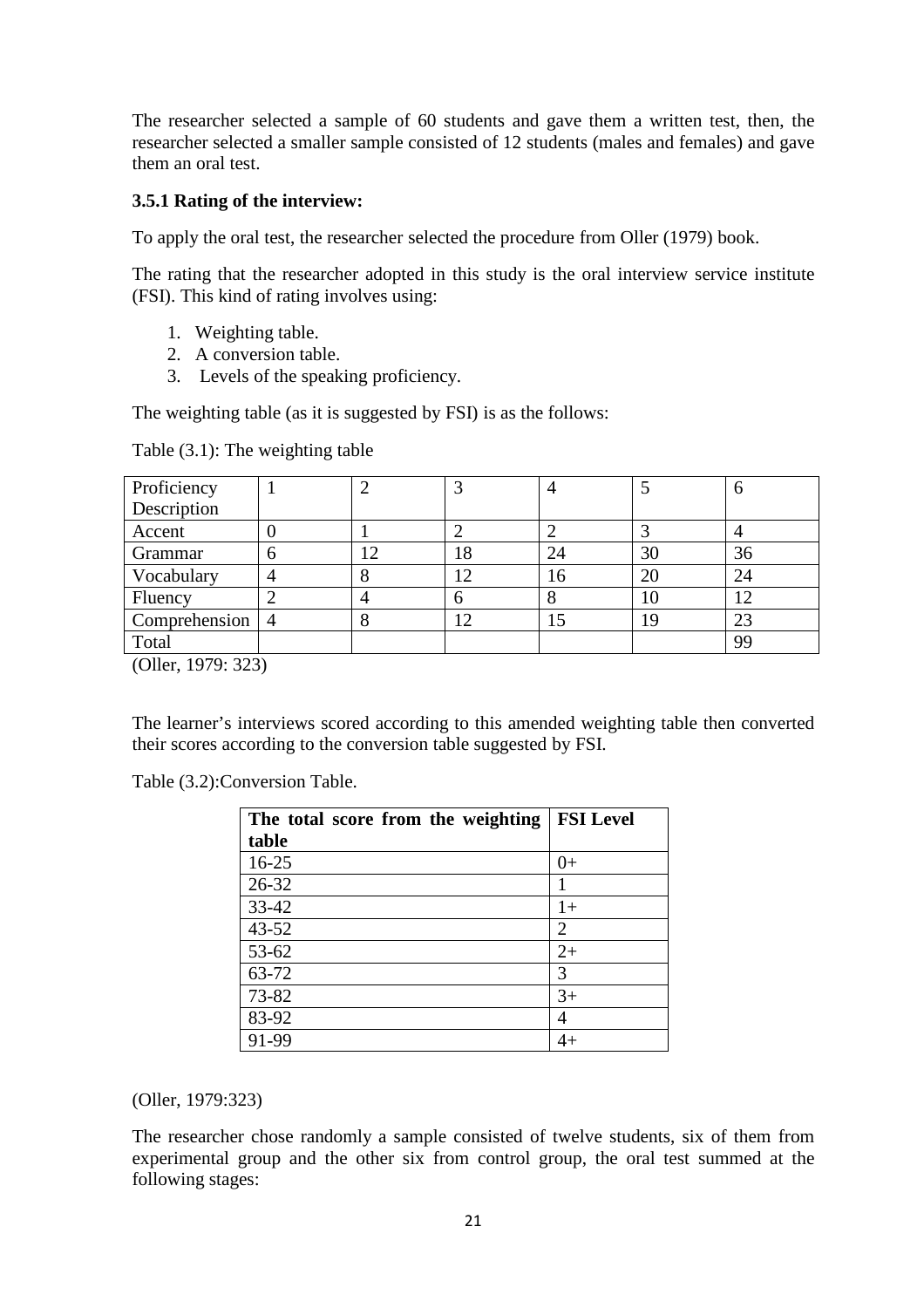#### **3.5.1.1 First stage:**

The researcher recorded student's answers and reactions then she instructed them to speak loudly.

#### **3.5.1.2 The second stage:.**

The researcher showed the students a picture from their student's book and asked them about their names then asked every student to describe what s\he can see in the picture.

#### **3.5.1.3 Third stage:**

The researcher listened to the recorded voices and analyzed them according to weighting table which has five components of speaking (accent, grammar, fluency, vocabulary, and comprehension) table .Then she put scores according to the records and summed the numbers as the example below:

| Proficiency   | Level 1 | Level 2 | Level 3 | Level 4 | Level 5 | Level 6 |
|---------------|---------|---------|---------|---------|---------|---------|
| Description   |         |         |         |         |         |         |
| Accent        | $\ast$  |         |         |         |         |         |
| Grammar       |         | $\ast$  |         |         |         |         |
| Vocabulary    |         | $\ast$  |         |         |         |         |
| Fluency       |         |         | *       |         |         |         |
| Comprehension |         |         | *       |         |         |         |
| Total         |         |         | 38      |         |         |         |

Table (3.3): Example of record analysis table

#### **3.5.1.4 Fourth stage:**

The researcher asked other two English teachers to listen and analyze the students' oral tests, and fill the Table (3.1) according student's recordsappendix(7).

#### **3.5.1.5 Fifth stage:**

The researcher did a rating of the interview according to weighting table (as suggested by FIS) and each level has a special score then the researcher matched the total scores typical to the weighting table.

#### **3.5.1.6 The last stage:**

The researcher asked the statistician and quality controller to analyze and to give the researcher the oral interview tests' results.

## **3.6 Validity of tools**

To ensure the validity of the test content, it was presented to a group of arbitrators with competence and experience. They were asked to state their opinions on the test paragraphs appendix (10).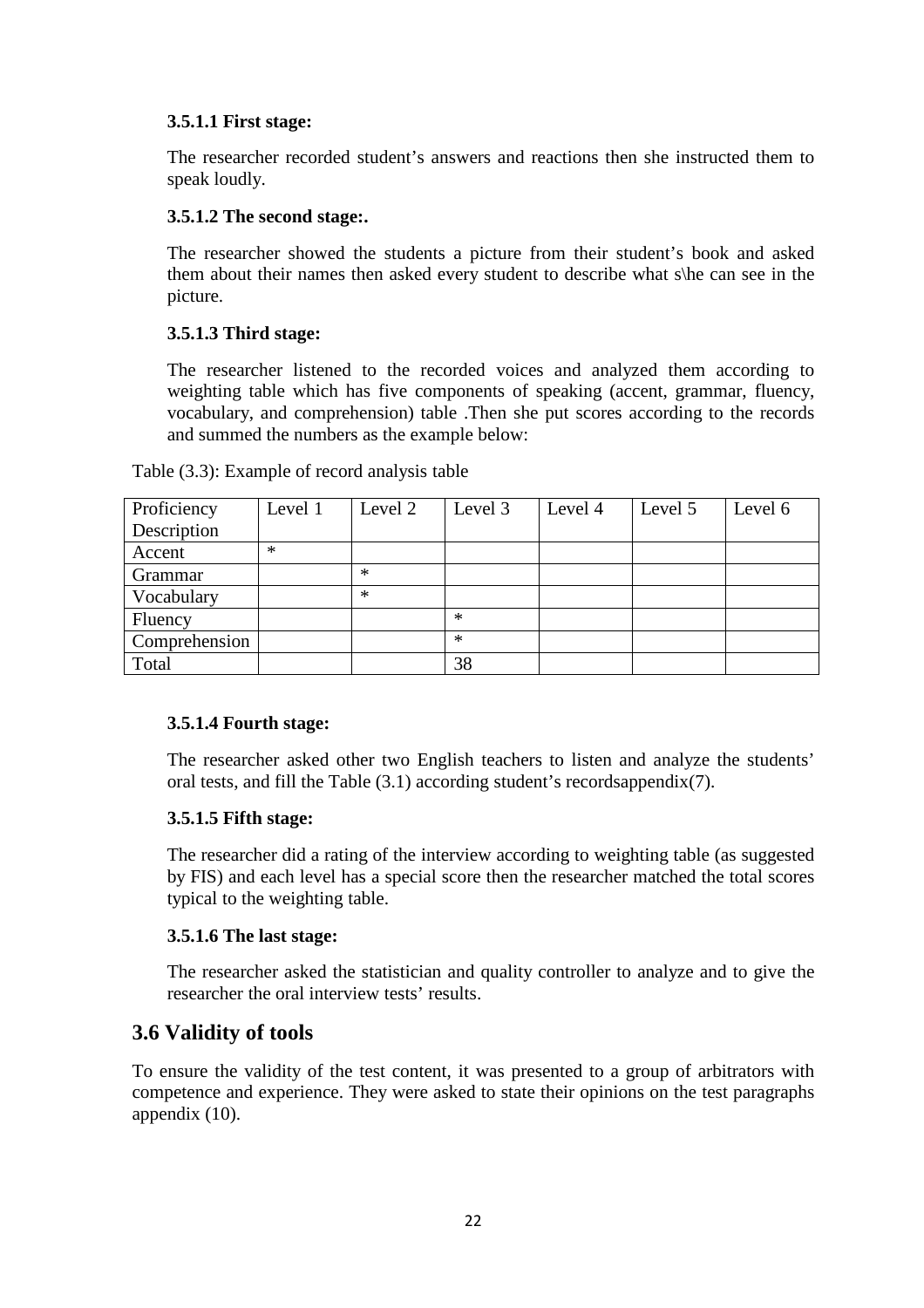# **3.7 Reliability of Tools**

To ensure reliability, the researcher applied to a sample of 20 students from the study population, and out of the sample. Reliability coefficient had been calculated by midterm retail. The test was divided into two parts; the first part represents individual questions and the second part represents the questions of materials. Pearson correlation coefficient was calculated between the two parts with a correlation coefficient of 0.93. Correlation coefficient has been modified according to equation of Spearman Brown  $(2 r / 1 + r)$ , as was (0.96) and this parameter is considered as very good and fit for the purpose of conducting the study.

The researcher analyzed the content of the two units according to the following steps:

First, the researcher defined the objectives of the analysis process, then chose the sample of the analysis which was limited to two units from the fourth grade English language textbook and defined the Unites of analysis which are (Our House) and (Lost).

Secondly, the application of the analysis procedures: the researcher selected the pages that were needed to be analyzed, then divided the pages into paragraphs and classified them according to the four English skills. Each paragraph had one aim or more.

# **3.8 Verified the Validity of the Analysis**

The researcher showed the analysis of the two units to a group of specialists or arbitrators. Their notes and suggestions were taken into consideration Appendix (7).

#### **3.8.1Reliability analysis during time (within personal):**

Table (3.4): Analysis during time (within personal) results.

|            | First    | Second   | of<br>Points | Points       | Reliability |
|------------|----------|----------|--------------|--------------|-------------|
| objectives | analysis | analysis | agreement    | disagreement | factor      |
|            | ◢        | 26       | ററ           |              | 0.80        |

The researcher analyzed the two units in July 2013and repeated the analysis after one month in August 2013. Table (3.4) summarizes the results of the two analyses.

#### **3.8.2 Reliability analysis contrasted between persons**

Table (3.5): Results analysis contrasted between persons

| objectives | First    | Second   | Points    | of   Points<br>of | Reliability |
|------------|----------|----------|-----------|-------------------|-------------|
|            | analysis | analysis | agreement | disagreement      | factor      |
|            | ້.       | 24       | 20        |                   | 0.88        |

The researcher asked a teacher to analyze the contents of units two and three. As table(3.5) shows, the results of the teacher's analysis were almost identical to the results reached by the researcher.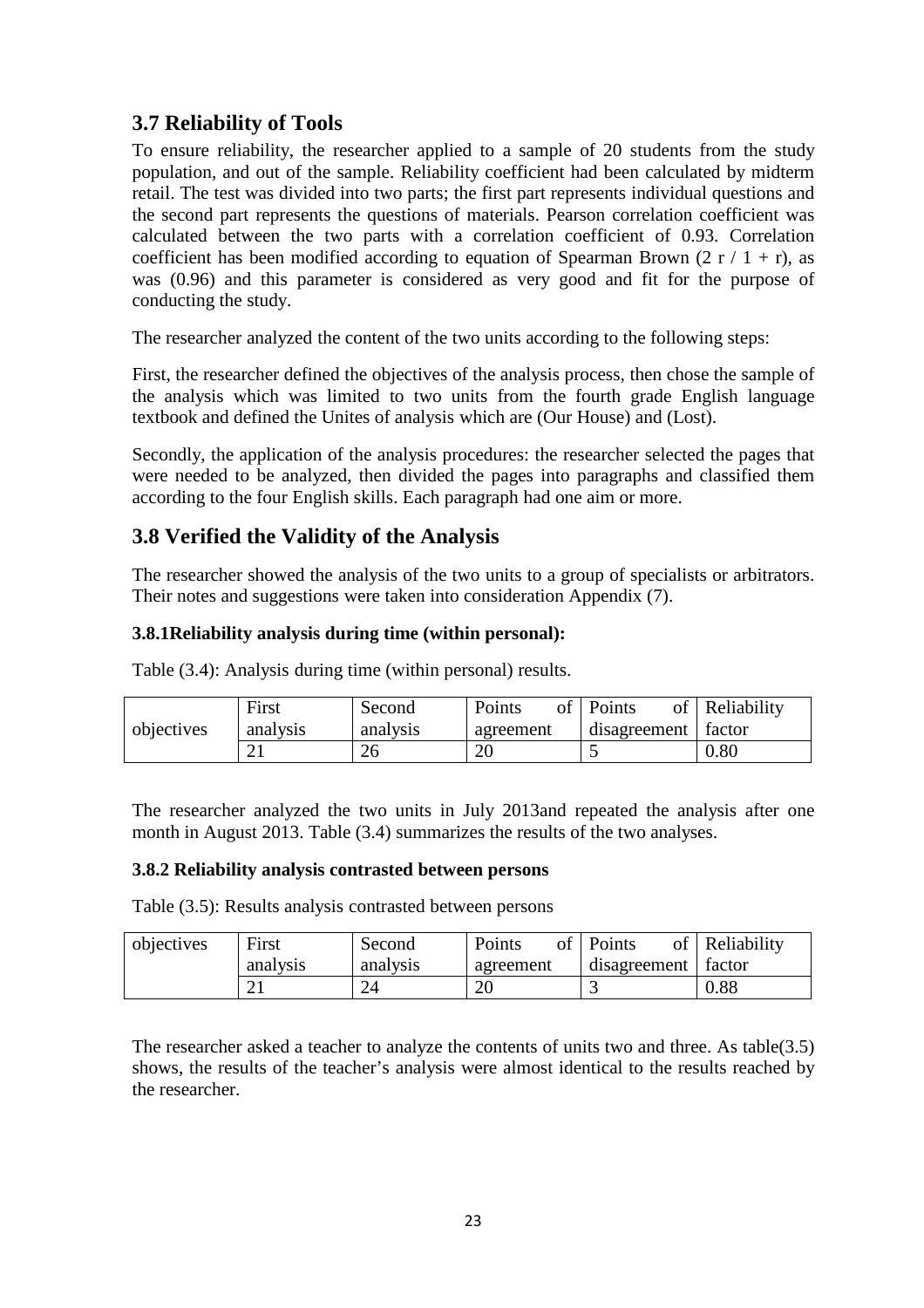# **3.9 The Preparation of Teaching Material**

In the beginning, the researcher analyzed two units. This was followed by identifying objectives and concepts. Then she designed and prepared two units for the fourth grade that comprised listening and speaking skills practices. The researcher designed educational website that aims at developing English listening and speaking skills by using several of computer programs divided into many stages:

#### **3.9.1The first stage:**

The website included two units which were selected from the fourth English students textbook and computerized them as e-book. The website was built in a way that not only for studying the computerized material but also was designed in a way that enables learners to have some fun through playing games and listening to English songs. For better understanding of the vocabularies that were used on the website. The two units were designed to show pictures from English for Palestine textbook. The pictures were developed using different computer programs in order to attract learners and enhance their willingness for learning. The researcher had used Adobe Dream Weaver program for moving and speaking effects, Adobe Photoshop program to connect the pictures with sounds, Adobe flash program to move pictures, Adobe audition to make balance between audio and pictures and Wond share Quiz Greater to evaluate and reinforce the answers to each practice. Then the researcher made sure that all the exercises that followed were electronic. This makes students use computers to practice the exercises and to evaluate themselves by showing a table on a computer screen with the result of learner's answers and time that s/he consumed to do the exercise. If a student does the exercise perfectly with a full mark, hand clapping will be heard as kind of encouragements. However, if there is any mistake, human voice as interjection will be heard which leads students to redo the exercises and correct themselves. This aims to encourage student to self-learning.

#### **3.9.2 Second stage:**

The researcher added a section named Dictionary. Learners had access to Google translation website to find the translation of any unknown words. All the sections of the websites serve the main objective of this study by developing listening and speaking English skills. Beside students can find the meaning of any word if it was not fully understood in other sections.

#### **3.9.3 The Third Stage:**

The website has songs, stories and games sections. The song section contains three songs that students can listen to, read and repeat. These songs develop listening and speaking skills.

The first song teaches students names of days, months and fruits.

The second song based on conditional sentences which can be seen as an easy method for teaching such topics.

The third song teaches students names of family members and relatives by using the question: Where are you?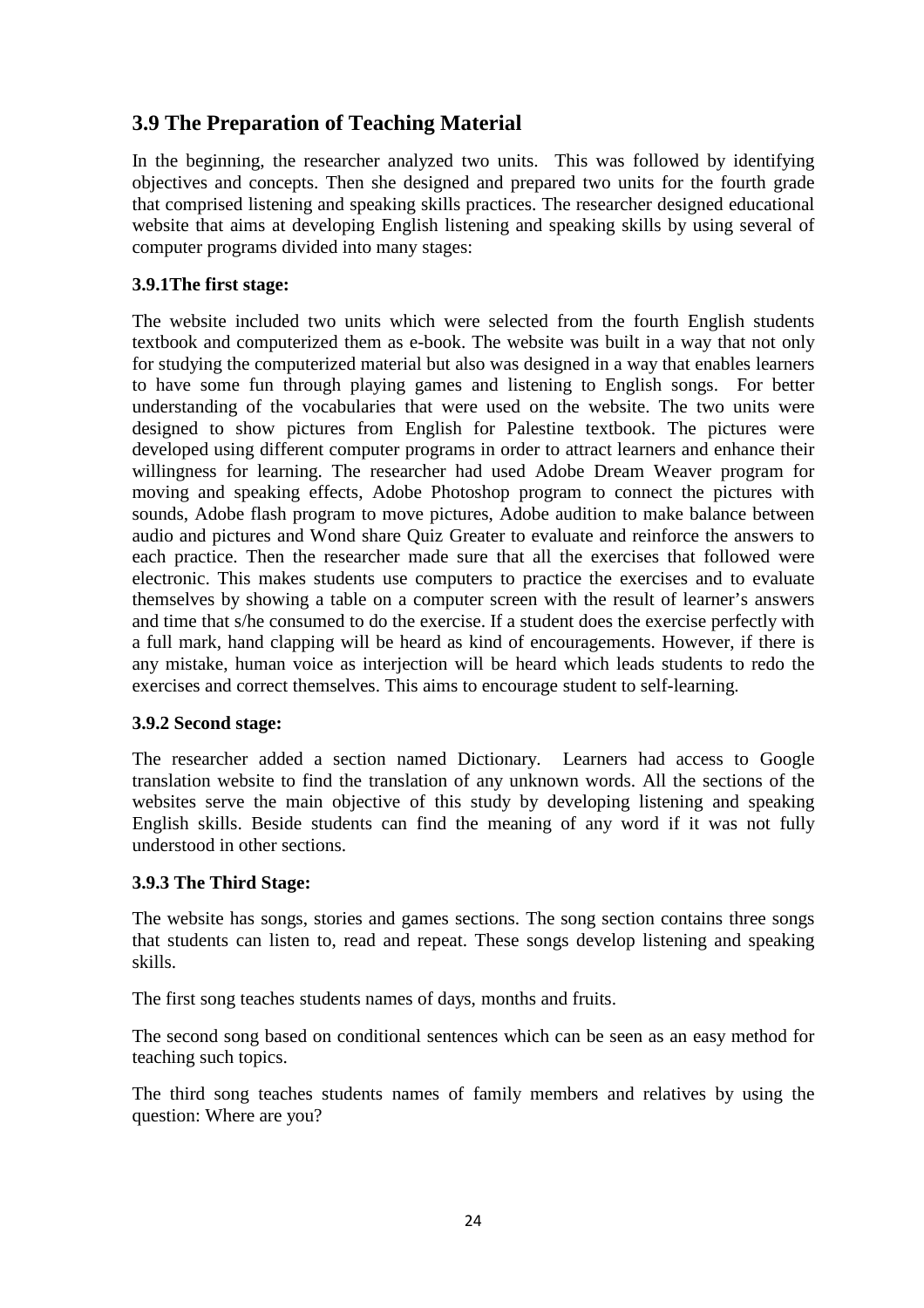#### **3.9.4 The Fourth Stage**

It is a "fun section" which has three stories.

The first story: teaches students about friends and friendship.

The second story: contains different words about friendship between animal and having many morals.

The last story: is a comparative story as it compares between the benefits of the sun and the benefits of the wind. All of these stories can be listen to and read at the same time which encourages students to improve their listening and speaking skills by practicing and repeating them over and over.

Finally, I would like to point out that the fun section has five different games which comprise the fifth stage:

The first game depends on memory. A learner needs to predict where pictures appear after a while and after listening to the name of each picture. This game is divided into different groups. Each group consists of many different words. Hence, a learner can learn more vocabulary while playing. This includes animals, tools, fruit, kitchens, musical instruments, transportations, vegetables, human body, clothes, colors, food, sports, house, and nature. These games enrich students' vocabularies and speaking skills.

The second game: about types of music and musical instruments, students were asked to connect the sounds of music to its correct name. This game seeks to improve students' listening skills.

The third game: is a "puzzle game." Learners were asked to connect every sound to its appropriate picture. The fourth game is matching colors with the correct pronunciation. The last game is about learning numbers; students hear the name of a number and then point to its correct written name. Thus, students learn how to read numbers and how to pronouns them correctly.

The researcher explained to the teacher who has applied the experiment of this study on students, how to use the website and how to teach student using LCD at class. Students had the link of the website (eng4ps.ps) to use and study at home. The teacher asked the experimental student's group to practice using the website at home by doing their home works and see their results directly which creates great motivation to study in an entertaining manner.

Finally, there were two additional sections. The first allowed students to contact the researcher via email. The second section has information that explains the reasons behind designing the website.

The units were reviewed by a group of arbitrators or specialists who provided suggestions for improvements.

#### **3.10 The preparation of the teacher's guide**

According the general objectives of teaching English fourth grade content Units, the researcher prepared a teacher's guide for two units, and prepared lesson-plans according to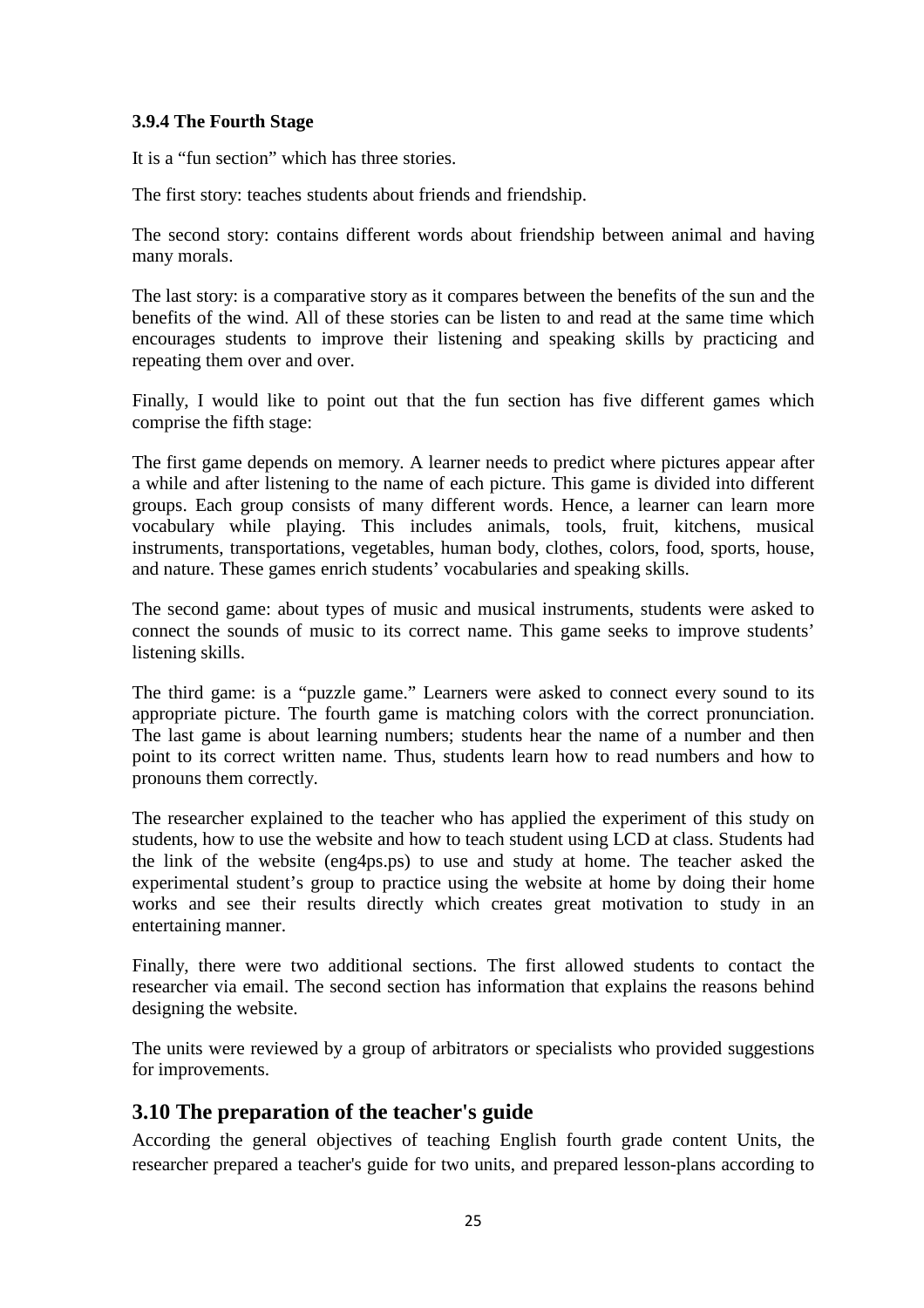the teaching methods based on advanced technology which includes designing listening and speaking skills practices. This guide was also reviewed by a group of arbitrators who provided notes and suggestions for improvements. The experimental group was taught under the direction and supervision of the researcher for six weeks since $(15\sqrt{9}\cdot2013$ untel30\11\2013).

# **3.11 Variables of the study**

#### **3.11.1 Independent variable:**

- 1. Methods of teaching (using technology, traditional method)
- 2. Gender (male, female)

#### **3.11.2 Dependent variable:**

Listening and Speaking English skills achievement

# **3.12 Data collection Procedures**

The researcher did the following Procedures during the first semester of the year 2013\2014.

- 1. Reviewededucational literature and previous studies that related to this study.
- 2. Reviewed the Palestinian English curriculum for the fourth grade and identified basic units.
- 3. Chose two units to be taught through technology.
- 4. Prepared lesson-plans that based on using technology
- 5. Designed teacher's guide for the selected units using technology.
- 6. The researcher built Specifications Table Appendix (3) after analyzed two units of contents appendix (2).
- 7. Prepared study tools which contained oral and written achievement tests.

The pre-test was an achievement test conducted for the experimental group and control group appendix (4).

The post-test was oral test which was applied on samples of experimental group and control group. It contained descriptive pictures appendix (5) then an achievement test conducted on the experimental and control groups after the application of the study appendix (6).

The post-test was also reviewed and improved by some experts and specialists (7).

The researcher received an official document to apply the study on the sample appendix (8) and obtained an official permission from the Directorate of Education to conduct the study in its schools appendix (9).

Tools of study applied on both two groups (experimental and control) before the beginning of the teaching process.

Students learned according to the technology method, which included the designed website and did by the researcher ideas with help of specialist computers programs. And what the website contained is found in appendix (12).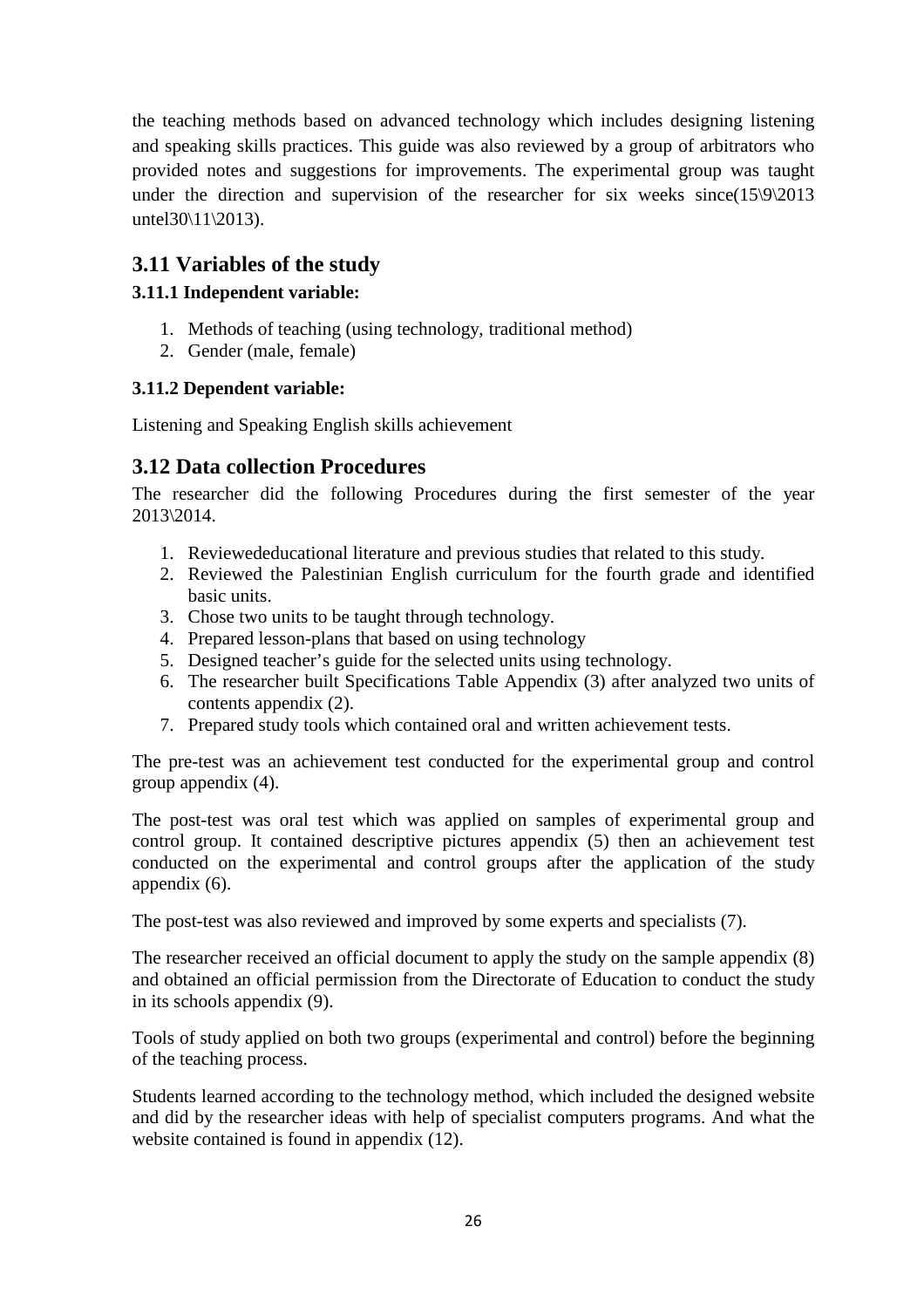Tools of study were applied on both two groups (experimental, control) after teaching them by using technology.

Results were displayed on tables and analyzed them. The results were discussed then researcher made recommendations according to them.

# **3.13 Statistical Treatment**

In this study the researcher used the following processors after collecting data from the pre-test and post-test.

## **3.13.1 Descriptive statistic:**

The researcher used the means and standard deviations in this study.

## **3.13.2 Statistics constructive:**

Analysis of variance (ANCOVA) using statistical software packages (SPSS)

# **3.14 Design of the study**

- 1. O1 X O2 with treatment
- 2. O1 O2 without treatment
- 3. O1: pre Test
- 4. O2: post Test
- 5. X: Treatment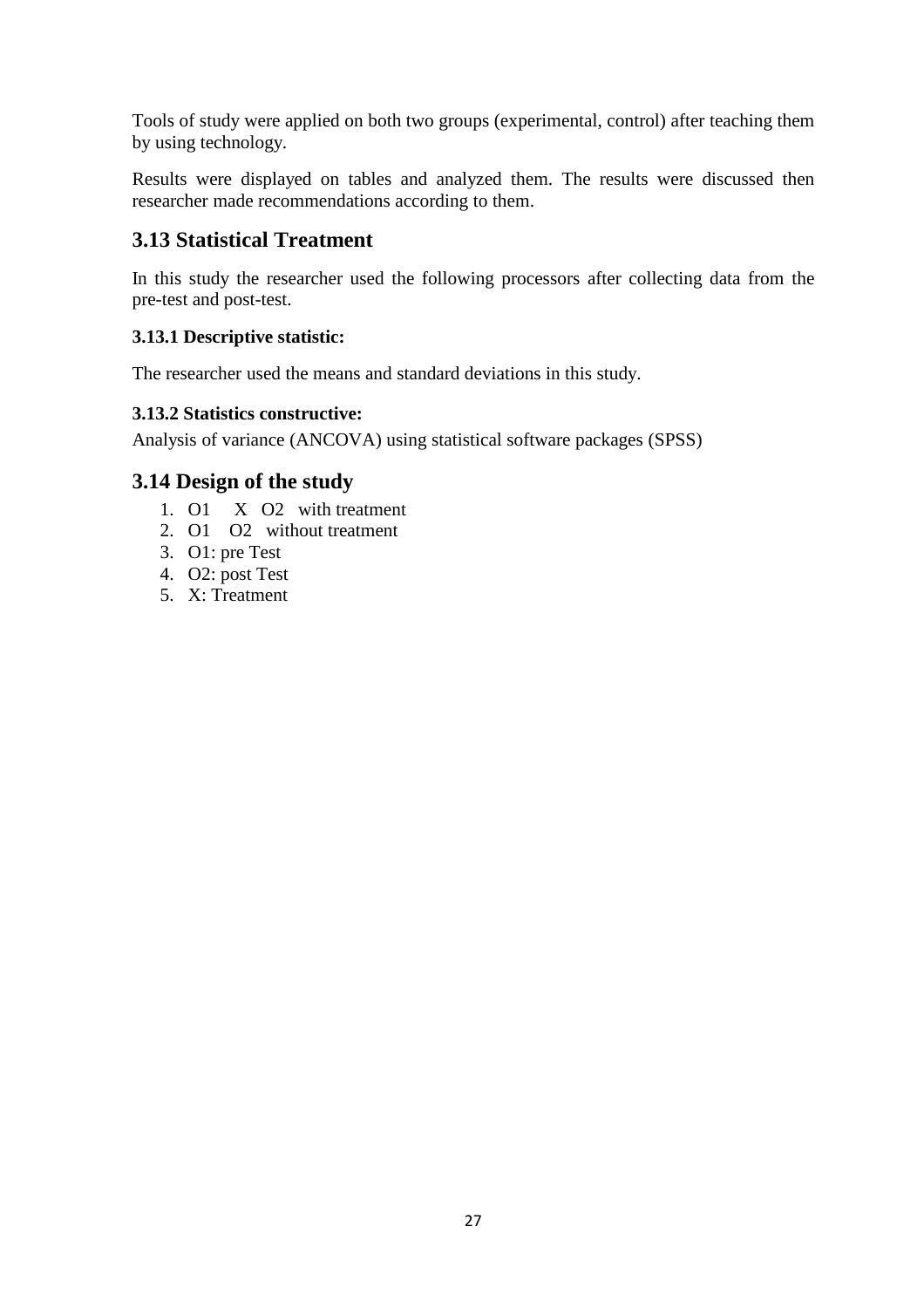## **CHAPTER FOUR RESULTS OF THE STUDY**

This study was designed to determine the effect of using technology on student's English listening and speaking skills. Therefore, it investigates the effects of the proposed way of teaching and the improvement of English listening and speaking skills.

In this chapter, the researcher shows the results of the study alongside examining the three hypotheses of the study. The results are divided in accordance with the hypotheses of the study.

Independent sample t-test was used to examine if there is a significant difference between students before using technology. It indicates that there are no statistical significant differences in the mean scores of students in the pre-test between the experimental group and control group, in which (p-value) was 0.655, which is older the significant level  $(α=0.05)$ .

#### **4.1 The First Hypothesis**

There are no statistically significant differences at  $(\alpha \le 0.05)$  in the means of listening and speaking skills for fourth- grade- students in Ramallah governmental schools due to methods of teaching.

To testthis hypothesis, the researcher selected a sample of 60 students and did a written exam. Then, the researchers selected a sample of 12 students of the study, and gave them an oral exam.

#### **4.1.1Results of hypothesis for the written exam:**

For testing the first hypothesis the means and the standard deviation of the student's achievement was computed by using Independent sample t-test for written exam.

Table(4.2):Means and standard deviations of the students' achievement test of the experimental and control groups due to methods of teaching for written exam

| Type of Test              |    | Mean    | Std.<br>Deviation | df | t-value | Sig.<br>tailed) | (2- |
|---------------------------|----|---------|-------------------|----|---------|-----------------|-----|
| <b>Experimental Group</b> | 30 | 26.2667 | 7.68421           | 58 | 5.056   | .000            |     |
| Control Group             | 30 | 6.0667  | 7.93914           |    |         |                 |     |

Results shows that there is a significant differences at  $(\alpha \le 0.05)$  between the means of listening and speaking skills due to using method of teaching ( i.e. using technology, traditional), in which (p-value)=0.00. And by looking to mean values, we assumed that the experimental group was better because of its higher mean score which is 26.3.

#### **4.1.2 Results of hypothesis for oral exam**

For testing the second hypothesis, Independent sample t-test was used.Table (4.3) shows the results.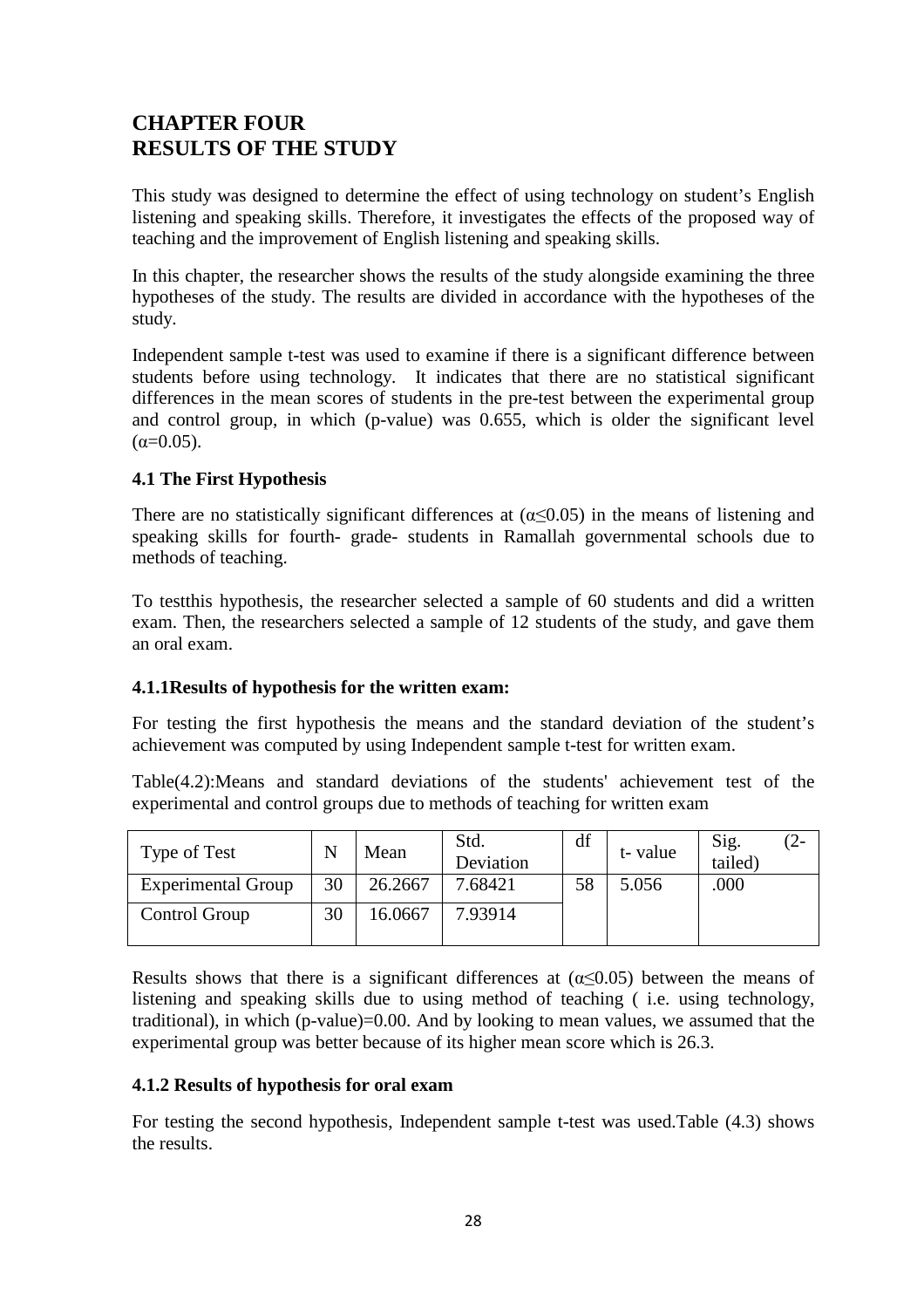Table (4.3):Means and standard deviations of the students' achievement test of the experimental and control groups due to methods of teaching for oral exam

| Type of Test          | N | Mean    | Std. Deviation | df | t-value | $Sig. (2-tailed)$ |
|-----------------------|---|---------|----------------|----|---------|-------------------|
| Control Group         |   | 41.4817 | 4.79596        | 10 | 2.289   | .045              |
| Experimental<br>Group |   | 58.5383 | 5.70226        |    |         |                   |

Results shows that there was a statistical significant differences in the mean scores of students in the post-test between the experimental group and control group in which (pvalue) was 0.045, which is significant in a significance level ( $\alpha$ =0.05).

And the table also represents that the mean scores of student in experimental group was higher (58.5), while the mean scores of control group was (41.5). This means that using technology affect positively with students.

#### **4.2 The Second Hypothesis**

There are no statistically significant differences at  $(\alpha \le 0.05)$  in the means of listening and speaking skills for fourth- grade- students due to gender.Independent sample t-test was used to examine this hypothesis.

Table(4.4):Means and standard deviations of the student's achievement test of the experimental and control groups due to gender

| Type of Test              | N  | Mean    | Std. Deviation | df | t-value | $Sig. (2-tailed)$ |
|---------------------------|----|---------|----------------|----|---------|-------------------|
| Control Group             | 30 | 20.7333 | 8.86171        | 58 | 0.474   | .637              |
| <b>Experimental Group</b> | 30 | 21.8594 | 9.77920        |    |         |                   |

Results in the table below of Independent sample t-test showed that  $(p-value) = 0.637$ . This means that there are no significant differences at  $(\alpha \le 0.05)$  between the means of post listening and speaking skills due to gender. Hence, the gender factor does not affect scores results of post listening and speaking skills.

#### **4.3 The Third Hypothesis**

There are no statistically significant and differences at  $(\alpha \le 0.05)$  in the means of speaking and listening skills for 4th grade students due to interaction between methods of teaching and gender.

To examine the hypothesis, Analysis of Covariance (ANCOVA) was used to determine if there is a significant difference due to interaction between method of teaching and gender.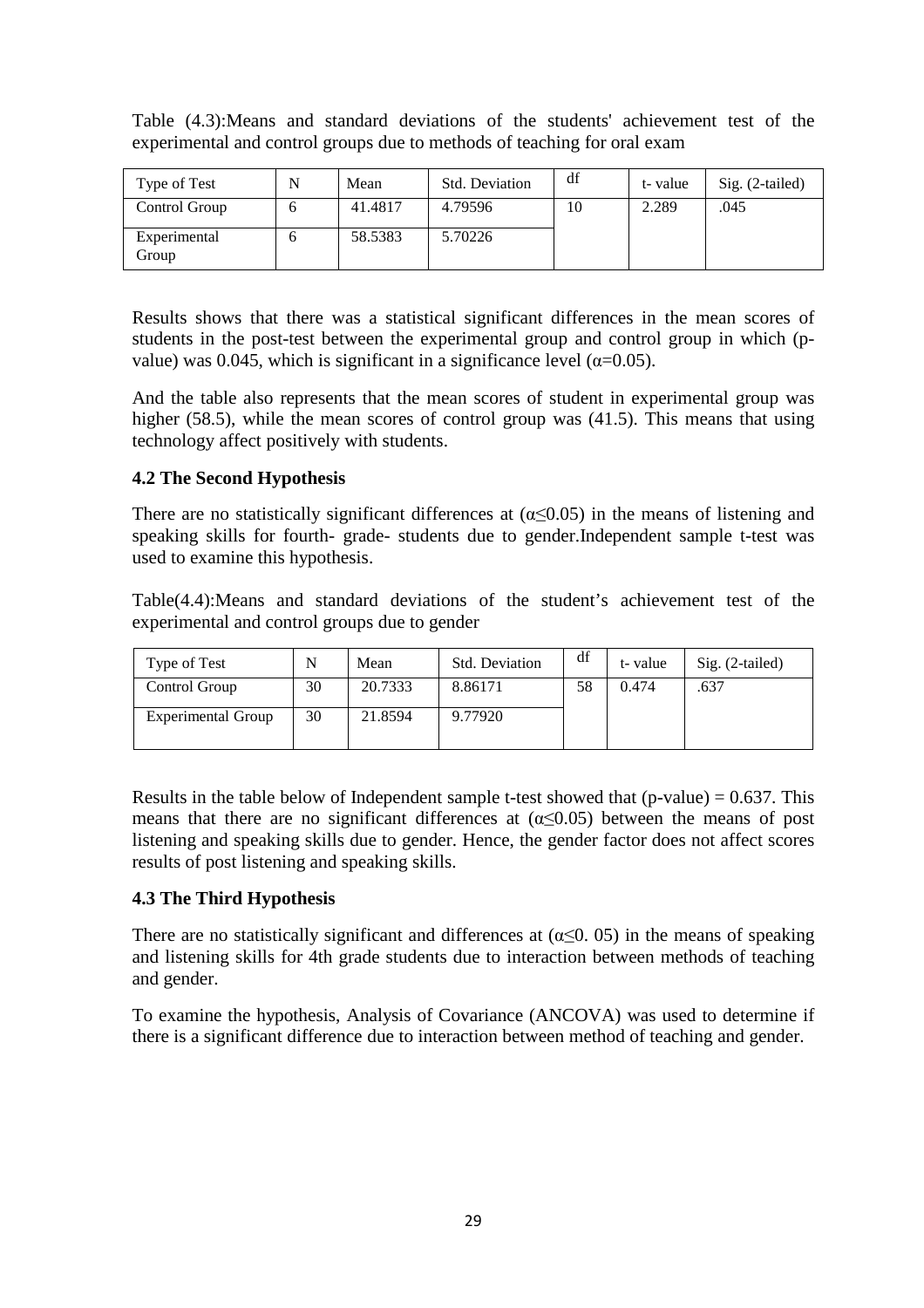| Source                | Type III Sum $DF$ |    | Mean     |             |      |
|-----------------------|-------------------|----|----------|-------------|------|
|                       | of Squares        |    | Square   | $\mathbf F$ | Sig. |
| Gender                | 31.102            |    | 31.102   | .474        | .494 |
| Method                | 1438.581          |    | 1438.581 | 21.938      | .000 |
| Gender * Method 1.258 |                   |    | 1.258    | .019        | .890 |
| Error                 | 3803.402          | 58 | 65.576   |             |      |
| Total                 | 33428.750         | 62 |          |             |      |
| Corrected Total       | 5261.617          | 61 |          |             |      |

Table (4.5): Interaction between the method of teaching and gender

a. R Squared = .277 (Adjusted R Squared = .240); Dependent Variable: Mark

The results supported the null hypothesis; there is no statistical significant differences at the level  $(\alpha=0.05)$  in the mean scores due to the interaction between the method of teaching and gender, in which  $(p-value) = 0.89$ .

Table(4.6):Means and standard deviations of the student's mark

|            | Mark  |           |  |  |
|------------|-------|-----------|--|--|
| Type       |       | Standard  |  |  |
|            | Mean  | Deviation |  |  |
| Experiment | 26.27 | 7.68      |  |  |
| Control    | 16.67 | 8.28      |  |  |

Table (4.7): Estimated marginal means of post- and pre- tests for experimental group

|           | Mark  |                       |  |  |
|-----------|-------|-----------------------|--|--|
| Type      | Mean  | Standard<br>Deviation |  |  |
| Pre-test  | 8.02  | 3.46                  |  |  |
| Post-test | 26.67 | 7.56                  |  |  |

As it is shown in table (4.7), the post-test's mean is more than the pre-test mean.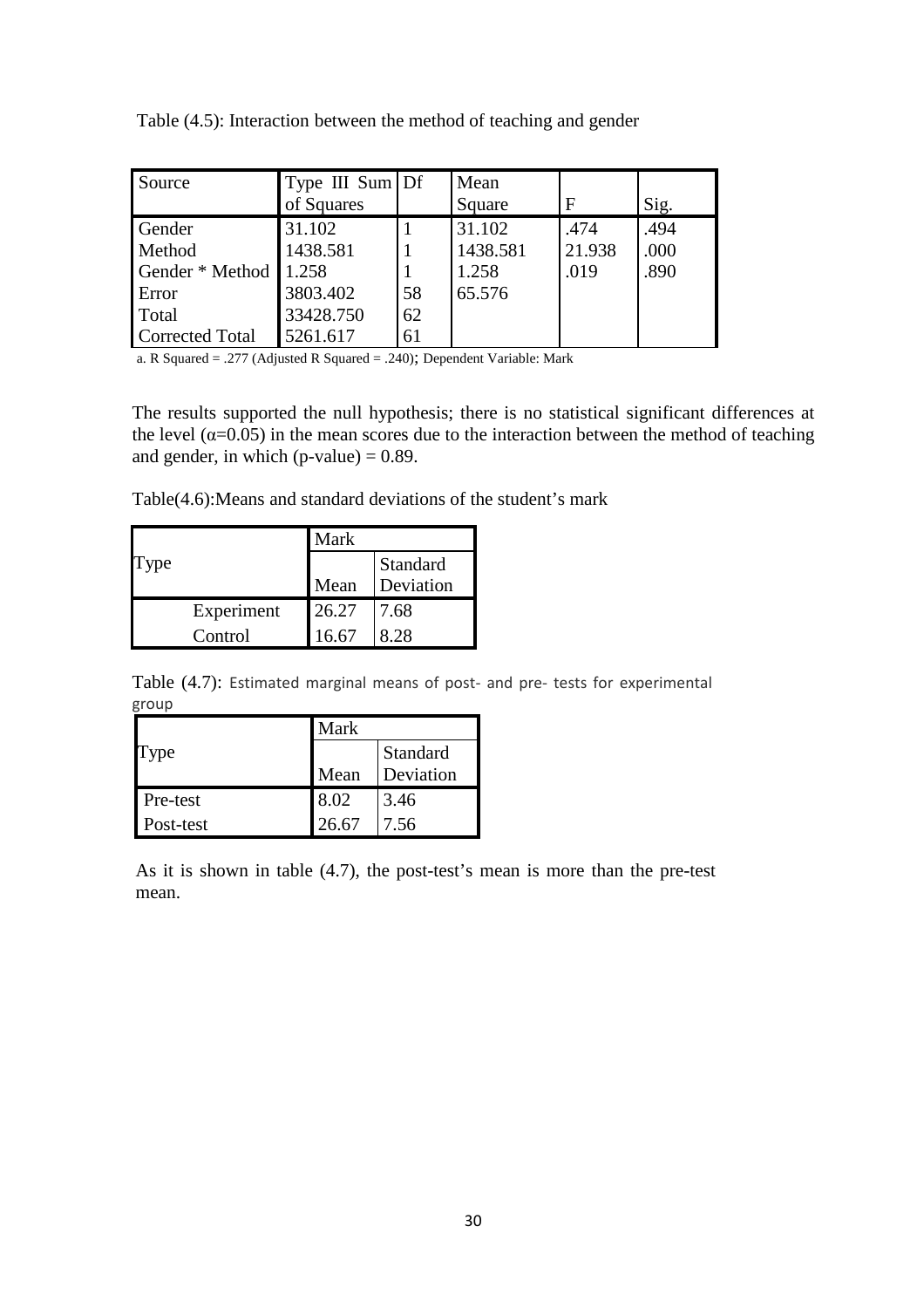## **CHAPTER FIVE**

## **DISCUSSION AND RECOMMENDATION**

Computer-assisted instruction has been shown in a range of studies to facilitate learning in a variety of ways. Computers can be used to aide in teaching English Language Learners in core academic subjects, such as listening, speaking, reading and writing. Computers can aid in vocabulary development as well as verbal language development. However, it is ultimately important to recognize that computers are not a substitute for effective teaching. Computers are tools; it is simply one type of supplement to the regular curriculum in teaching English Language learners as they develop their English language skills.

This study is an attempted to find out the effect of using technology on students' English listening and speaking skills in Ramallah governorate schools. Here, I will discuss the results that have been displayed in previous chapter. And in the light of these results, conclusions are going to be drowned and recommendations are going to be suggested. This presents discussion of the findings of the study concerned with the effect of the groups(ie. experimental and control group for both boys and girls). The use of the new teaching method,gender and the interaction between the new method of teaching and gender will be studied. Results are also compared with other related studies to find weather these results are consistent with them or not.

#### **5.1 Results of the First Hypothesis**

The researcher first hypothesis was there are no statistically significant differences at  $(\alpha \leq 0.05)$  in the means of listening and speaking skills for fourth-grade-students in Ramallah governmental schools due to methods of teaching.

For testing the hypothesis, the means and standard deviations of the students' achievement of were computed as shown in the table(4.2). This table shows the results of the t-test in the students' achievement test for written exam which shows that there is a significant differences at  $(\alpha \leq 0.05)$  between the means of listening and speaking skills due to using method of teaching ( i.e. using technology, traditional), in which (p-value)=0.00. And by looking to mean values, we assumed that the experimental group was better because of its higher mean score which is 26.3.

The first hypothesiswas also examined by an oral exam. However, Independent sample ttest was used to test the second hypothesis.

Table (4.3) shows that there was a statistical significant differences in the mean scores of students in the post-test between the experimental group and control group in which (pvalue) was 0.045, which is significant in a significance level ( $\alpha$ =0.05).

And the table also represents that the mean scores of student in experimental group was higher (58.5), while the mean scores of control group was (41.5). This means that using technology affect positively with students.

Results are consistent with Al-Mansour and Al-Shorman(2012) investigated the effect of computer-assisted language instruction on Saudi students learning of English at King Saud University. The findings of this study and Al- Mansour and Al-Shorman'sstudy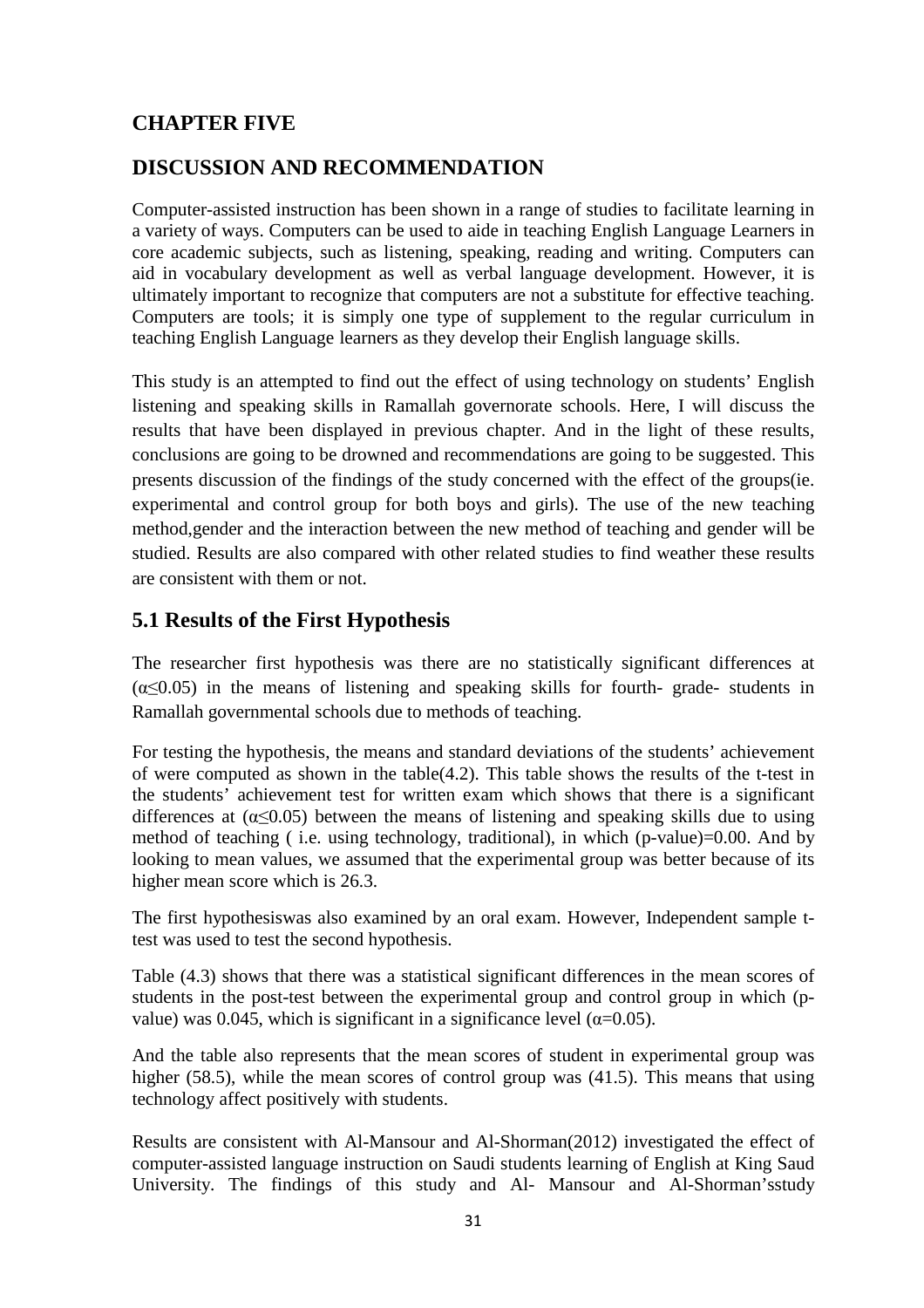indicatedthat using computer-assisted English language instruction alongside the traditional method has a positive effect on the experimental group students' achievement.

Another study that supports the results of the first hypotheses is Zl'ey (2009). Its purpose was to investigate the effectiveness of using computer in teaching grammar to first year students in secondary schools, Jeddah, Saudi Arabia at the first two categories of Bloom Taxonomy (Knowledge and Comprehension). In this study, the use of computer, as an instructional tool in teaching grammar, is compared to the conventional method that depends on verbal explanation and the use of pupil's book, the board and board markers. Our studies go with previous studies on the positive effect of technology on English skills. Here, we have only focused on Listening and speaking skills.

#### **5.2 Results of the Second Hypothesis**

As a second hypothesis, we hypothesized that there are no statistically significant differences at  $(\alpha \le 0.05)$  in the means of listening and speaking skills for 4th grade students due to gender.

For testing thishypothesis, independent sample t-test was used.Table(4.4) shows the results. The independent sample t-test showed that  $(p-value) = 0.637$ . This means that there is a significant difference at ( $\alpha \leq 0.05$ ) between the means of post listening and speaking skills due to gender. Hence, the gender factor does not affect scores results of post listening and speaking skills.

These results are consistent with previous studies. For example, Higgins(2005) examined the correlation between reading comprehension and computer tasks; there was a positive correlation. This implied that using computer to assist the process of teaching and learning enhances the ability of students to learn English skills better. As it is confirmed by other researchers on the positive association of reading skills, our study has confirmed the existence of another correlation with listening and speaking skills.

Moreover, Wu (2005) presents some applications that can be used by teachers to enhance teaching language such as multimedia presentation through the use of web sites presenting text and graphics accompanied by audio, animation, and video. Dynamic interaction between students and the material they are learning was created through games, songs and stories. However, Wu (2005) has built up more complicated associations. The researcher also present some forms of synchronous interaction such as instant messenger MSN messenger and yahoo messenger which keep a record of users' conversation which in turn make it possible for teachers to retrieve their own chat log. Another form is theinternet Skype telephony which offers high quality computer- mediated synchronous audio-textual communication. Blogs, which are online personal journals that are frequently updated, can be easily used to create collaborative learning environment in which students can pear edit other's postings. However, not all these applications are free of constrains including mainly technical issues, digital skepticism, time consumption, and incredibility of web sites.

## **5.3 Results of Third Hypothesis**

The hypothesis was There are no statistically significant and differences at  $(\alpha \le 0.05)$  in the means of speaking and listening skills for 4th grade students due to interaction between methods of teaching and gender.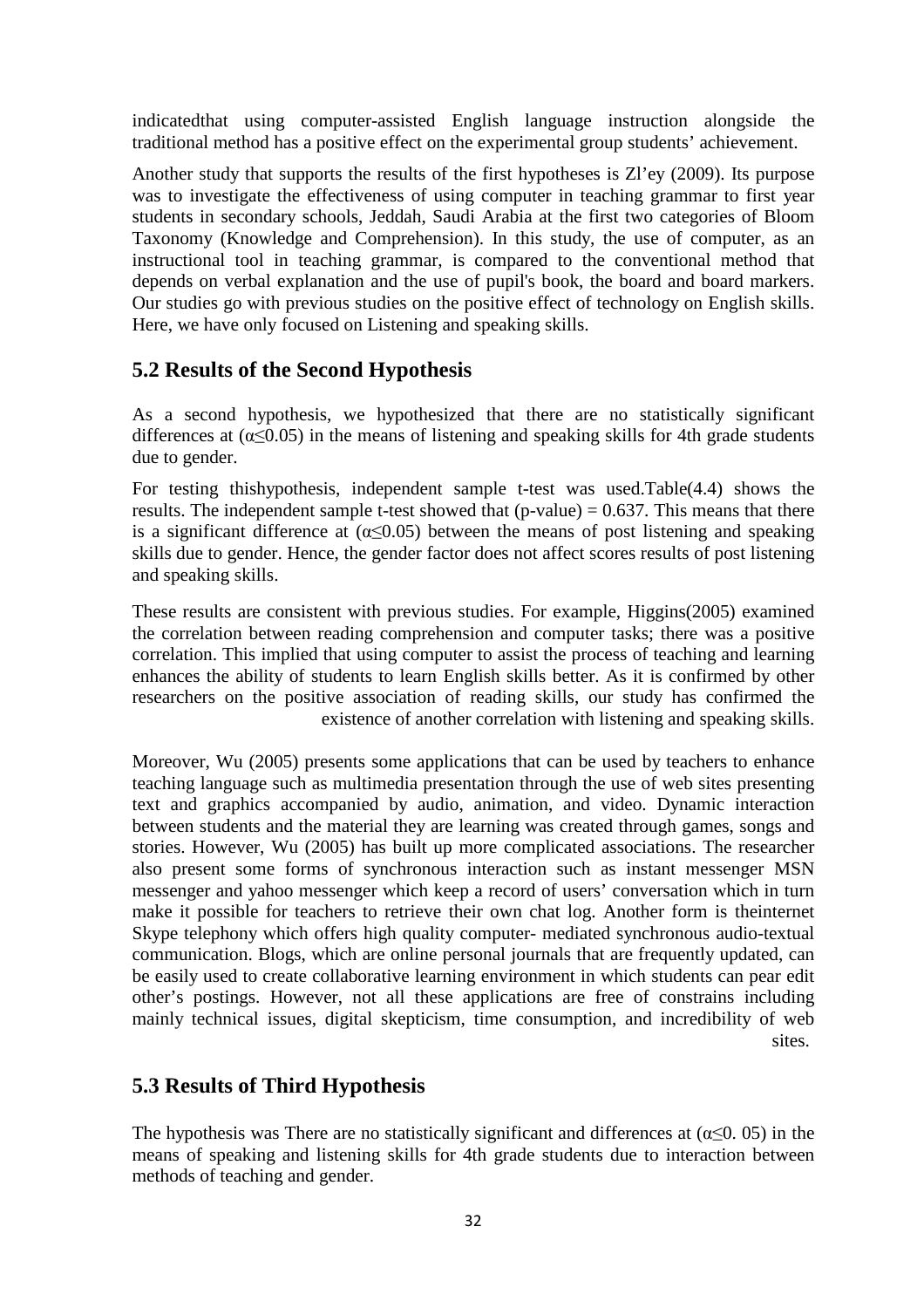For testing the hypothesis, Analysis of Covariance (ANCOVA) was used to determine if there is a significant difference due to interaction between method of teaching and gender.

The results supported the null hypothesis; there is no statistical significant differences at the level  $(\alpha=0.05)$  in the mean scores due to the interaction between the method of teaching and gender, in which  $(p-value) = 0.89$ .

The study is consistent with Fuqaha (2002) which says the technology examined was multimedia CD-ROM based software. The study population consisted of third grade students. The goal of the study was to determine whether or not a technology intervention.

The positive correlation between listening and speaking skills and using technology could be explained in different ways. First of all, students might find their generation while they were studying. The current generation has grown up surrounded by verity types of technologies starting with smart phones ended with 3D videos and there is way more technologies are coming over. Their ability to use the different technologies enabled them to find easier way in understanding the material they want to study. However, the traditional way provides a different image of life for students. In which the dynamic pictures they are seeing turned to be roughly drown on the blackboard with a low quality compared to the 3D drawing or the one with a movement. Secondly, the interaction between students and words enhances their learning of listening and speaking skills. This has been achieved by the games that the researcher has added to the website. The students did not find it as stressful as the traditional exams. Also, the ability of playing the game more than once encouraged students to do the game to get better scores and so better learning.

## **5.4 Conclusion**

The results indicated that there were no significant statistical differences in the mean scores of students in the post test, which ensure the equality between student's levels of each of control and experimental group before work with students in experimental group.

After using technology with experimental group, results rejected the null hypothesis which states that there are no statistically significant differences at  $(\alpha \le 0.05)$  in the means of listening and speaking skills  $4<sup>th</sup>$  grade learners due to methods of teaching. The mean scores were in favor of the experimental design. Thus, using technology improves the level of students.

Results showed that gender did not affect the mean scores of students. It supports the null hypothesis which states that there are no statistically significant differences at  $(\alpha \le 0.05)$  in the means of listening and speaking skills  $4<sup>th</sup>$  grade learners due to gender.

Finally, results indicated that the interaction between methods of teaching and gender had no statistically significant differences at  $(\alpha \le 0.05)$  in the means of listening and speaking skills 4<sup>th</sup> grade learners.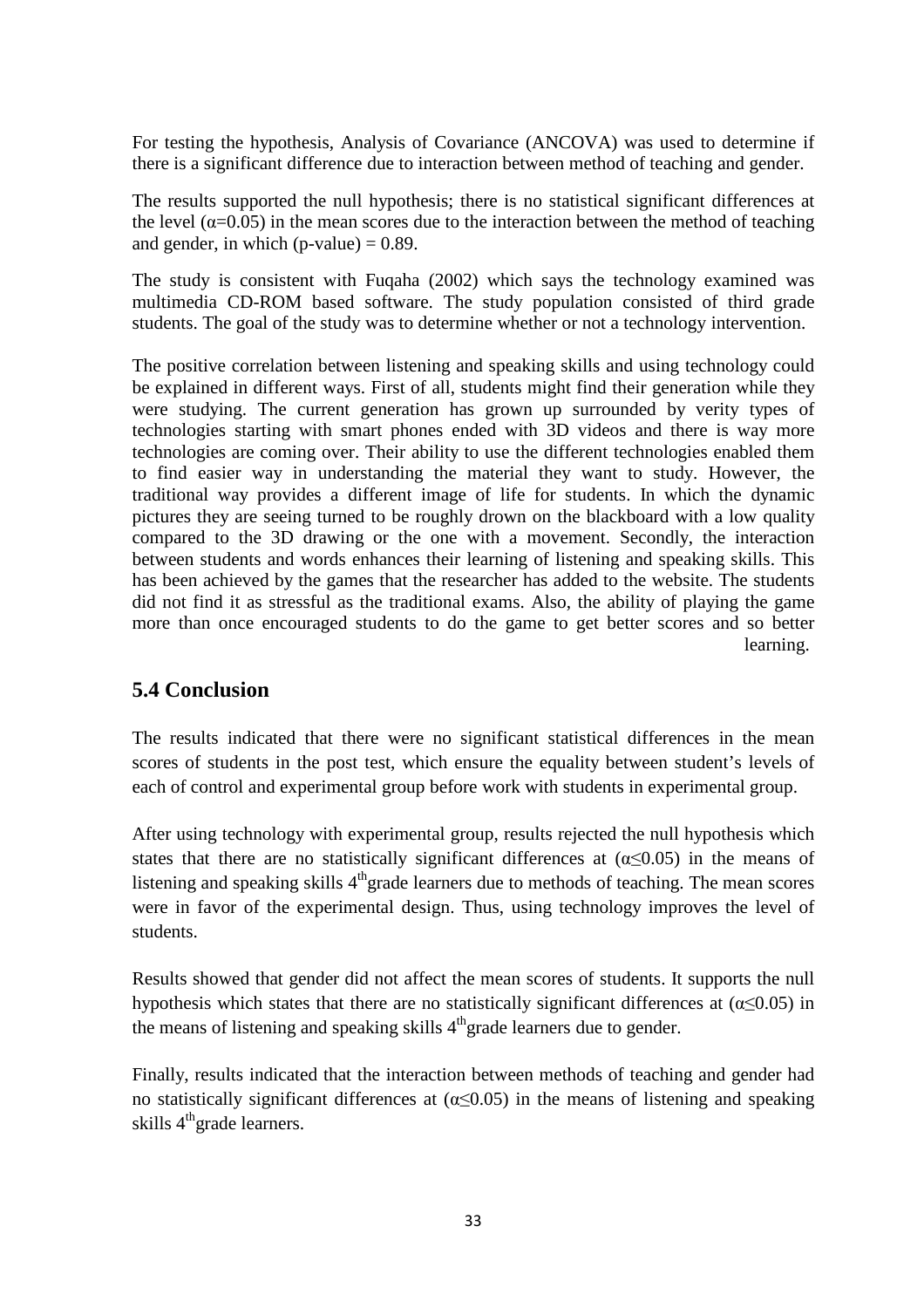This study supports previous studies as Han andVan (2014),Zou Bin (2008) and MEI Li Lei Wang (2012) showing that a computer-assisted integrated-skills instruction could motivate students to learn English language, to enjoy listening, speaking and even reading, and to become life-long English speakers or readers. The first conclusion to be drawn from this study is that the results support the view that integrated English instruction through technology is beneficial to students. The textual, visual and oral contents such as 'games songs and stories helped to enhance not only students' learning interests but also students' English performance.Additionally, students also appreciated the computerized text's books features such as repeated reading and speaking. This study helped grabbing students' attention and also integrated speaking with listening.

#### **5.6Recommendations and Suggestions**

According to the study findings, the researcher recommends and suggests the following:

- 1. Encourage researchers to assist in develop the website of this study in order to cover the rest of  $4<sup>th</sup>$  grade English text book. And test the effect of learning using the website on long term period on different cities.
- 2. Encourage further research to design such a website with more upgraded multimedia and technologies for listening and speaking skills and even reading and writing skills.
- 3. Supplying the new technologies for Palestinian schools as personal I-pads in order to evaluate all students at the same class at the same time by playing the same game and getting their results at particular time.
- 4. Encourage English teachers to use this website and similar websites as instructional instruments in teaching English listening and speaking skills.
- 5. Encourage researchers to undertake more study to investigate the effectiveness of using technology in teaching English listening and speaking skills at other educational levels and subjects and to develop such technology the research have .
- 6. The researcher suggests trainingteachersandsupervisors in using technology and computers in classrooms to avoid any technological obstacles.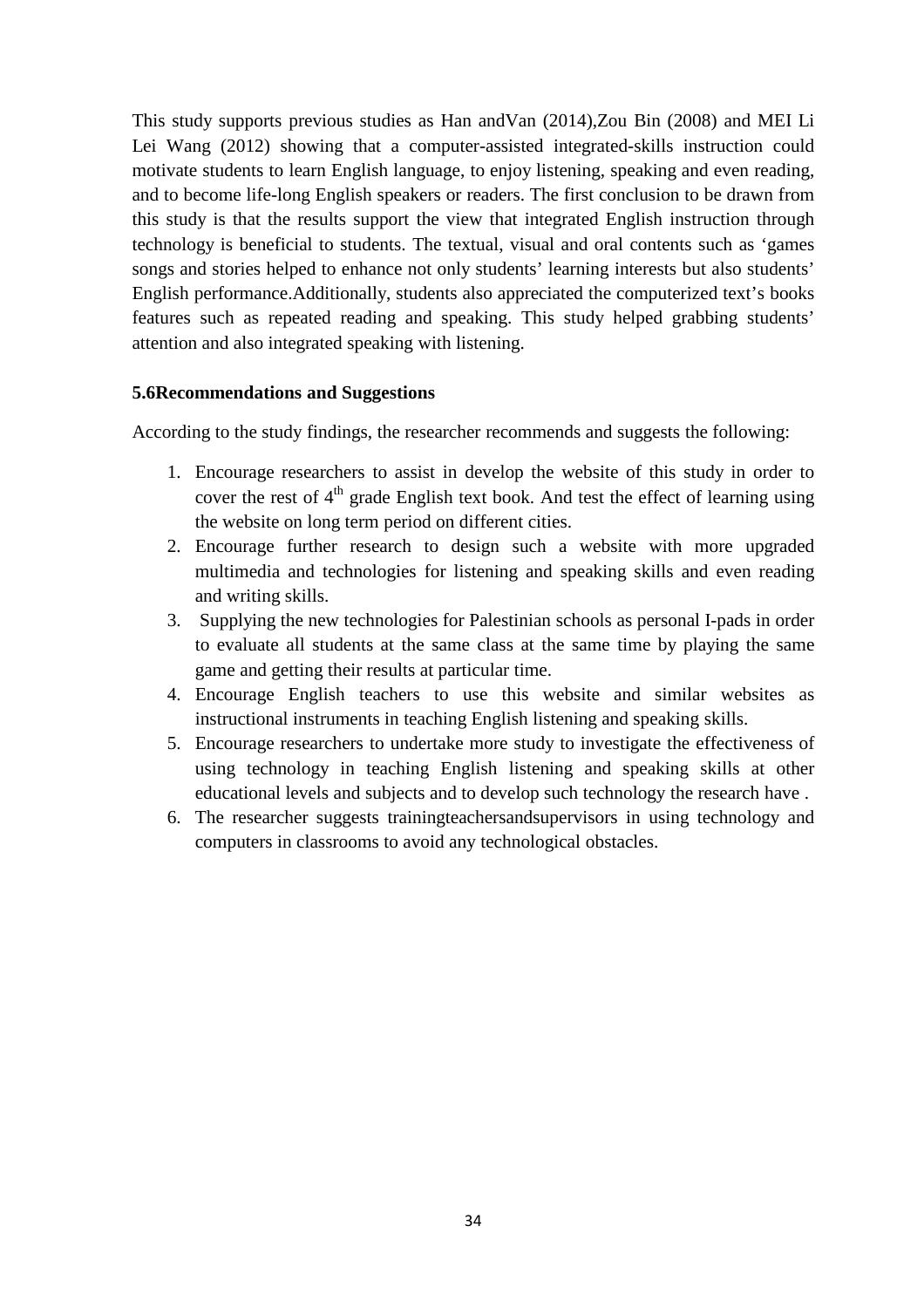#### **References**

Abbas, Insaf (2011). **The Key To Improving The English Language Listening Skill is: Practice and More Practice, Papers From The Proceedings Of The Third National Symposium Quality English Teaching Lets Think Together And Make a Difference.** Department of Language & Translation Birzeit University.

Al-Khatib.M.A. (2000).**The Arab World: Language and Cultural Issues.**Language, Culture and Curriculum.Vol.13. No.2:121-125.

Aljafaf , Ali. **Language Teaching Skills Speaking.** January 1, 2013. http://www.alnoor.se/article.asp?id=183838 (accessed February 4, 2014).

Al-mansour, n., & al-shorman, r. (2012). The effect of computer-assisted instruction on saudi university students earning of english**.***Journal of king saud university-languages and translation, 24*(1), 51-56.

Al-Nakhalah, Ahmad**,** Using technology in teaching English language at Elementary schools in Gaza Governorate, the first national symposium on quality **English teaching**: Encountering challenges, Birzeit University, 30-31 August 2008.

BertelsmamFoyndation.(1994)**Media As A challenge Education As a task**,Gutersloh.

Brewster, J and Ellis, G (2002) **The Primary English Teacher's Guide**.

Brown, H.D. (1994). **Teaching by principles: an interactive approach to language pedagogy**. Englewood Cliffs, NJ: Prentice Hall Regents.

Brym, Robert. 2014. New Society. U.S: Nelson Education Ltd.

Burns, A., & Joyce, H. (1997). **Focus on speaking. Sydney**: National Center for English Language Teaching and Research.

Carol Lorac& Weiss Michale, (1981), **Communication and social skills**, Great Britain, wheaton& co. ltd, Exeter(DT).

Carter, R. & McCarthy, M. (1995).**Grammar and spoken language**. Applied Linguistics, 16 (2), 141-158.

Cohen, A. (1996). **Developing the ability to perform speech acts**. Studies in Second Language Acquisition, 18 (2), 253-267.

Diamond, Robert M. **Designing and Improving Courses and Curricula in Higher Education**.San Francisco, Jossey-Bass, 1989.

Doff Adrain,&Jones,Christopher(ed) (2001)Uk :Cambridge University press.

Downs, Hugh,(1994).**Media as a challenge \_Education as a Task**, Bertelsmann Foundation Publishers(ed.)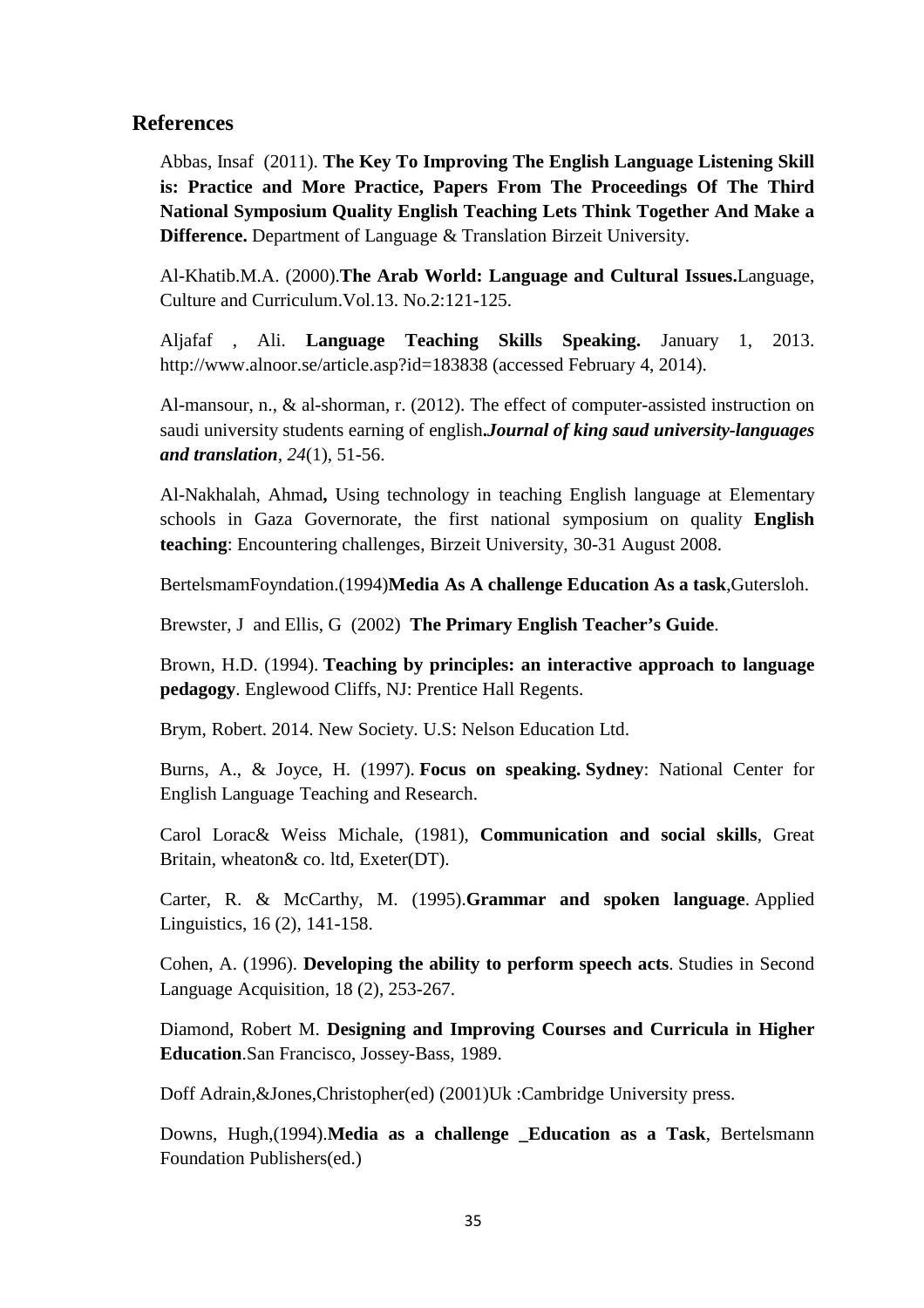Florez, MaryAnn Cunningham. **The CAELA Web site**. June 1999. http://www.cal.org/caela/esl\_resources/digests/speak.html (accessed January 5, 2014).

FuqhaQunoe' (2002), **The effect of multimedia CD-ROM based software on English language skills of the third grade studentsat private schools in Nablus Area**, Unpublished, al Najah University.

Gelach ,Vernon & ELY ,Donald.(1998).**Teaching and Media** ,Wall.INC, England,New Jersey,USA.

Gerlach,Vernon,(1980).**Teaching And Media** ,prentifichall,INC., Englewood Cliffs,New Jersey 07632.

Hoven, D. (1999). **A model for listening and viewing comprehension in multimedia environments**.Language.

Howatt, A. and J. Dakin.(1974). **Language laboratory materials**, ed. J. P. B. Allen, S. P. B. Allen, and S. P. Corder.

Hu, j. (2007).**On the role of ICT in the teaching of college English reading in China,** 14, 3, 343-347.Nankai University: China.

Hubberd, ron (1986). **How to make work easier: a scientology life improvment course**. new era publications international.

Hurb, j., abu baker, n., & krish, p. (2013). **Geder differences in attitudes to wards learning oral skills using technology**. Education and information technologies.

Liaw, M.L. (1997). An analysis of ESL children's verbal interaction during computer book reading.**Computers in the Schools**, 13 (3/4), 55-73.

Lorac,Carol. (1981).**Communication and Social skills.**PergamonPress MaxWell house,Faiirview Park,Elemford,NewYork 10523.

Mary, Ann (June 1999). **Cunningham Florez National Center for ESL.**Literacy Education.

Matsuda,A.(2002**).** International understanding through the world English**World English Journal**.21,(3):436\_440.

Mei, l., & lei, w. (2012). College english listening strateg Assisted language learning environment and the corresponding effect analysis. *Us-China foreign language ISSN 1539-8080, 10*, 1752-1758.

Morley,J.(1991).**Listening comprehension in second\foreignlanguage instruction,InM,Celce Murcia**(ED.),Teaching English as a second or Foreign Language(pp.881106).Bboston,MA;Heinle&Heinle.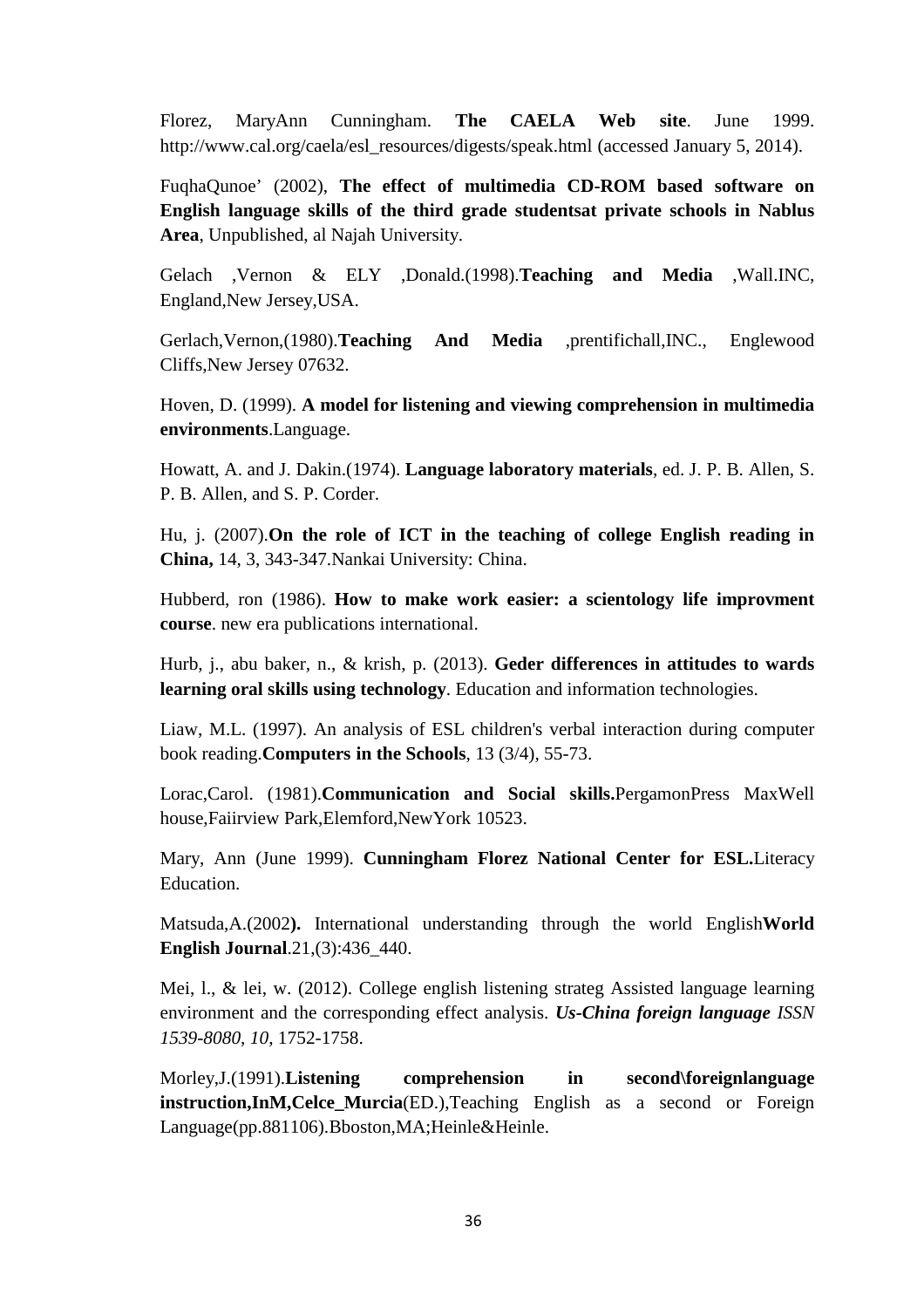Nation.I.S.P.and Newton Jonathan.(2009).**Teaching ESL\EFL Listening and speaking**.NY: Rutledge.

Nomass, b. (2013). **The impact of using technology in teaching english as a second language.**English language and literature studies*.*

Norton, Donna. (1989). **The effective Teaching of LanguagArts,**London.Morril publishing company.

Nunan,D. (2003). **Practical English Language Skills.**NY:McGraw Hill Company.

1. Nunan,D.(1988).**The learner Centered Curriculum**.Cambridge University press:Cambridge.

Oller, J.(1979).**Language Test At School.**Longman Group Ltd. London.

Passing, D. and Levin, H. (2001).**The interaction between Gender, age, and Multimedia interface Design**, Education and information Technologies**,** volume 6,number 4.

Ramadhan, Ari. *ARI RAMADHAN'S BLOG.* May 5, 2012. http://ariramadhan047.blogspot.com (accessed March 2, 2014).

Rammal, S. (2010). Rammal Samir, **Using Technology in TEFL: A Student-Teacher Motivating Process.** Tertiary Education Project Quality Improvement Fund (QIF) World Bank, (pp. 1-37).

Redmond, I.J (1999). **A study of teacher perceptions of the implementation of multimedia technology.**University of Sarasota.

Rensburg, H., & Han, N. (2014). The Effect of Computer Assisted Language Learning (CALL) on Performance in the Test of English for International Communication (TOEIC) Listening Module**.English Language Teaching**, *7*, 30-41.

Rivers, W.M. (1981). **Teachingforeign language skills** (2nd ed.). Chicago: University of Chicago Press.

Russell, M., Ltiggins, J., &Hoffmann, T. (2005). **Examining the effect of computerbased passage presentation on reading test performance.**The journal of technology learning and assessment*.*

Saricoban, A. (1999). **The teaching of listening.The Internet TESL Journal**, 5(12)

Schartdt, A.M (1997). **A comparison of English language and reading skills of limited English proficient students with and without use of multimedia CD-ROM based software**. The University of Texsas, Austin.

Schroder, B. A. (2006). **Multimedia Enhanced instruction in Online Learning Environments.**(Doctoral thesis).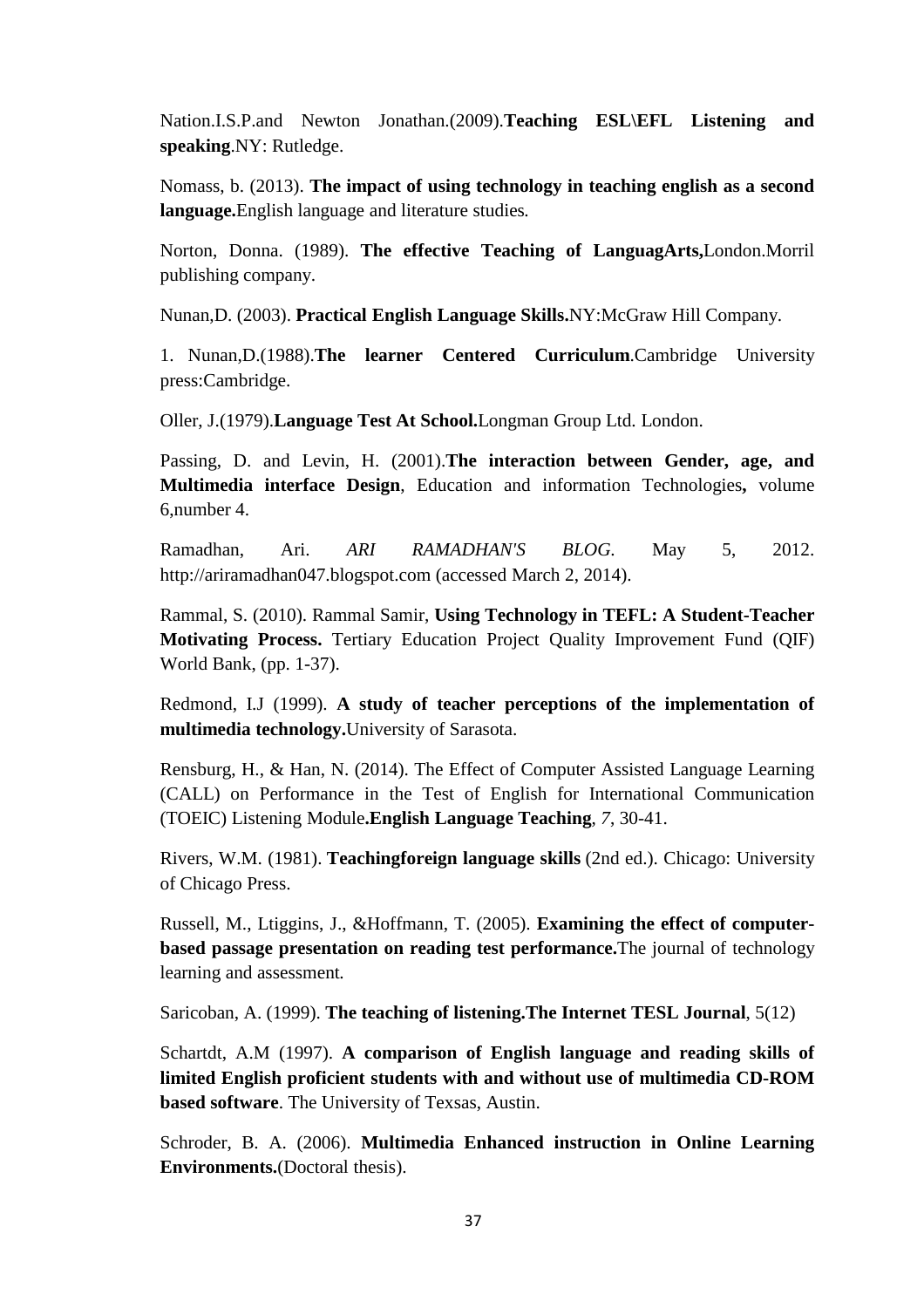Seedhouse, P. (1994). **Using newspapers on CD-ROM as a resource**.TESL-EJ, 1(2). Retrieved from http://www.tesl-ej.org/wordpress/issues/volume1/ej02/ej02a3/, 28/5/2013.

ShalhoubMuna**, (**2012.) **Obstacles to utilizing & integrating information communication technology in Palestinian Pubplic schools from English language teachers perspectives**, unpublished, Birzeit University,

Sharma, P. (2009, April 8). **Controversies in using technology in language teaching**. Retrieved from http://www.teachingenglish.org.uk/articles/controversies-usingtechnology-language-teaching, 26/5/2013.

Smith&Johnson,(1930).**Teaching children to read**,Addison\_wesley Publishing Company,inc,canada.Library of Congress Catalog Card NO.79\_26387.

*Source*: Adapted from E. Dale, Audiovisual Methods in Teaching, 1969, NY: Dryden Press.

TESL Journal, 9(3). Retrieved from http://iteslj.org/Articles/Ybarra-Technology.html, 26/5/2013.

Van Hanl, N. Rensburg, H. (2014). **The Effect of Computer Assisted Language Learning (CALL) on Performance in the Test of English for International Communication (TOEIC) Listening Module**. English Language Teaching, *7*, 30.

The Internet TESL Journal, Vol. V, No. 12, December 1999 http://iteslj.org/, 26/5/2013.

Thomas P. Mackey' and Jinwon Ho. (2008). Exploring the Relationshipsbetween Web Usability and students' Perceived Learning in Web-based Multimedia (WBMM) Tutorials**,Computers & Education,** Volume 50, Issue 1.

Topkaya, e. (2010). *Pre-service englsih language teachers perceptions of computer self-efficancy and general self efficacy***.** JOJET: **journal of educational technology***, 9*(1).

Van Duzer, C. (1997). **Improving ESL learners' listening skills: At the workplace and beyond**. Washington, DC: Project in Adult Immigrant Education and National Center for ESL Literacy Education.

Verdng, D., &Belmonte, I. (2007). Using digital stories to improve listening comprehension with spasish young learners of english. **Language learning and technology**, *11*, 82-101.

Verdugo, D., R., & Belmonte, I., A. (2007**) Using digital stories to improve listening comprehension with Spanish young learners of English Language**.Learning & Technology. 11 (1), 87-101.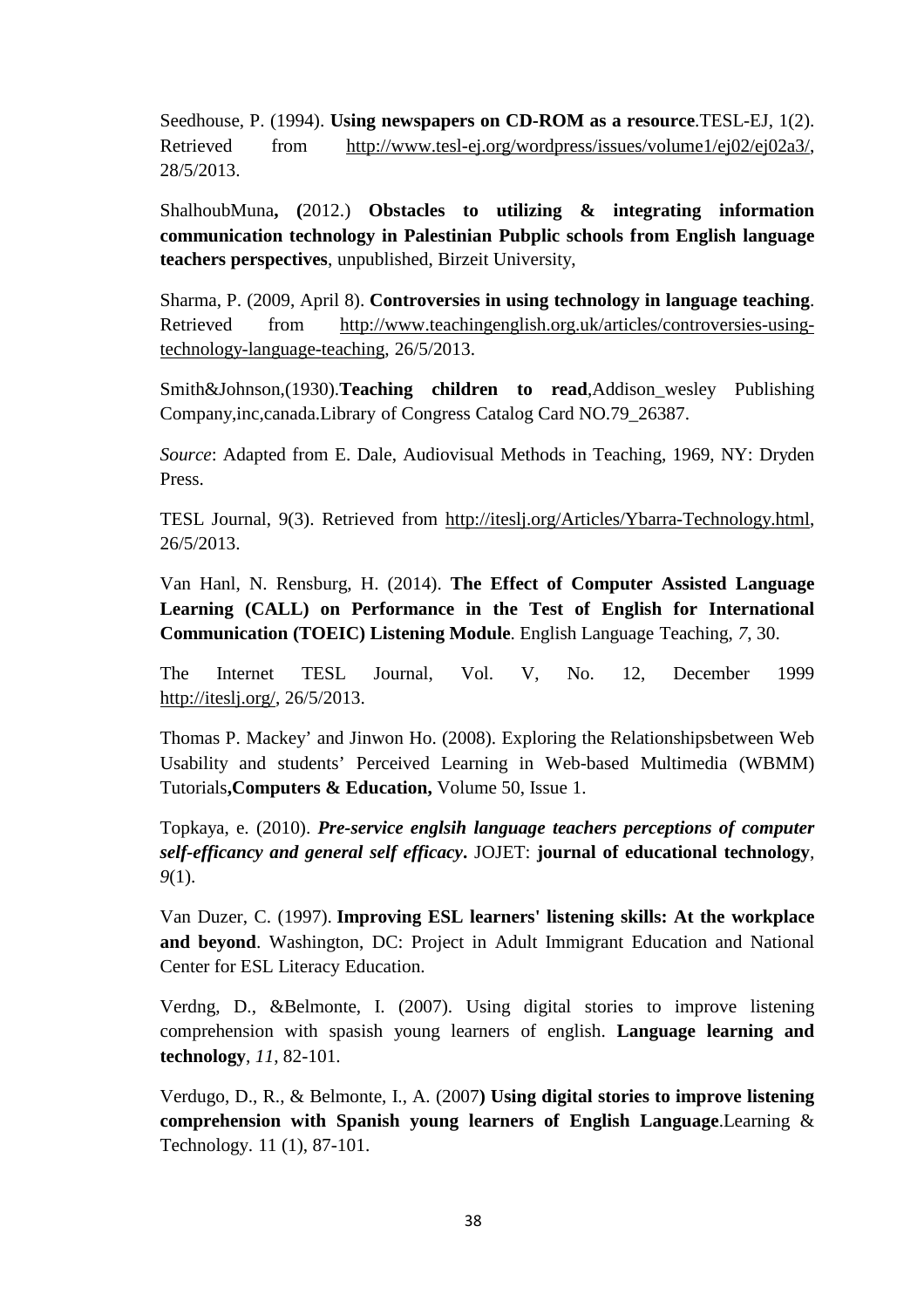Wambugu, E.G (1995) **Factors affecting, the use of hypermedia in foreign language institution (multimedia).**Southern Illinois University, at Carbondale.

Wang, G., Sung, H., &Hung, C. (2012). Development of personalizededucational computer game based on students learning styles**.Educational teach research**, 623- 638.

Wang. (2010). The effect of computer-assisted whole language on taiwanese University students English learning**.English language teaching**, *4*.

Wu, W., S. (2005).**Web- based English learning and teaching in Taiwan: possibilities and challenges.** Chung Hua University: Taiwan.

Ybarra, R., & Green T. (2003). **Using technology to help ESL/EFL students develop language skills.**

Zhang, Z. (2009). Anexperimental study of effects of listening on speaking for college students. **English Language Teaching**.

Zou, B. (2008). Research design in a computer - assisted language learning study**.International journal of education and development using in formation and comunication technology**, *4*(3), 155-165.

Zughoul, M.R. (2003).Globalization and EFL/ESL pedagogy in the Arab World**.Language and Learning**.Vol.1, No.2.

#### **Arabic References:**

البخـار ي ايمـان (2009) اهميــة اسـتخدام مواقــع تعلـيم اللـغـة الانجليزيــة علـى شـبكـة الانترنـت فـي تحسـين مـهـارتي الاستماع والتحدث من وجهة نظر معلمات ومشرفات المرحلة الثانوية بمدينة جدة، غير منشور ، جامعة ام القرى،

زيعلي .(2009). اثر استخدام برامج الحاسب الالي على تعلم قواعد اللغة الانجليزيـة لطـلاب الصـف الاول الثـانوي بمدينة جدة الم*نشاوي للدر اسات و الن*حوث .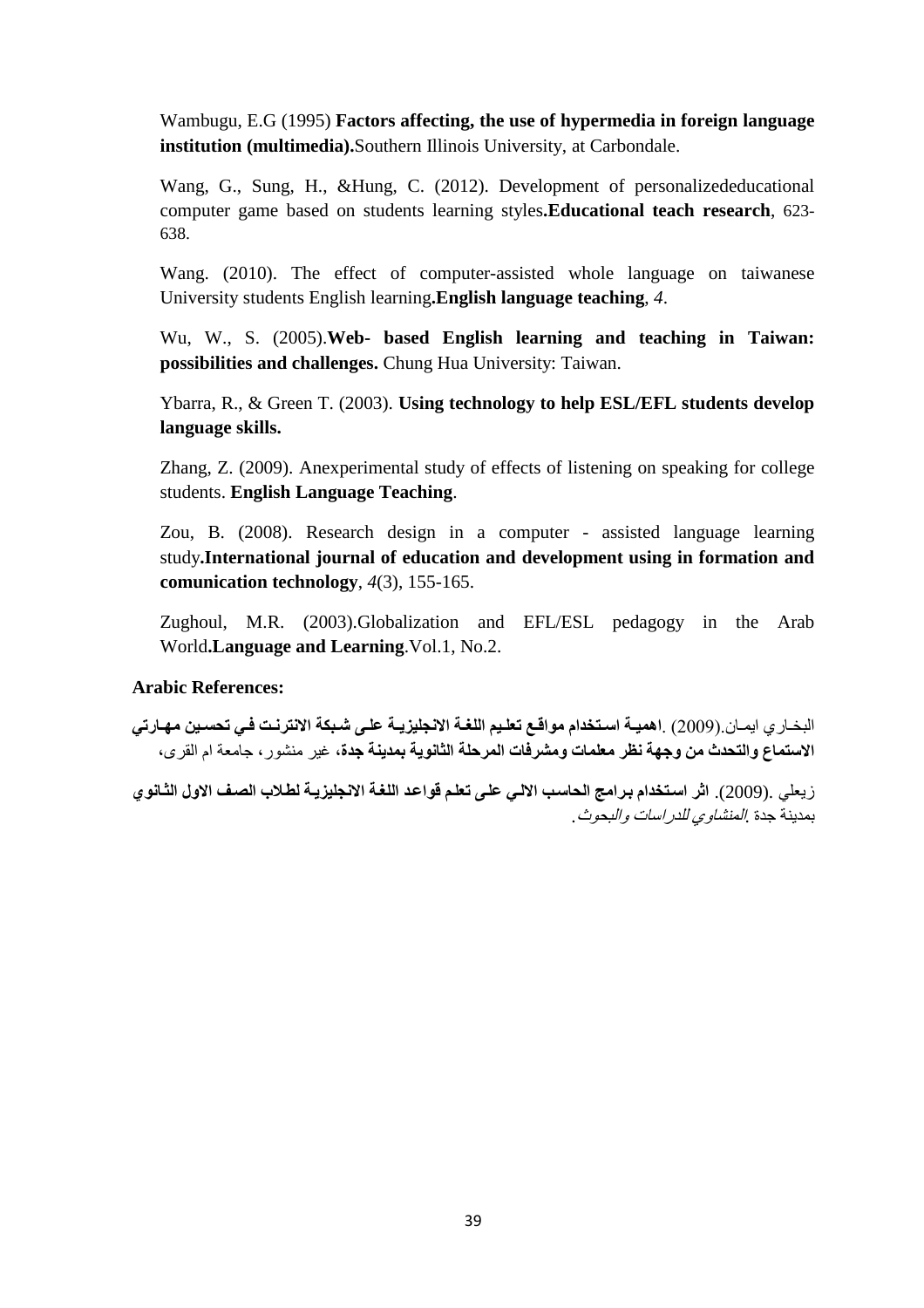Appendix (1)

| الطلبة الاناث | الطلبة الذكور | الصف   | اسم المدرسة                                                                     | الرقم                   |
|---------------|---------------|--------|---------------------------------------------------------------------------------|-------------------------|
| 55            | 0             | الرابع | بنات فيصل الحسيني الأساسية                                                      | $\mathbf{1}$            |
| 51            | 46            | الرابع | البيرة الأساسية المختلطة                                                        | $\overline{2}$          |
| 50            | $\bf{0}$      | الرابع | هواري بومدين الأساسية<br>المختلطة                                               | $\overline{\mathbf{3}}$ |
| 73            | 23            | الرابع | مغتربى البيره الأساسية<br>المختلطة                                              | $\overline{a}$          |
| 79            | 0             | الرابع | بنات بيتونيا الأساسية                                                           | 5                       |
| 0             | 35            | الرابع | ذكور بيرزيت الأساسية                                                            | 6                       |
| $\mathbf 0$   | 85            | الرابع | بيتونيا الأساسية المختلطة                                                       | $\overline{\mathbf{z}}$ |
| 43            | 48            | الرابع | الفجر الجديد الأساسية المختلطة                                                  | 8                       |
| 42            | 40            | الرابع | الكرامه الأساسية المختلطة<br>سميحة خليل الاساسية                                | 9                       |
| 39            | $\mathbf 0$   | الرابع | المختلطة                                                                        | 10                      |
| 0             | 52            | الرابع | ذكور امين الحسيني الأساسية                                                      | 11                      |
| 75            | 52            | الرابع | الشروق الأساسية المختلطة                                                        | 12                      |
| $\mathbf 0$   | 58            | الرابع |                                                                                 |                         |
| 44            | 0             | الرابع | <mark>13   ذكور دير دبوان الأساسية</mark><br>  بنات المزرعة الشرقية<br>الاساسية | 14                      |
| 17            | 0             | الرابع | بدرس الأساسية المختلطة                                                          | 15                      |
| 23            | 0             | الرابع | بنات دير السودان الثانوية                                                       | 16                      |
| 31            | $\bf{0}$      | الرابع | بنات ترمسعيا الثانوية                                                           | 17                      |
| 43            | $\mathbf 0$   | الرابع | بنات كفر نعمة الثانوية                                                          | 18                      |
| 21            | 17            | الرابع | الجانية الأساسية المختلطة                                                       | 19                      |
| 20            | $\pmb{0}$     | الرابع | بنات بتين الثانوية                                                              | 20                      |
| 43            | $\pmb{0}$     | الرابع | بنات المغير الثانوية                                                            | 21                      |
| 45            | 0             | الرابع | بنات بيت عور التحتا الأساسية                                                    | 22                      |
| 28            | 0             | الرابع | بنات عطارة الثانوية                                                             | 23                      |
| 45            | 0             | الرابع | بنات بيت سيرا الثانوية                                                          | 24                      |
| 34            | 0             | الرابع | بنات رمون الثانوية                                                              | 25                      |
| 23            | 0             | الرابع | بنات كفرمالك الثانوية                                                           | 26                      |
| 19            | $\mathbf 0$   | الرابع | بنات ابو قش الثانوية                                                            | 27                      |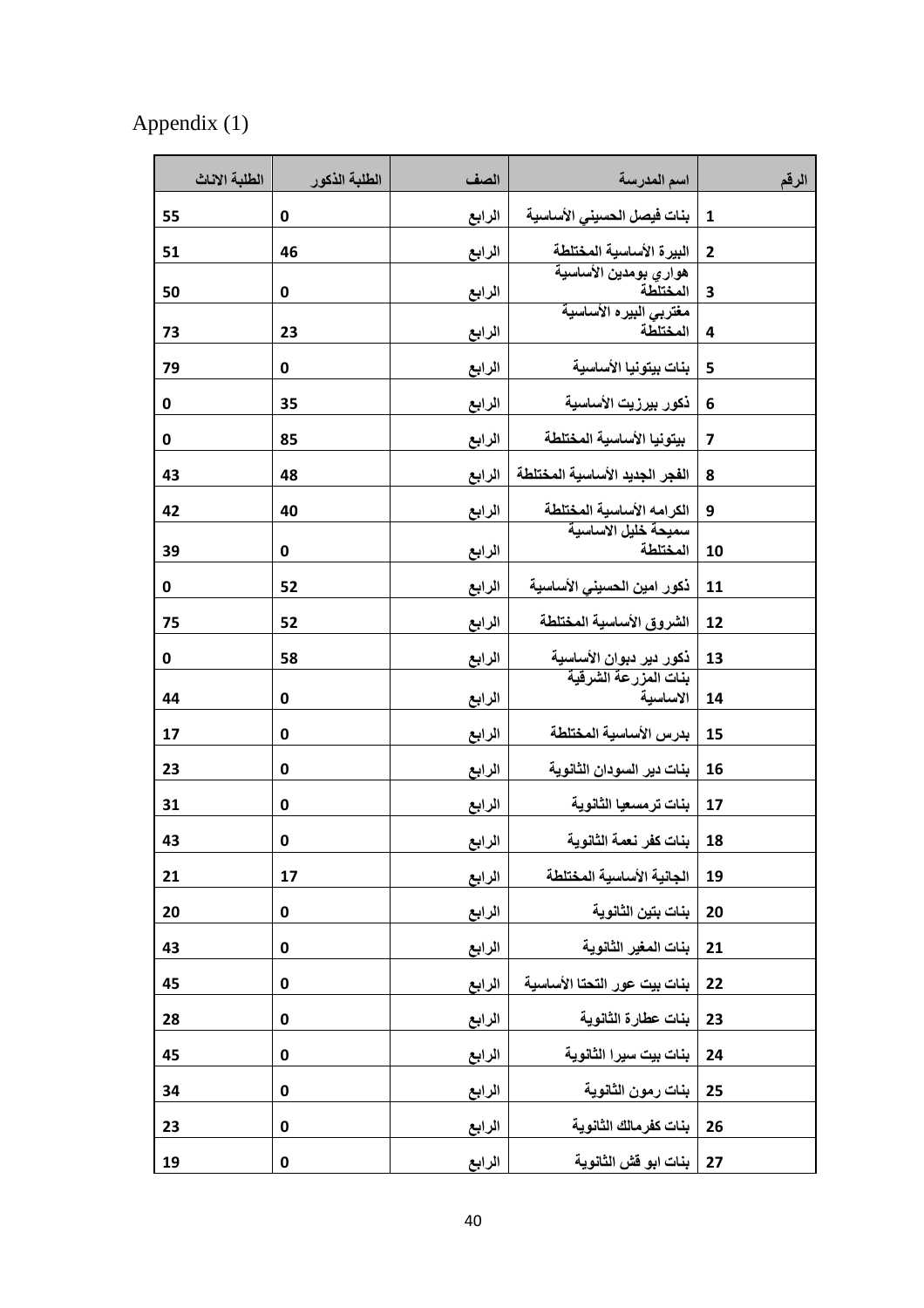| 47          | $\pmb{0}$ | الرابع         | بنات المزرعة القبلية الثانوية       | 28 |
|-------------|-----------|----------------|-------------------------------------|----|
| 14          | 12        | الرابع         | الطيرة الثانوية المختلطة            | 29 |
| 63          | 0         | الرابع         | بنات شقبا الثانوية                  | 30 |
| 14          | 10        | الرابع         | حميدي البرغوثى الثانوية<br>المختلطة | 31 |
| 4           | 16        | الرابع         | سردا الأساسية المختلطة              | 32 |
| 21          | 15        | الرابع         | راس كركر الثانوية المختلطة          | 33 |
| 17          | 22        | الرابع         | كفرعين الثانوية المختلطة            | 34 |
| 17          | 0         | الرابع         | بنات اللبن الغربي الثانوية          | 35 |
| 15          | 25        | الرابع         | بلعين الثانوية المختلطة             | 36 |
| 0           | 51        | الرابع         | كفرنعمة الثانوية المختلطة           | 37 |
| 0           | 25        | الرابع         | ذكور كفرمالك الثانوية               | 38 |
| 0           | 32        | الرابع         | نكور رمون الثانوية                  | 39 |
| 0           | 16        | الرابع         | ذكور ابو قش الأساسية                | 40 |
| 10          | 9         | الرابع         | دير نظام الثانوية المختلطة          | 41 |
| 0           | 51        | الرابع         | ذكور صفا الأساسية                   | 42 |
| 0           | 37        | الرابع         | 43   بيتللو الثانوية المختلطة       |    |
| 0           | 41        | الرابع         | ذكور المزرعة الشرقية<br>الأساسية    | 44 |
| 0           | 30        | الرابع         | ذكور ترمسعيا الثانوية               | 45 |
| 0           | 51        | الرا <u>بع</u> | ذكور بني زيد الأساسية               | 46 |
| $\mathbf 0$ | 26        | الرابع         | ذكور دير السودان الثانوية           | 47 |
| 6           | 5         | الرابع         | النبي صالح الأساسية المختلطة        | 48 |
| $\mathbf 0$ | 16        | الرابع         | ذكور بيتين الثانوية                 | 49 |
| 0           | 38        | الرابع         | ذكور رنتيس الثانوية                 | 50 |
| 0           | 25        | الرابع         | ذكور عطارة الثانوية                 | 51 |
| 0           | 33        | الرابع         | ذكور المغير الثانوية                | 52 |
| 0           | 50        | الرابع         | ذكور بيت عور التحتا الأساسية        | 53 |
| 0           | 46        | الرابع         | خربثا بني حارث الثانوية<br>المختلطة | 54 |
| 12          | 10        | الرابع         | عجول الثانوية المختلطة              | 55 |
| 4           | 15        | الرابع         | <u>يبرود ال</u> أساسية المختلطة     | 56 |
| 42          | 0         | الرابع         | بنات ديرجرير الثانوية               | 57 |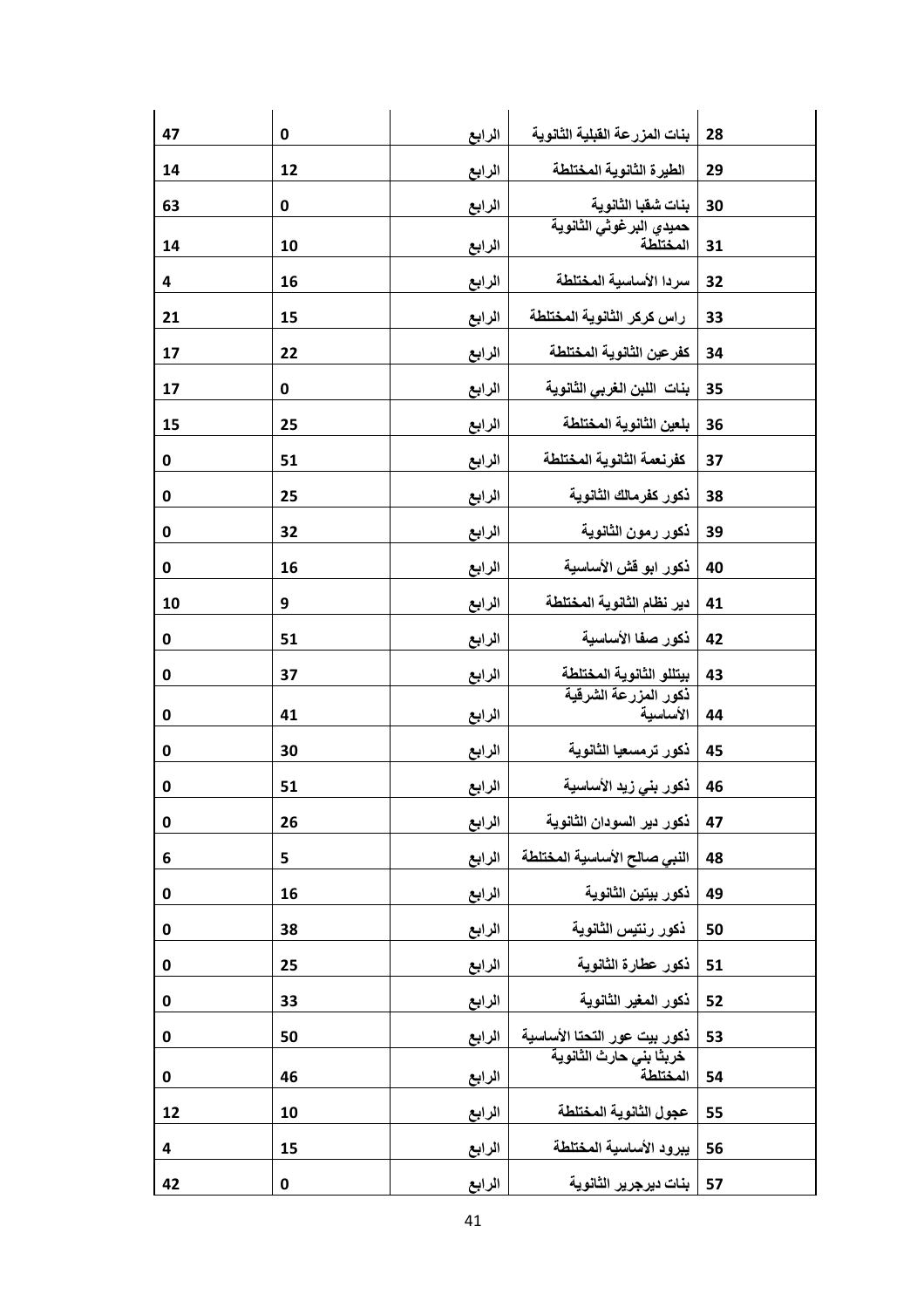| 6                       | 18                      | الرابع  | ع <u>ين سينيا</u> الأساسية المختلطة   | 58 |
|-------------------------|-------------------------|---------|---------------------------------------|----|
| 27                      | 0                       | الرابع  | بنا <u>ت رنت</u> يس الثانوية          | 59 |
| 38                      | $\mathbf 0$             | الرابع  | بنات صفا الثانوية                     | 60 |
| 24                      | $\mathbf 0$             | الرابع  | بنات دير إبزيع الثانوية               | 61 |
| 0                       | 82                      | الرابع  | ذكور شقبا الثانوية                    | 62 |
| 0                       | 52                      | الرابع  | ذكور المزرعة القبلية الثانوية         | 63 |
| 0                       | 26                      | الرابع  | ذكور ابو شخيدم الثانوية               | 64 |
| 5                       | 7                       | الرابع  | جلجليا الأساسية المختلطة              | 65 |
| $\pmb{0}$               | 29                      | الرابع  | ذكور عين يبرود الثانوية               | 66 |
| 27                      | 17                      | الرابع  | رافات الأساسية المختلطة               | 67 |
| $\overline{\mathbf{2}}$ | 12                      | الرابع  | برهام وجيبيا الأساسية<br>المختلطة     | 68 |
| 0                       | 18                      | الرابع  | بدرس الثانوية المختلطة                | 69 |
| 0                       | 17                      | الرابع  | ذكور دير ابزيع الثانوية               | 70 |
| 8                       | $\overline{\mathbf{z}}$ | الرابع  | عين قينيا الأساسية المختلطة           | 71 |
| 11                      | 4                       | الرابع  | ام صفا الأساسية المختلطة              | 72 |
| 0                       | 32                      | الرابع  | ذكور برقا الأساسية                    | 73 |
| 12                      | 12                      | الرابع  | شبتين الثانوية المختلطة               | 74 |
| 15                      | 11                      | الرابع  | المدية الأساسية المختلطة              | 75 |
| 0                       | 23                      | الرابع  | ذكور دير قديس الثانوية                | 76 |
| 12                      | 10                      | المرابع | دورا القرع الثانوية المختلطة          | 77 |
| 35                      | $\mathbf 0$             | الرابع  | بنات بيتللو الثانوية                  | 78 |
| 0                       | 70                      | الرابع  | ذكور ابو بكر الصديق الأساسية          | 79 |
| 99                      | 0                       | الرابع  | بنات ابو عبيدة الأساسية               | 80 |
| 32                      | 0                       | الرابع  | ينات كوبر الأساسية                    | 81 |
| 28                      | $\pmb{0}$               | الرابع  | عي <u>ن يبر</u> ود الأساسية المختلطة  | 82 |
| 0                       | 44                      | الرابع  | <u>ذكور ابو ف</u> لاح الأساسية        | 83 |
| 87                      | 0                       | الرابع  | بنات خربثا المصباح الأساسية           | 84 |
| 0                       | 23                      | الرابع  | دير عمار الثانويةالمختلطة             | 85 |
| $\pmb{0}$               | 111                     | الرابع  | الفاروق الأساسية العليا (بيت<br>لقيا) | 86 |
|                         |                         |         |                                       |    |
| 9                       | 14                      | الرابع  | كترمسعيا الأساسية المختلطة            | 87 |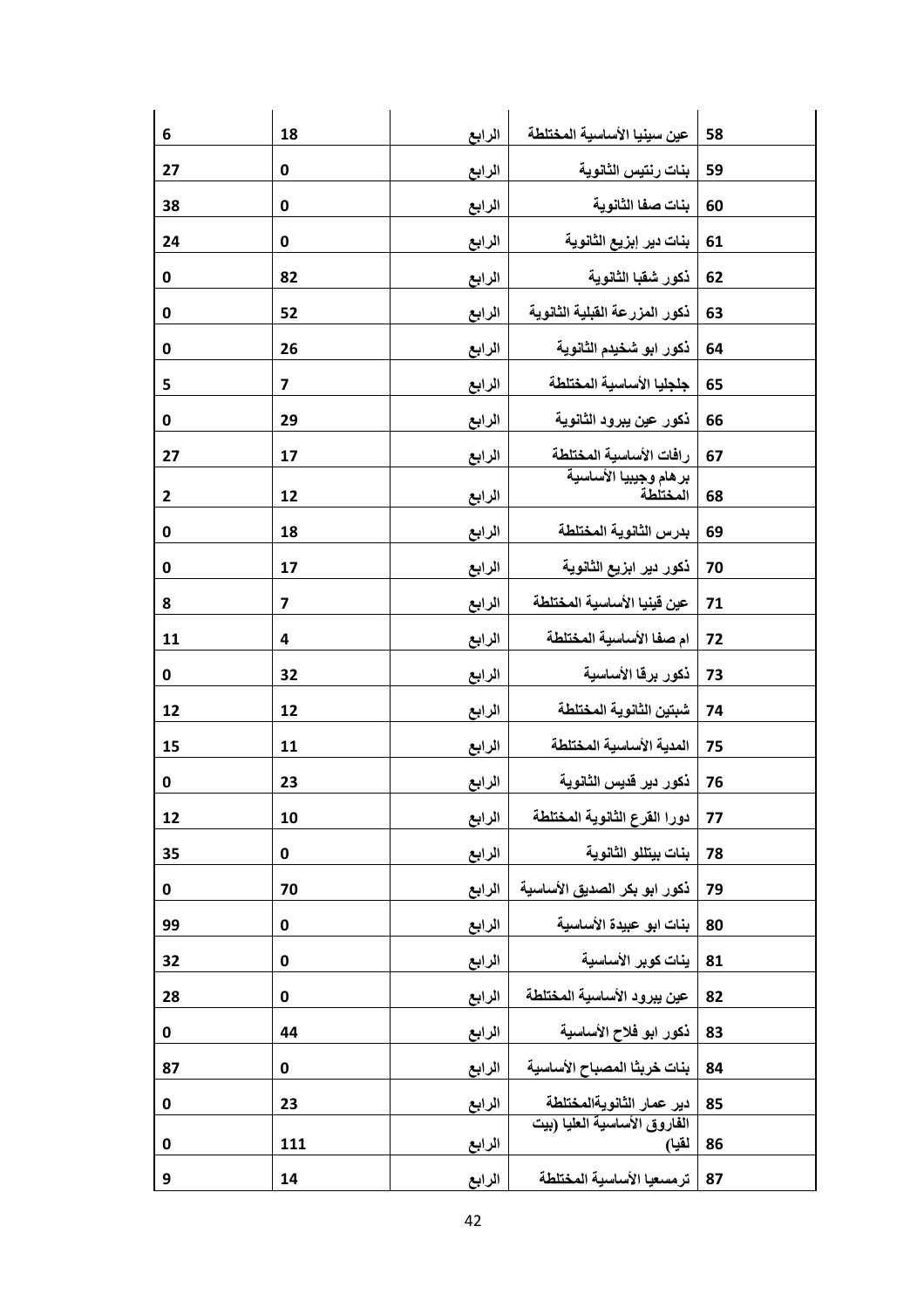| 38   | 33          | الرابع         | قراوة الأساسية المخلتطة                                              | 88      |
|------|-------------|----------------|----------------------------------------------------------------------|---------|
| 61   | $\bf{0}$    | الرابع         | بنات سلواد الاساسية                                                  | 89      |
| 0    | 61          | الرابع         | ذكور سلواد الاساسية                                                  | 90      |
| 0    | 45          | الرابع         | ذكور دير جرير الاساسية                                               | 91      |
| 8    | 12          | الرابع         | 92   جمالة الثانوية المختلطة                                         |         |
| 67   | 0           | الرابع         | بنات مزارع النوباني وعارورة<br>الأساسية                              | 93      |
| 70   | $\bf{0}$    | الرابع         | بنات قبيا الاساسية                                                   | 94      |
| 18   | $\bf{0}$    | الرابع         | بنات برقا الاساسية                                                   | 95      |
| 18   | 0           | الرابع         | بنات دير عمار الثانوية                                               | 96      |
| 0    | 74          | الرابع         | ذكور قبيا الأساسية                                                   | 97      |
| 54   | 0           | ال <u>رابع</u> |                                                                      | 98      |
| 10   | 18          | الرابع         | بنات بن <i>ي</i> زيد الاساسية<br>بيت عور الفوفا الأساسية<br>المختلطة | 99      |
| 49   | 35          | الرابع         | عبوين الاساسية المختلطة                                              | 100     |
| 55   | 0           | الرابع         | بنات دير دبوان الاساسية                                              | 101     |
| 57   | $\mathbf 0$ | الرابع         | بنات ابو فلاح الاساسية                                               | 102     |
| 82   | $\bf{0}$    | الرابع         |                                                                      | 103     |
| 37   | 42          | الرابع         | بنات سنجل الاساسية<br>دير ابو مشعل الاساسية<br>المختلطة              | 104     |
| 26   | 0           | الرابع         | 105   بنات دير قديس الاساسية                                         |         |
| 0    | 27          |                | ذكور مسقط الاساسية                                                   | 106     |
|      |             | الرابع         | (عارورة)<br>ذكور الجلال                                              |         |
| 0    | 33          | الرابع         | 107   الأساسية(المزارع)                                              |         |
| 57   | 60          | الرابع         | أ نعلين الأساسية المختلطة                                            | 108     |
| 0    | 55          | الرابع         | ذكور خربثا المصباح الاساسية                                          | 109     |
| 0    | 11          | الرابع         | ذكور اللبن الغربي الثانوية                                           | 110     |
| 13   | 0           | الرابع         | بنات ابو شخيدم الثانوية                                              | 111     |
| 0    | 35          | الرابع         | ذكور كوبر الاساسية                                                   | 112     |
| 0    | 38          | الرابع         | ذكور بيت سيرا الاساسية الدنيا                                        | 113     |
| 0    | 63          | الرابع         | <u>أكور عين منجد الا</u> ساسية<br>  خربثا بن <i>ي</i> حارث الاساسية  | 114     |
| 33   | 0           | الرابع         | المختلطة                                                             | 115     |
| 2459 | 2444        |                |                                                                      | المجموع |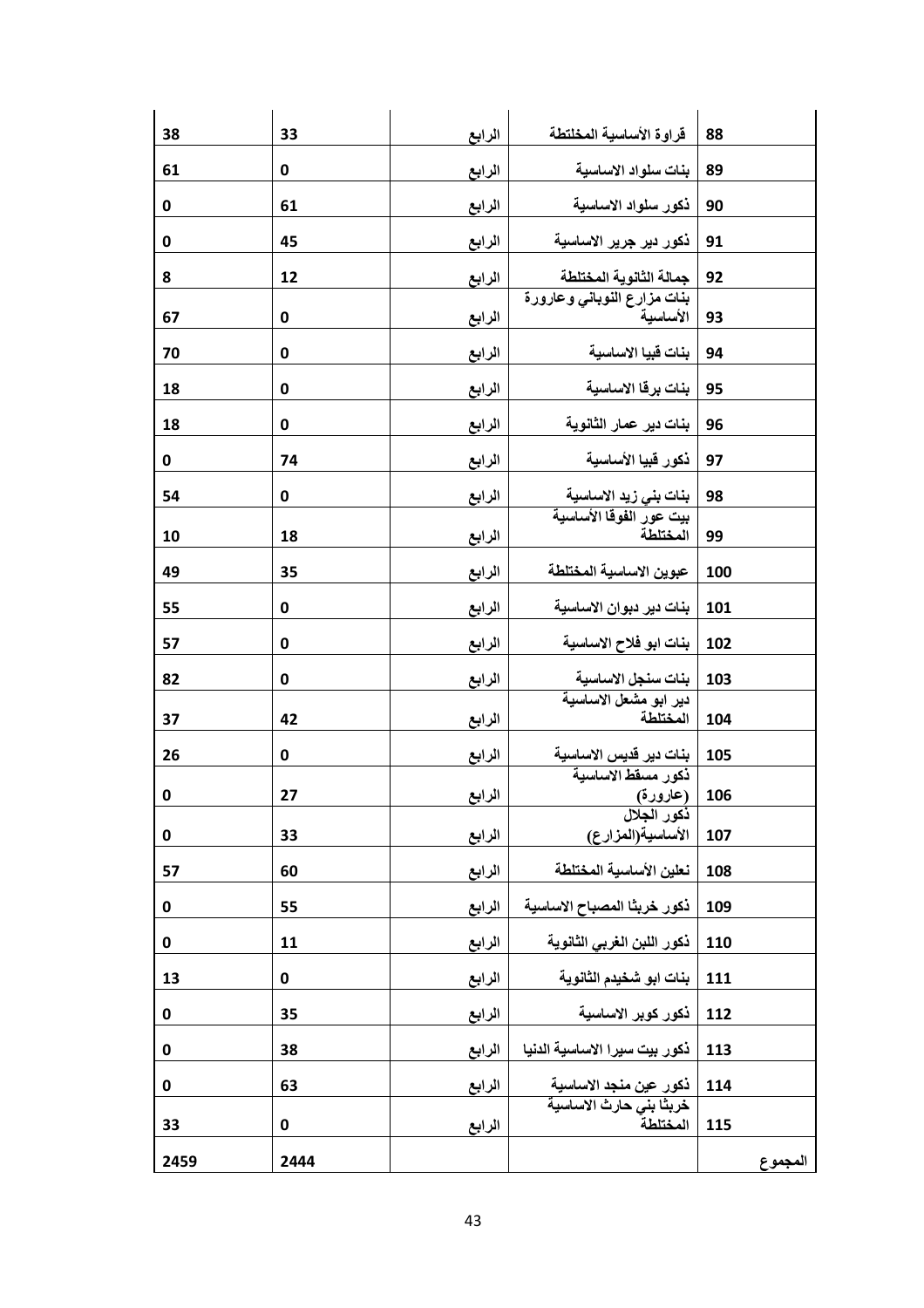## Appendix (2)

## Content analysis

## Unit (2) Our house

| period | Skills\ content                                                                                                                                                                                 | <b>Objectives</b>                                                                                                                                                                                                                            | Knowledge<br>Level                                | <b>Questions</b>                                                                                                                                                                                                                                                                                                                             |
|--------|-------------------------------------------------------------------------------------------------------------------------------------------------------------------------------------------------|----------------------------------------------------------------------------------------------------------------------------------------------------------------------------------------------------------------------------------------------|---------------------------------------------------|----------------------------------------------------------------------------------------------------------------------------------------------------------------------------------------------------------------------------------------------------------------------------------------------------------------------------------------------|
| $1+2$  | Listening<br><b>Speaking</b><br><b>Reading</b><br><b>Writing</b><br>Living room - kitchen -<br>bathroom - bedroom -<br>$garden -$<br>Where's (dad)?<br>He's $\setminus$ She's in the<br>kitchen | To learn rooms in a<br>٠<br>house<br>-To say where people<br>are<br>-To say what people<br>$\bullet$<br>are doing<br>• Tor read and match<br>words and pictures<br>• To write where<br>people are using<br>pictures and words in<br>the list | Knowledge<br>Comprehension<br>Application<br>Hots | -Listen and order<br>rooms in the house<br>*Where's dad?<br>*Who's in the<br>kitchen?<br>-Read and match<br>words and pictures<br>-Write where<br>people are using<br>pictures and words<br>in the list<br>Living room -<br>kitchen-<br>bathroom-<br>bedroom - garden<br>He's--------------<br>She's--------------<br>They're--------------- |
| $3+4$  | Listening<br><b>Speaking</b><br><b>Reading</b><br><b>Writing</b><br>Reading a newspaper -                                                                                                       | To talk about where<br>$\bullet$<br>people are<br>-To say what they're<br>doing<br>* To read and circle                                                                                                                                      | Knowledge<br>Comprehension<br>Application         | -Read the<br>sentences then<br>write true or false<br>-Where's mum?<br>-What's she doing?<br>*Is mum in the<br>kitchen()                                                                                                                                                                                                                     |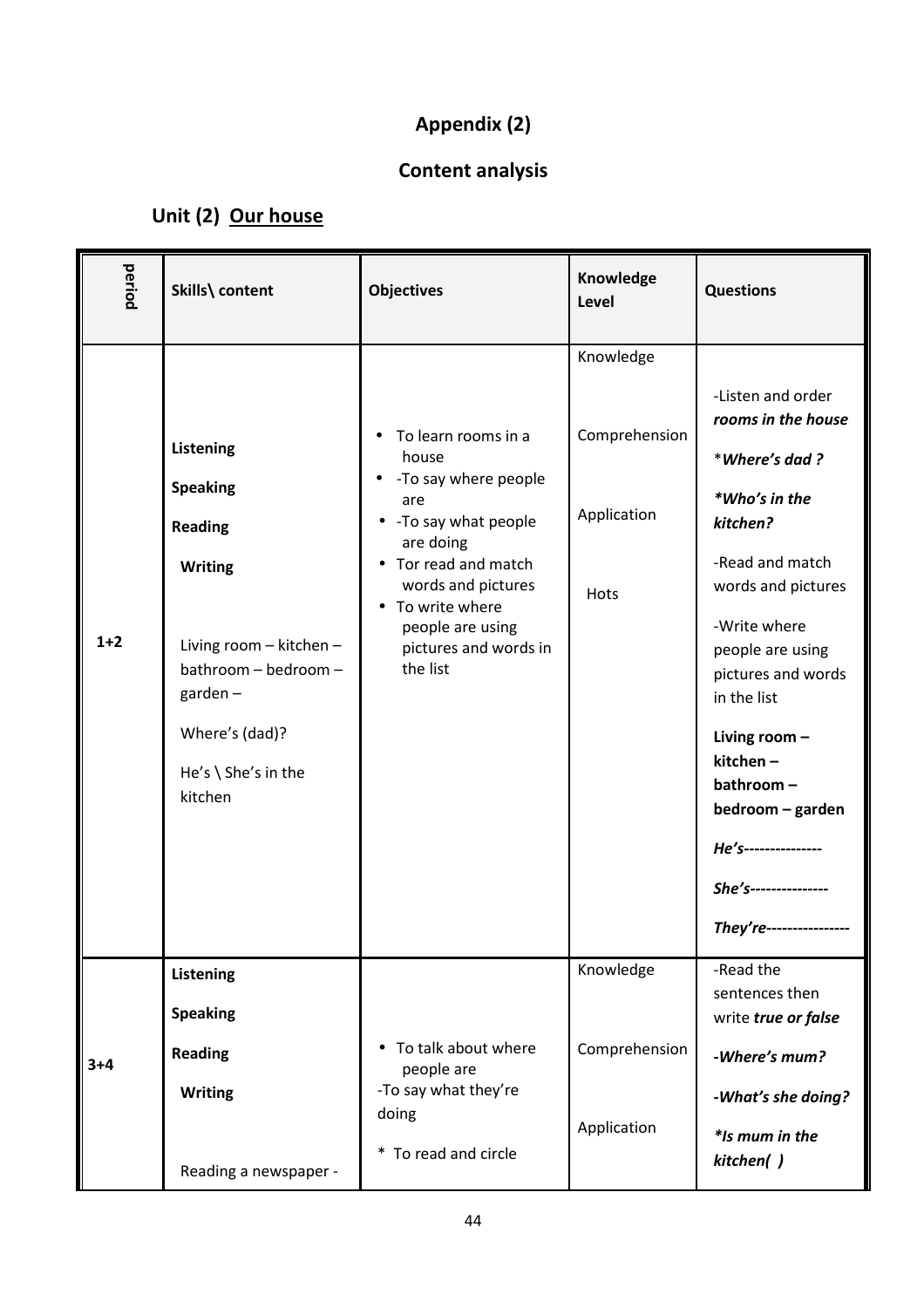|          | having a shower<br>watching TV cooking | correct answers                               |               | *Dad is having a<br>shower()                                                                                                                                                           |
|----------|----------------------------------------|-----------------------------------------------|---------------|----------------------------------------------------------------------------------------------------------------------------------------------------------------------------------------|
|          | sleeping                               | * To look at the picture                      | Hots          |                                                                                                                                                                                        |
|          | Playing with toys                      | and write what people<br>are doing. Use words |               | -Listen and answer<br>the questions                                                                                                                                                    |
|          |                                        | from the list                                 |               |                                                                                                                                                                                        |
|          | Where's dad \ mum?                     | * To complete                                 |               | -Read and circle<br>the correct answer                                                                                                                                                 |
|          | He's\ She's in the                     | sentences using words                         |               |                                                                                                                                                                                        |
|          | kitchen                                | from the list                                 |               | * Grandfather is<br>reading                                                                                                                                                            |
|          | What's he doing?                       |                                               |               |                                                                                                                                                                                        |
|          | He's \ She's cooking                   |                                               |               | $a$ newspaper $\setminus$<br>sleeping                                                                                                                                                  |
|          |                                        |                                               |               | *Hala is playing                                                                                                                                                                       |
|          |                                        |                                               |               | with her toys $\langle$<br>watching TV                                                                                                                                                 |
|          |                                        |                                               |               | -look at the picture<br>and write what<br>people are doing.<br>Use words from<br>the list                                                                                              |
|          |                                        |                                               |               | -Complete the<br>sentences using<br>words from the list;<br><b>Reading a</b><br>newspaper -<br>having a shower<br>watching TV<br>cooking sleeping<br>Playing with toys<br>-Sing and do |
|          | <b>Listening</b>                       | • To talk about where                         | Knowledge     |                                                                                                                                                                                        |
|          | <b>Speaking</b>                        | people are \ aren't<br>To talk about what     |               | -listen and match                                                                                                                                                                      |
|          |                                        | they're doing - not                           |               | people and pictures                                                                                                                                                                    |
| $5 + 6.$ | <b>Reading</b><br><b>Writing</b>       | doing                                         | Comprehension | *Where are Hala                                                                                                                                                                        |
|          |                                        | * To listen and circle                        |               | and Amal?                                                                                                                                                                              |
|          |                                        | rooms in the house                            |               | *What is dad                                                                                                                                                                           |
|          |                                        | *To write sentences in                        | Application   | doing?                                                                                                                                                                                 |
|          |                                        |                                               |               |                                                                                                                                                                                        |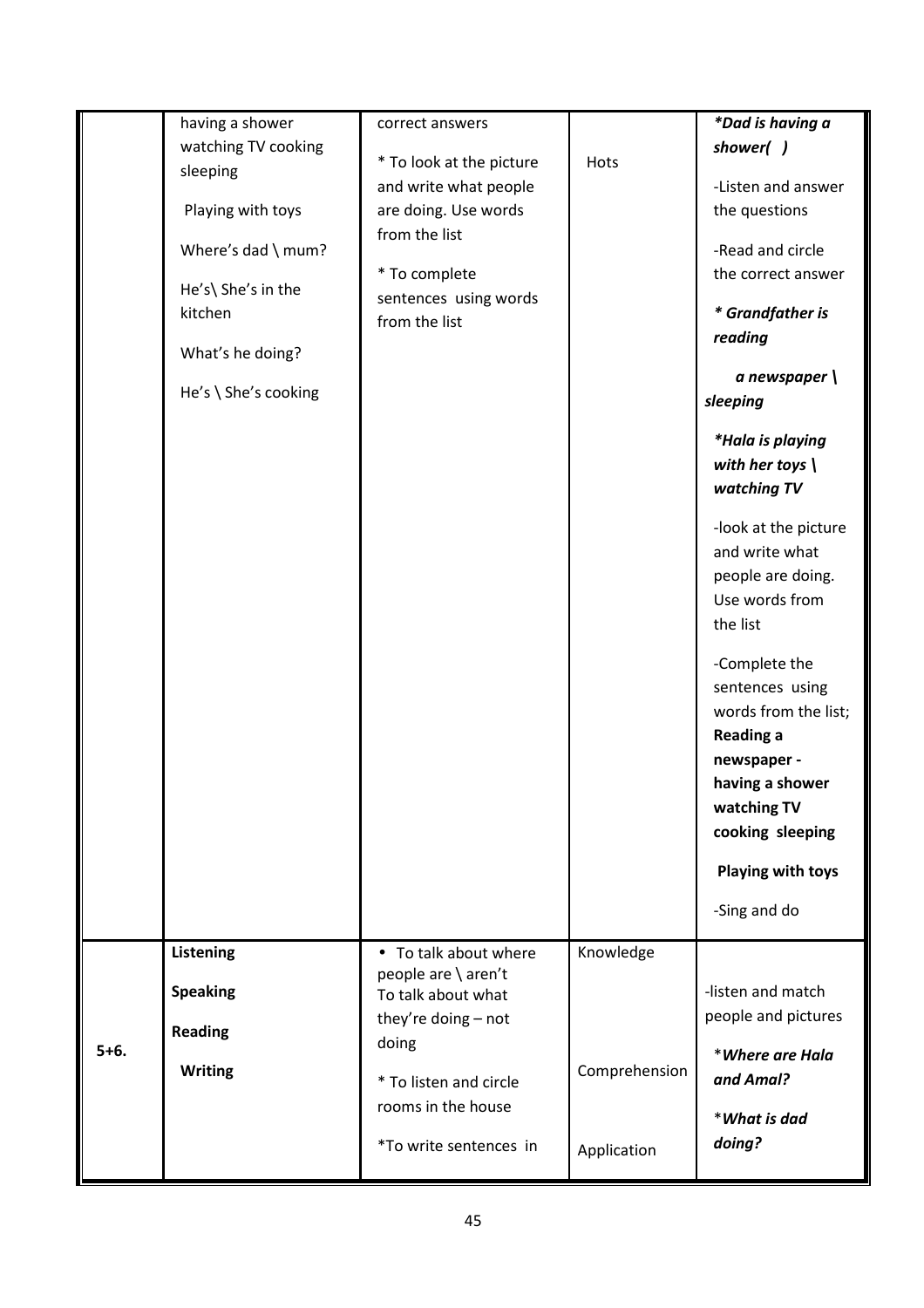|  | Living room - kitchen -              | your copybook         |      | -Listen and circle      |
|--|--------------------------------------|-----------------------|------|-------------------------|
|  | bathroom - bedroom -<br>$garden -$   |                       |      | rooms in the house      |
|  |                                      | * To answer questions | Hots |                         |
|  |                                      | with yes or no        |      | -Write in your          |
|  | He $\backslash$ She isn't in the --- |                       |      | copybook                |
|  | He $\setminus$ She is in the ---     |                       |      | Dad isn't in the        |
|  |                                      |                       |      | kitchen. He isn't       |
|  | Where are they?                      |                       |      | reading a book          |
|  |                                      |                       |      |                         |
|  | They're in the $-$                   |                       |      |                         |
|  | They're sleeping                     |                       |      |                         |
|  |                                      |                       |      | Answer with yes or      |
|  |                                      |                       |      | no                      |
|  |                                      |                       |      | *Is Walid in the        |
|  |                                      |                       |      | living room?            |
|  |                                      |                       |      |                         |
|  |                                      |                       |      | *He isn't               |
|  |                                      |                       |      | He is ---------         |
|  |                                      |                       |      | *Are Hala and           |
|  |                                      |                       |      | Amal in the             |
|  |                                      |                       |      | kitchen?                |
|  |                                      |                       |      |                         |
|  |                                      |                       |      | No, They aren't ----    |
|  |                                      |                       |      | --------- They're ----- |
|  |                                      |                       |      |                         |
|  |                                      |                       |      |                         |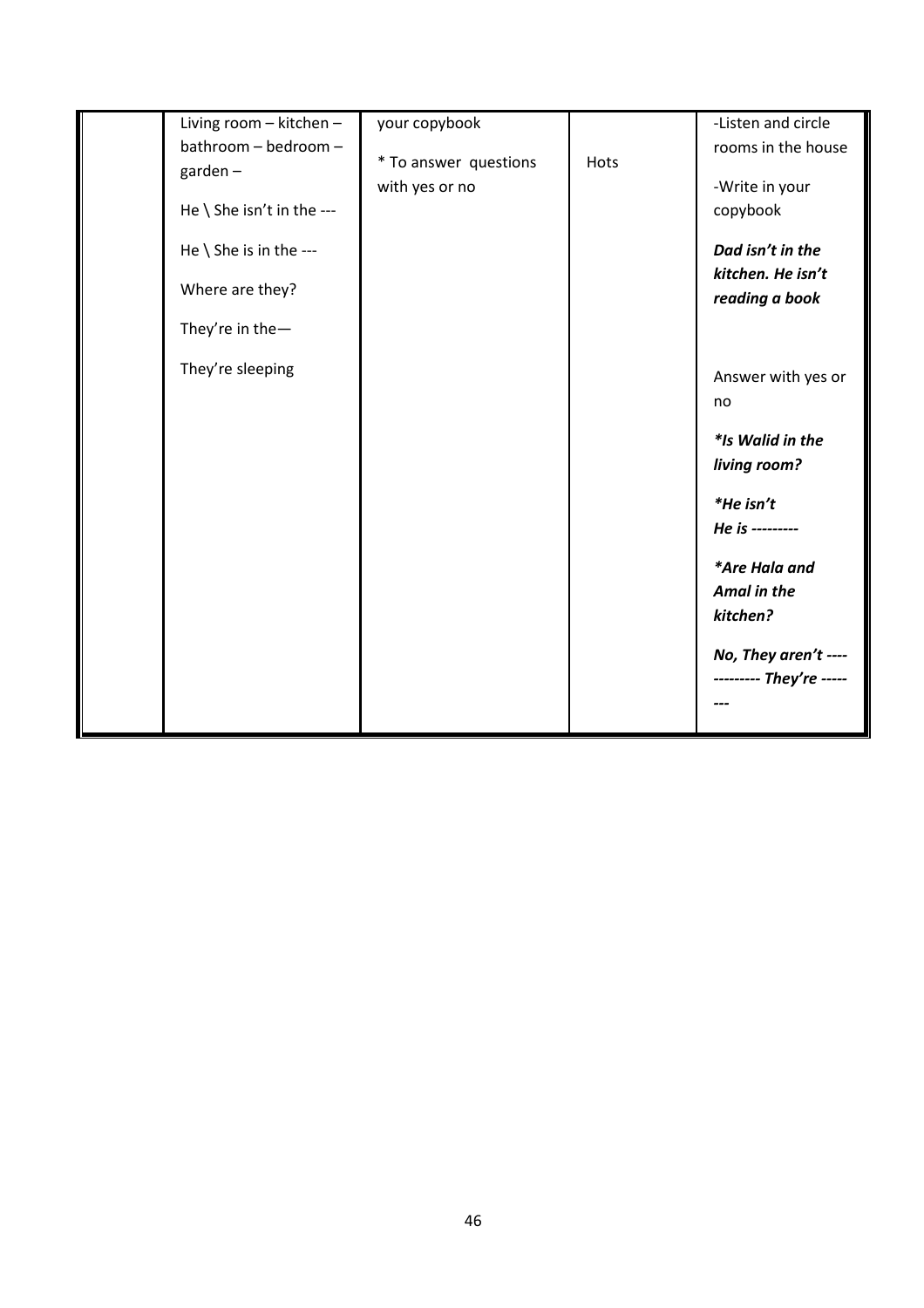## Content analysis

## Unit (3) lost!

| period  | Skills\ content                                                                                                                                                                                          | <b>Objectives</b>                                                                                                                                                                                                                 | Knowledge Level                                   | <b>Questions</b>                                                                                                                                                                                                                                                                                                                                                                                                                       |
|---------|----------------------------------------------------------------------------------------------------------------------------------------------------------------------------------------------------------|-----------------------------------------------------------------------------------------------------------------------------------------------------------------------------------------------------------------------------------|---------------------------------------------------|----------------------------------------------------------------------------------------------------------------------------------------------------------------------------------------------------------------------------------------------------------------------------------------------------------------------------------------------------------------------------------------------------------------------------------------|
| $1+2$   | Listening<br><b>Speaking</b><br><b>Reading</b><br><b>Writing</b><br>Cupboard-bin-<br>drawer - shelf - lamp<br>$-$ next to $-$ on $-$ in $-$<br>under $-$<br>I can't find my pen<br>It's next to the lamp | To talk about<br>$\bullet$<br>where things are<br>To write about<br>$\bullet$<br>pictures. Use<br>words from a list<br>To read and<br>$\bullet$<br>write sentences<br>using suitable<br>prepositions                              | Knowledge<br>Comprehension<br>Application<br>Hots | .Listen and circle<br>hidden things<br>-Read. Listen and<br>write where<br>things are<br>-Listen and say<br>*I can't find my<br>shoe<br>*it's in the bin<br>-Write about the<br>pictures. Use<br>words in the list<br>-Look .Read and<br>write sentences<br>using suitable<br>prepositions<br>Cupboard-bin-<br>$drawer - shelf -$<br>$lamp$ – next to –<br>on $-$ in $-$ under $-$<br>I can't find my<br>pen<br>$*$ It's ----------the |
| $3 + 4$ | Listening<br><b>Speaking</b><br><b>Reading</b><br><b>Writing</b><br>Cupboard-bin-<br>drawer - shelf - lamp<br>$-$ next to $-$ on $-$ in $-$<br>$under -$<br>In front of - behind                         | To talk about where<br>things are using<br>more prepositrions.<br>To read, write<br>$\bullet$<br>and circle correct<br>prepositions<br>through looking<br>to the pictures<br>• -Draw things to<br>clarify certain<br>prepositions | Knowledge<br>Comprehension<br>Application<br>Hots | lamp<br>-listen and<br>match pictures<br>with<br>prepositions<br>-Read. Listen and<br>write true or<br>false<br>*Where's my t-<br>shirt?<br>It's under the<br>bin( )<br>-Read. Write and                                                                                                                                                                                                                                               |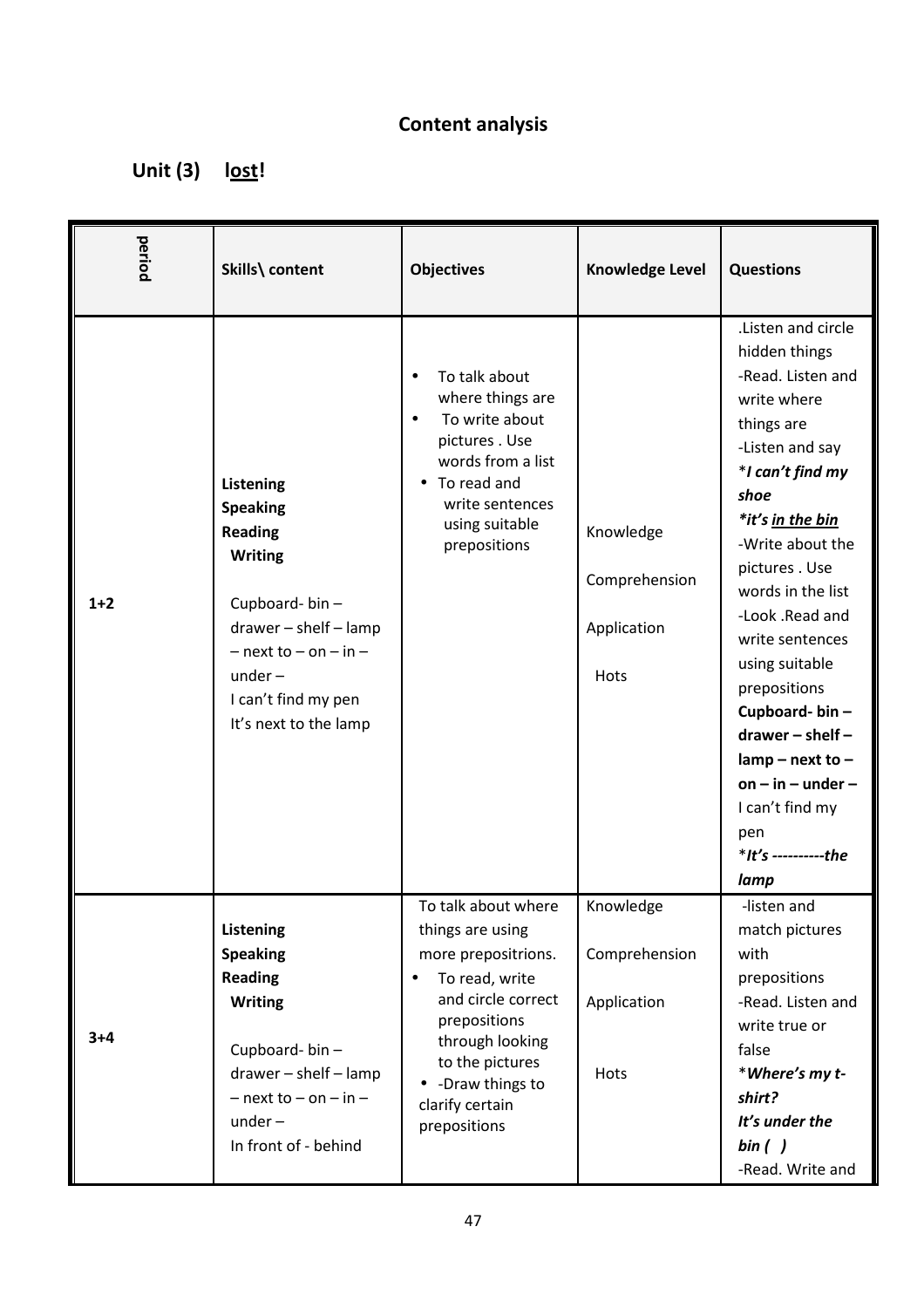|       |                                                                                                                                  |                                                                                                                                                                |                                                   | circle the correct<br>prepositions<br>through looking<br>to the pictures<br>-Draw things to<br>clarify certain<br>prepositions<br>$($ under – in<br>front of $-$<br>behind $-$ on $)$                                                                                                                                                                                    |
|-------|----------------------------------------------------------------------------------------------------------------------------------|----------------------------------------------------------------------------------------------------------------------------------------------------------------|---------------------------------------------------|--------------------------------------------------------------------------------------------------------------------------------------------------------------------------------------------------------------------------------------------------------------------------------------------------------------------------------------------------------------------------|
| $5+6$ | <b>Listening</b><br><b>Speaking</b><br><b>Reading</b><br><b>Writing</b><br>Is this your bag?<br>Yes, it is.<br>No. it's Fatima's | • To talk about<br>people's<br>possessions<br>To write about<br>$\bullet$<br>people's<br>possessions<br>To write<br>$\bullet$<br>sentences in<br>your copybook | Knowledge<br>Comprehension<br>Application<br>Hots | -Listen and write<br>* is this your<br>bag?<br>Yes, it is \ No it<br>isn't it's<br>Fatima's<br>-Circle $(my -$<br>$your - her - his$<br>$-$ our $-$ their)<br>Listen and check<br>-Say *is this your<br>kite?<br>-Write (his - her<br>- their) in the<br>blanks<br>-Write about<br>pictures<br>-Write in your<br>copybook<br>The bin is in<br>front of the desk<br>*play |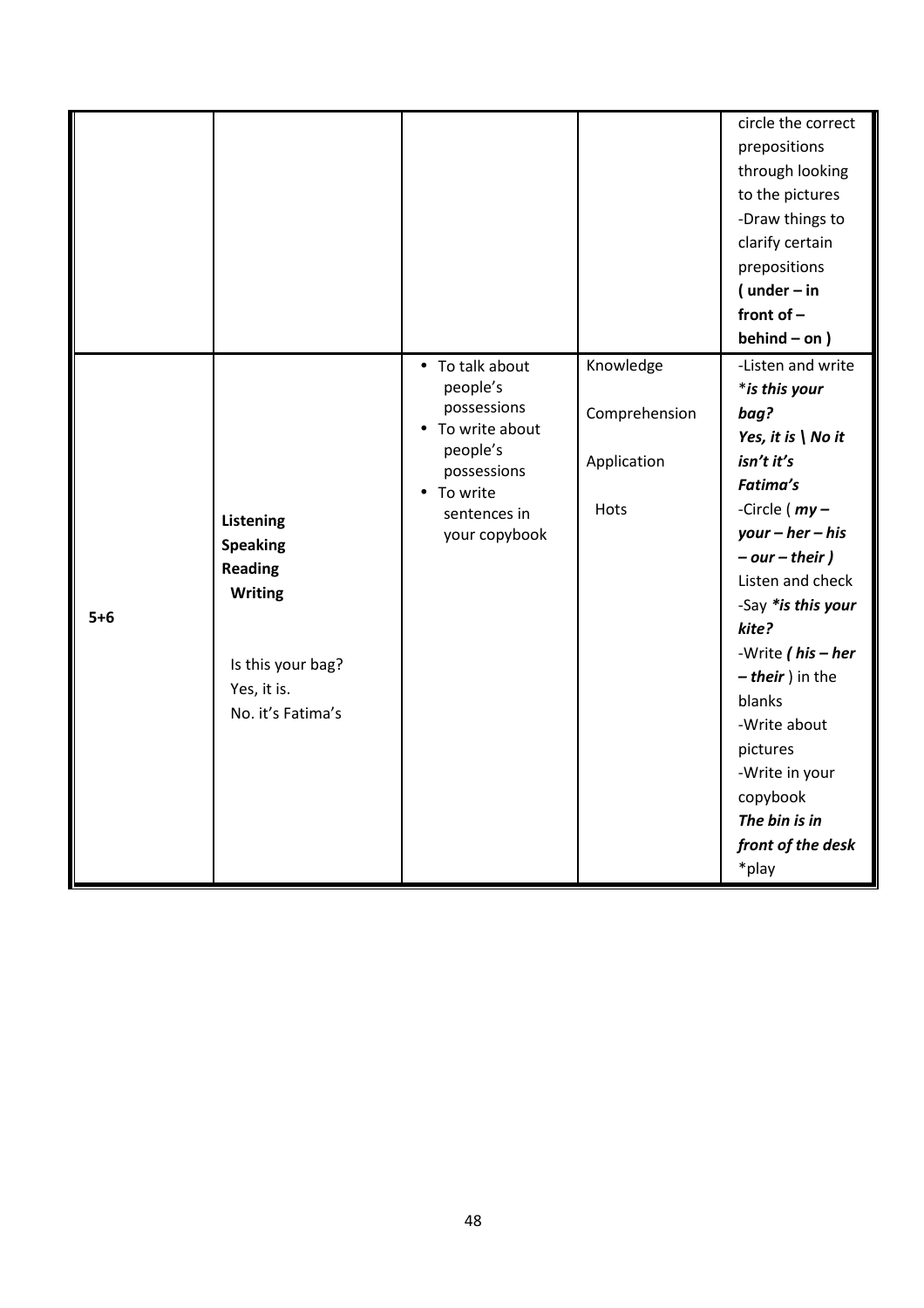## Appendix (3)

#### Specification table

| <b>TOPICS</b>        |      | <b>KNOWL</b> | <b>COMPREHENTI</b> | <b>APPLICATIO</b> | <b>HOT</b> | <b>SUM OF</b>  |
|----------------------|------|--------------|--------------------|-------------------|------------|----------------|
|                      |      | <b>EDG</b>   | <b>ON</b>          | N                 | S          | <b>QUESTIO</b> |
|                      |      | %21,7        | %39.1              | %21,7             | %17,       | <b>NS</b>      |
|                      |      |              |                    |                   | 3          |                |
| <b>VOCABULARY</b>    | %20  | ,88          | 1,56               | ,88               | ,68        | 4              |
| <b>COMPREHENTION</b> | %20  | ,88          | 1,56               | ,88               | ,68        | 4              |
| <b>LANGUAGE</b>      | %20  | ,88          | 1,56               | ,88               | ,68        | 4              |
| <b>CONVERSATION</b>  | %20  | ,88          | 1,56               | ,88               | ,68        | 4              |
| <b>WRITTING</b>      | %10  | ,44          | ,78                | ,44               | ,34        | 10             |
| <b>LISTENING</b>     | %10  | ,44          | ,78                | ,44               | 34,        | 10             |
| <b>TOTAL</b>         | %100 |              |                    |                   |            | 20             |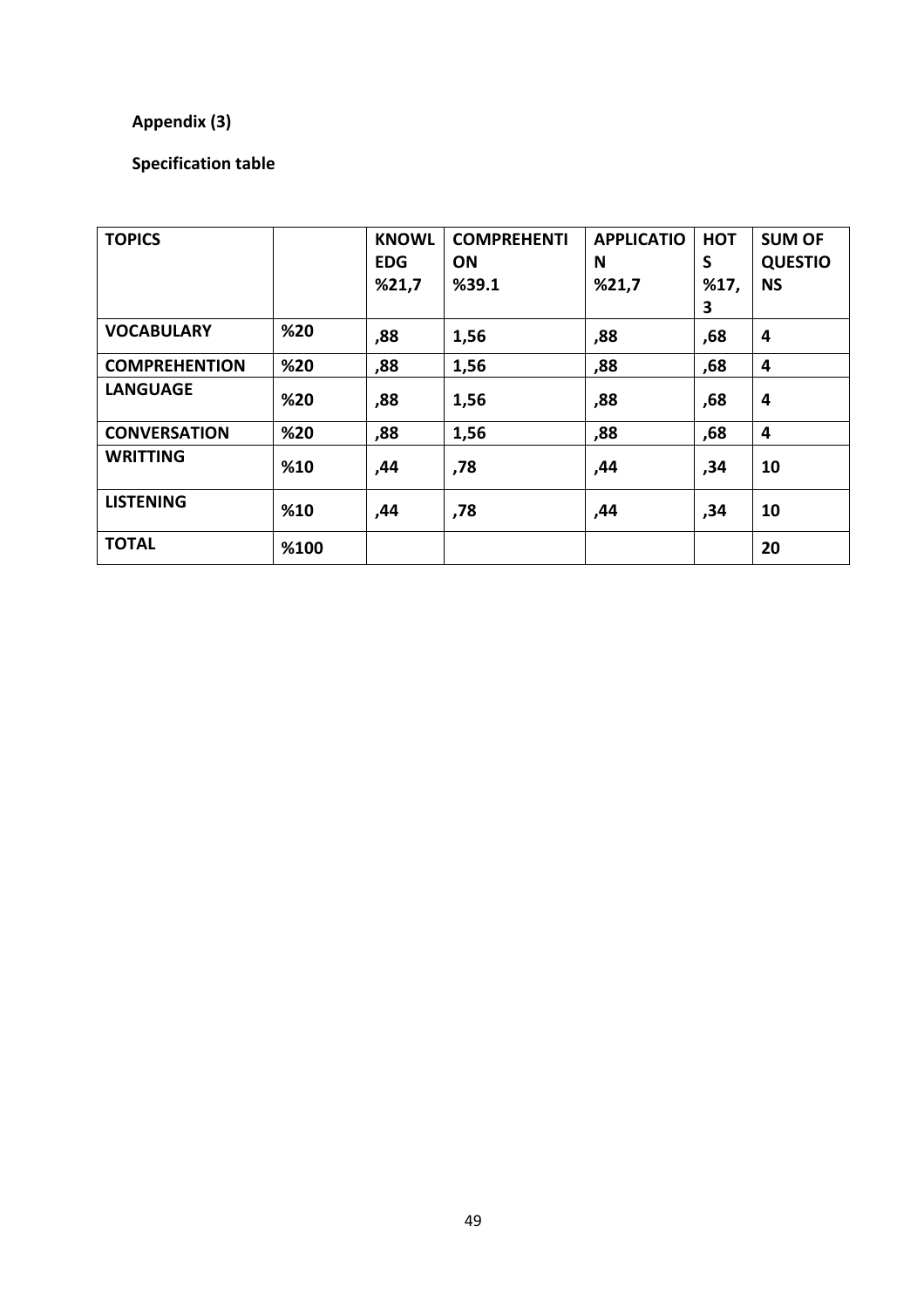## **Appendix (4)**

**Exam For The fourth Grade section ( )** 

| <b>I-Listening</b> | 1-Circle the word you hear.              |                                       | (5 marks)       |
|--------------------|------------------------------------------|---------------------------------------|-----------------|
|                    | 1- Sameer is from                        |                                       |                 |
|                    | a- Jordan                                | b-London                              | $c$ – Jerusalem |
|                    | 2- Anna speaks                           |                                       |                 |
|                    | a- Arabic                                | b-English                             | $c$ – French    |
|                    | 3- Khalid lives in                       |                                       |                 |
|                    | a- London                                | b- Jerusalem                          | c- Amman        |
|                    | 4- Amman is the capital of               |                                       |                 |
|                    | a- Jordan                                | b-Britain                             | c-Palestine     |
|                    | 5- London is the capital of              |                                       |                 |
|                    | a- Britain                               | b-Palestine                           | c- Jordan       |
|                    | Listen and tick $True(T)$ or False $(F)$ |                                       | (5 marks)       |
|                    | 1- She doesn't go to school              |                                       |                 |
|                    |                                          | 2- She has her lunch at three O'clock |                 |
| $3-$               | She has dinner at seven O'clock          |                                       |                 |
| 4-                 | She goes to bed at six O'clock           |                                       |                 |
|                    | 5- She gets up at ten O'clock            |                                       |                 |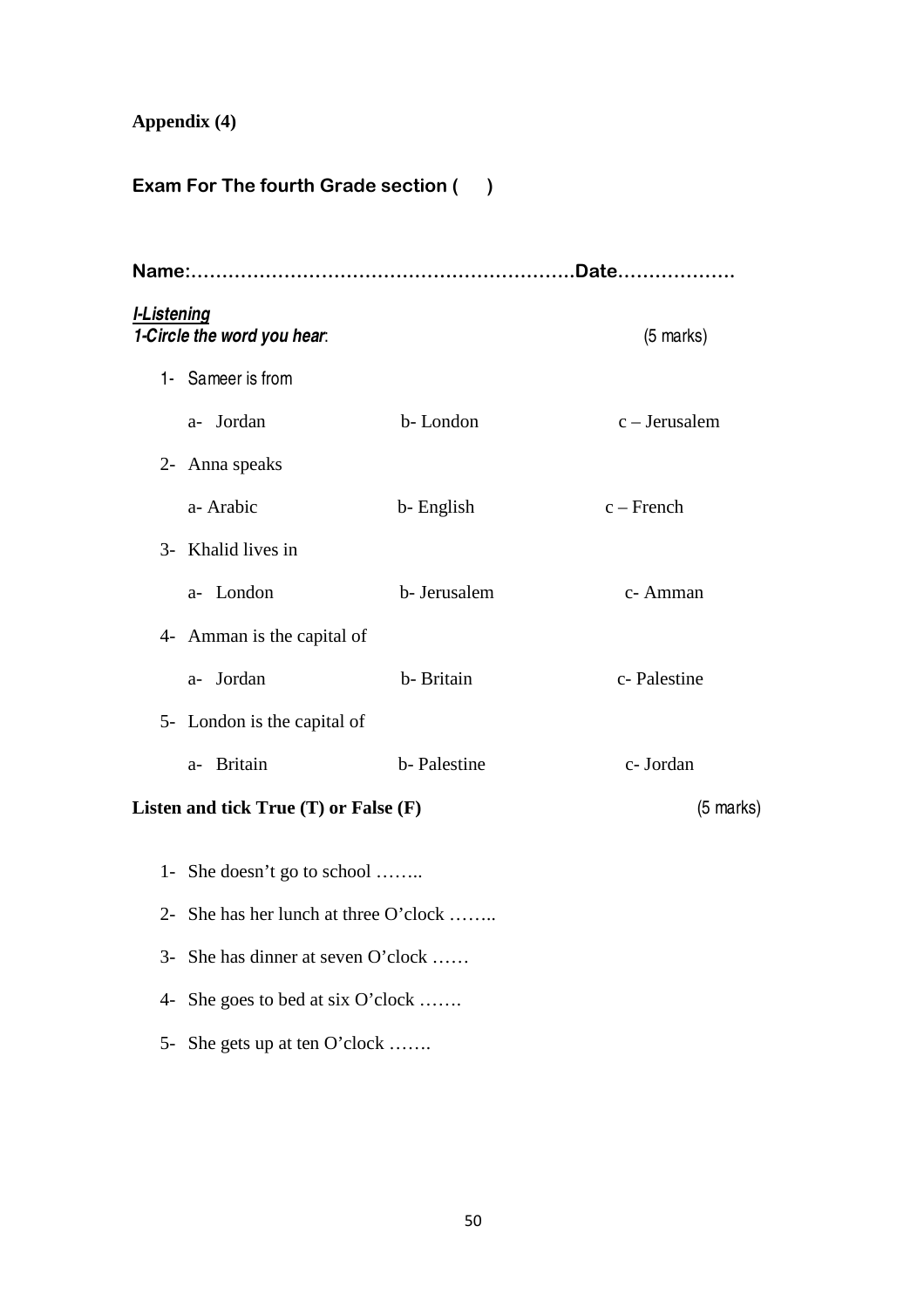## **II- Speaking**

| (A) |                                           |
|-----|-------------------------------------------|
|     | (5 marks)<br>Answer these questions:      |
|     | 1- What's your name?                      |
|     | 2- How are you?                           |
|     |                                           |
|     | 3- How old are you?                       |
|     | 4- Where are you from?                    |
|     | 5- Do you like onions?                    |
|     | 6- What can you see at the zoo?           |
|     | 7- What's the weather like today?         |
|     | 8- Where do you go when your tooth hurts? |
|     | 9- What do you do at the open day?        |
|     | 10- What time is it?                      |
|     |                                           |

**©GOOD LUCK<sup>©</sup>**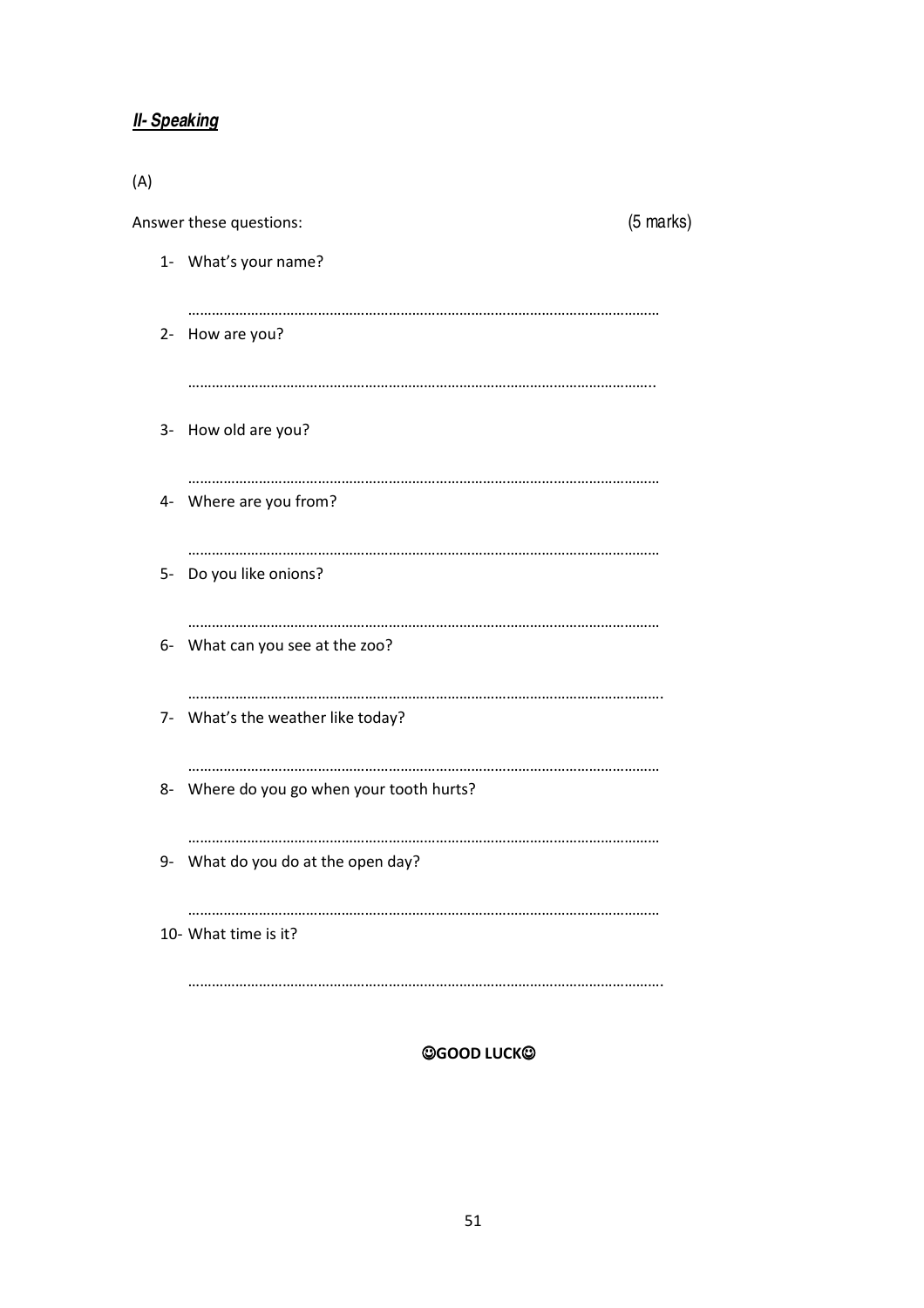Students listened to this paragraph then answered question number one and tow:

I am Sameer, I am from Jordan, I speak Arabic, I live in Amman, Amman is the capital of Jordan.

I am Anna, I am British, I speak English, I live in London, London is the capital of Britten, it's a very big city.

I am Khalid, I am Palestinian, I speak Arabic, I can speak English too, I live in Jerusalem, Jerusalem is the capital of Palestine, it's beautiful city.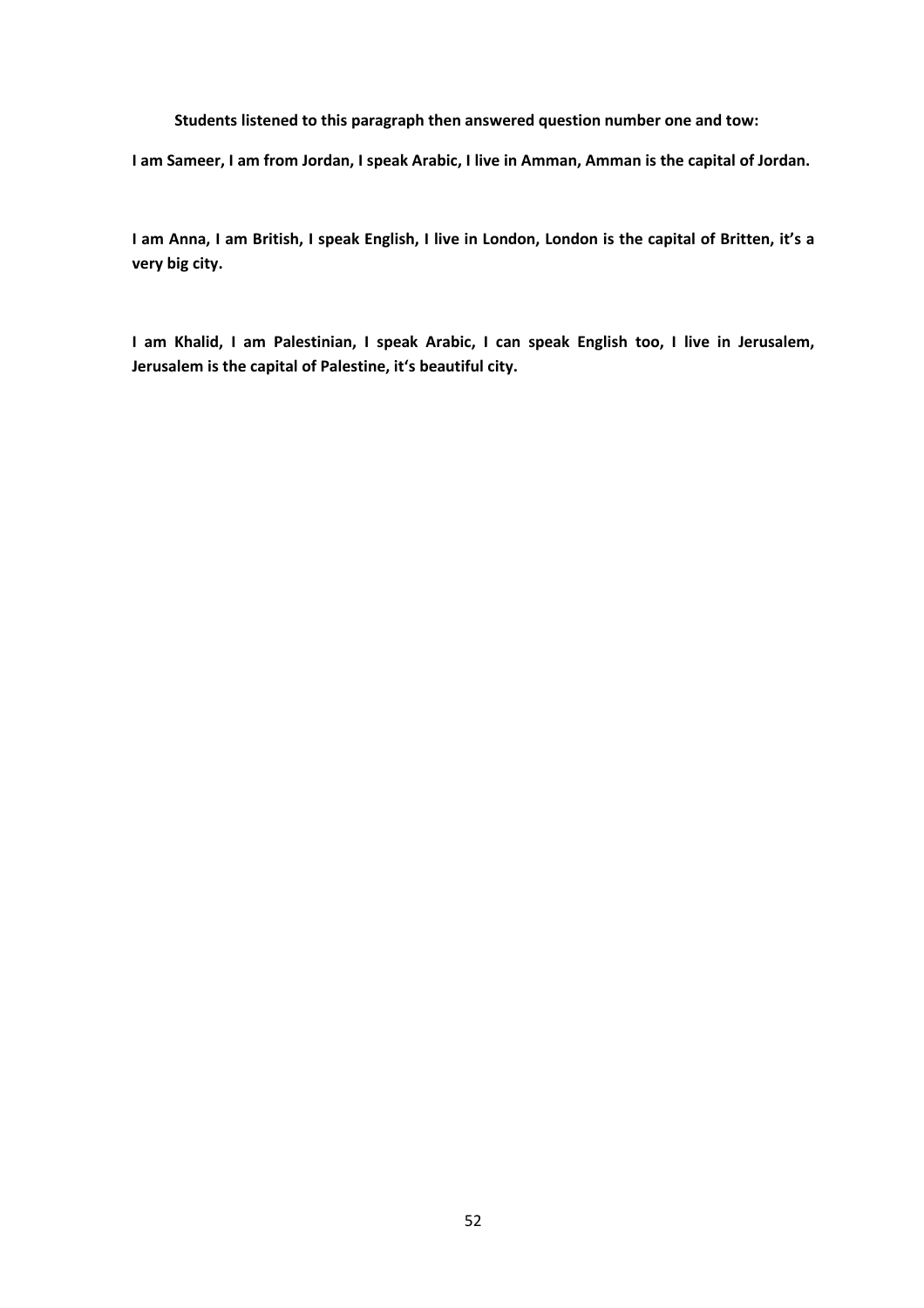# **Appendix (5) A**

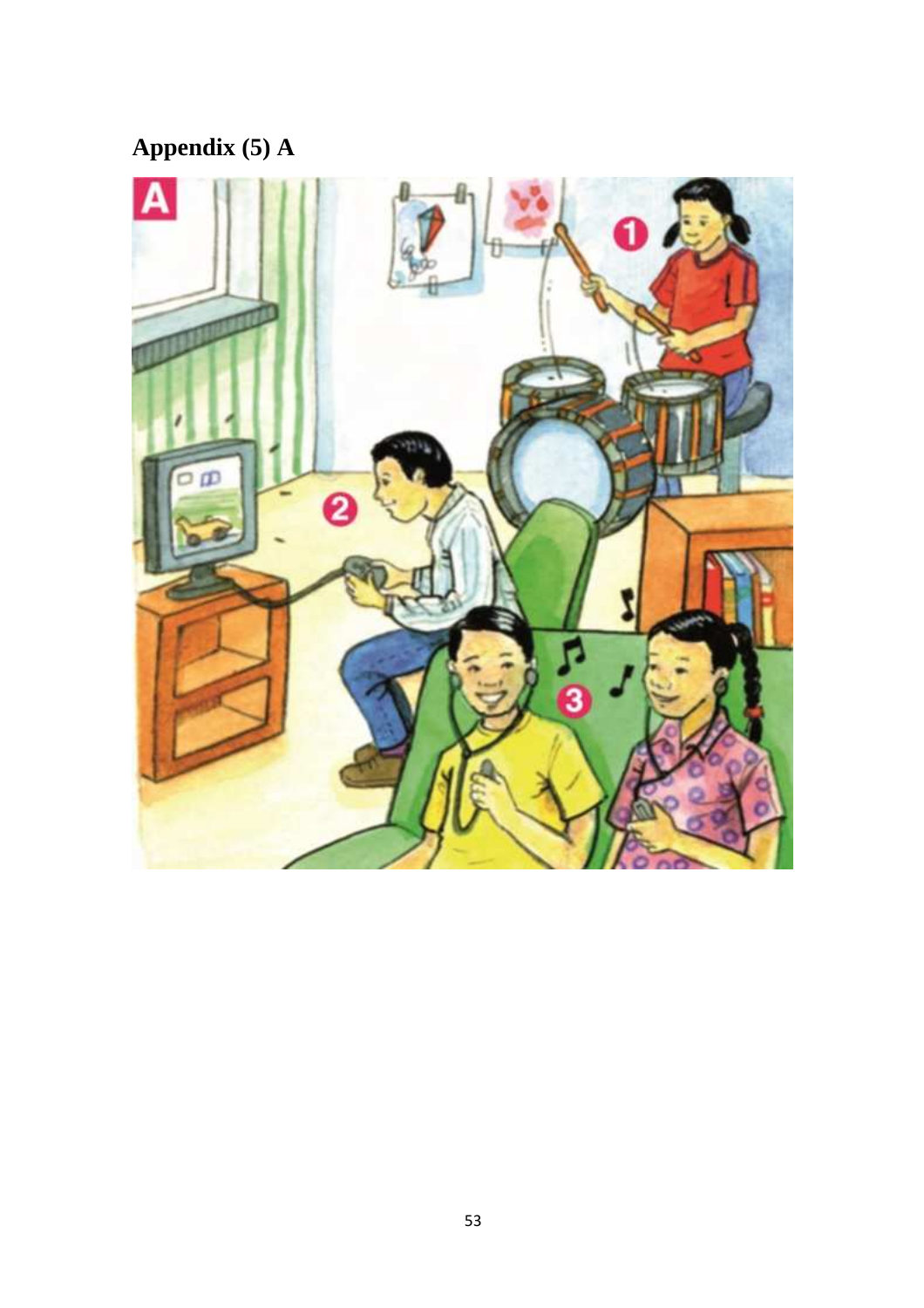# Appendix (5) B

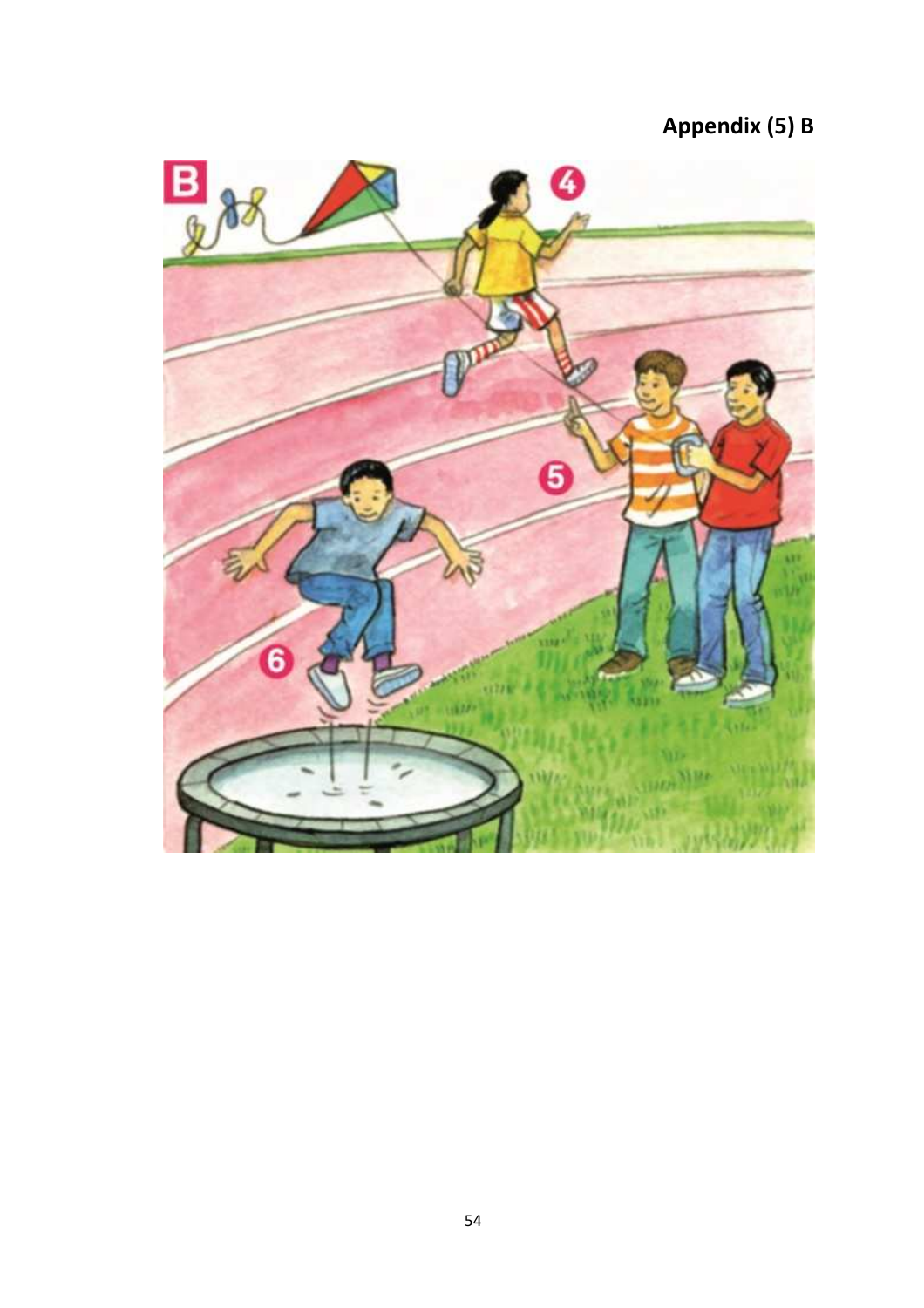## Appendix (6)

Post test \fourth grade exam section()

Section one (listening test)

Name………………………………………………….Date…………………………………………………

## 1-Listen and number the pictures:



## 2.Choose the correct answer:

| 1. Mum is $in:$<br>a-Garden                     | b- kitchen | c-bathroom |  |  |  |
|-------------------------------------------------|------------|------------|--|--|--|
| 2. Mum is:<br>Reading newspaper                 | eating     | running    |  |  |  |
| 3.D ad is in:                                   |            |            |  |  |  |
| Garden                                          | bathroom   | livingroom |  |  |  |
| 4.Dad is having:                                |            |            |  |  |  |
| Ashoweradinneracar                              |            |            |  |  |  |
| 3.Match:                                        |            |            |  |  |  |
| in the bath room<br>Mum is in the garden        |            |            |  |  |  |
| Dad is having a shower<br>she is reading a book |            |            |  |  |  |
|                                                 |            |            |  |  |  |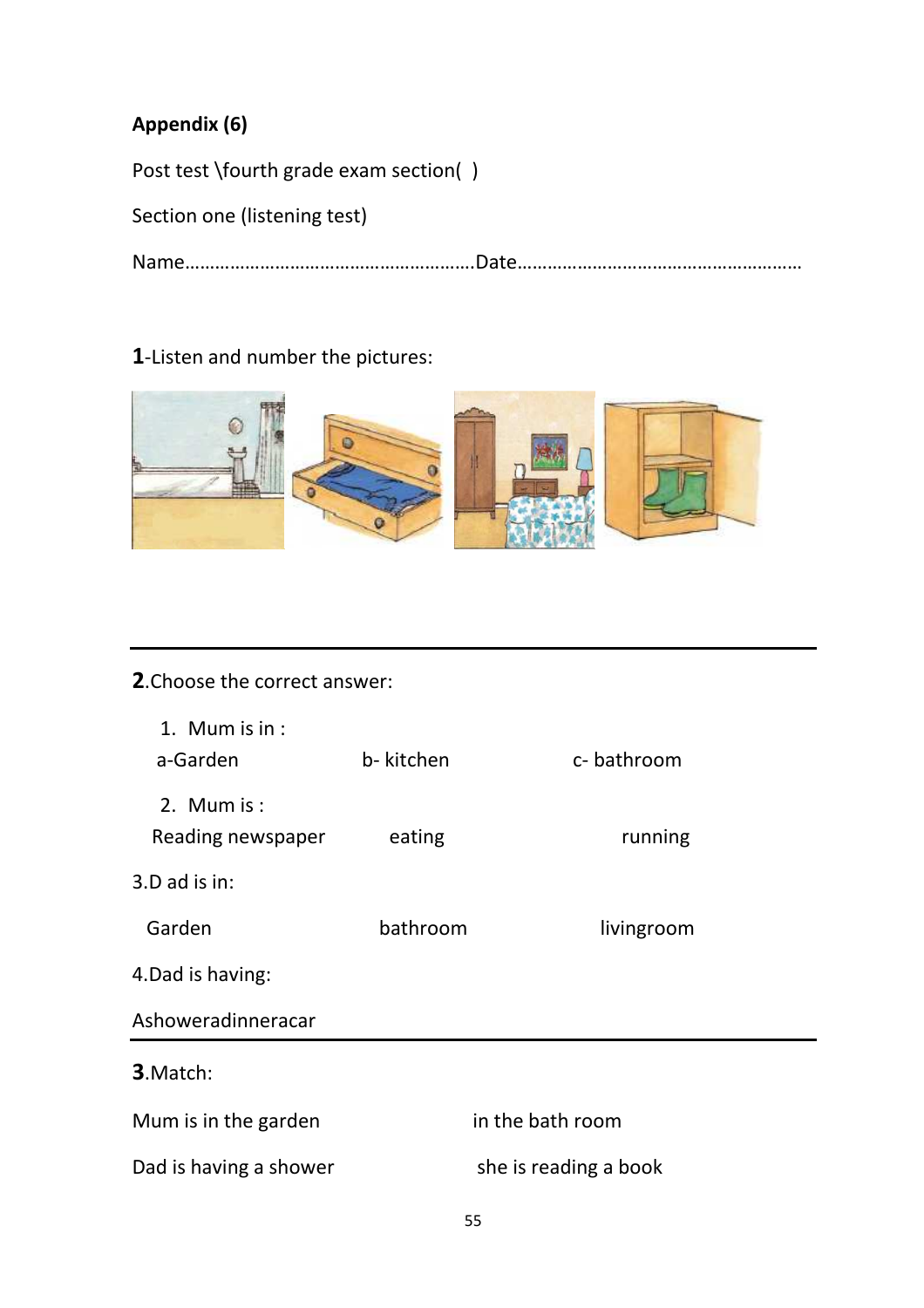| Amalis playing in her bed room                                  | in his bed room                |
|-----------------------------------------------------------------|--------------------------------|
| Grandfather is sleeping                                         | she is playing in her bed room |
| 4. Tick T or F:                                                 |                                |
| 1. Mum is in the garden . She is reading a book                 |                                |
| 2. Dad is having a shower in the bath room                      |                                |
| 3. Amal is cooking in her bed room                              |                                |
| 4. Amal is playing in her bed room she is playing with her toys |                                |
| <b>5.</b> Answer these questions:                               |                                |
| 1. What is your name?                                           |                                |
|                                                                 |                                |
| 2. How are you?                                                 |                                |
|                                                                 |                                |
| 4. Where are the shoes?                                         |                                |
| 5. Where is the rabbit?                                         |                                |
|                                                                 |                                |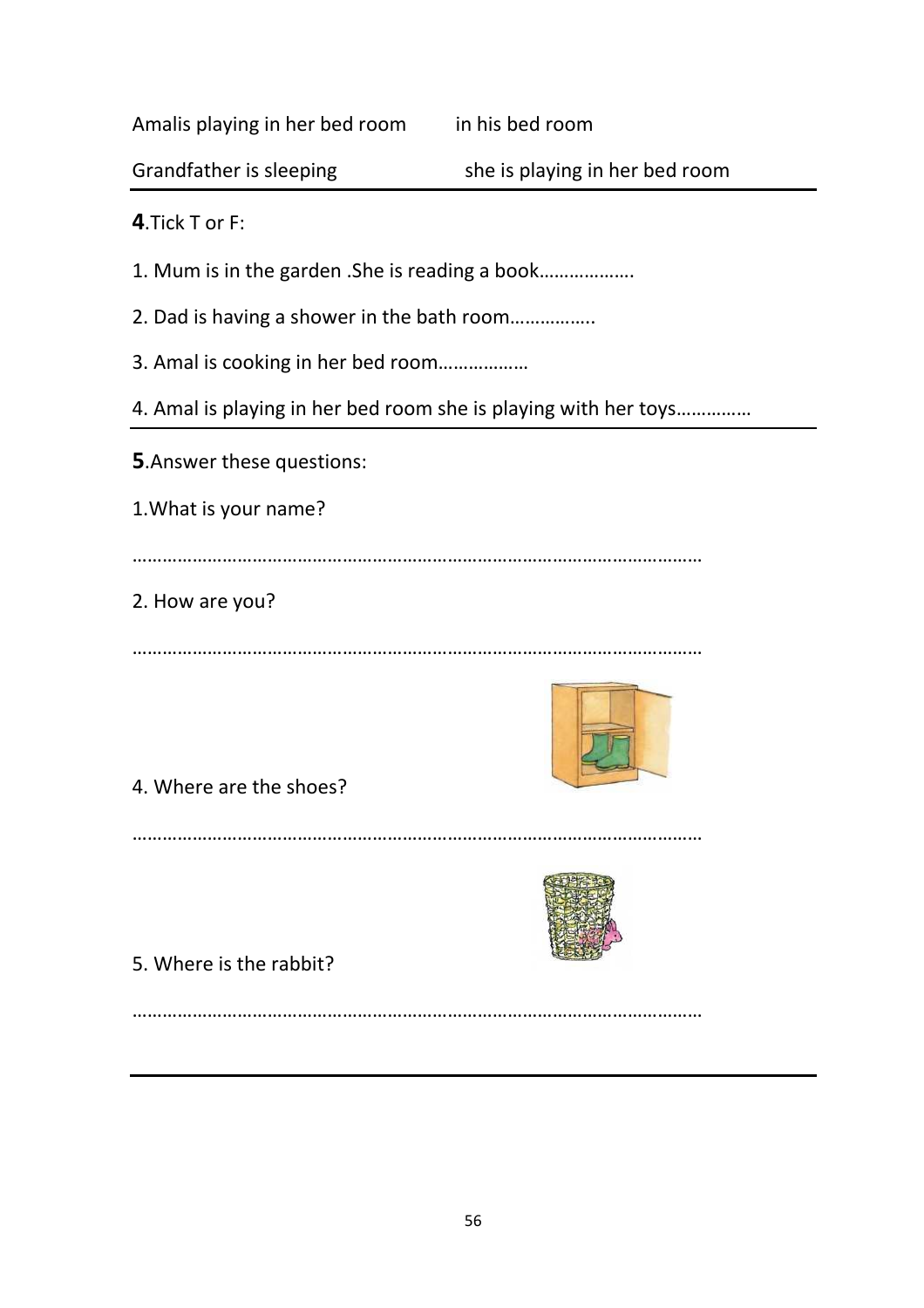Section two (speaking test)

1.Answer these questions:

Is this your bag?: $\circledcirc$ 

……………………………………………………………………………………………

Is this your pencil?  $\odot$ 

…………………………………………………………………………………………

Is this his ball?☺

…………………………………………………………………………………………

Are these her socks?☺

……………………………………………………………………………………….

2.Re order the words to make true sentences:

1. Garden in Mum is the …………………………………………………………………………….. 2. Dad a shower is having . ……………………………………………………………………………… 3. are shoes the basket in. ..……………………………………………………………………….. 4.Table on is lamp the.

..........................................................................................................................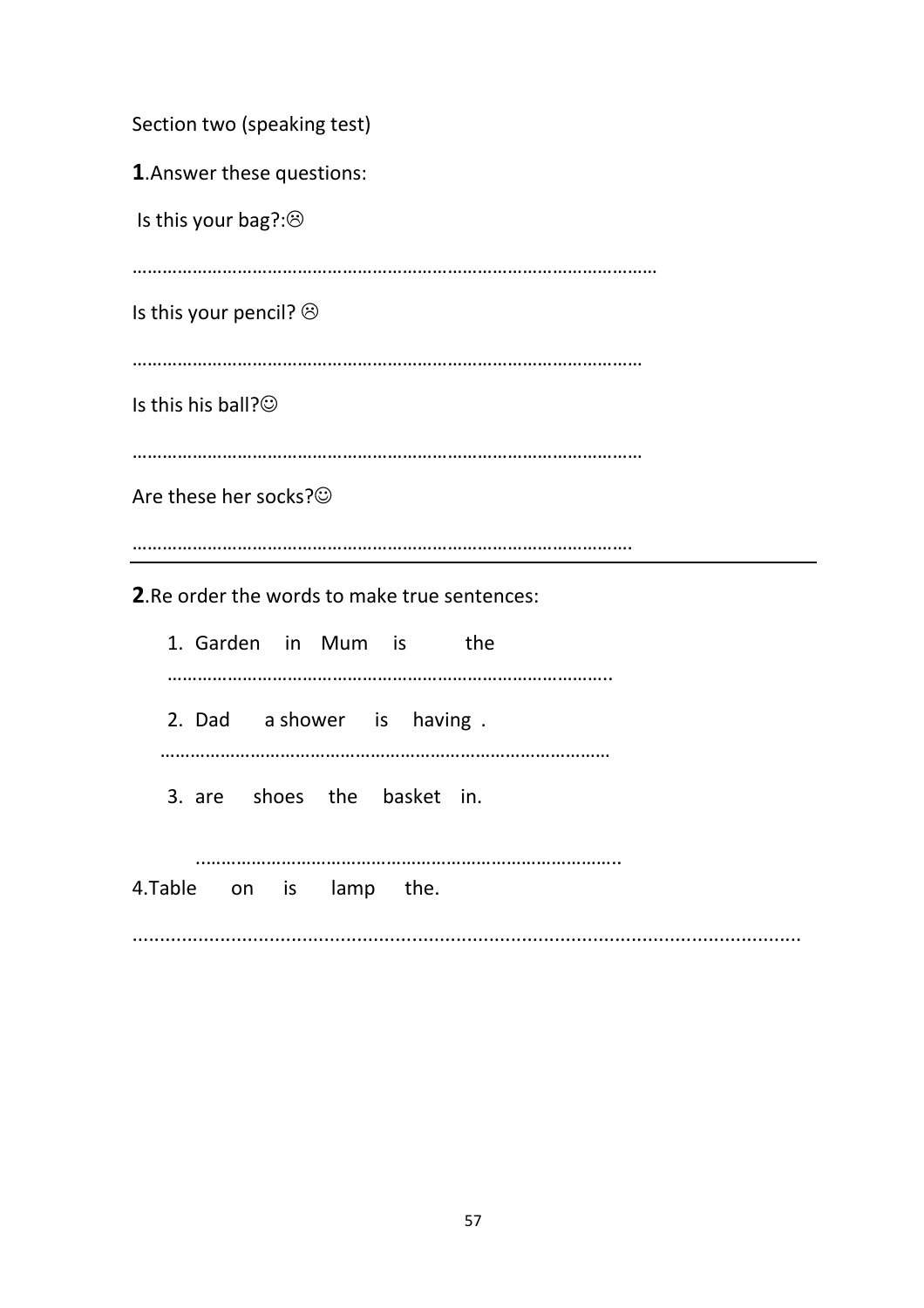3.Complete the following sentences using the words below:



Cupboard bin shelf drawer 1.The sweater is in the ……………..

2.The toys are on the ………………..

3.The book is in the……………………

4.The socks are under the ………………..

4. Answer these questions:  $\odot$  means your answer yes, and $\odot$  means your answer no.

\_\_\_\_\_\_\_\_\_\_\_\_\_\_\_\_\_\_\_\_\_\_\_\_\_\_\_\_\_\_\_\_\_\_\_\_\_\_\_\_\_\_\_\_\_\_\_\_\_\_\_\_\_\_\_\_

1. Are they in the school?  $\circledcirc\circledcirc$ 

………………………………………………………………………

2. Is this his ball?  $\odot$ 

……………………………………………………………………..

3. Is this her hat?  $\odot$ 

……………………………………………………………………..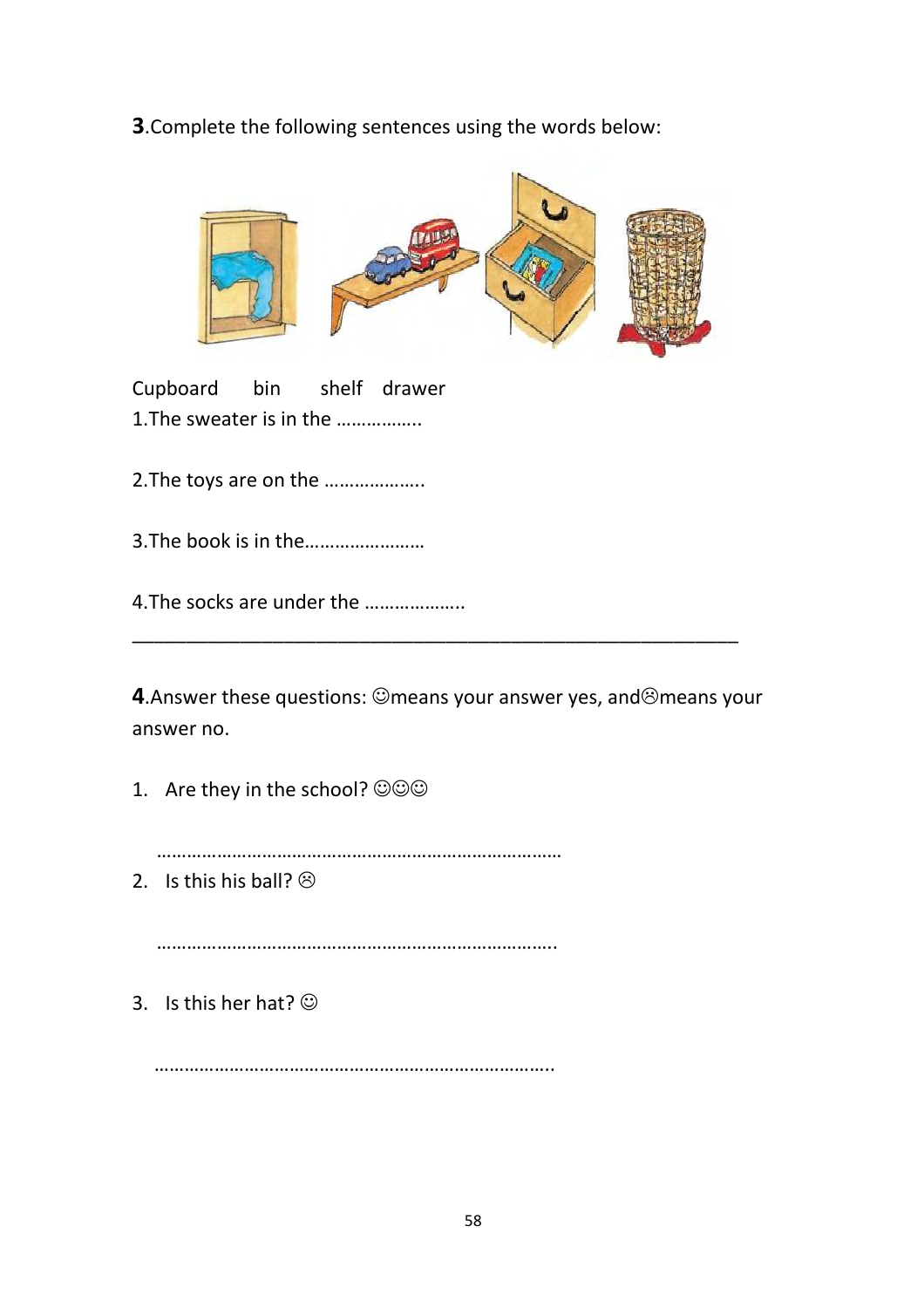4. Is he in the garden?  $\odot$ 

………………………………………………………………………

5. Do you like English?

…………………………………………………………………….

6. Where do you live?

……………………………………………………………………

## GOOD LUCK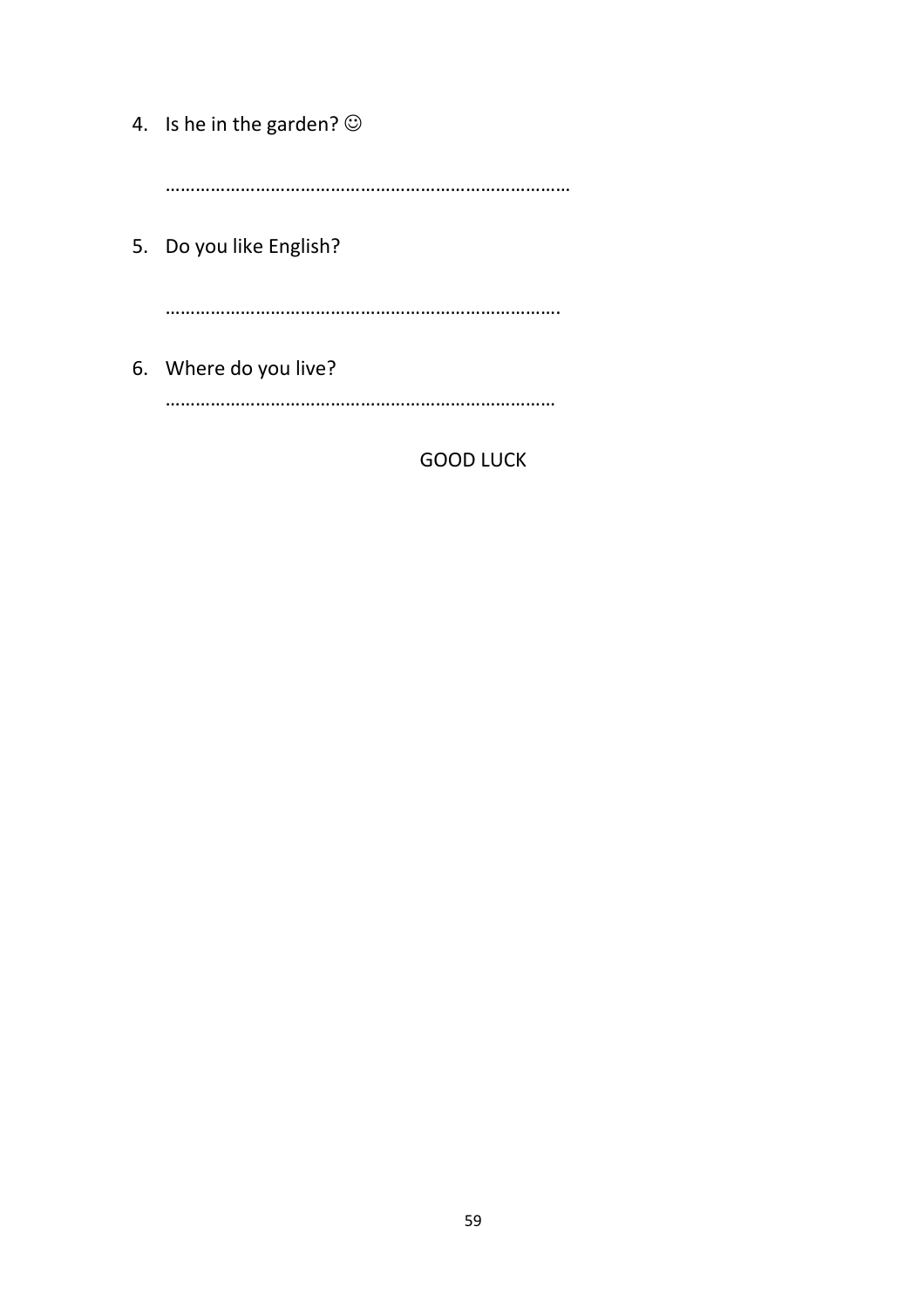## Appendix (7)

| Proficiency   | Level 1 | Level 2 | Level 3 | Level 4 | Level 5 | Level 6 |
|---------------|---------|---------|---------|---------|---------|---------|
| Description   |         |         |         |         |         |         |
| Accent        |         |         |         |         |         |         |
| Grammar       |         |         |         |         |         |         |
| Vocabulary    |         |         |         |         |         |         |
| Fluency       |         |         |         |         |         |         |
| Comprehension |         |         |         |         |         |         |
| Total         |         |         |         |         |         |         |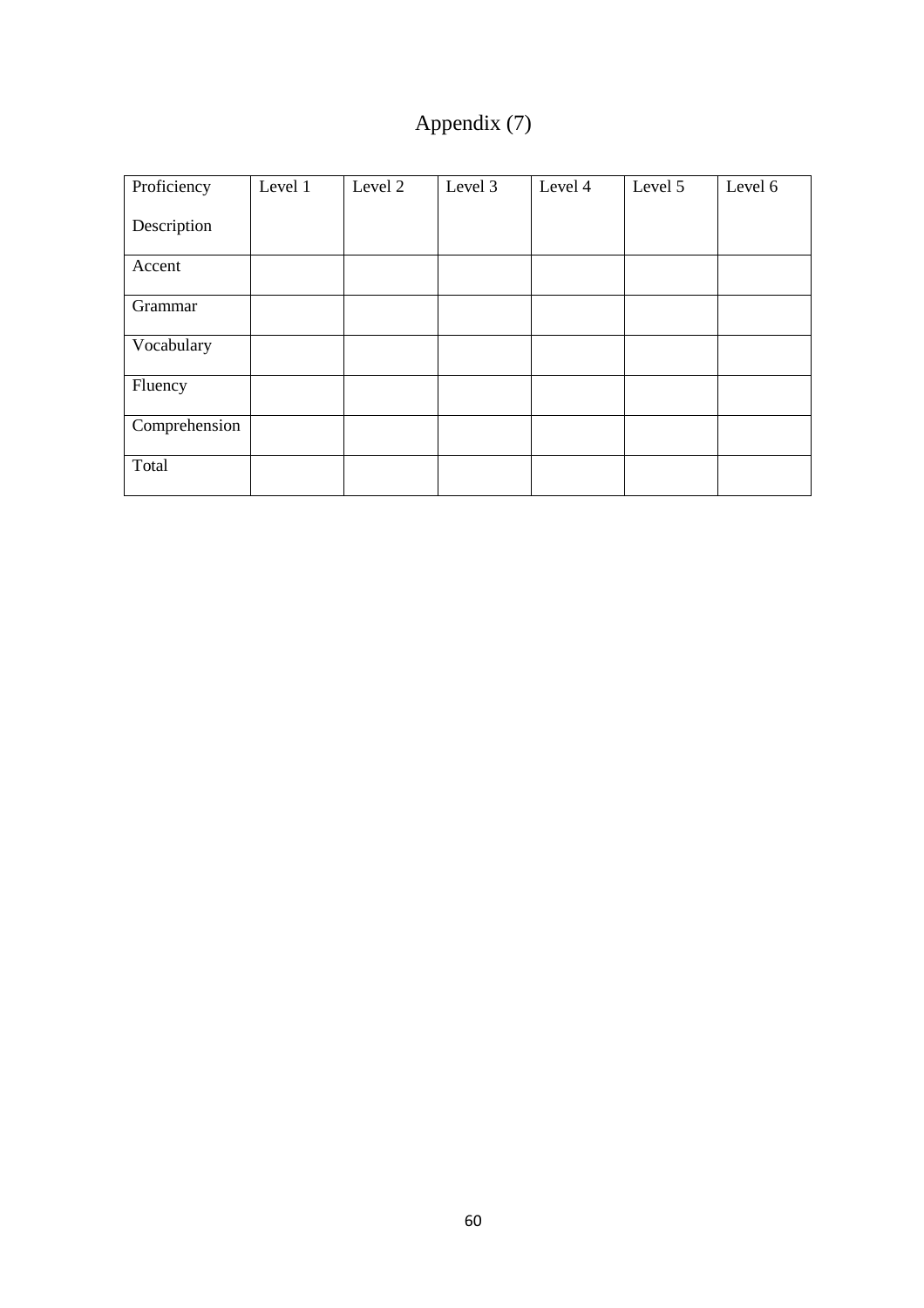## Appendix (8)

سواط لرمن الرميو وامعة الهدس **Al-Quds University** كلية العلوم التربوية Faculty of Educational Science **Graduate Studies Programs** بوامج المتواسات العليا  $13.038/102/46\delta_{\xi} > -100$ 2013/8/24 الموضوع لمن يهمه الأمر تعية طبية وبعد.. نقوم الطالبة : انعام محمد عيد قديل ورقمها الجامعي (21112062) ، بدراسة نتعلق برسالة ماجمشير بعثوان : "The Effect Of Using Technology On Students English Listening and Speaking Skills in Ramallah Governorate Schools" لْمَا ترجمو من حضرتكم تسهيل مهمتهما ، وذلك لتطبيق الدراسة خملال الفصل الدراسمي الاول  $.2014/2013$ شاكرين لكم حسن تعاونكم د. زياد قباجة منيق برنامج اساليبها التدريس Ĉ **SERVICE STATE** Tel 02-2799753 Fax 02-2796960 Jermalins P.O. Box 20002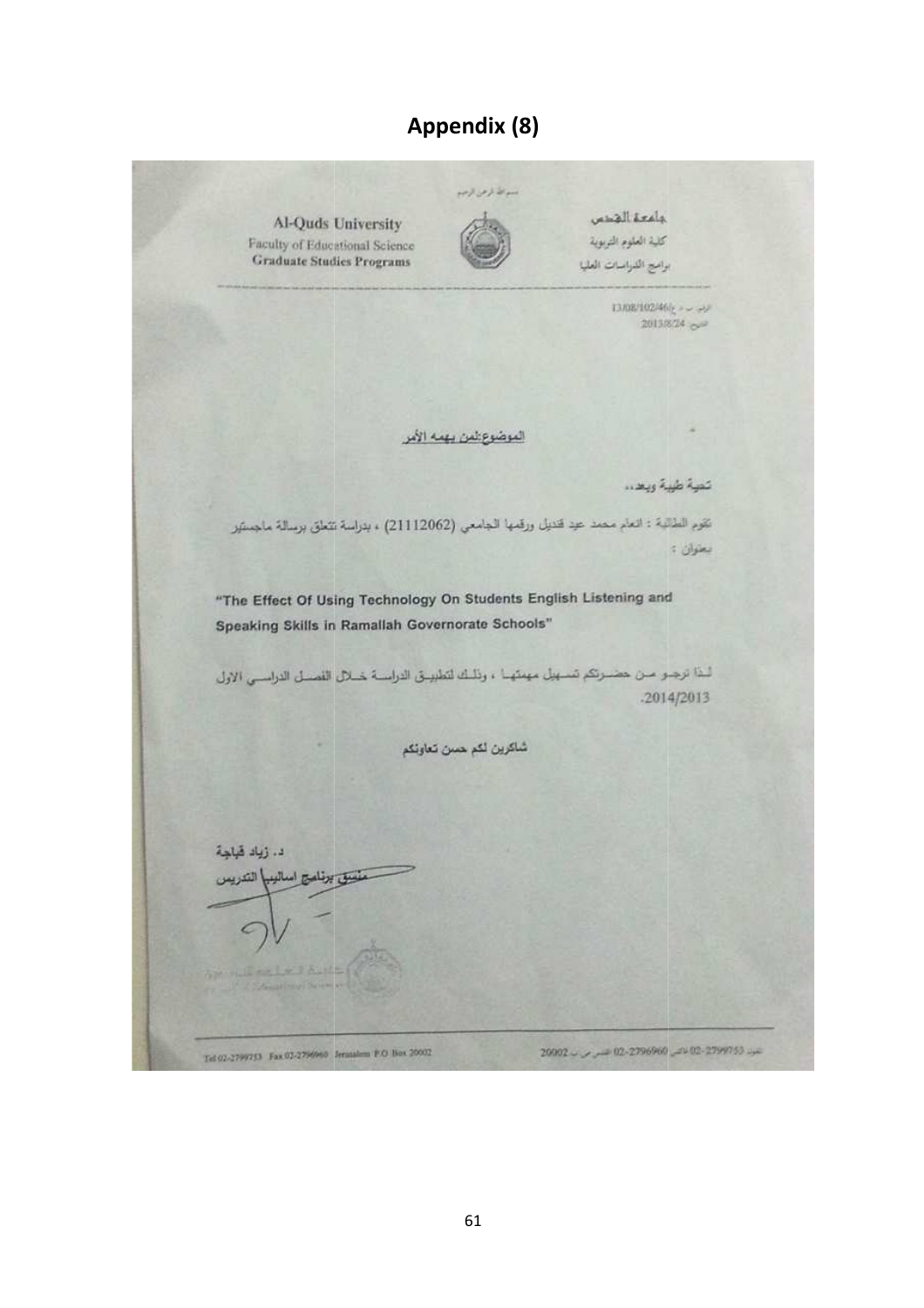## Appendix (9)

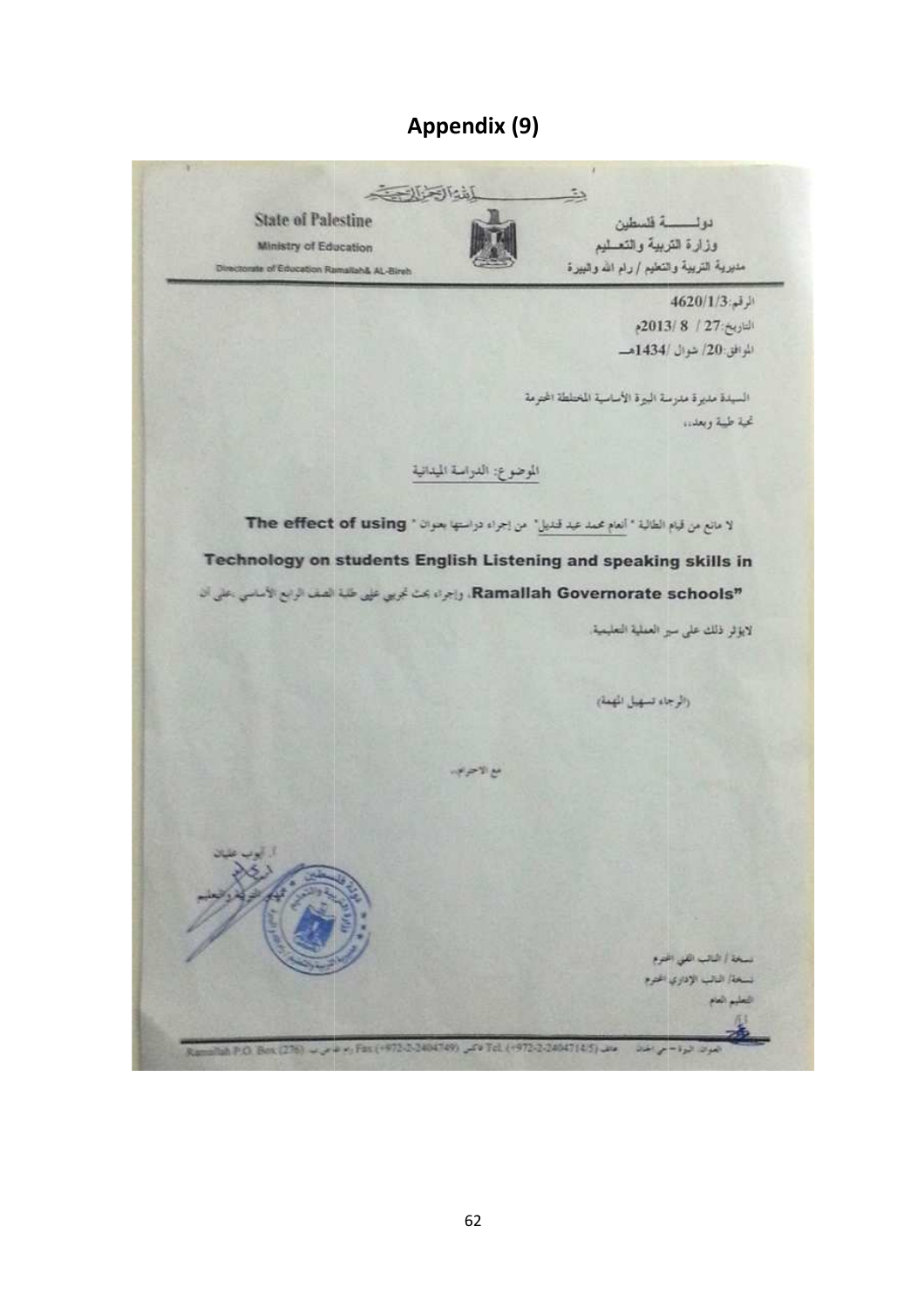| تحليل      | تحكيم      | تحكيم      | المؤهل العلمى | اسم المحكم     | رقم                     |
|------------|------------|------------|---------------|----------------|-------------------------|
| المحتوى    | الموقع     | الاختبار   |               |                | المحكم                  |
| $\sqrt{}$  | $\sqrt{}$  | $\sqrt{}$  | محاضر جامعى   | د سمير رمال    | $\mathbf{1}$            |
|            | $\sqrt{ }$ | $\sqrt{ }$ | محاضر جامعى   | د. محسن عدس    | $\overline{2}$          |
|            | $\sqrt{}$  | $\sqrt{}$  | محاضر جامعى   | د .عفيف زيدان  | 3                       |
|            | $\sqrt{}$  | $\sqrt{}$  | محاضر جامعى   | د. إيناس ناصر  | 4                       |
| $\sqrt{ }$ | $\sqrt{}$  | $\sqrt{ }$ | مديرة مدرسة   | ا.ايسة صبيح    | 5                       |
| $\sqrt{ }$ | $\sqrt{ }$ | $\sqrt{ }$ | معلمة         | ١.سهير نجم     | 6                       |
| $\sqrt{}$  | $\sqrt{}$  | $\sqrt{}$  | معلمة         | ا.غادة وهبة    | $\overline{\mathbf{z}}$ |
| $\sqrt{}$  | $\sqrt{}$  | $\sqrt{}$  | معلمة         | ا.شهرزاد صرصور | 8                       |
| $\sqrt{ }$ | $\sqrt{ }$ | $\sqrt{}$  | معلمة         | ا.فغرية احمد   | 9                       |
| $\sqrt{ }$ | $\sqrt{}$  | $\sqrt{ }$ | معلم          | ا.سلامة المصري | 10                      |
| $\sqrt{ }$ | $\sqrt{}$  | $\sqrt{ }$ | مشرفة         | د.مريم محمود   | 11                      |
| 8          | 11         | 11         |               | مجموع المحكمين |                         |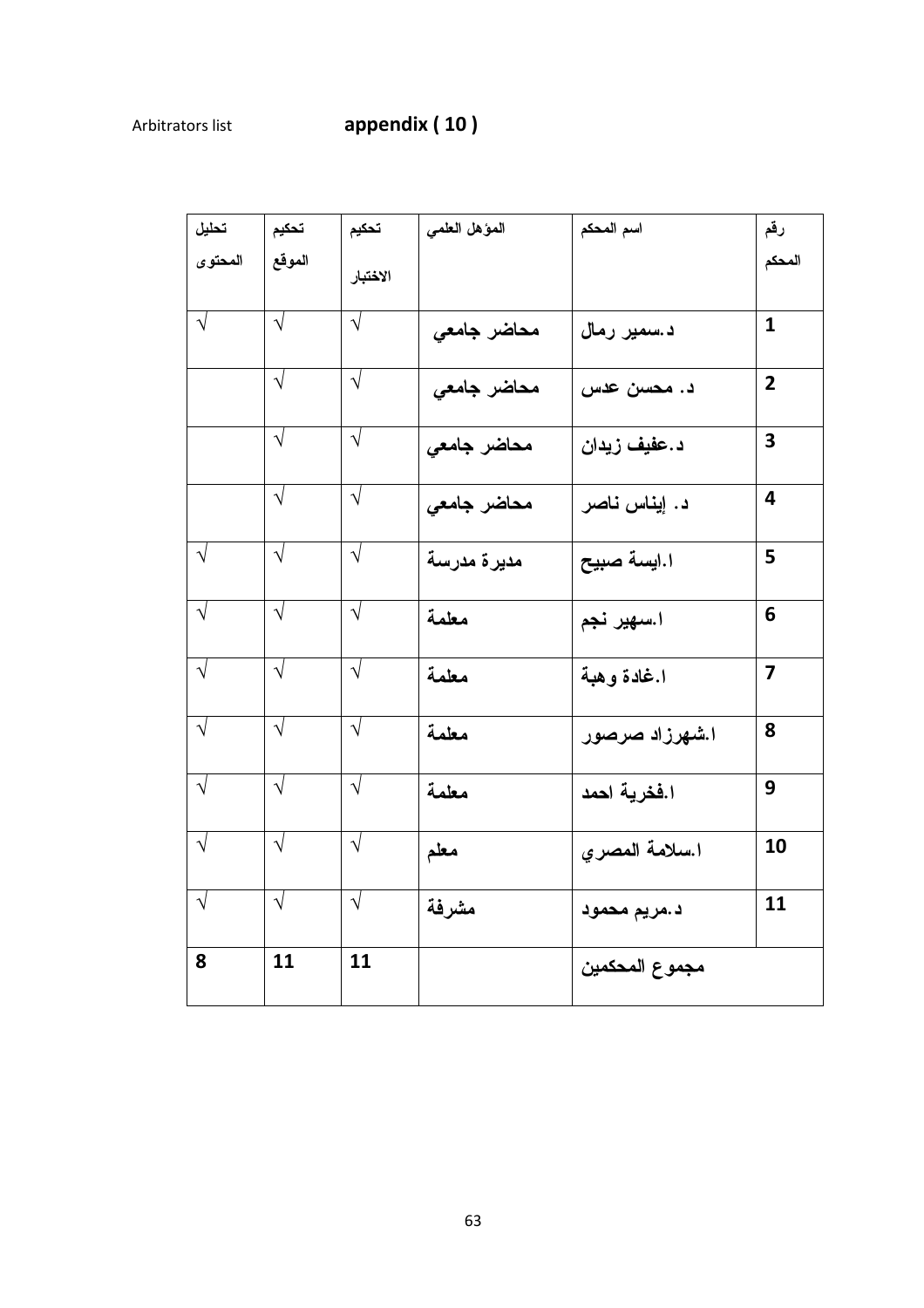# **Appendix (11)**

## **Results of oral post-test for Experimental group & Control group**

| std            | Experimental group |       |       |       |       |       | Control group |       |       |       |       |       |
|----------------|--------------------|-------|-------|-------|-------|-------|---------------|-------|-------|-------|-------|-------|
|                | Accent             | Gram  | Voc   | Compr | Fluen | total | Accent        | Gram  | Voc   | Compr | Fluen | total |
|                | 2.33               | 26.00 | 17.33 | 19.00 | 10.66 | 75.32 | 2.00          | 10.66 | 8.00  | 8.00  | 3.30  | 31.96 |
| $\overline{2}$ | 2.00               | 20.00 | 17.33 | 14.33 | 7.33  | 60.99 | 1.33          | 20.00 | 9.33  | 10.33 | 5.33  | 46.32 |
| 3              | 2.66               | 12.00 | 9.33  | 8.00  | 5.33  | 37.32 | 1.33          | 24.00 | 14.66 | 10.33 | 13.00 | 63.32 |
| $\overline{4}$ | 3.66               | 24.00 | 16.66 | 13.66 | 7.33  | 65.31 | .33           | 12.00 | 9.33  | 8.00  | 5.33  | 34.99 |
| 5              | 2.00               | 26.66 | 16.66 | 11.66 | 8.66  | 65.64 | 1.00          | 18.00 | 8.00  | 6.66  | 2.66  | 36.32 |
| 6              | 2.33               | 10.66 | 16.00 | 8.00  | 9.66  | 46.65 | .66           | 18.00 | 6.66  | 8.00  | 2.66  | 35.98 |

Stu\_ student

Gram\_ Grammar

Voc \_ Vocabulary

Compr \_ Comprehension

Fluen\_ Fluency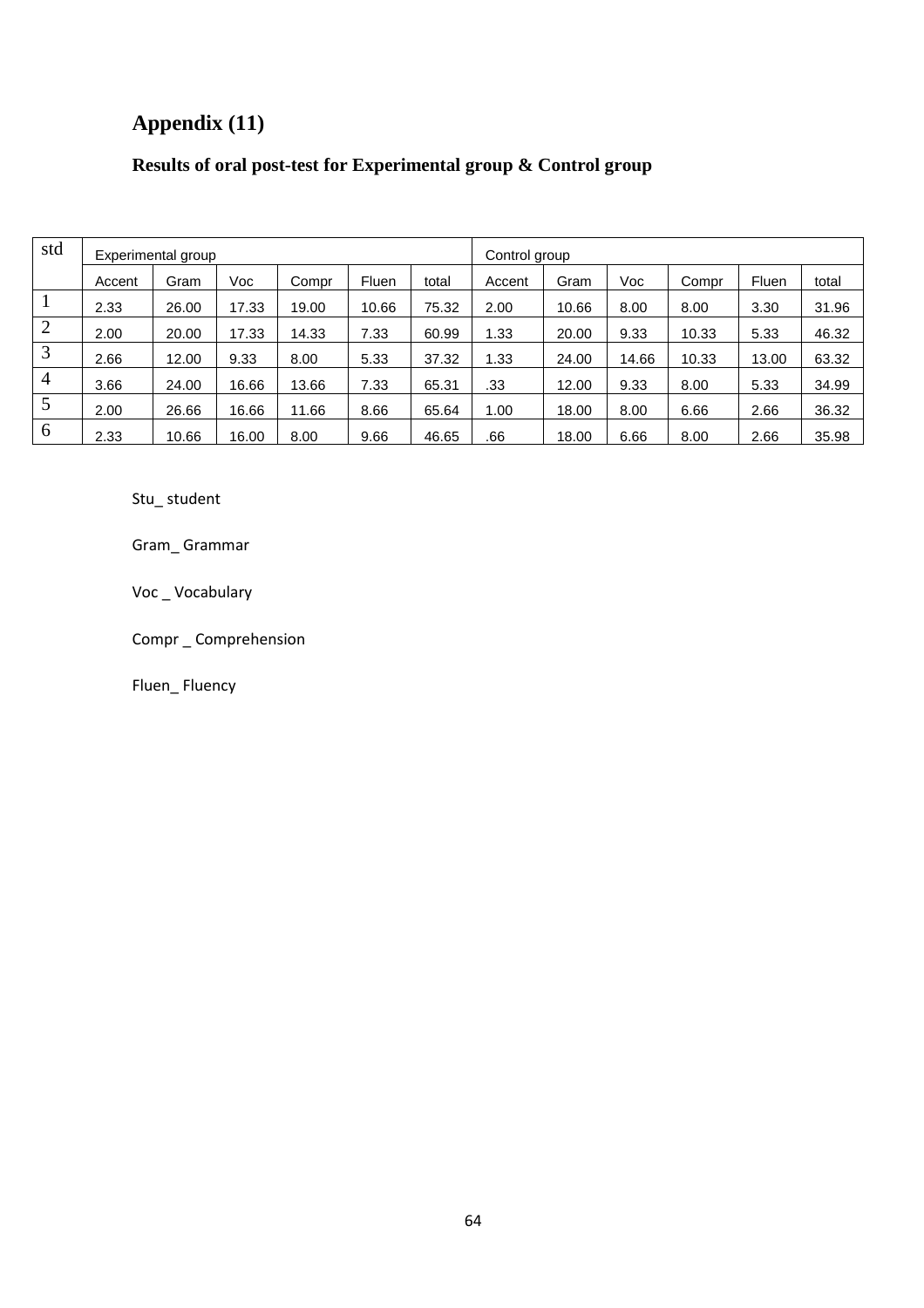## **Appendix (12): Teachers' Guidebook**

Unit two: Our house

Aim: to learn rooms in a house; to say where people are; to say what people are doing.

Key language: living room, kitchen, bathroom, bedroom, garden, where's (Dad)? He's / She's in the kitchen.

Materials Pupil's Book: CD 1, Unit 2 Poster, Flashcards (Unit 2), Word cards (see Language Building for details) and the educational website.

Period 1 – Learn

## **LANGUAGE PRESENTATION 8 minutes 11**

1. Greet the class. Encourage the children to respond.

2. Ask what's the weather today? Elicit response, prompting as necessary (It's hot/cold and sunny/rainy/cloudy/windy).

3. Display Unit 2 poster. Ask what can you see? Elicit as much as possible in English (family members, TV, doll, bed, etc).

Praise the children's efforts.

4. Display unit 2 flashcards (rooms). Say Listen, play recording and point to rooms.

5. Point to the flashcards to elicit the names.

## **Audio**

The living room, the kitchen, the bedroom, the garden, the bathroom

Connect the internet then use the educational website by present the lesson by using the (LCD) then let students practice one the e book to elicit the names and practice the two skills listening and speaking. First, present the lesson in front of the students then ask them to practice at home and evaluate themselves.

## **LANGUAGE BUILDING 7 minutes**

Before the lesson:

Prepare word cards: He's / She's / in / the / living room / kitchen / bathroom / bedroom / garden

1. Ask the children to match the room word cards to the flashcards.

2. Say: She's in the bedroom. Distribute the word cards to five children and ask them to stand in line to make the sentence.

The class confirms and read it aloud. Put it on the board. Then ask the class to confirm and read aloud all sentences/ questions made in the Language Building sections.

3. Ask children to make as many sentences as they can with the word cards (10, including the one they've already made).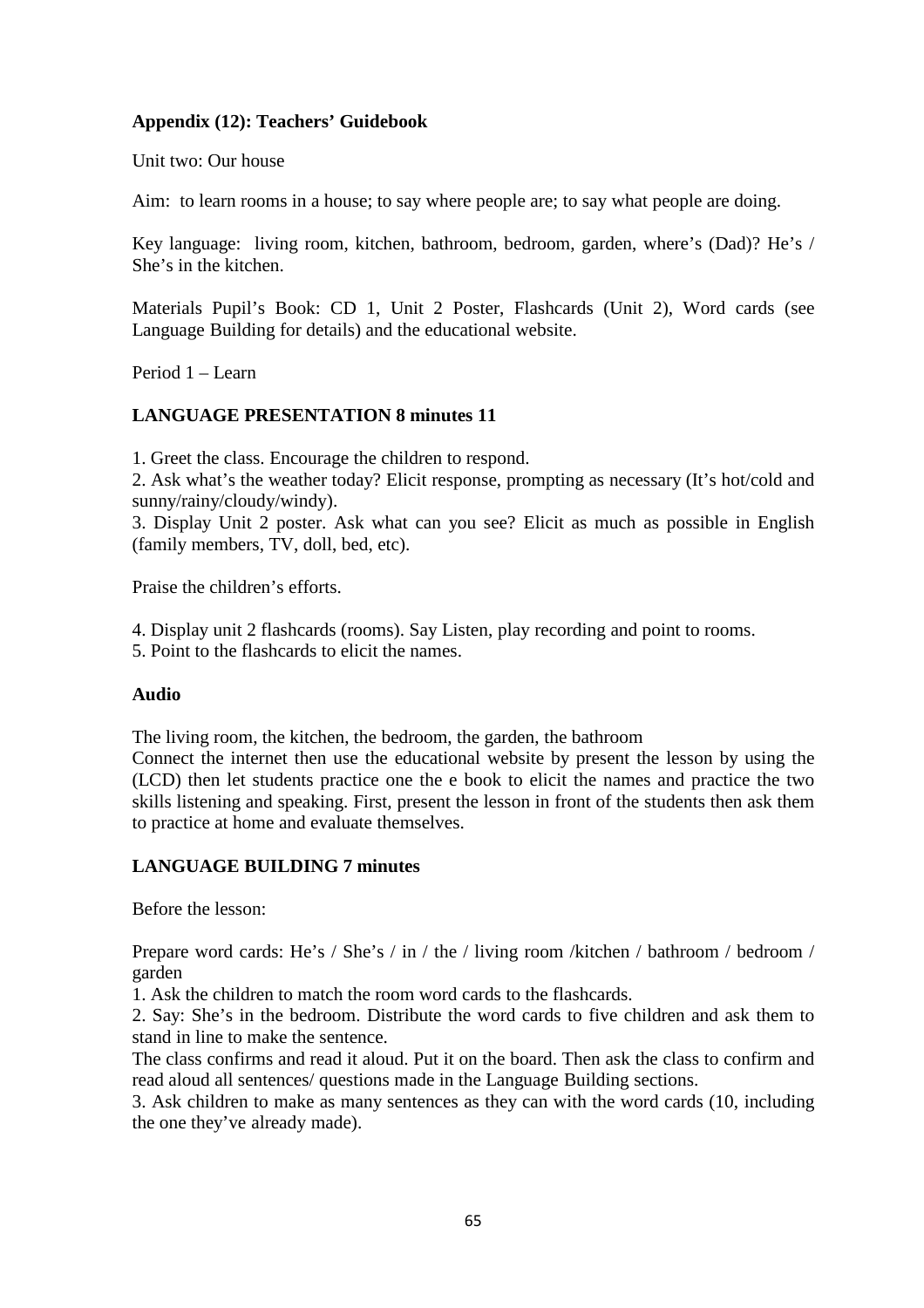Connect the internet then use the educational website then let the students practice one the e-book to elicit the names and practice the two skills listening and speaking. First, present the lesson in front of the students then ask them practice at home and evaluate them.

Ask students to pick out meaning by opening the dictionary and listening to the correct pronunciation then listening to the first song and repeat it more than one.

## **ACTIVITY: 12 minutes**

1. Ask the children to read the room labels aloud.

2. Say: Listen. Play recording. On first listening, the children find the rooms mentioned.

3. Say: Listen. Play recording again. Pause after Hala talks about the first room. Ask one of the students: Where are they?

Elicit the living room. Say Write. Model writing 1 in the box by living room

4. Play recording from the beginning, pausing after each description for the children to write the number by the appropriate room.

5. Elicit answers. The children correct their work.

6. Ask which room Hala doesn't show Fiona, eliciting mum and dad's bedroom. Ask: who's in there? Teach No one.

Connect the internet then use the educational website then let the students practice one the e-book to practice the two skills listening and speaking. First, to present the lesson in front of the students then to ask them practice at home and evaluate themselves

Play the first games in gust few minutes

## **Period 1&2– Learn Audio**

–Welcome to our house! Come and see all the rooms.

 $-One$ 

–This is the living room. Oh, there's no one here.

–Two

–This is the kitchen. Mmmm; mum's cooking.

–Three

–This is the bathroom. Dad's in there. He's having a shower.

–Four

–And this is my bedroom.

- –And my bedroom.
- –Hi, Amal. What a lovely house, Hala!

–Five

–Look out the window. You can see the garden.

–Let's play in the garden!

The teacher presents the lesson by using (LCD) in front of the students then to ask them practice at home and evaluate themselves.

Answers: 1: living room; 2: kitchen; 3: bathroom; 4: my bedroom; 5: garden.

This can be shown on the web site then asking student to practice at home then do the exercise that related the lesson at the least time that student can do.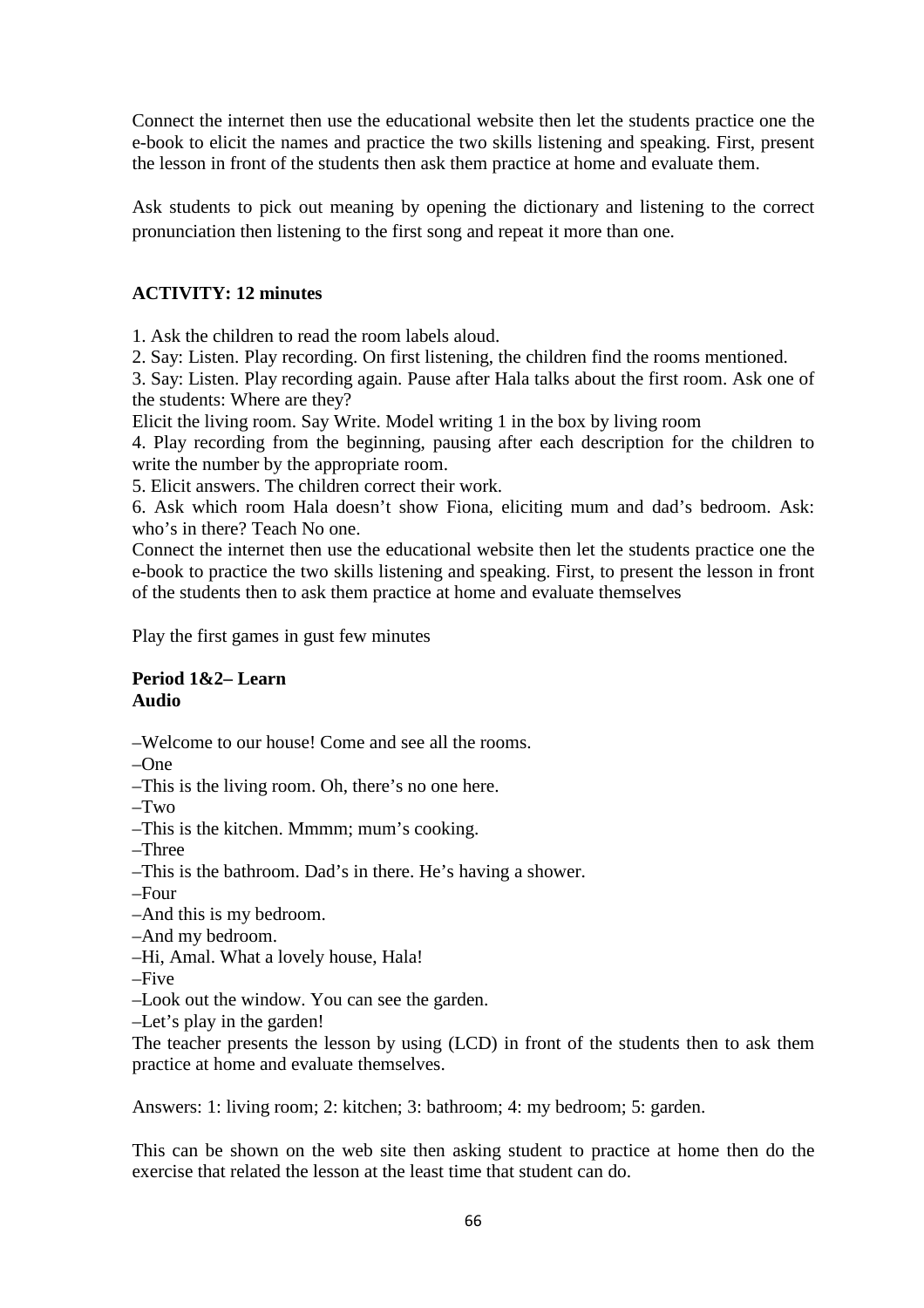Listen to the first story at home and ask them to answer some questions about the story.

## **ACTIVITY 2 10 minutes**

1 .Say: Listen and say. Play the first part of the recording, pause after the sound effect for each room for the children to say which room it is.

2. Play recording for Activity 1 again. Ask children to listen carefully to find out which rooms the people are in.

Encourage them to make notes.

3. Play the second part of the recording for Activity 2, pausing after each question so that the children can answer

## **Audio**

- 1 .Where's this? [SFX TV]
- 2. Where's this? [SFX cooking noises]
- 3. Where's this? [SFX shower]
- 4. Where's this? [SFX pop music]
- 5. Where's this? [SFX birdsong]
- 6. Who's in the living room?
- 7. Where's Hala's mum?
- 8. Where's Hala's dad?
- 9 .Where's Amal?
- 10 .Where does Fiona want to play?

Connect the internet then use the educational website then let the students practice one the e book to practice the two skills listening and speaking. First, the teacher presents the lesson by using (LCD) in front of the students then to ask them practice at home and evaluate themselves.

Answers: 1 the living room 2 the kitchen 3 the bathroom 4 Hala and Amal's bedroom 5 the garden 6 no one 7 in the kitchen 8 in the bathroom 9 in her bedroom 10 in the garden

## **ACTIVITY 3 5 minutes**

1. Ask pairs of children to read the speech bubbles aloud.

2. Ask the questions in the second part of the Activity 2 recording, in random order.

3. Say "Say". Put the children in pairs: they take it in turn to ask and answer the questions. 4. Everyone says Goodbye.

The teacher present the lesson by using (LCD) in front of the students then to ask them practice at home and evaluate themselves .Students repeat what they hear more than one time, to practice the students on listening and speaking.

Play the second games in gust few minutes

## **Period 2 – Practice LANGUAGE PRESENTATION 8 minutes 11**

1. Ask the children to read the room labels aloud.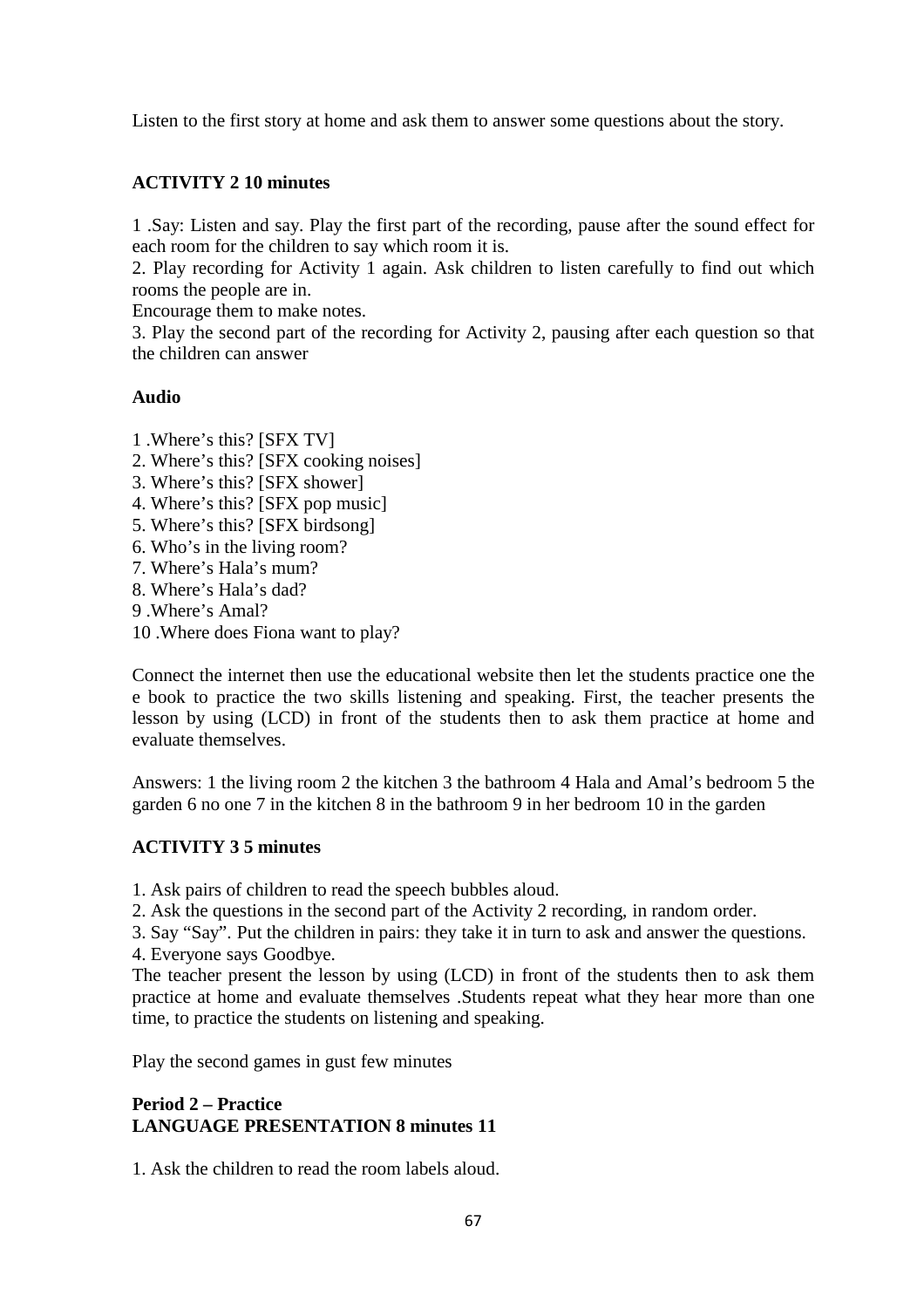2. Say Listen. Play recording. On first listening, the children find the rooms mentioned.

3. Say Listen. Play recording again.

Write: model writing 1 in the box by living room. Play recording from the beginning, pausing after each description for the children to write the number by the appropriate room.

5. Elicit answers. The children correct their work.

6. Ask which room Hala doesn't show Fiona, eliciting mum and dad's bedroom. Ask who's in there? Teach No one.

Connect the internet then use the educational website then let the students practice one the e book to practice the two skills listening and speaking. First, the teacher presents the lesson by using (LCD) in front of the students then to ask them practice at home and evaluate themselves.

LANGUAGE BUILDING 7 minutes

Before the lesson:

Prepare word cards: He's / She's / in / the / living room /kitchen / bathroom / bedroom / garden

1. Ask the children to match the room word cards to the flash cards.

2. Say She's in the bedroom. Distribute the word cards to five children and ask them to stand in line to make the sentence.

The class confirms and read it aloud. Put it on the board. Then to ask the class to confirm and read aloud all sentences/questions made in the Language Building sections.

3. Ask children to make as many sentences as they can with the word cards (10, including the one they've already made).

Connect the internet then use the educational website then let the students practice one the e book to elicit the names and practice the two skills listening and speaking .first to present the lesson in front of the students then to ask them practice at home and evaluate themselves.

## **ACTIVITY 1 5 minutes**

1. Elicit the rooms pictured.

2. Ask children to read the words aloud.

3. Say: Read and match. Check that the children are matching the text and pictures correctly.

4 .The children check their work in pairs.

5. Elicit answers. Ask a child to write answers on the board. The children correct their work.

Connect the internet then use the educational website then let the students practice one the e book to elicit the names and practice the two skills listening and speaking .first to present the lesson in front of the students then to ask them practice at class by doing the matching and at home practice more and more then evaluate themselves at the shortest time they could answers and evaluate themselves.

Listen to the second story at home and ask them to answer some questions about the story Answers: 1 e 2 d 3 a 4 b 5 c

## **ACTIVITY (2) 10 minutes**

1. Elicit the rooms pictured.

2. Ask children to read the words in the word box aloud.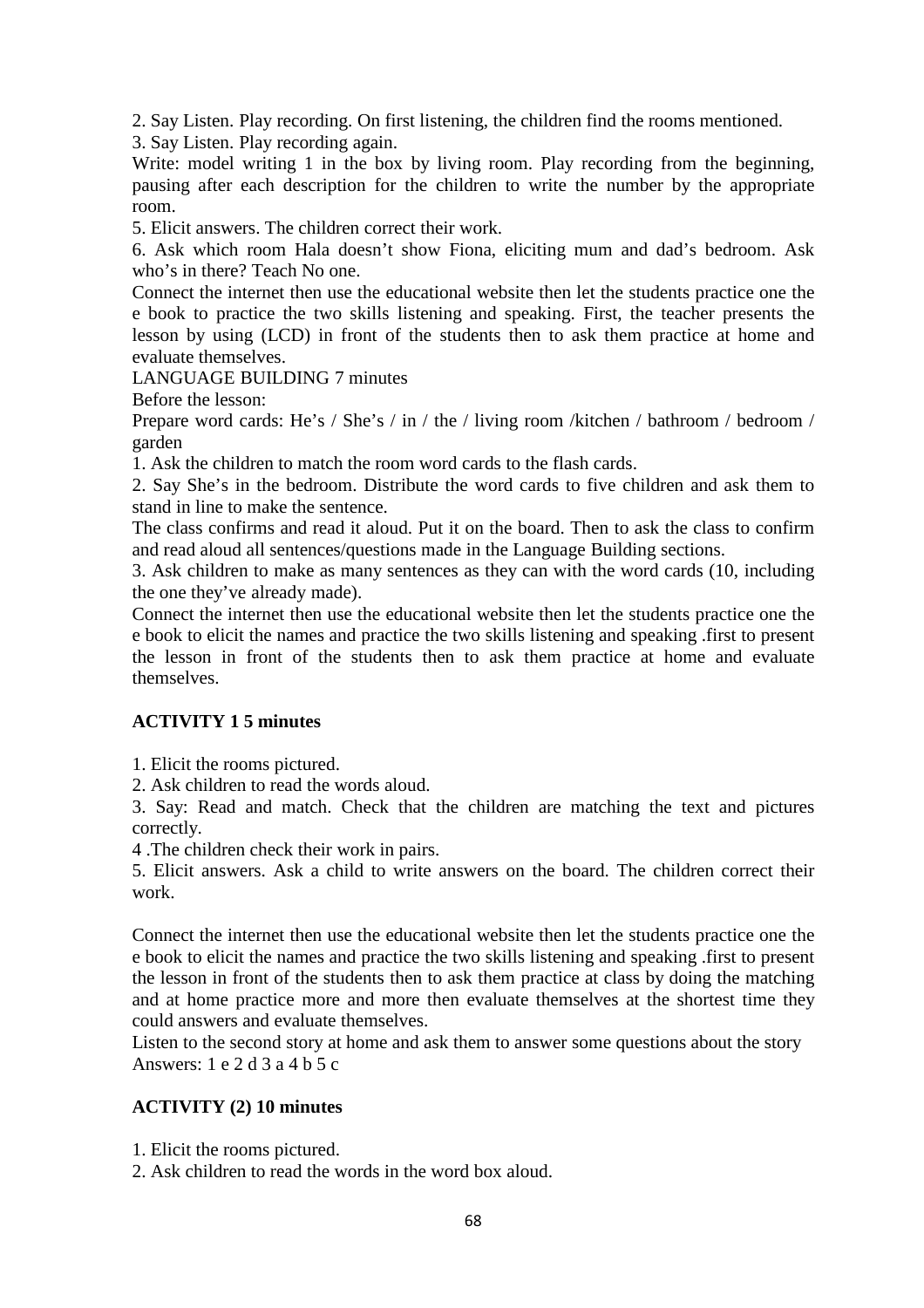3. Ask Picture one. Where's Amal? Elicit She's in the living room.

Say Write. Model writing the sentence in the book.

4. Say Write. Monitor and help as necessary.

5 .The children check their work in pairs.

6. Say. Elicit answers, using the same approach as in 3. Ask different children to prompt and respond each time. Write the sentences on the board. The children correct their work.

Connect the internet then use the educational website then let the students practice one the e-book to elicit the names and practice the two skills listening and speaking. First to present the lesson in front of the students then to ask them practice at class by doing the matching and at home practice more and more then evaluate themselves at the shortest time they could answers and evaluate themselves.

Answers:

1 She's in the living room.

2 She's in the kitchen.

3 She's in the garden.

4 She's in the bedroom.

5 She's in the bathroom.

Ask students to pick out meaning by opening the dictionary and listening to the correct pronunciation then listening to the first song and repeat it more than one.

#### **REVIEW 10 minutes**

1. Ask a child to choose a room (without telling anyone) and to do a mime of something you do in the room. The rest of the class try to say where he/she is (e.g.) He's in the living room.

The first child to work it out does the next mime. Repeat until lots of children have had a go.

Play the third game in gust few minutes

2. Everyone says Goodbye.

## **Unit 2**

Aims to talk about where people are and what they're doing.

Key language reading: newspaper, having a shower, watching TV, cooking, sleeping, playing with toys; Where's dad/mum? He's/She's in the kitchen. What's he/she doing? He's/She's cooking.

Materials Pupil's Book, CD 1, Unit 2 Poster, Flashcards (Unit 2 – activities), Word cards (see

Language Building for details)

Period 3 – Learn

## **LANGUAGE PRESENTATION 8 minutes 14**

1. Greet the class. Encourage the children to respond.

2. Ask what's the weather today? Elicit response, prompting as necessary (It's hot/cold and sunny/rainy/cloudy/windy.).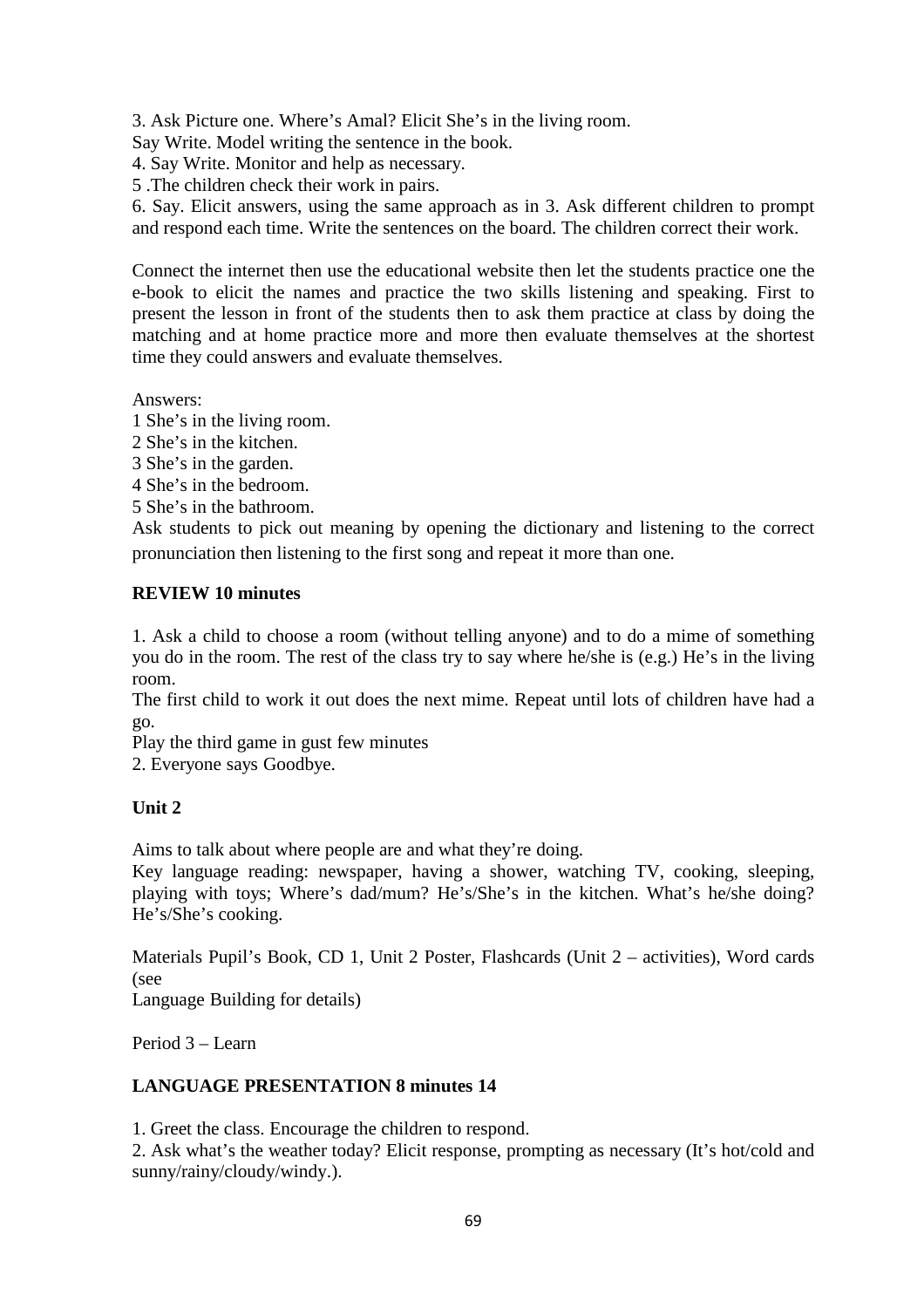3. Display Unit 2 Posters. Ask what can you see? Elicit as much as possible in English (family members, TV, doll, bed, etc.). Ask: where are the boys? This might help to elicit In the kitchen. Repeat with the other family members/rooms.

4. Say Listen. Then, play recording, point to the activity on the poster. Repeat.

5. Display Unit 2 flashcards (activities). Elicit the activities.

Connect the internet then use the educational website then let the students practice one the e book to elicit the names and practice the two skills listening and speaking. First to present the lesson in front of the students then to ask them practice at class by doing the matching and at home practice more and more then evaluate themselves at the shortest time they could answers and evaluate themselves.

Ask students to pick out meaning by opening the dictionary and listening to the correct pronunciation then listening to the first song and repeat it more than one.

#### **Audio**

What are you doing? Reading a newspaper Having a shower Watching TV Cooking Sleeping Playing with toys Students match what they hear to the pictures. Listen to the third story at home and ask them to answer some questions about the story.

## **LANGUAGE BUILDING 7 minutes**

Before the lesson:

Prepare wordcards: He's/ She's/ reading a newspaper/ having a shower/ watching TV/ cooking/ sleeping/ playing with toys.

1. Distribute the word cards for (He's watching TV). To four children and ask them to stand in line to make the sentence. The class confirms and reads it aloud. Then they put the sentence on the board.

2. Ask children to make as many sentences as they can with the word cards (12, including the one they've already made).

Connect the internet then use the educational website then let the students practice one the e-book to elicit the names and practice the two skills listening and speaking. First to present the lesson in front of the students then to ask them practice at class by doing the matching and at home practice more and more then evaluate themselves at the shortest time they could answers and evaluate themselves.

Play the fourth game in gust few minutes and listen to the second song and repeat it.

## **ACTIVITY 1 10 minutes 15**

1. Say Read. Ask pairs of children to read the speech bubbles.

Then ask other children to read the picture labels.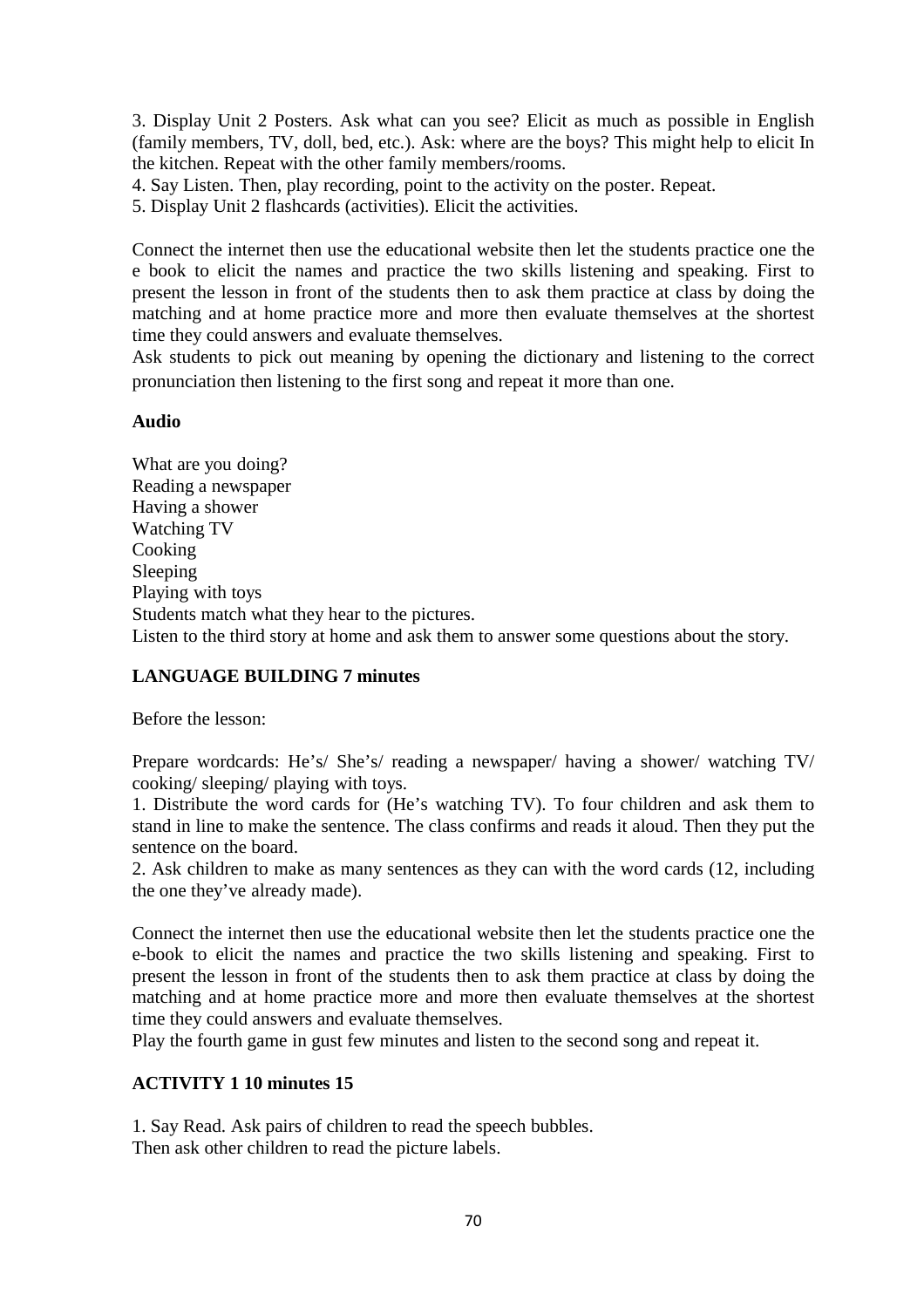2. Ask a child to read sentence 1 aloud. Say Listen. Play records, pause at the end of the first section. Read sentence 1 aloud again. Ask: Is Mum in the garden? Elicit Yes.

Ask: Is she reading a book? Elicit No. Model writing a cross in the book.

3. Say: Listen and write. Continue playing records, pause at the end of each section so that the children can write a tick (if the information is correct) or a cross (if it's wrong).

4. The children check their work in pairs.

5. Elicit answers, asking children for the correct version of the sentences which are wrong. The children correct their work.

## **Audio**

 $1 -$ Where's mum?

– She's in the garden.

- What's she doing?
- She's reading a newspaper.
- 2 Dad's in the bathroom. He's having a shower.
- 3 Grandmother's in the kitchen. She's cooking.
- 4 Grandfather's in the bedroom. He's sleeping.
- 5 –Amal's in her bedroom. She's playing with toys.

6 – Where are you Hala?

- I'm in the living room.
- What are you doing?
- I'm watching TV.

First, connect the internet. Secondly, use the educational website. Then, let the students practice one the e-book to elicit the sentences and practice the two skills listening and speaking. A teacher should first present the lesson in front of the students then ask them to practice at class by repeating what they hear orally. They need to practice one more time the lesson at home.

Ask students to pick out meaning by opening the dictionary and listening to the correct pronunciation then listening to the first song and repeat it more than one time.

Answers:  $17$  – reading a newspaper  $2 \times 3 \times 7$  – cooking  $4 \times 3 \times 7$  –playing with toys 6 3

Aims to talk about where people are and what they're doing.

Key language: reading a newspaper, having a shower, watching TV, cooking, sleeping, playing with toys, where's dad/mum? He's/She's in the kitchen. What's he/she doing? He's/She's cooking.

Materials Pupil's Book: CD 1, Unit 2 Poster, Flashcards (Unit 2 – activities), Word cards (see Language Building for details) and the educational website.

## **Period 3&4 ACTIVITY 2: 10 minutes 16**

1. Say Listen. Play recording for Activity 1 again. The children listen to remind themselves of the facts for each character.

2. Inform the children that they are now going to be asked questions about people in Activity 1. They will hear the recording for Activity 2 twice. On first listening, they should note down short answers to the questions. Say: Listen. Play recording for Activity 2, pausing after each question so the children can note answers.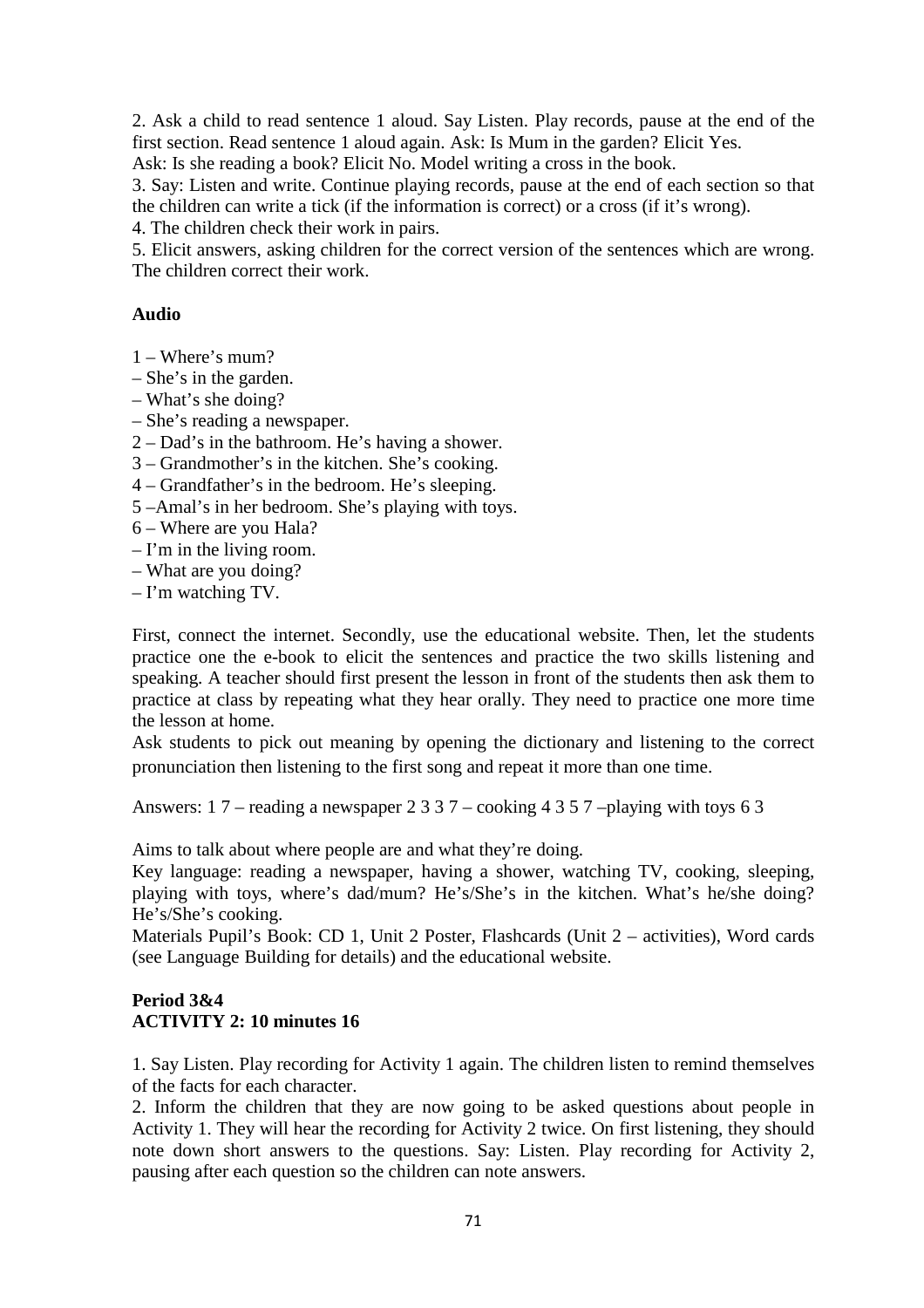3. Play recording for Activity 2 again so the children can check their answers.

4. Say: Listen and say. Play recording for Activity 2 again, pause so children answer orally in the gaps.

Audio

- Where's mum?
- What's she doing?
- Where's dad?
- What's he doing?
- Where's grandmother?
- What's she doing?
- Where's grandfather?
- What's he doing?
- Where's Amal?
- What's she doing?
- Where's Hala?
- What's she doing?

Connect the internet then use the educational website then let the students practice one the e-book to elicit the names and practice the two skills listening and speaking. First, teacher should present the lesson in front of the students then to ask them practice at class by doing the matching and at home practice more and more then evaluate themselves at the shortest time they could answers and evaluate themselves.

Answers: in the garden; reading a newspaper

In the bathroom; having a shower

In the kitchen; cooking

In the bedroom; sleeping

In her bedroom; playing with toys

In the living room; watching TV

Listen to the first story at home and ask them to answer some questions about the story as a revision to it.

## **ACTIVITY 3: 5 minutes**

1. Ask pairs of children to read the speech bubbles aloud.

2. Ask the questions in the Activity 2 recording again, in random order.

3. Get the children to work in pairs, taking it in turns to ask and answer questions about the people in Activity 1.

4. Everyone says Goodbye.

Connect the internet then use the educational website then let the students practice on the e book to elicit the sentences and practice the two skills listening and speaking. First to present the lesson in front of the students then to ask them practice at class by repeating what they hear orally then at home practice more and more by matching the lesson sentences with what they here.

Play the fourth game in gust few minutes.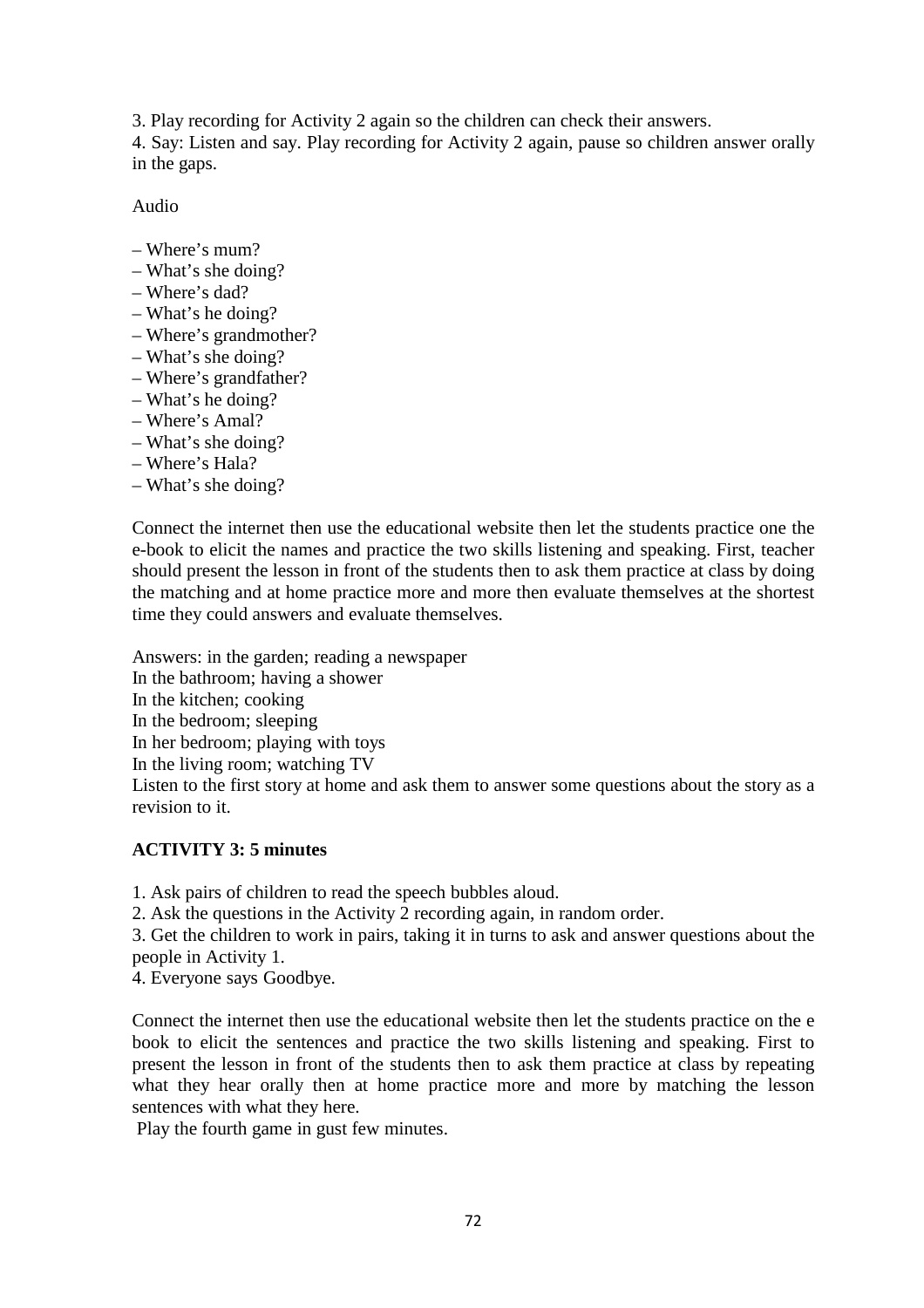## **Period 4 – Practice. LANGUAGE PRESENTATION 8 minutes 14**

1. Say Listen. Play recording for Activity 1 again. The children listen to remind themselves of the facts for each character.

2. Tell the children they are now going to be asked questions about the people in Activity 1. They will hear the recording for Activity 2 twice. On first listening, they should note down short answers to the questions. Say Listen. Play recording for Activity 2, pausing after each question so the children can note answers.

3. Play recording for Activity 2 again so the children can check their answers.

4. Say Listen and say. Play recording for Activity 2 again, pause so the children answer orally in the gaps.

## **LANGUAGE BUILDING 7 minutes**

1. Say Listen. Play recording for Activity 1 again. The children listen to remind themselves of the facts for each character.

2. Tell the children they are now going to be asked questions about the people in Activity 1. They will hear the recording for Activity 2 twice. On first listening, they should note down short answers to the questions. Say Listen. Play recording for Activity 2, pausing after each question so the children can note answers .

3. Play recording for Activity 2 again so the children can check their answers.

4. Say Listen and say. Play recording for Activity 2 again, pause so the children answer orally in the gaps.

## **ACTIVITY 1 5 minutes**

1. Ask the children to look at page 12. Elicit the activities pictured.

2. Say Read. Ask children to read the sentences aloud. Elicit the correct versions from the options given.

3. Say Read and circle. Check that the children are circling the correct words.

4. Elicit answers. Write them on the board or use the word cards. The children correct their work.

Connect the internet then use the educational website then let the students practice on the e book to circle the correct word and practice the two skills listening and speaking. First to present the lesson in front of the students then to ask them practice at class by repeating what they hear orally then at home practice more and more by matching the lesson sentences with what they here.

Answers: 1 bathroom; having a shower 2.watching TV; living room 3 cooking; kitchen 4.her; playing with toys

Listen to the second story at home and ask them to answer some questions about the story as a revision to it.

## **ACTIVITY 2 10 minutes**

1. Elicit what the people pictured are doing. Ask children to read aloud the words in the word box.

2. Say Write. Ask the children to label the pictures, using the words in the word box.

3. The children check their work in pairs.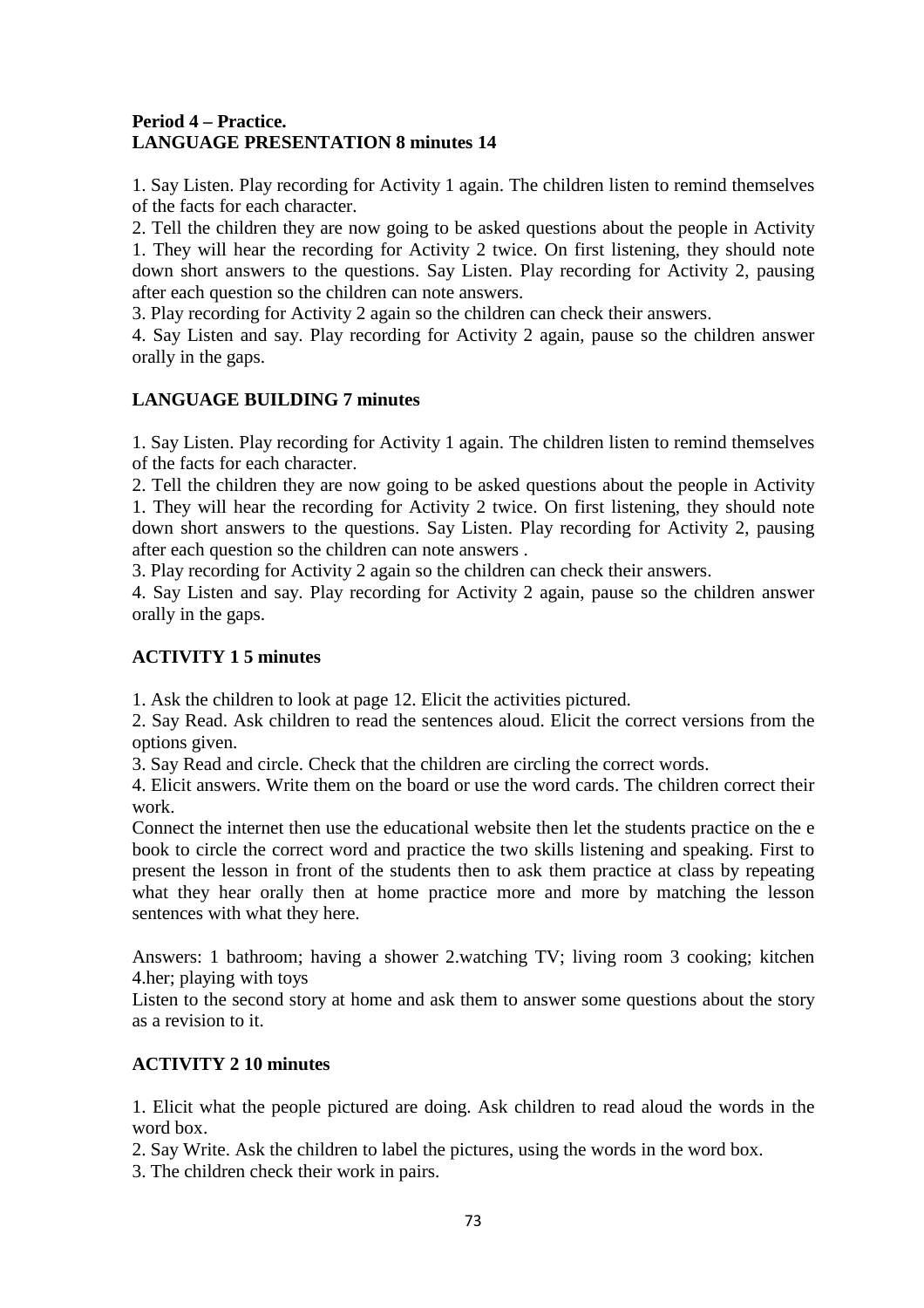4. Elicit answers. The children correct their work. Answers: 1. He's watching TV. 2 She's sleeping.

3 She's reading a book.

## **ACTIVITY 3 10 minutes 17**

1. Ask children to read the text aloud. Elicit the missing phrases.

2. Say Write. Check that the children are completing the text of the song.

3. Say Listen. Play recording, so that the children can check their work.

4. Work out actions together for the activities.

5. Say Sing and do. Ask the children to sing along and do the actions. Repeat.

6. Everyone says Goodbye.

#### **Audio**

What are you doing? Lots of words and pictures! I'm reading a newspaper. Here in the living room. What are you doing? Hear the water splashing. I'm having a shower. Here in the bathroom. What are you doing? Balls and kites and yo-yos! I'm playing with my toys. Here in my bedroom. What are you doing? Lovely chips and chicken! Look at me  $-$  I'm cooking. Here in the kitchen.

Ask students use the website and to pick out meaning by opening the dictionary and listening to the correct pronunciation then listening to the first song and repeat it more than one.

Answers: reading a newspaper, having a shower, playing with my toys, cooking

## **Period 5 – Learn LANGUAGE PRESENTATION 8 minutes 18**

1. Greet the class. Encourage the children to respond.

2. Ask what day is it? Elicit It's Sunday/Monday/Tuesday/Wednesday/Thursday.

3. Show Unit 2 posters. Ask what can you see?

•Elicit as much as possible in English (family members, TV, doll, bed, etc.).

•Ask where are the boys? To elicit In the kitchen. Repeat with the other family members/rooms.

•Ask what's the girl doing? To elicit She's playing with her toys.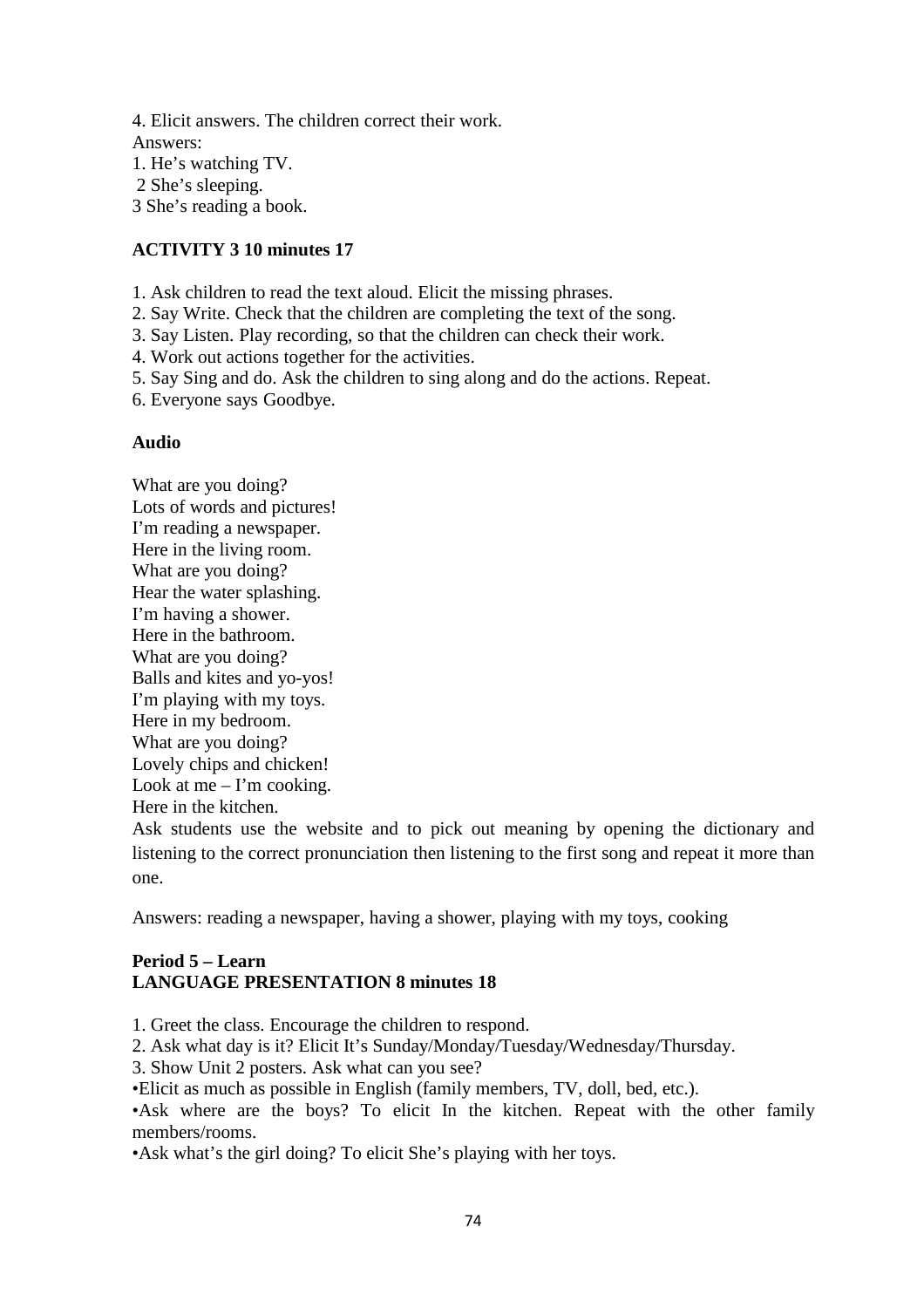4. Show the bathroom, bedroom, garden and living room flashcards. Draw a cross by bathroom and garden.

5. Say Listen. Play recording, point to the flash cards. Shake your head to emphasize the meaning of the negative isn't.

Repeat.

6. Display all the room flashcards. Write a cross by three of them. Ask Where's Ali? Elicit positive and negative sentences

(He's in/He isn't in …).

7. Repeat 6 with Rania.

## **Audio**

– Where's dad? He isn't in the bathroom.

– He's in the bedroom.

– Where are mum and grandmother? They aren't in thegarden.

– They're in the living room.

LANGUAGE BUILDING 7 minutes

Before the lesson:

Prepare wordcards: isn't / they / aren't Plus word cards from Unit 2 Period 1.

1. Hand out the room flashcards to five children. Point to each one in turn, as you point, they shake their head. Elicit He/ She isn't in + room of the flashcard they are holding.

2. Distribute the word cards for He isn't in the garden. to six children and ask them to stand in line to make a sentence .The class confirm and read it aloud. Put the sentence on the board.

3. Display the other word cards too. Ask children to change the sentence to say they aren't in the kitchen.

4. Repeat 3, using he/she/they in random order and different rooms.

 Connect the internet then use the educational website then let the students practice on the e book to circle the correct word and practice the two skills listening and speaking. First to present the lesson in front of the students then to ask them practice at class by repeating what they hear orally then at home practice more and more by matching the lesson sentences with what they here.

Play the fifth game in gust few minutes.

## **ACTIVITY 1 10 minutes 19**

1. Ask pairs of children to read the speech bubbles aloud.

2 .Elicit the people and places pictured.

3. Say Listen and match. Play recording, pauseat the end of the first section. Ask Is Mum in the kitchen? Elicit No. Confirm: No, she isn't in the kitchen. Ask: Is she in the bathroom? Elicit: Yes, she's in the bathroom.

4. Continue playing recording, pausing so that the childrencan match the people and places.

5. Say. The children check their work in pairs, taking it inturn to ask Where's …? And say: Where the people are.

Explain that isn't it used when something is not the case.

6. Play recording again, pausing so the children can check and correct their work.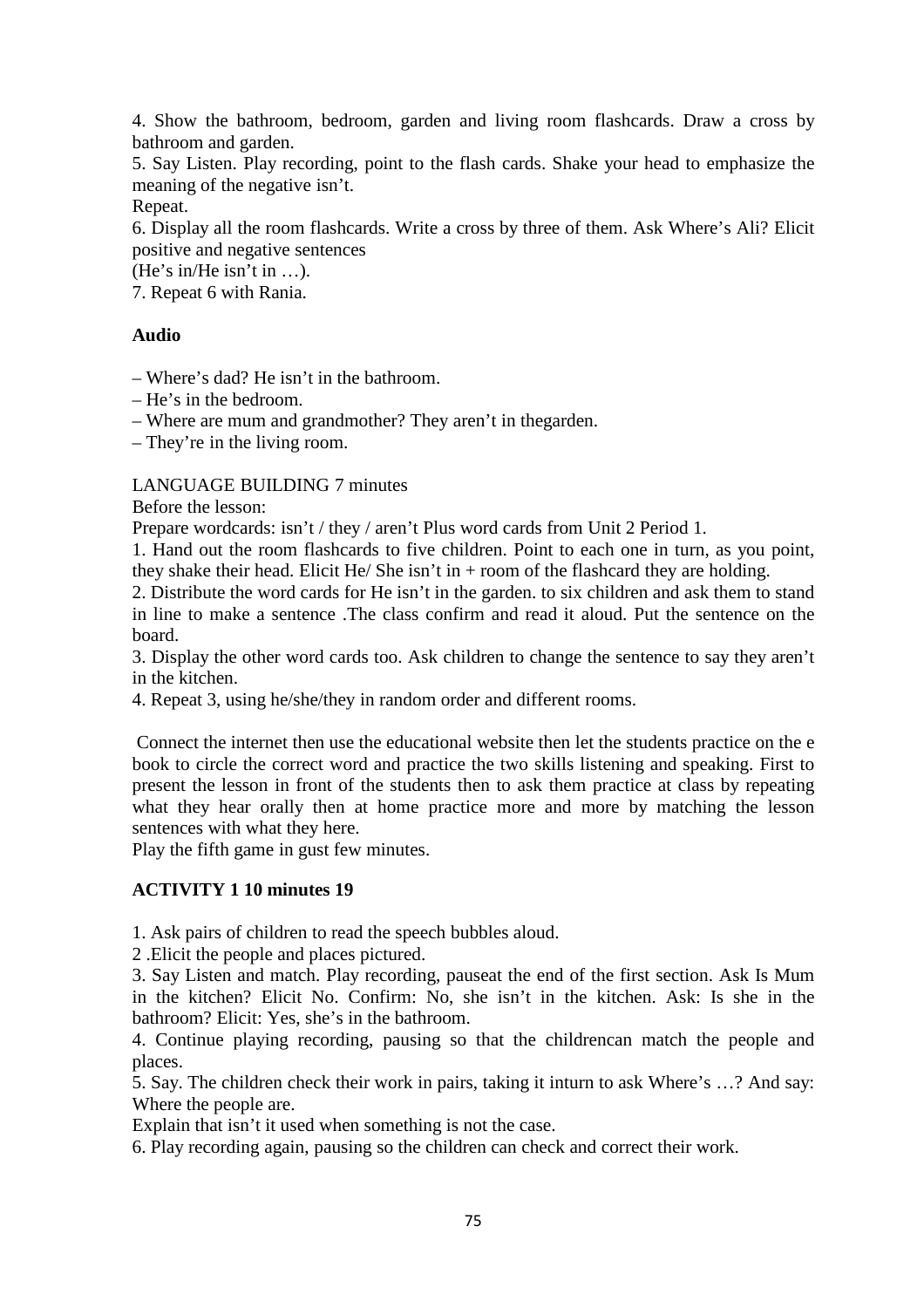Connect the internet then use the educational website then let the students practice on the e book to elicit the sentences and practice the two skills listening and speaking. First to present the lesson in front of the students then to ask them practice at class by repeating what they hear orally then at home practice more and more by matching the lesson sentences with what they here.

Play the fifth game in gust few minutes then listen to the first song and repeat it.

## **Unit 2**

Aims to talk about where people are/aren't and what they're doing/not doing Key language living room, kitchen, bathroom, bedroom, garden, Where's …? He/She isn't

inthe … He's/She's in the … Where are they?

They aren't in the ... They're in the ... He's/She's/ They're sleeping.

Materials Pupil's Book, CD 1, Poster 2, Flashcards (Unit 2 – rooms), Word cards (see Language Building for details) and the educational website.

#### **Period 5&6 Audio**

- $-$  Where's mum? She isn't in the kitchen.
- She's in the bathroom.
- Where are Hala and Amal? They aren't in the living room.
- They're in the kitchen.
- Where's grandmother? She isn't in her bedroom.
- She's in the garden.
- Where's grandfather? He isn't in the bathroom.
- He's in his bedroom.
- Where are aunt and uncle? They aren't in the garden.
- They're in the living room.

Connect the internet then use the educational website then let the students practice on the e book to elicit the sentences and practice the two skills listening and speaking. First to present the lesson in front of the students then to ask them practice at class by repeating what they hear orally then at home practice more and more by matching the lesson sentences with what they heard then doing the match exercise .

Answers: mum – bathroom Hala and Amal– kitchen grandmother– garden grandfather – bed room aunt and uncle – living room

Listen to the first story at home and ask them to answer some questions about the story.

## **ACTIVITY (2)5-20 minutes**

1. Elicit the places  $(1-3)$  and the activities  $(4-6)$ .

2. Say Listen. Play recording, pause at the end of the first section. Ask: Is grandfather in the living room? Elicit No. Confirm: No, he isn't in the living room. Ask is he in the bathroom? Elicit: Yes, he's in the bathroom.Say Circle. Model circling the bathroom picture in the book.

3. Continue playing recording, pausing at the end of eachsection so that the children can circle the correct picture.

4.The children check their work in pairs.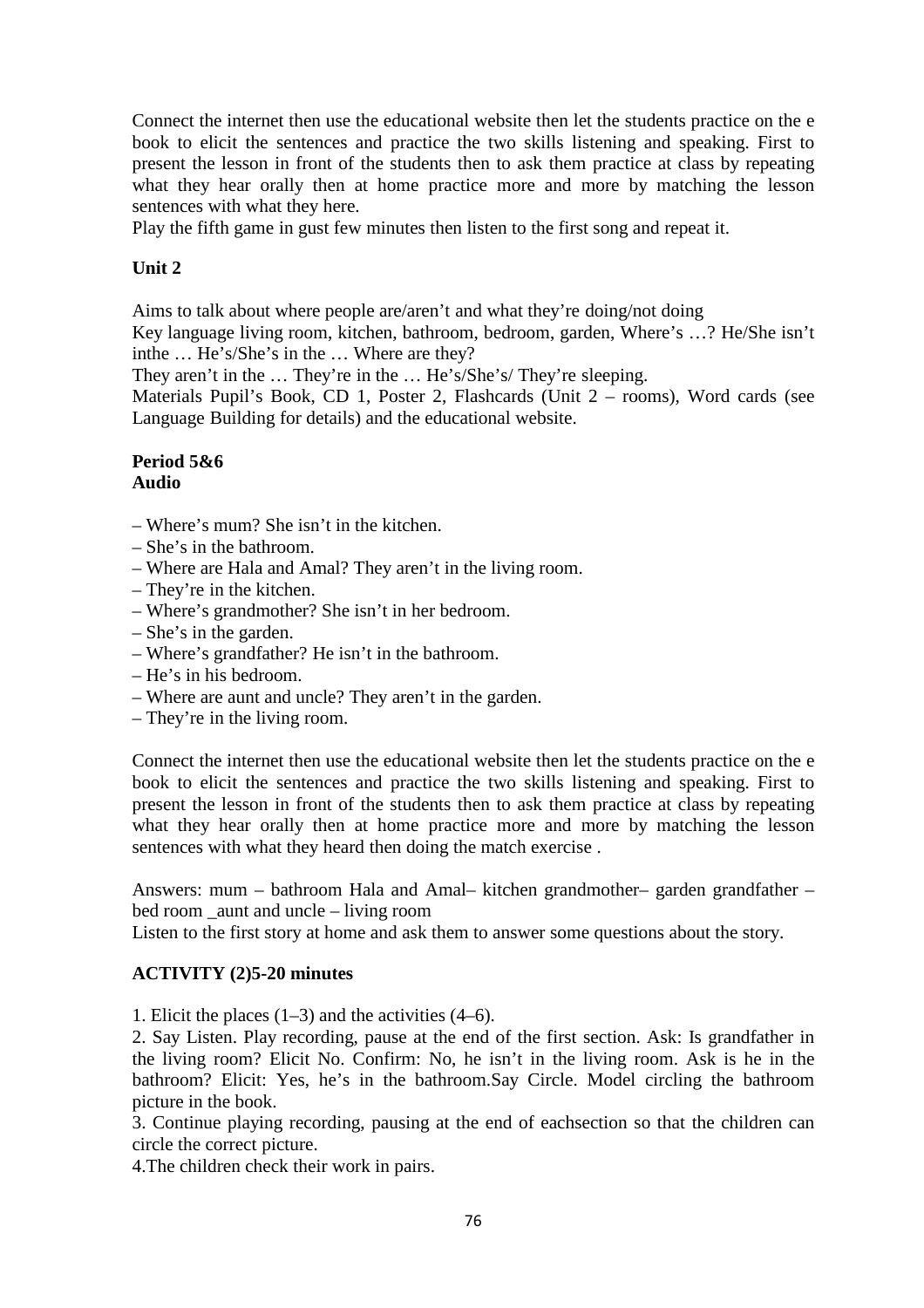5.Play recording again, pausing so the children can correct their work.

## **Audio**

1 – Where's grandfather? He isn't in the living room.

- He's in the bathroom. He's having a shower.
- 2 Mum isn't in the kitchen. She's in the bedroom. She's sleeping.
- 3 Where's dad? He isn't in the garden.
- He's cooking. He's in the kitchen.
- 4 What are Hala and Amal doing? They aren't playing with their toys.
- They're cooking with dad.
- 5 What are aunt and uncle doing? They aren't sleeping.
- They're watching TV in the living room.
- 6 Grandmother, what are you doing? Oh! She isn't reading a newspaper she's sleeping!

Answers: In bold in

#### **Audio ACTIVITY (3) 10 minutes**

1. Point to the pictures in Activity 1. Ask: Where are Hala and Amal? Elicit: They're in the kitchen. Repeat with the other characters. You could ask different children to ask and answer the questions.

2. Ask what the characters are doing, using the details in the Activity 2 recording. Elicit answers.

3. Say: Say. The children work in pairs, taking it in turn to ask a question and to make a negative statement, and to respond.

4. Everyone says Goodbye.

Connect the internet then use the educational website then let the students practice on the e book to elicit the sentences and practice the two skills listening and speaking.

#### **LANGUAGE PRESENTATION 8 minutes 18 As Period 5. LANGUAGE BUILDING 7 minutes As Period 5. ACTIVITY 1 5 minutes**

Say: Write in your copybook. Monitor and help as necessary.

#### **ACTIVITY 2 10 minutes**

1. Say Play. Where are they?

• The children need two pens or pencils (e.g. red and blue).

• They choose a place for each character, ticking the relevant box with the red pen, without showing their partner (so if they want Fiona to be in the kitchen, they go along the Fiona row until they get to the kitchen column, and write a tick in the box there).

• Explain that the aim of the game is to work out your partner's choices by asking and answering questions, e.g.Is Walid in the bathroom? No, he isn't (in the bathroom).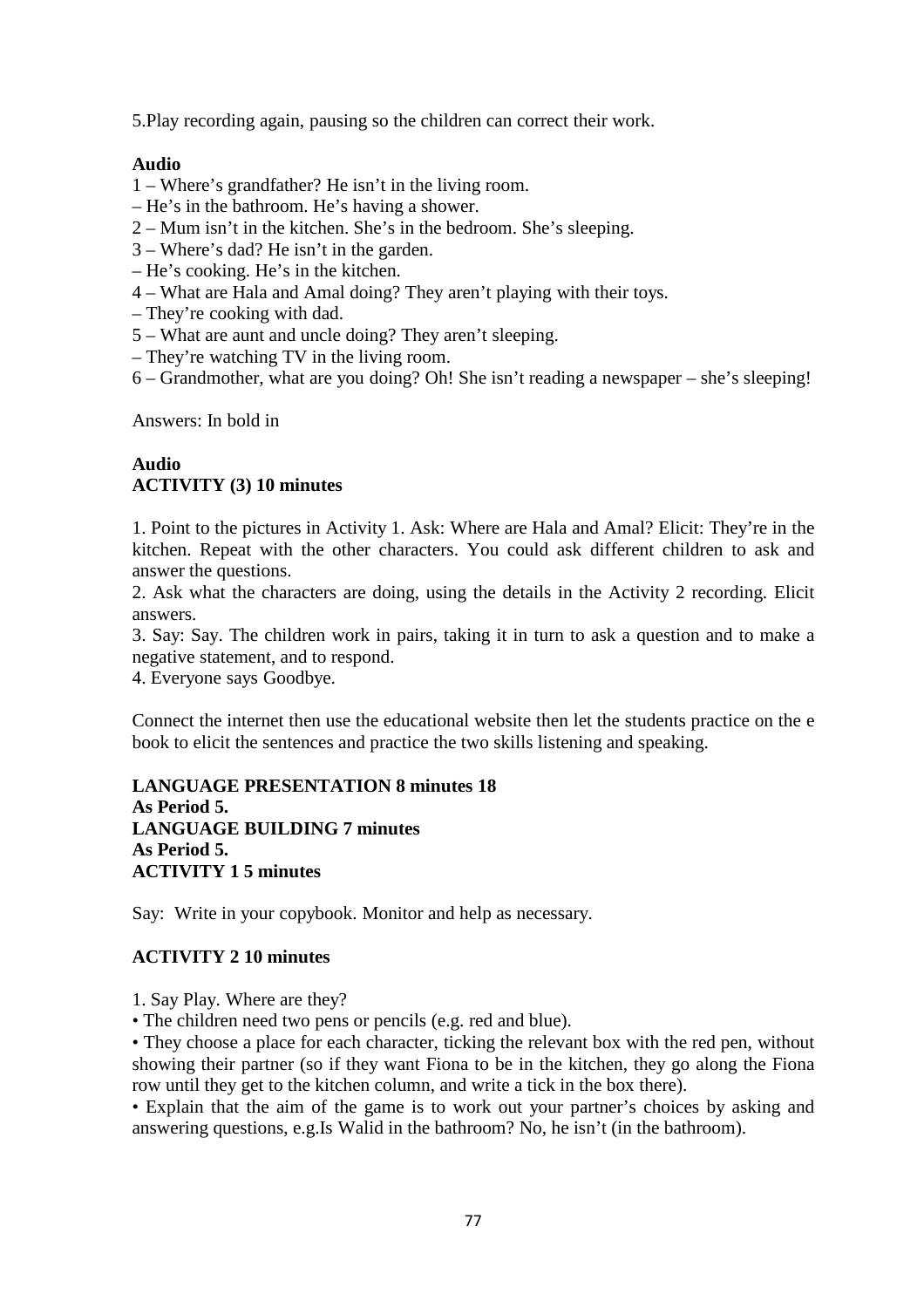They use the blue pen to note the information, writing a cross in the box if the answer is negative and a tick if the answer is: Yes. The winner is the first one to correctly identify the places for all of the characters.

Connect the internet then use the educational website then let the students practice on the e-book to elicit the sentences and practice the two skills listening and speaking. First to present the lesson in front of the students then to ask them practice at class by repeating what they hear orally then at home practice more and more by matching the lesson sentences with what they here.

Listen to the third story at home and ask them to answer some questions about the story Lost!

Aim to talk about where things are

Key language cupboard, bin, drawer, shelf, lamp; next to, on, in, under; I can't find my pen. It's next to the lamp.

Materials Pupil's Book, CD 1, Poster 3, Flashcards (Unit 3 – house items), Word cards (See Language Building for details)

#### **Period 1 – Learn LANGUAGE PRESENTATION 8 minutes 21**

1. Greet the class. Encourage the children to respond.

2. Ask what day is it? Elicit response, prompting as necessary (It's Sunday.)

3. Show Unit 3 poster.

• Ask what can you see? Elicit as much as possible in English – most of the items are review.

• Ask questions to review in/on/next to/under, e.g. Where's the yellow t-shirt? (It's next to the bin.)

4. Show Unit 3 flashcards (house items). Say Listen. Play recording, point to the flashcards. Repeat.

5. Point to Unit 3 flashcards to elicit the words.

## **Audio**

Cupboard, bin, drawer, lamp, shelf

Connect the internet then use the educational website then let the students practice on the e book to elicit the sentences and practice the two skills listening and speaking. First to present the lesson in front of the students then to ask them practice at class by repeating what they hear orally.

Ask students to pick out meaning by opening the dictionary and listening to the correct pronunciation then listening to the first song and repeat it more than one.

## **LANGUAGE BUILDING 7 minutes**

Before the lesson:

Prepare word cards: It's / on / in / next to / the / cupboard / shelf / bin / drawer / lamp.

1. Display flashcards and word cards for cupboard, shelf, bin, drawer, and lamp. Ask children to match them.

2. Revise on, in, next to using actions.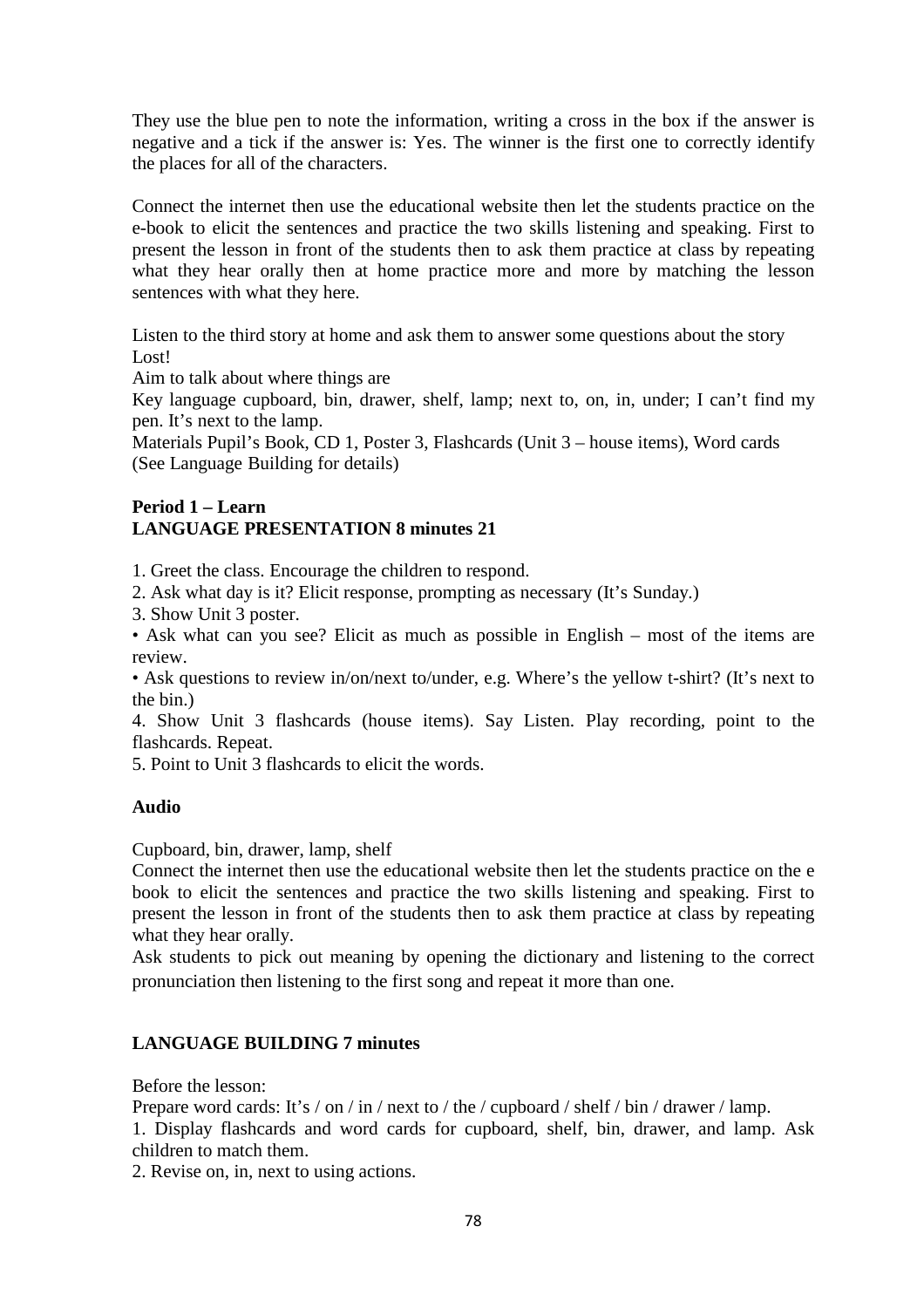3. Distribute the word cards for it's on the shelf. To five children and ask them to stand in line to make a sentence. The class confirms and read it aloud. Put the sentence on the board.

4. Ask children to change the sentence to say It's in the bin.

5. Repeat 4, using the prepositions and places in random combinations.

Connect the internet then use the educational website then let the students practice on the e book to elicit the sentences and practice the two skills listening and speaking. First to present the lesson in front of the students then to ask them practice at class by repeating what they hear orally.

Listen to the first song and repeat it.

## **ACTIVITY 1 10 minutes 22**

1. Ask a pair of children to read the speech bubbles aloud.

Then ask different children to read the labels.

2. Say Listen. Play recording, pausing after the first answer .

Ask where's Hamzah's bag? Elicit It's in the cupboard. Say

Circle. Model finding the bag in the cupboard and circling it.

3 .Continue playing recording, pausing after each answer to elicit where the lost item is and to give the children time to find and circle it.

- Audio
- I can't find my bag.
- It's in the cupboard.
- Where's my shoe?
- It's in the bin and your book's in the drawer!
- Now I can't find my t-shirt!
- It's on your chair.
- Where's my pen? I can't find it!
- It's next to the lamp.
- Great. Oh, no! I can't find my ball.
- It's on the shelf.
- Thank you, Walid!

Connect the internet then use the educational website then let the students practice on the e book to elicit the sentences and practice the two skills listening and speaking. First to present the lesson in front of the students then to ask them practice at class by repeating what they hear orally then at home practice more and more by matching the lesson sentences with what they here.

Answers: bag in cupboard, shoe in bin, book in drawer (on the shelf also correct – not in the recording, but shown in the picture),

Ask students to pick out meaning by opening the dictionary and listening to the correct pronunciation then listening to the first song and repeat it more than one.

## **Period 1&2 ACTIVITY 2 5 minutes 23**

1. Say Read. Ask children to read the sentences aloud. Elicit the missing word each time.

2. Say Listen and write. Play recording. Pause so that the children can write in the word each time.

3. Say Listen. Play recording again so the children can check their work.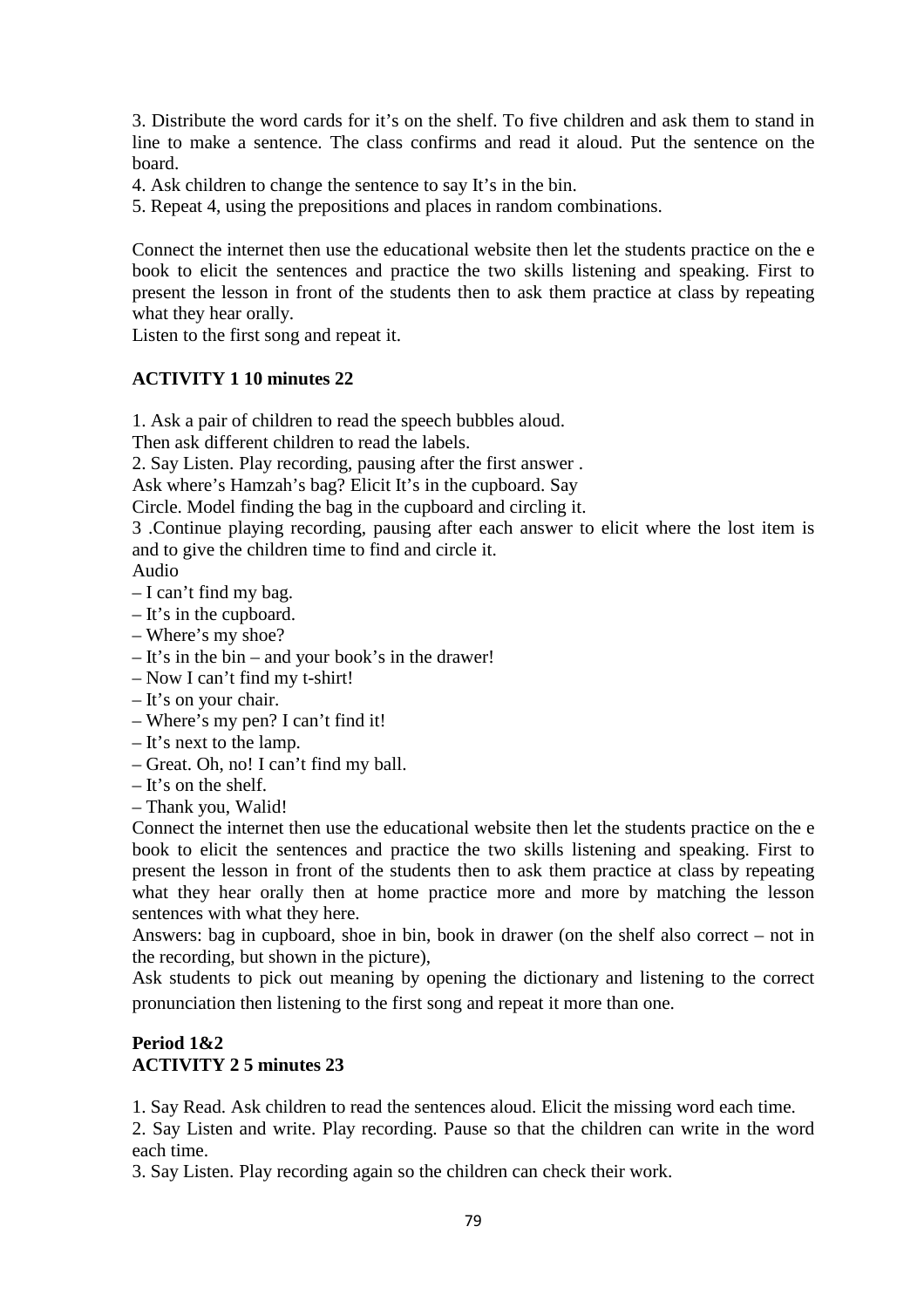4. Display the word cards for the answers. Ask different children to identify the correct word card for each answer.

The children correct their work.

## **Audio**

As Activity 1

Answers: 1 cupboard; 2 drawer; 3 bin; 4 chair; 5 lamp; 6 shelf Play the fifth games in gust few minutes

## **ACTIVITY 3: 5 minutes 24**

1. Ask the children to look at the picture in Activity 1.

Say: Listen. Play recording. Pause after each question so the children can find the item. 2. Say Listen and say. Play recording again. Pause after each question so the children can respond. Short answers are acceptable.

#### **Audio**

- 1 Where's Hamzah's bag?
- 2 Where's his shoe?
- 3 Where's his book?
- 4 Where's his t-shirt?
- 5 Where's his pen?
- 6 Where's his ball?

Connect the internet then use the educational website then let the students practice on the e book to elicit the sentences and practice the two skills listening and speaking. First to present the lesson in front of the students then to ask them practice at class by repeating what they hear orally then at home practice more and more by matching the lesson sentences with what they here.

Answers: 1 in the cupboard 2 in the bin 3 in the drawer

4 on the chair 5 next to the lamp 6 on the shelf

Listen to the first story at home and ask them to answer some questions about the story

## **ACTIVITY (4) 5 minutes**

1. Ask a pair of children to read the speech bubbles aloud.

2. Ask questions about the location of items in the picture in Activity 1.

3. Say: Say. The children work in pairs, taking it in turn to ask and answer questions about the items in the picture in activity 1.

 Connect the internet then use the educational website then let the students practice on the e book to elicit the sentences and practice the two skills listening and speaking. First to present the lesson in front of the students then to ask them practice at class by repeating what they hear orally then at home practice more and more by matching the lesson sentences with what they here and to evaluate themselves.

Play the first games in gust few minutes.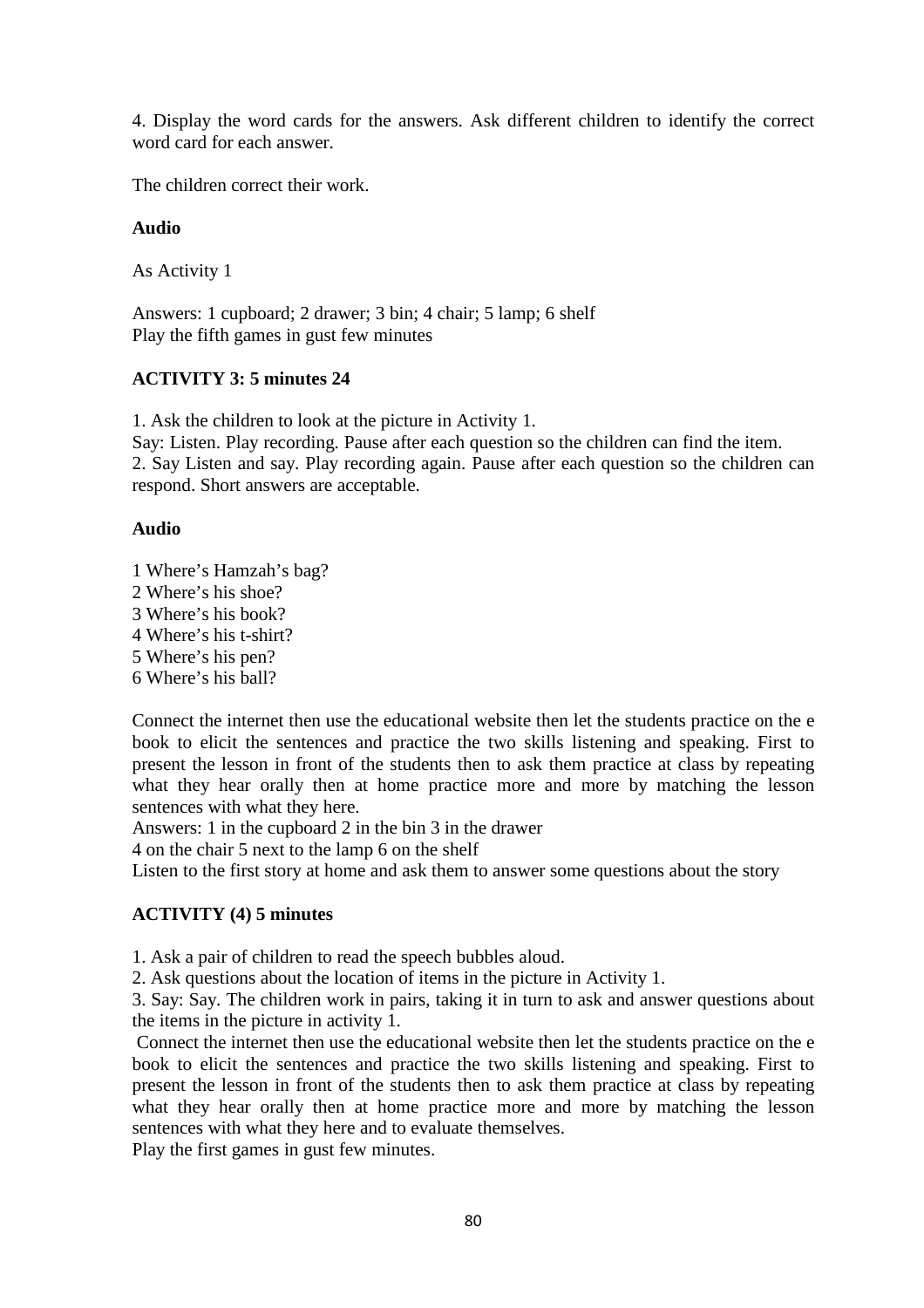4. Everyone says Goodbye.

**Period 2 – Practice LANGUAGE PRESENTATION 8 minutes 21 As Period 1. LANGUAGE BUILDING 7 minutes As Period 1. ACTIVITY 1 10 minutes** 

1. Say Read. Ask children to read aloud the words in the word box. Ask different children to read aloud the sentences.

Elicit the missing word each time.

2. Say One. The sweater is in the … ? Elicit Cupboard. Ask: Which picture? Elicit b.

3. Say: Write. Check that the children are matching the sentences and pictures and are completing the sentences correctly.

4. Elicit answers. The children correct their work.

present the lesson in front of the students by using (LCD) then to ask them practice at class by repeating what they hear orally then at home practice more and more by matching the lesson sentences with what they here and to evaluate themselves.

Answers: 1 b cupboard; 2 c drawer; 3 d shelf; 4 a bin

Ask students to pick out meaning by opening the dictionary and listening to the correct pronunciation then listening to the first song and repeat it more than one.

#### **ACTIVITY (2) 10 minutes**

1. Say: Look. Give the children 1 minute to look at the picture in Activity 1 on p. 16. Tell them to try and memorize where all the items are.

2. Say Read. Ask children to read aloud the words in the word box, then the sentences in the speech bubbles.

3. Ask the children to fold their books so that they can't see the picture on p. 16. Say Write. They then do Activity 2 on p. 17, writing the details from memory (If they need support, do the activity orally before they begin writing.).

4. The children check their work by looking at page 16. Present the lesson in front of the students by using (LCD) then to ask them practice at class by repeating what they hear orally then at home practice more and more by matching the lesson sentences with what they here and to evaluate themselves.

Listen to the first story and repeat it.

5. Elicit answers. The children correct their work.

Answers: 1- It's in the drawer. 2- It's on the chair. 3- It's next to the lamp. 4- It's on the shelf.

Play the fifth game in gust few minutes

#### **REVIEW 5 minutes**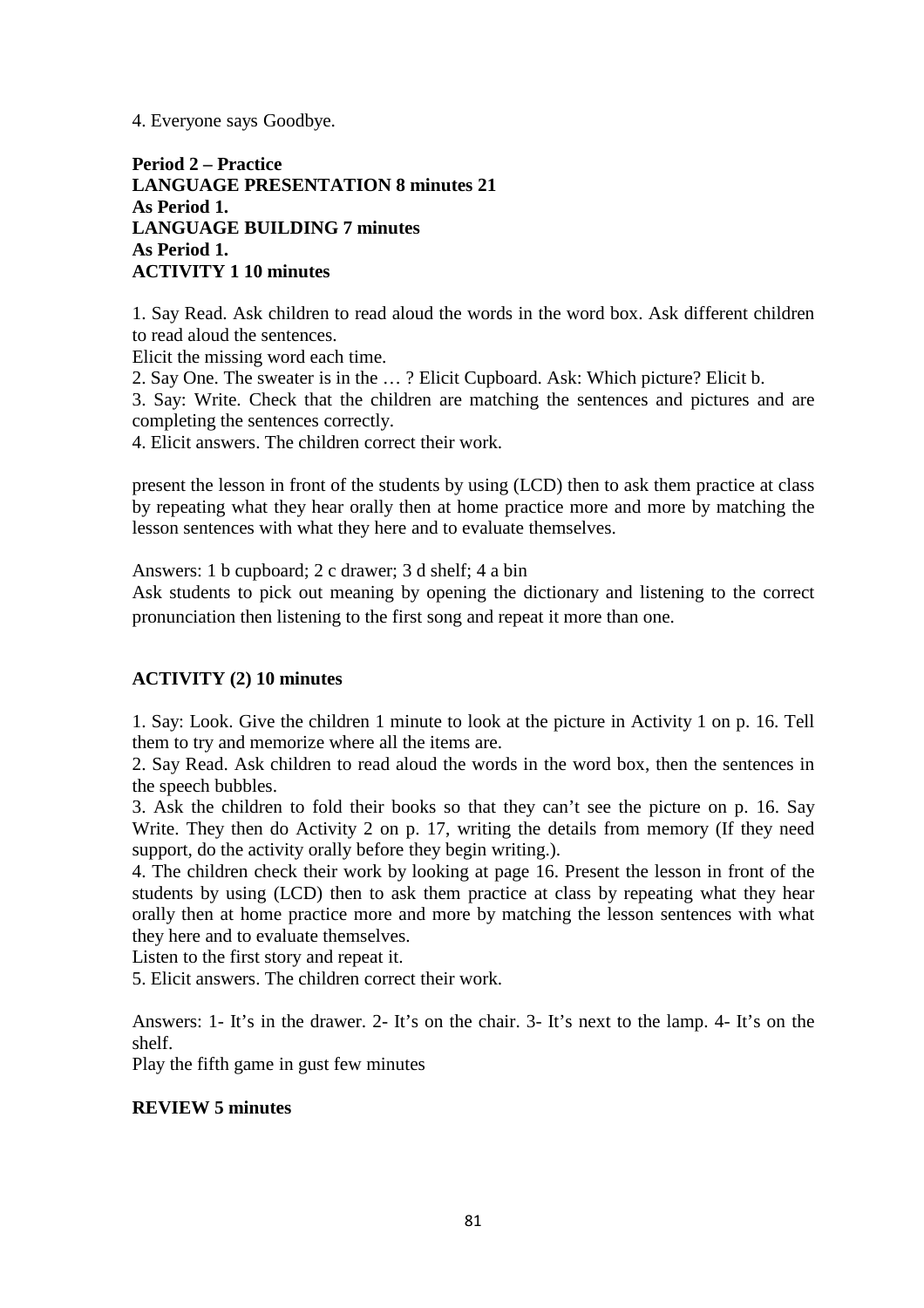1. To review prepositions, put a pencil in your bag. Elicit It's in the bag. Repeat with other items/places (e.g. The crayon/boy, on the desk, next to the door … etc.). Ask children to give some of the prompts for the rest of the class to guess.

#### Period 3 – Learn

LANGUAGE PRESENTATION 8 minutes 25

1. Greet the class. Encourage the children to respond.

2. Ask: what day is it? Elicit: It's Monday.

3. Show: Unit 3 Poster.

• Ask what can you see? Elicit as much as possible in English.

• Ask questions to review in/on/next to/under, e.g. Where's the yellow t-shirt? (It's next to the bin.)

4. Say Listen. Play recording. Point to the items on the poster and clearly indicate the meaning of the prepositions behind, in front of.

5. Show Unit 3 flashcards (prepositions). Elicit the words.

#### **Audio**

The doll is behind the bag.

The bin is in front of the door.

Connect the internet then use the educational website then let the students practice on the e book to elicit the sentences and practice the two skills listening and speaking. First to present the lesson in front of the students then to ask them practice at class by repeating what they hear orally then at home practice more and more by doing the multiple choice and to evaluate themselves.

Ask students to pick out meaning by opening the dictionary and listening to the correct pronunciation then listening to the first song and repeat it more than one.

#### **LANGUAGE BUILDING 7 minutes Before the lesson:**

Prepare word cards: behind / in front of / under Plus word cards from Unit 3 Period 1 Display word cards. Ask children to make six sentences, each with a different preposition and place.

## **ACTIVITY 1 5 minutes 26**

1. Ask children to read the prepositions aloud.

2. Elicit items in the pictures.

3. Say Listen and write. Play recording, pausing after each description so that the children can write the number of the correct picture for each one .

4. Elicit answers. Ask a child to use the word cards to show the answer. The children correct their work.

Audio

– In front of Fiona

- Under the desk
- Behind the bed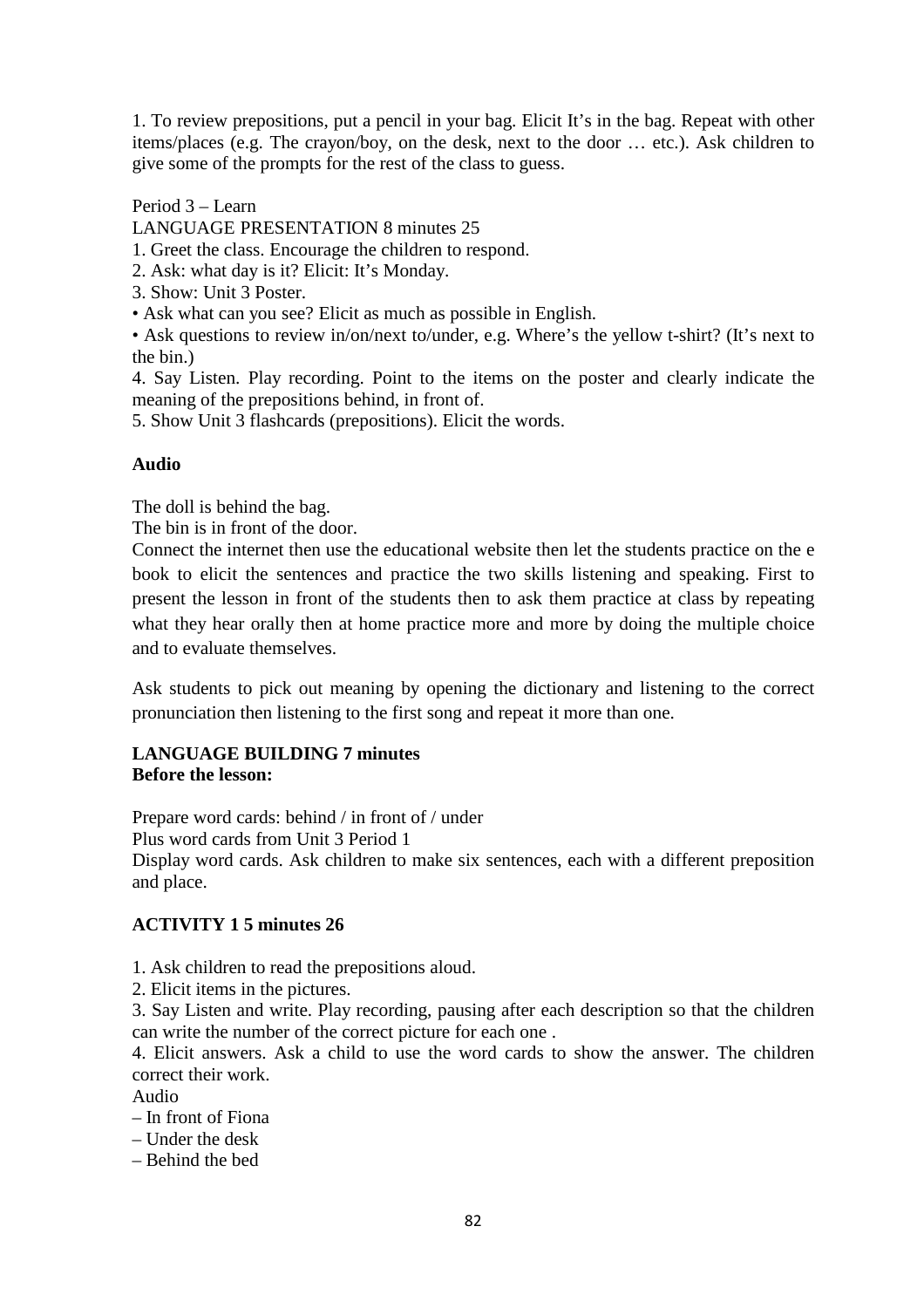Answers: in front of 2, under 3, behind 1

Listen to the second story at home and ask them to answer some questions about the story

## **ACTIVITY 2 10 minutes 27**

1. Read the speech bubble aloud. Ask the children to look at the picture and tell you in Arabic what does (What a mess!) mean?

2. Ask the children to say (What a mess!) with expression. Ask them in Arabic if their bedroom looks like the one in the picture. Ask Why?

3. Say: Read. Ask children to read aloud the sentences.

4. Say: Listen. Play recording. On first listening, the children just focus on understanding.

5. Say Listen and write. Play recording again, pausing so that the children can write for each sentence a tick (if it's correct) and a cross (if it's wrong).

6. Elicit answers, asking for the correct version of the sentences which are false. The children correct their work.

Connect the internet then use the educational website then let the students practice on the e book to elicit the sentences and practice the two skills listening and speaking. First to present the lesson in front of the students then to ask them practice at class by repeating what they hear orally then at home practice more and more and doing the writing by themselves.

Listen to the second song and repeat it.

## **ACTIVITY 3 5 minutes 28**

1. Say Listen. Play recording for Activity 2 again. Ask the children to focus on where the items are.

2. Say Listen and say. Play recording for Activity 3, pausing so that the children can answer the questions .For the last question , tell children to find the answers in the picture in

Activity 2

## **Audio**

1 Where are the shoes? 2 Where's the t-shirt? 3 Where's the bin? 4 Are the books on the desk? 5 Where's the banana?

Connect the internet then use the educational website then let the students practice on the e book to elicit the sentences and practice the two skills listening and speaking. First to present the lesson in front of the students then to ask them practice at class by repeating what they hear orally then at home practice more and more by doing the multiple choices and to evaluate themselves.

Answers: 1 behind the door 2 in the bin 3 in front of the desk 4 no 5 under the bed Play the first game in gust few minutes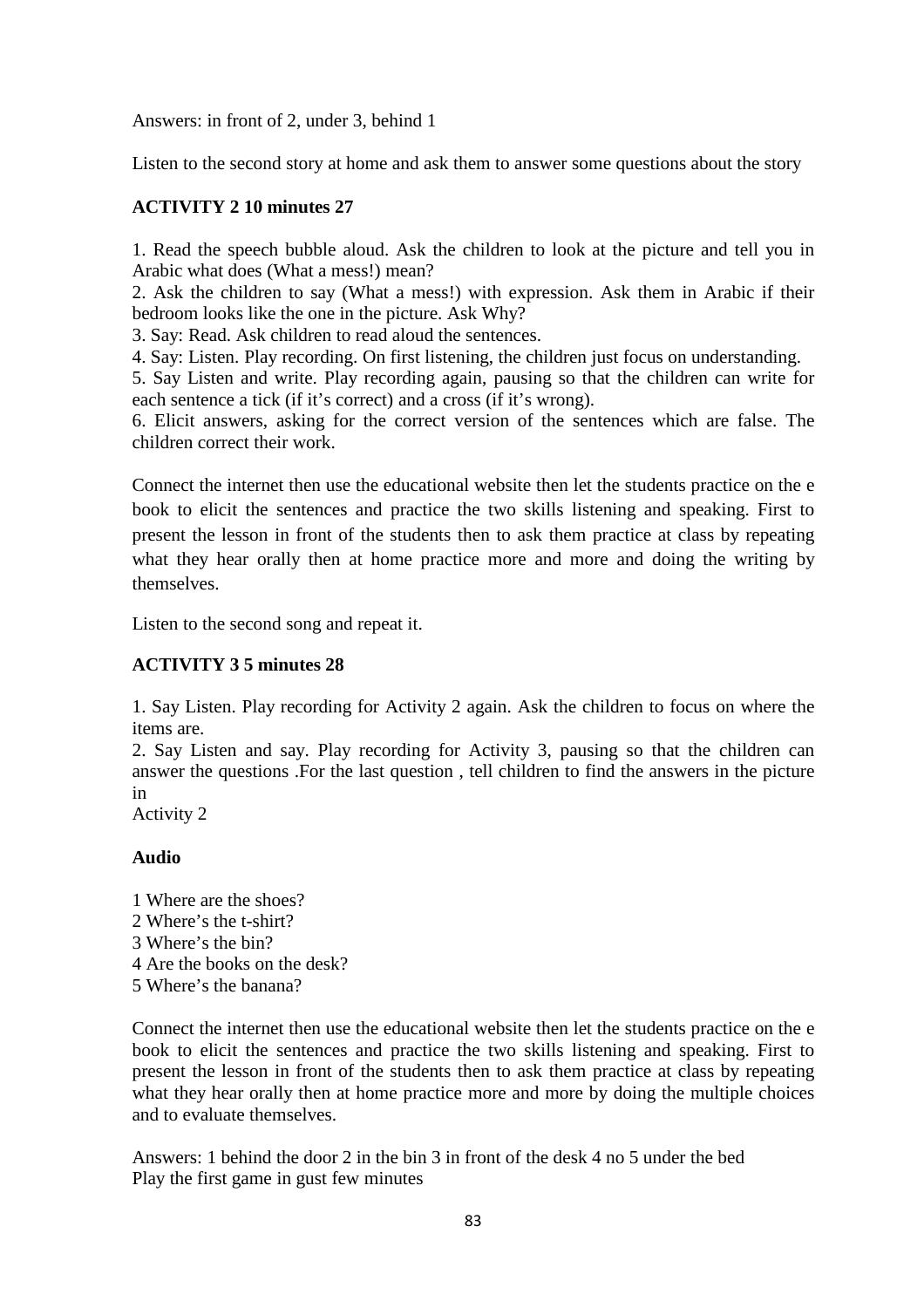#### **ACTIVITY 4 5 minutes**

1. Say: Say. The children work in pairs, taking it in turn to ask and answer questions about the picture in Activity 2.

2. Encourage the children to try and make up questions about items that have not already been talked about in Activity 2 and Activity 3. They will need to look at the picture carefully.

3. Everyone says Goodbye

**Period 4 – practice LANGUAGE PRESENTATION 8 minutes 25 As Period 3 . LANGUAGE BUILDING 7 minutes As Period 3 . ACTIVITY 1 10 minutes** 

1. Elicit the items/people in the pictures.

2. Say Read. Ask a child to read the first sentence aloud. Ask which picture? Elicit: d. Say: Write. Model writing: d in the book as an example. Repeat the question for the other sentences.

3. Say: Write. Check that the children are matching the sentences and the pictures correctly.

4. Elicit: answers.

5. Ask a child to read the first sentence loudly. Elicit the correct version from the two options given. Say: Circle. Model circling in front of in the book. Elicit the correct versions for the other sentences.

6. Say: Circle. Check that the children are circling the correct versions. The children check their work in pairs.

7. Ask a child to call out correct answers. Ask a child to use word cards on the board. The children correct their work.

Connect the internet then use the educational website then let the students practice on the e book to elicit the sentences and practice the two skills listening and speaking. First to present the lesson in front of the students then to ask them practice at class by repeating what they hear orally then at home practice more and more by matching the lesson sentences with what they here and to evaluate themselves.

Answers: 1 d in front of 2 f in 3 a under 4 c behind 5 b in 6 e under Listen to the third song and peat it.

#### **ACTIVITY 2 10 minutes**

1. Model the activity. Sketch a table on the board and draw a cat under it. Elicit the cat is under the table.

2. Say: Draw. Ask the children to draw four pictures showing any items they know in English under/in front of/behind/on the items shown.

3. Say: Say. The children work in pairs: they take it in turn to tell each other about their drawings.

4. Ask some pairs to tell the class about their drawings.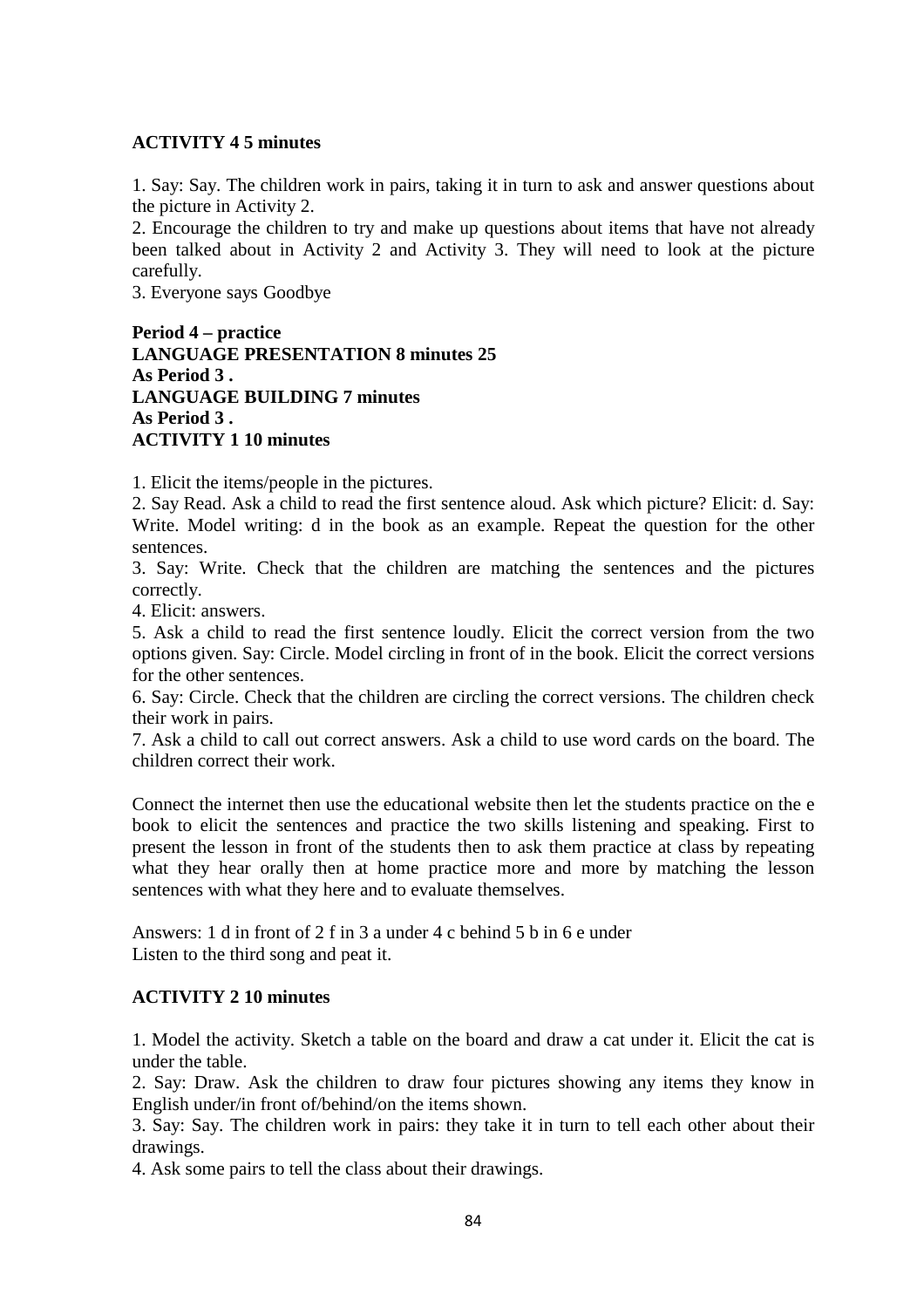#### **REVIEW 5 minutes**

1. Play Teacher says (p. 8) to review prepositions. You could use the actions for in, on, under, next to, in front of, behind or more specific instructions, e.g. Sit under your desk. Put your hands in front of your face.

Put your hands behind your head.

Put your hands on your book, etc.

2. Everyone says Goodbye.

#### **Period 5 – Learn LANGUAGE PRESENTATION 8 minutes 29**

1 Greet the class. Encourage the children to respond.

2. Ask what day is it? Elicit It's …

3. Show Unit 3 posters.

• Ask what can you see? Elicit as much as possible in English.

• Ask questions to review in/on/next to/under/in front of/behind, e.g. Where's the keyboard? (It's in front of the computer.)

4. Say Listen. Play recording. Hold up or point to the items as they are mentioned. When the answer is yes, nod; when it's no, shake your head.

5. Say Listen and say. Play recording, pause after the question each time. Nod or shake your head to elicit the response.

#### **Audio**

Is this your pencil? Yes, it is. Is this your desk? Yes, it is. Is this your chair? Yes, it is. Is this your bag? No, it isn't. Is this your book? No, it isn't. Is this your pen? No, it isn't.

Connect the internet then use the educational website then let the students practice on the e book to elicit the sentences and practice the two skills listening and speaking. First to present the lesson in front of the students then to ask them practice at class by repeating what they hear orally then at home practice more and more by doing the multiple choices and to evaluate themselves.

Listen to the first story at home and ask them to answer some questions about the story.

## **LANGUAGE BUILDING 7 minutes**

Before the lesson:

Prepare word cards: Is this your book / pen / bag? Yes / it is. / No / it isn't.

1. Distribute the word cards for Is this your book? to five children and ask them to stand in line to make a question .The class confirm and read it aloud. Put the question on the board.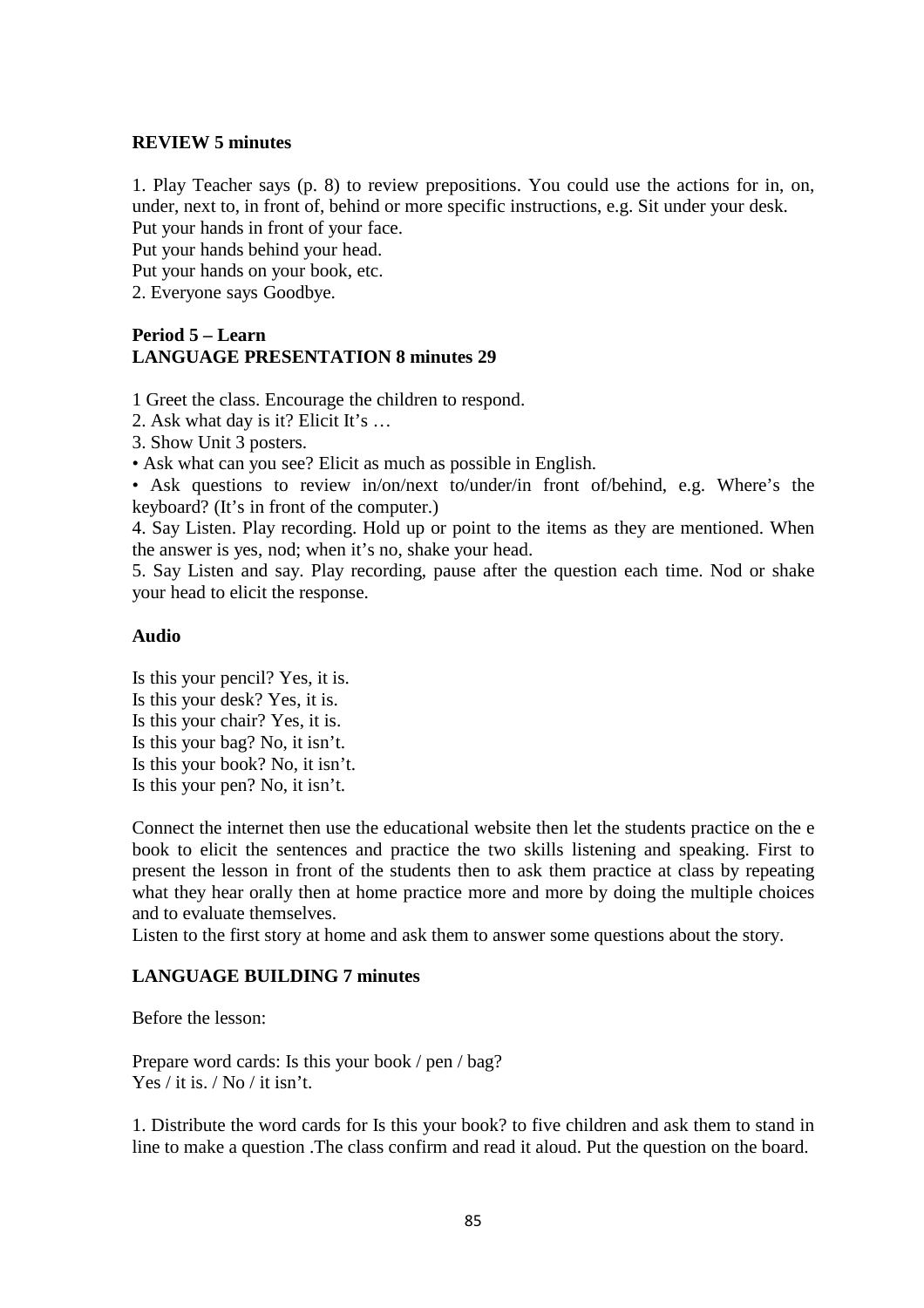2. Display the other word cards too. Ask children to make two answers to the question (Yes, it is. & No, it isn't.)

3. Ask children to make two more questions.

## **ACTIVITY 1 10 minutes 30**

1. Ask children to read the speech bubbles aloud.

2. Elicit the items pictured.

3. Say Listen. Play recording. Ask the children to put their hands on their head if they hear Yes and to put their hands on their shoulders if they hear No.

4. Say Listen and write. Play recording again, pausing after each exchange so that the children can write yes or no as appropriate by each picture.

5. Elicit answers. The children correct their work.

Audio

1 – Is this your bag?

– No, it's Fatima's. 2 – Is this your kite?

– Yes, it is.

3 – Is this your t-shirt?

– No, it's Bilal's.

4 – Is this your car?

– Yes, it is.

5 – Is this your ball?

– No, it's Sami's.

Connect the internet then use the educational website then let the students practice on the e book to elicit the sentences and practice the two skills listening and speaking. First to present the lesson in front of the students then to ask them practice at class by repeating what they hear orally then at home practice more and more by doing the multiple choice and to evaluate themselves.

Answers: 1 No 2 Yes 3 No 4 Yes 5 No

Ask students to pick out meaning by opening the dictionary and listening to the correct pronunciation then listening to the first song and repeat it more than one.

## **ACTIVITY 2 10 minutes 31**

1 Review possessive adjectives:

• Hold up your book. Say My book.

## **Unit 3**

Aims to talk about people's possessions

Key language Is this your bag? Yes, it is. No,it's Fatima's.

Materials Pupil's Book, CD 1, Unit 3 Poster, Flashcards (Unit 3), Word cards (see Language Building for details), pencil, bag, book, pen (for

Language Presentation)

Plus (for Period 6): six toy animals or other toys, and the website.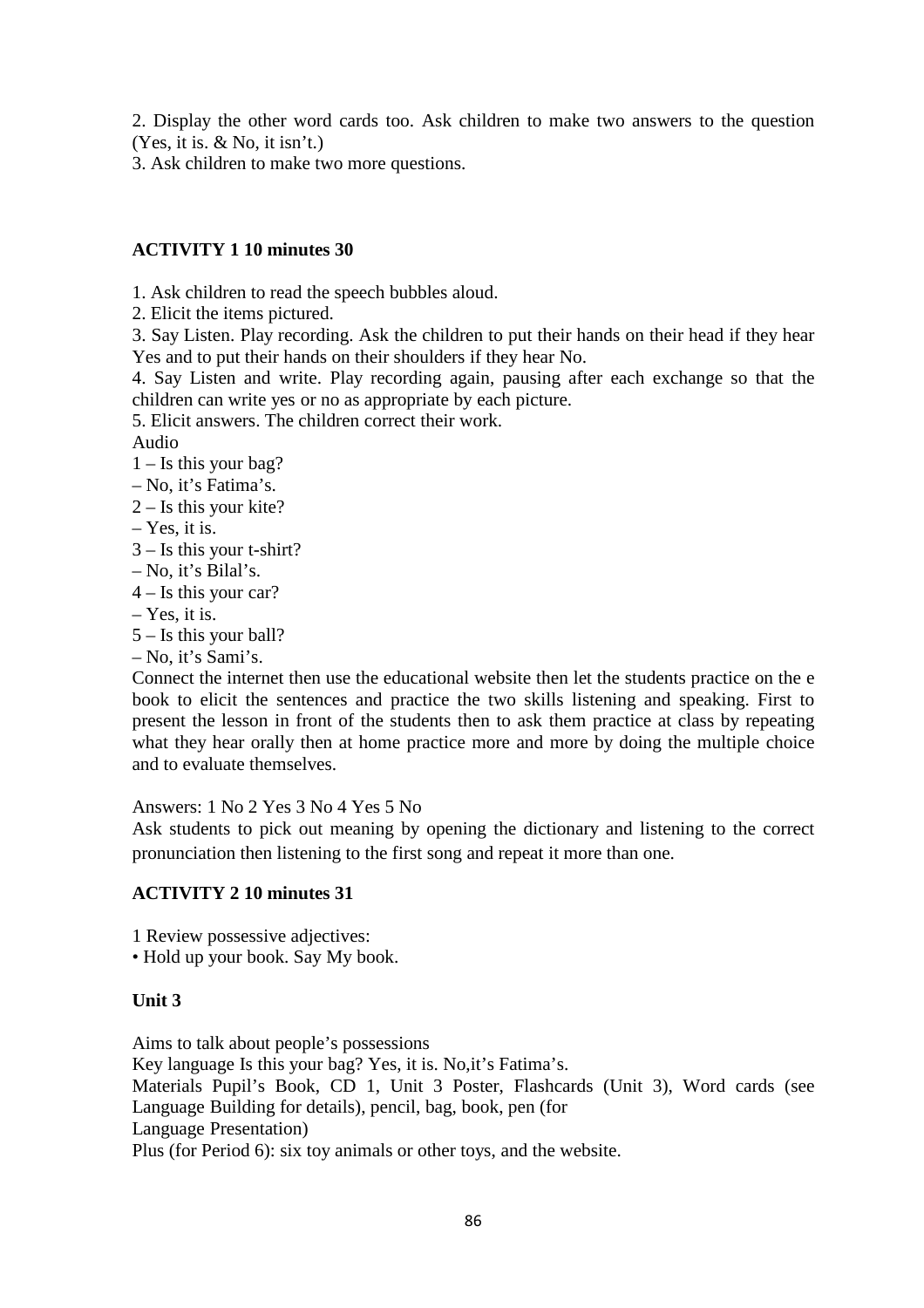#### **Period 5&6**

• Ask a girl to hold up her book. Say: Her book. Repeat with a boy and His book.

• Ask a boy and girl to hold up their books. Say their books.

• Ask everyone to hold up their books at the same time.

Say our books.

2. Ask children to read the picture labels aloud. Elicit the correct word each time.

3. Say Circle. Check that the children are circling the correct words.

4. Say Listen and check. Play recording, pause so the children can check and correct their work.

#### **Audio**

- 1. It's my bag.
- 2. It's his zebra.
- 3. They're her socks.
- 4. They're our pencils.
- 5. It's their ball.

Connect the internet then use the educational website then let the students practice on the e book to elicit the sentences and practice the two skills listening and speaking. First to present the lesson in front of the students then to ask them practice at class by repeating what they hear orally then at home practice more and more by doing the multiple choices and to evaluate themselves.

Answers: 1 my 2 his 3 her 4 our 5 their

Listen to the second song and peat it together.

## **ACTIVITY 3 5 minutes**

1. Ask a child: Is this your ball? Nod your head. Elicit: Yes, it is. Ask a different child: Is this your train? This time, shake your head. Elicit: No, it's Ali's. (The children can use the name of any other person in the class.)

2. Say: Say. The children work in pairs, taking it in turn to prompt with a question and a yes/no gesture and to respond.

#### **LANGUAGE PRESENTATION 8 minutes 29 As Period 5 LANGUAGE BUILDING 7 minutes As Period 5 ACTIVITY 1 5 minutes**

1. Ask four children to stand at the front of the class – a boy, a girl, a boy and girl together – and hold a pencil in the air.

2. Point to the boy and say her pencil? Elicit His pencil. Repeat with the girl, then the boy and girl, eliciting her pencil, and their pencils.

3. Ask children to read the words in the word box aloud.

4. Elicit the correct word for each person/pair of people.

5. Say: Write. Help as necessary.

6. The children check in pairs.

7. Elicit answers, asking a child to come and write the word on the board each time. The children correct their work.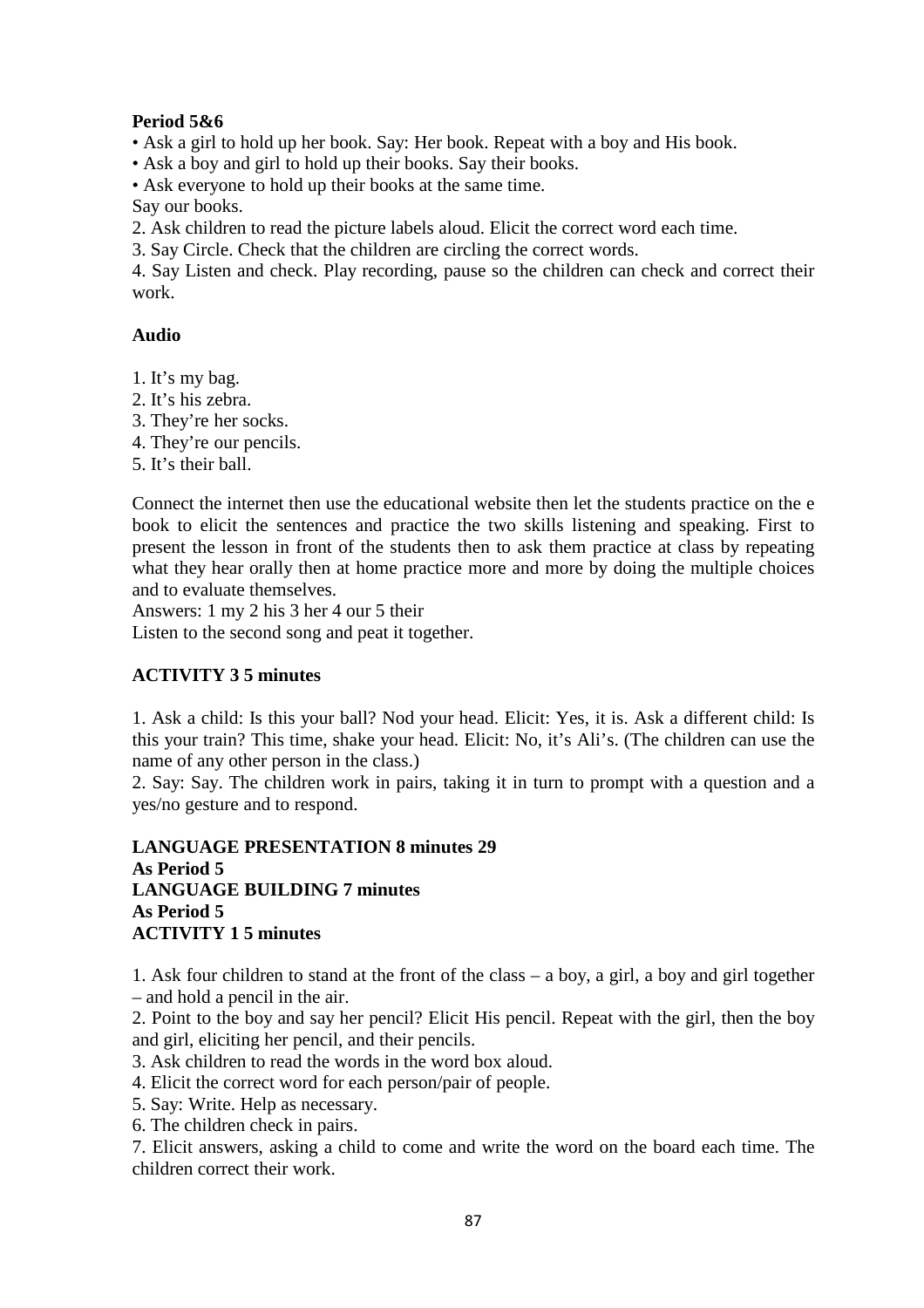Answers: 1 her class 2 his ball 3 their car 4 his ruler 5 his newspaper 6 their hats 7 her shoes 8 their friends

Connect the internet then use the educational website then let the students practice on the e book to elicit the sentences and practice the two skills listening and speaking. First to present the lesson in front of the students then to ask them practice at class by repeating what they hear orally then at home practice more and more by doing the multiple choice and to evaluate themselves.

Listen to the second story at home and ask them to answer some questions about the story.

## **ACTIVITY 2 5 minutes**

1. Elicit the items/people pictured and what the tick/cross symbols mean.

2. Review the use of question and answers by asking (e.g.) is this your pencil? Yes, it is. No, it isn't /No, it's her/his pencil.

3. Ask the children what her/his replaces in answers like that.

Elicit: Ali's/Hala's …etc. (i.e. name + 's to show possession).

4. Elicit the questions for all the pictures.

5. For each prompt, elicit the question again, then the answer.

6. Say: Write. Monitor and help as necessary as the children write the sentences.

7. Elicit answers. Write them on the board. The children correct their work.

Answers: 1. Is this your bag? No, it's her bag. 2. Is this your pencil? Yes, it is. 3 Is this your chocolate? No, it's his chocolate.

## **ACTIVITY 3 5 minutes**

1. Say Write in your copybook. Monitor and help as necessary.

## **ACTIVITY 4 10 minutes**

1. Bring in six toy animals or other toys. Hide them around the classroom before the class comes in. Place them in positions which will elicit the prepositions, in front of, next to, under, behind, between.

2. Review the key vocabulary cupboard, shelf, bin, drawer, lamp using Unit 3 flashcards.

3. Say Play. Find the toys.

• Put the class into teams. Give each team a sheet of paper.

• Explain that each team needs to find the six toys you have hidden in the classroom and write a sentence about each one. Each team is allowed to send one person out at a time to find a toy. She or he comes back and tells the team where the toy is. The team writes a sentence to describe it. For example, the lion is behind the bin then sends out another person to find the next toy. Give the teams 5.minutes to find as many toys as they can.

4. The teams swap and check each others' answers. A teacher should ask a child to show where each toy is, eliciting the sentence from the class.

5. Each team gets 2 points for each correct sentence. The winning team is the one with the most correct points.

6. The children give examples showing that they have achieved the targets at the bottom of the page, and then they tick the boxes.

7. Everyone says Goodbye.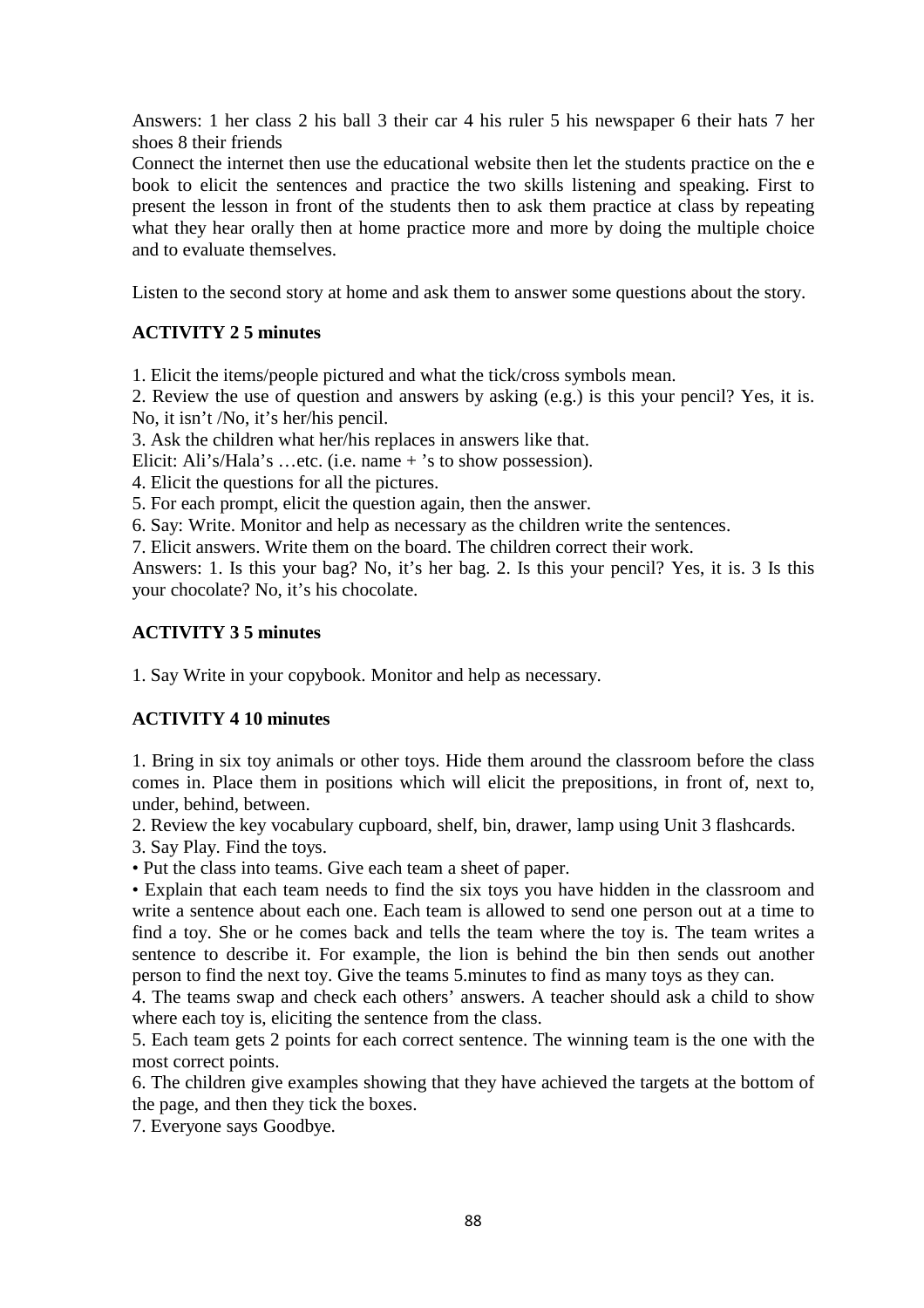# **Table of Contents:**

| <b>Contents</b>                                                 | Page                |
|-----------------------------------------------------------------|---------------------|
| Declaration                                                     | 1                   |
| Acknowledgment                                                  | 11                  |
| Abstract                                                        | 111                 |
| ملخص باللغة العر بية                                            | iv                  |
| <b>CHAPTER ONE: The Research Problem</b>                        |                     |
| 1.1 Introduction                                                | 1                   |
| 1.2 Statement of the Problem<br>1.3 Question of the Study       | 3<br>$\overline{4}$ |
| 1.4 Hypotheses of the Study                                     | 4                   |
| 1.5 Objectives of the Study                                     | 4                   |
| 1.6 Limitations of the Study                                    | $\overline{4}$      |
| 1.7 Definitions                                                 | 5                   |
| 1.8 Importance of the Study                                     | 5                   |
| <b>CHAPTER TWO: Theoretical Framework and Literature Review</b> | 5                   |
| 2.1 Introduction                                                | 6                   |
|                                                                 | 8                   |
| 2.2 Listening                                                   | 9                   |
| 2.2.1 Teach listening strategies                                | 9                   |
| 2.2.2 Listening Tests                                           |                     |
| 2.3 Speaking                                                    | 10                  |
| 2.3.1 Principles for teaching speaking                          | 11                  |
|                                                                 | 11                  |
| 2.3.2 Tests of oral skills                                      |                     |
|                                                                 | 12                  |
| 2.4 Using Technology                                            |                     |
|                                                                 | 12                  |
| 2.4.1 Use of Computers:                                         |                     |
| 2.5 Literature review                                           | 13                  |
| 2.6 Summary                                                     | 19                  |
| <b>CHAPTER THREE: METHODOLOG</b>                                |                     |
| 3.1 Introduction                                                | 20                  |
| 3.2 Procedures                                                  | 20                  |
| 3.3 Research Population                                         | 20                  |
| 3.4 Sample of the Study                                         | 20                  |
| 3.5 Tools of the study                                          | 20                  |
| 3.5.1 Rating of the interview                                   | 21                  |
| 3.5.1.1 First stage                                             | 21                  |
| 3.5.1.2 The second stage                                        | 21                  |
| 3.5.1.3 Third stage                                             | 21                  |
| 3.5.1.4 Fourth stage                                            | 22                  |
| 3.5.1.5 Fifth stage                                             | 22                  |
| 3.5.1.6 The last stage                                          | 22                  |
| 3.6 Validity of tools                                           | 22                  |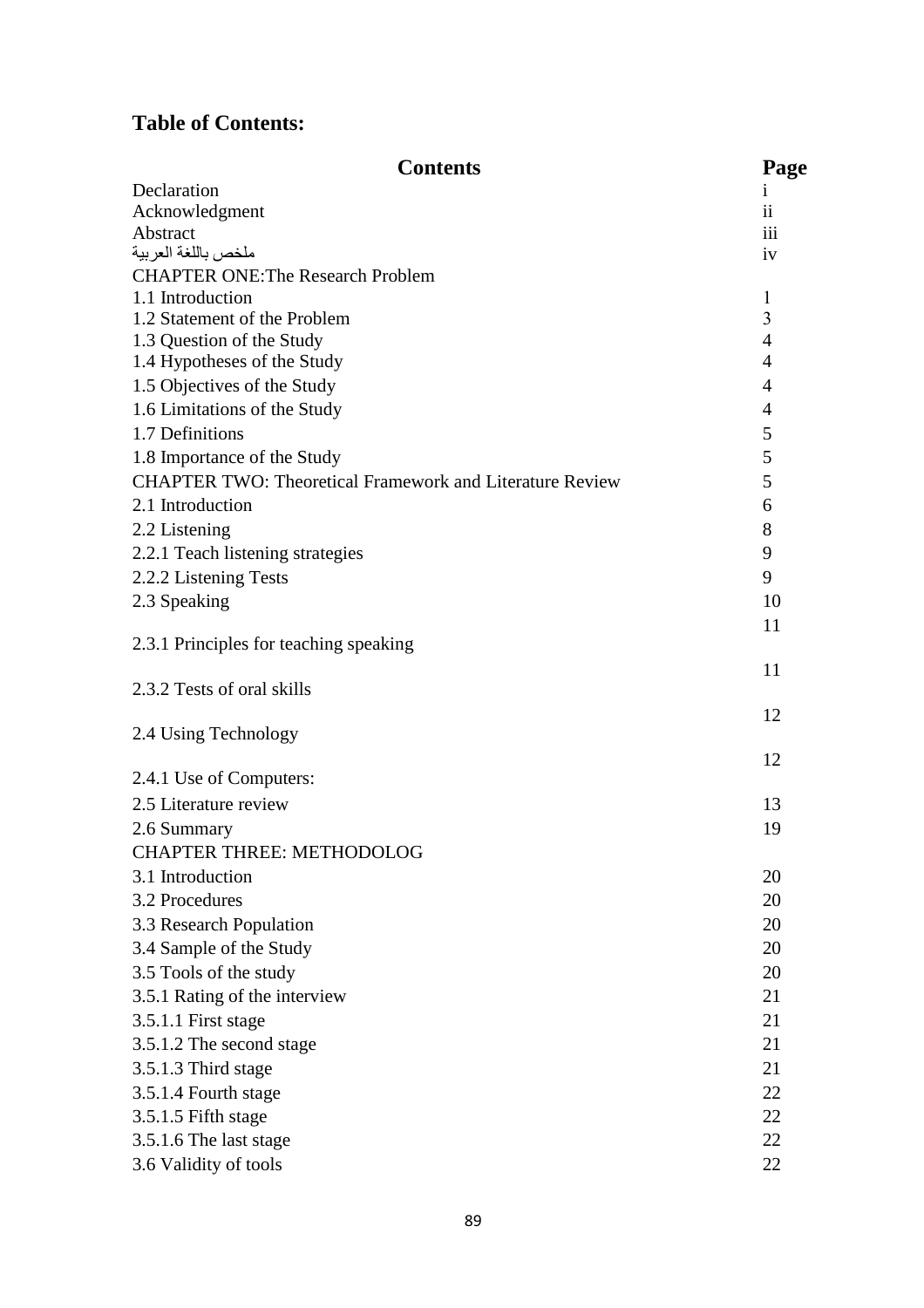| 3.7 Reliability of Tools                                 | 23 |
|----------------------------------------------------------|----|
| 3.8 Verified the Validity of the analysis                | 23 |
| 3.8.1 Reliability analysis during time (within personal) | 23 |
| 3.8.2 Reliability analysis contrasted between persons    | 23 |
| 3.9 The preparation of teaching material                 | 23 |
| 3.9.1 The first stage                                    | 24 |
| 3.9.2 Second stage                                       | 24 |
| 3.9.3 The Third Stage                                    | 24 |
| 3.9.4 The Fourth Stage                                   | 24 |
| 3.10 The preparation of the teacher's guide              | 25 |
| 3.11 Variables of the study                              | 26 |
| 3.11.1 Independent variable                              | 26 |
| 3.11.2 Dependent variable                                | 26 |
| 3.12 Data collection Procedures                          | 26 |
| 3.13 Statistical Treatment                               | 27 |
| 3.13.1 Descriptive statistic                             | 27 |
| 3.13.2 Statistics constructive                           | 27 |
| 3.14 Design of the study                                 | 27 |
| <b>CHAPTER FOUR: RESULTS OF THE STUDY</b>                |    |
| 4.1 The First Hypothesis                                 | 28 |
| 4.1.1 Results of hypothesis for the written exam         | 28 |
| 4.1.2 Results of hypothesis for oral exam                | 28 |
| 4.2 The Second Hypothesis                                | 29 |
| 4.3 The Third Hypothesis                                 | 29 |
| CHAPTER FIVE: DISCUSSION AND RECOMMENDATION              |    |
| 5.1 Results of the First Hypothesis                      | 31 |
| 5.2 Results of the Second Hypothesis                     | 32 |
| 5.3 Results of Third Hypothesis                          | 32 |
| 5.4 Conclusion                                           | 34 |
| 5.6 Recommendations and Suggestions                      | 34 |
| References                                               | 35 |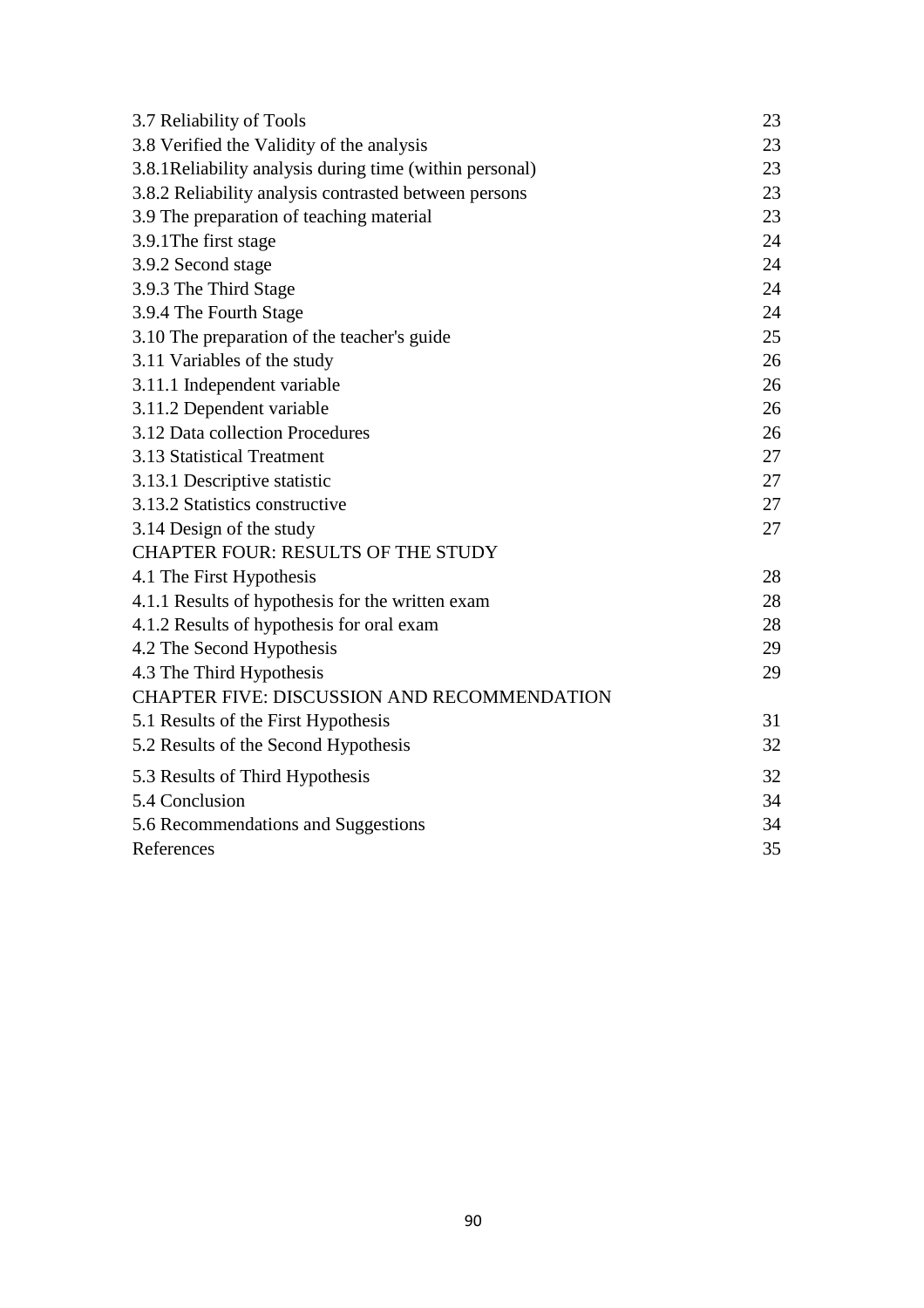## **List of Tables**

Table (3.1): The weighting table

Table (3.2): Conversion table

Table (3.3): Example of record analysis table

Table (3.4): Analysis during time (within personal) results

Table (3.5): Results analysis contrasted between persons

Table (4.2): Means and standard deviations of the students' achievement test of the experimental and control groups due to methods of teaching for written exam

Table (4.5): Interaction between the method of teaching and gender

Table (4.6): Means and standard deviations of the student's mark

Table (4.7): Estimated marginal means of post- and pre- tests for experimental group